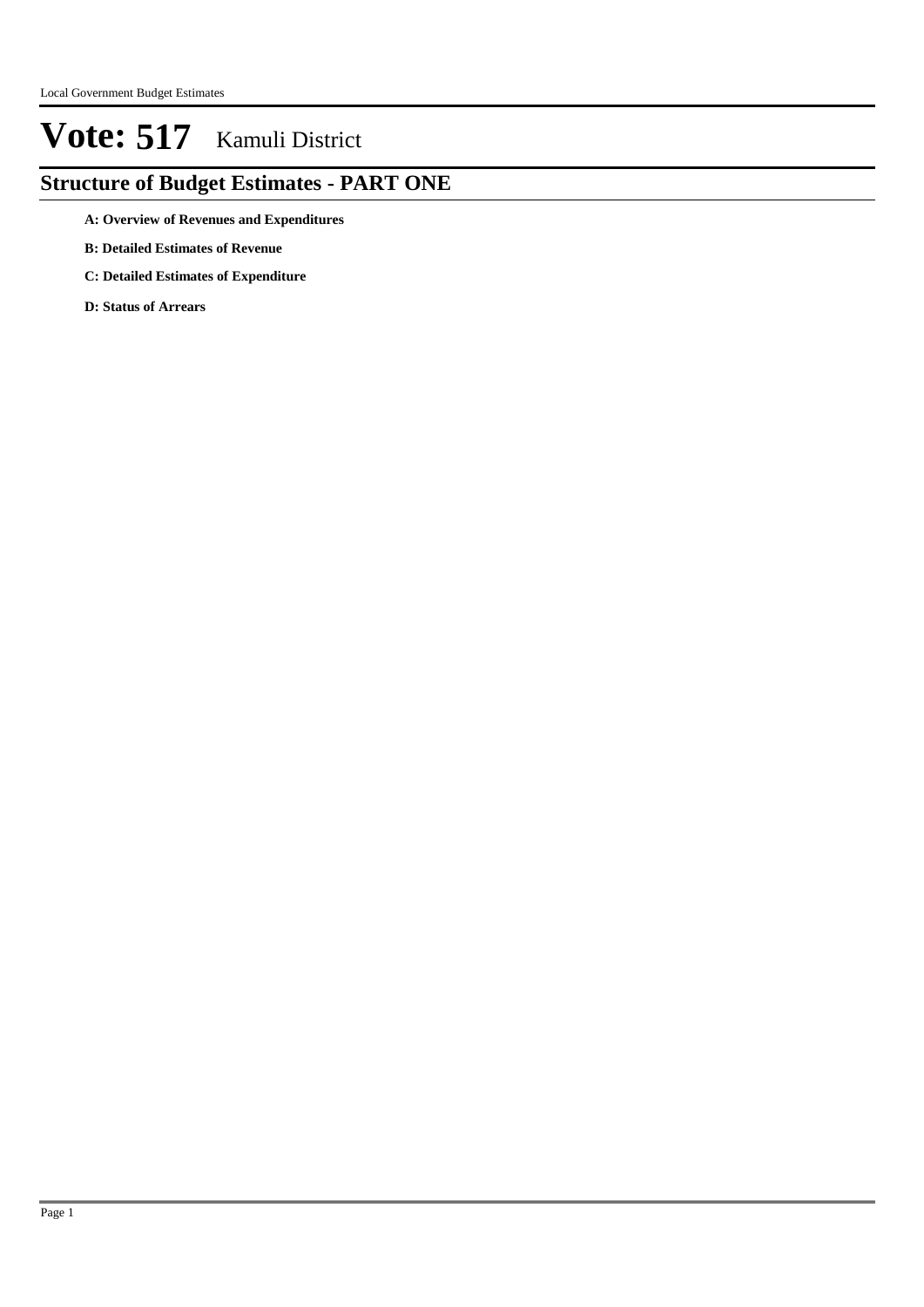### **A: Overview of Revenues and Expenditures**

#### **Revenue Performance and Plans**

|                                        | 2015/16                | 2016/17                |                        |
|----------------------------------------|------------------------|------------------------|------------------------|
|                                        | <b>Approved Budget</b> | <b>Receipts by End</b> | <b>Approved Budget</b> |
| UShs $000's$                           |                        | <b>March</b>           |                        |
| 1. Locally Raised Revenues             | 523.119                | 177,932                | 481,741                |
| 2a. Discretionary Government Transfers | 2,757,580              | 1,578,407              | 3,041,776              |
| 2b. Conditional Government Transfers   | 29,024,799             | 20,222,076             | 28,981,213             |
| 2c. Other Government Transfers         | 842,713                | 540,438                | 1,741,070              |
| 4. Donor Funding                       | 474,659                | 863,294                | 583,919                |
| <b>Total Revenues</b>                  | 33,622,871             | 23,382,148             | 34,829,719             |

#### **Expenditure Performance and Plans**

|                            |                        | 2015/16                                         |                        |  |
|----------------------------|------------------------|-------------------------------------------------|------------------------|--|
| UShs $000's$               | <b>Approved Budget</b> | Actual<br><b>Expenditure by</b><br>end of March | <b>Approved Budget</b> |  |
| 1a Administration          | 1,519,888              | 698,229                                         | 4,446,063              |  |
| 2 Finance                  | 453,976                | 286,763                                         | 438,437                |  |
| 3 Statutory Bodies         | 3,579,467              | 1,434,630                                       | 671,190                |  |
| 4 Production and Marketing | 482,221                | 344,914                                         | 796,168                |  |
| 5 Health                   | 4,927,844              | 4,621,885                                       | 5,896,462              |  |
| 6 Education                | 20,212,928             | 13,672,946                                      | 18,800,470             |  |
| 7a Roads and Engineering   | 1,033,988              | 529,860                                         | 1,191,779              |  |
| 7b Water                   | 784,475                | 324,804                                         | 834,056                |  |
| 8 Natural Resources        | 156,644                | 111,382                                         | 216,375                |  |
| 9 Community Based Services | 309,136                | 182,666                                         | 1,349,946              |  |
| 10 Planning                | 69,626                 | 38,348                                          | 88,312                 |  |
| 11 Internal Audit          | 92,678                 | 56,643                                          | 100,462                |  |
| <b>Grand Total</b>         | 33,622,871             | 22,303,068                                      | 34,829,719             |  |
| Wage Rec't:                | 21,248,488             | 15,145,757                                      | 21,383,735             |  |
| Non Wage Rec't:            | 10,104,798             | 5,656,428                                       | 11,193,316             |  |
| Domestic Dev't             | 1,794,925              | 801,493                                         | 1,668,750              |  |
| Donor Dev't                | 474,659                | 699,389                                         | 583,919                |  |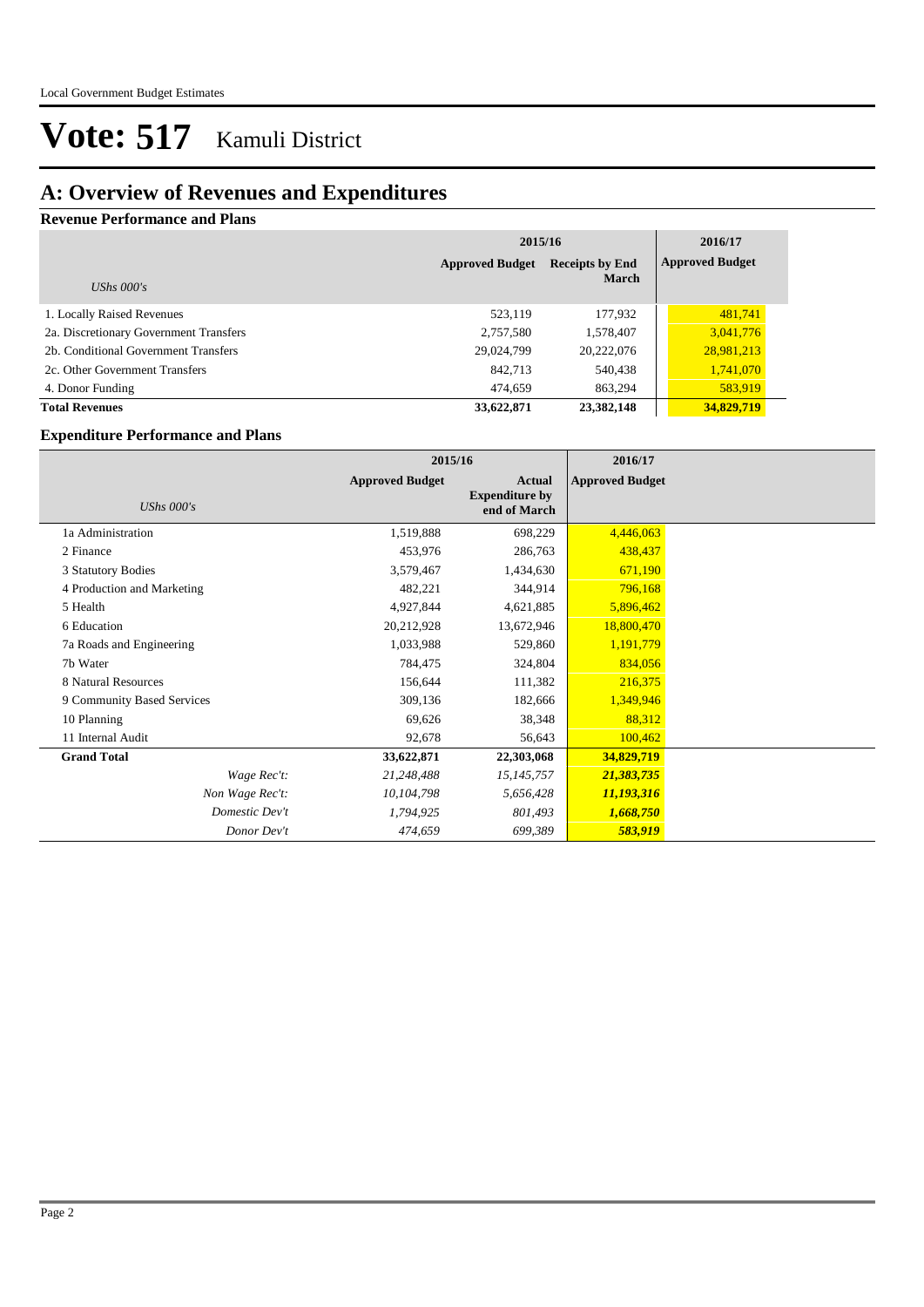### **B: Detailed Estimates of Revenue**

|                                                       | 2015/16                | 2016/17                            |                        |  |
|-------------------------------------------------------|------------------------|------------------------------------|------------------------|--|
| UShs $000's$                                          | <b>Approved Budget</b> | <b>Receipts by End</b><br>of March | <b>Approved Budget</b> |  |
| <b>1. Locally Raised Revenues</b>                     | 523,119                | 177,932                            | 481,741                |  |
| <b>Locally Raised Revenues</b>                        | 485,419                | 177,932                            | 481,741                |  |
| Unspent balances - Locally Raised Revenues            | 37,700                 | $\Omega$                           |                        |  |
| 2a. Discretionary Government Transfers                | 2,757,580              | 1,578,407                          | 3,041,776              |  |
| District Unconditional Grant (Wage)                   | 2,065,188              | 1,116,959                          | 2,089,959              |  |
| District Unconditional Grant (Non-Wage)               | 408.086                | 330,137                            | 685,439                |  |
| District Discretionary Development Equalization Grant | 284,306                | 131,311                            | 204,972                |  |
| Urban Unconditional Grant (Wage)                      |                        | $\Omega$                           | 61,406                 |  |
| 2b. Conditional Government Transfers                  | 29,024,799             | 20,222,076                         | 28,981,213             |  |
| General Public Service Pension Arrears (Budgeting)    |                        | $\Omega$                           | 77,501                 |  |
| <b>Gratuity for Local Governments</b>                 |                        | $\Omega$                           | 617,159                |  |
| Pension for Local Governments                         |                        | $\Omega$                           | 2,053,739              |  |
| Sector Conditional Grant (Non-Wage)                   | 5,255,282              | 3,580,744                          | 5,632,224              |  |
| Sector Conditional Grant (Wage)                       | 19,003,748             | 14,028,798                         | 19,232,845             |  |
| Support Services Conditional Grant (Non-Wage)         | 3,360,775              | 1,232,885                          | 18,000                 |  |
| Development Grant                                     | 1.382.994              | 1,363,148                          | 1,171,068              |  |
| <b>Transitional Development Grant</b>                 | 22,000                 | 16,500                             | 178,675                |  |
| 2c. Other Government Transfers                        | 842,713                | 540,438                            | 1,741,070              |  |
| Other Transfers from Central Government               | 842,713                | 539,491                            | 1,532,939              |  |
| Unspent balances - Other Government Transfers         |                        | 947                                | 208,131                |  |
| 4. Donor Funding                                      | 474,659                | 863,294                            | 583,919                |  |
| Donor Funding                                         | 474,659                | 863,294                            | 583,919                |  |
| <b>Total Revenues</b>                                 | 33,622,871             | 23,382,148                         | 34,829,719             |  |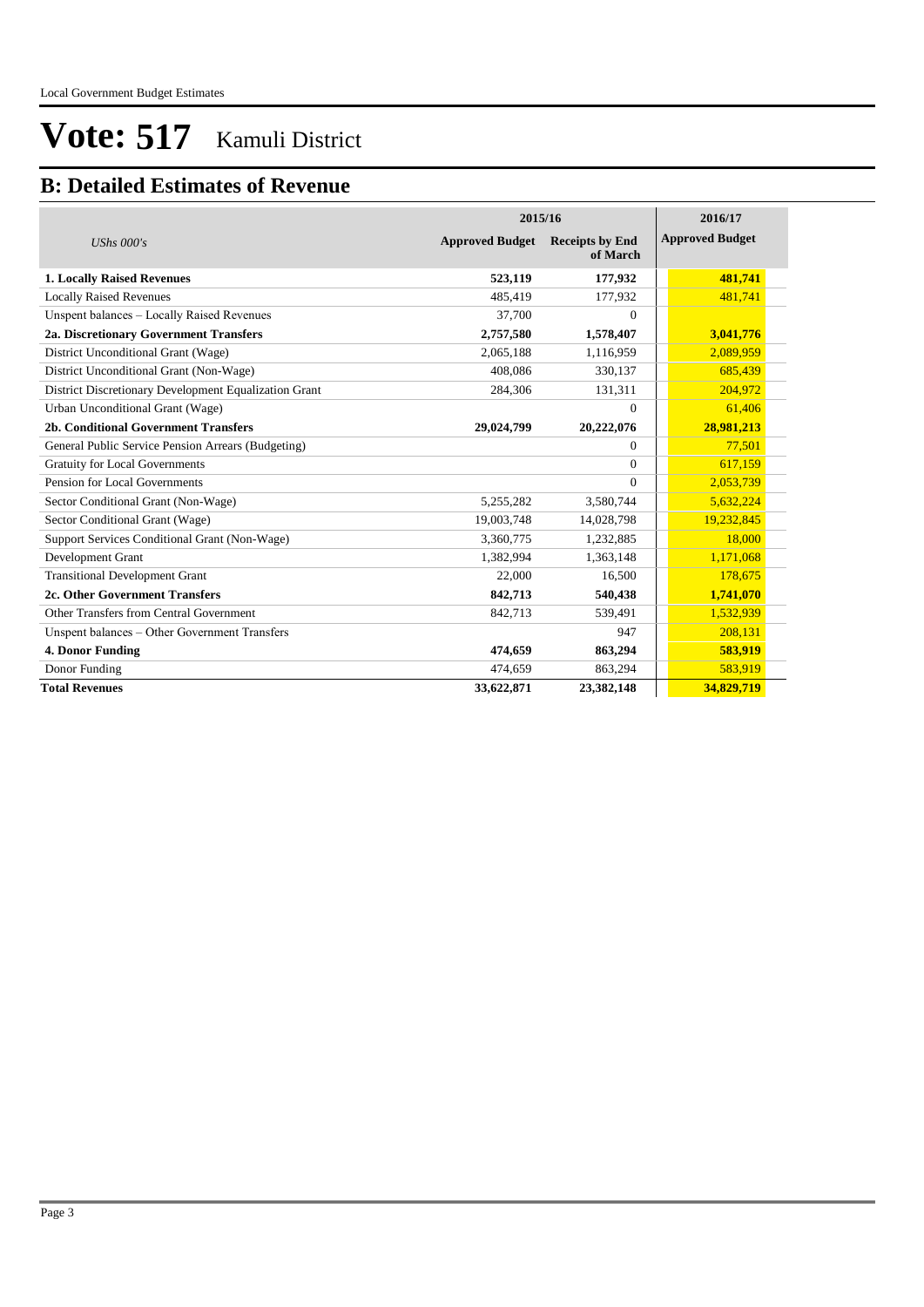### **C: Detailed Estimates of Expenditure**

#### *Workplan 1a: Administration*

#### **(i) Overview of Workplan Revenue and Expenditures**

| <b>UShs Thousand</b>                                 |                                  | 2015/16                        | 2016/17                          |  |
|------------------------------------------------------|----------------------------------|--------------------------------|----------------------------------|--|
|                                                      | <b>Approved</b><br><b>Budget</b> | <b>Outturn by</b><br>end March | <b>Approved</b><br><b>Budget</b> |  |
| A: Breakdown of Workplan Revenues:                   |                                  |                                |                                  |  |
| <b>Recurrent Revenues</b>                            | 1,368,640                        | 648,069                        | 4,364,227                        |  |
| District Unconditional Grant (Non-Wage)              | 96.911                           | 157,129                        | 158,205                          |  |
| District Unconditional Grant (Wage)                  | 1,127,643                        | 393,111                        | 610,290                          |  |
| General Public Service Pension Arrears (Budgeting)   |                                  | $\Omega$                       | 77,501                           |  |
| <b>Gratuity for Local Governments</b>                |                                  | $\Omega$                       | 617,159                          |  |
| <b>Locally Raised Revenues</b>                       | 113,119                          | 74,777                         | 186,432                          |  |
| Other Transfers from Central Government              |                                  | $\Omega$                       | 579,617                          |  |
| Pension for Local Governments                        |                                  | $\Omega$                       | 2,053,739                        |  |
| Support Services Conditional Grant (Non-Wage)        | 30,967                           | 23,051                         |                                  |  |
| Unspent balances - Other Government Transfers        |                                  | $\mathbf{0}$                   | 19,878                           |  |
| Urban Unconditional Grant (Wage)                     |                                  | $\mathbf{0}$                   | 61,406                           |  |
| <b>Development Revenues</b>                          | 151,248                          | 76.435                         | 81,836                           |  |
| District Discretionary Development Equalization Gran | 151,248                          | 76,435                         | 26,836                           |  |
| <b>Locally Raised Revenues</b>                       |                                  | $\overline{0}$                 | 25,000                           |  |
| <b>Transitional Development Grant</b>                |                                  | $\Omega$                       | 30,000                           |  |
| <b>Total Revenues</b>                                | 1,519,888                        | 724,504                        | 4,446,063                        |  |
| <b>B: Breakdown of Workplan Expenditures:</b>        |                                  |                                |                                  |  |
| Recurrent Expenditure                                | 1,360,521                        | 626,195                        | 4,364,227                        |  |
| Wage                                                 | 1,127,643                        | 393,111                        | 671,221                          |  |
| Non Wage                                             | 232,877                          | 233,083                        | 3,693,007                        |  |
| Development Expenditure                              | 159,367                          | 72,034                         | 81,836                           |  |
| Domestic Development                                 | 159,367                          | 72033.88                       | 81,836                           |  |
| Donor Development                                    |                                  | $\mathbf{0}$                   | $\Omega$                         |  |
| <b>Total Expenditure</b>                             | 1,519,888                        | 698,229                        | 4,446,063                        |  |

#### **(ii) Details of Workplan Revenues and Expenditures**

### *Expenditure Details for Workplan 1a: Administration*

#### **LG Function 1381 District and Urban Administration**

| Thousand Uganda Shillings                                |              | 2015/16 Approved Budget |           |                | 2016/17 Approved Estimates |              |
|----------------------------------------------------------|--------------|-------------------------|-----------|----------------|----------------------------|--------------|
| <b>Higher LG Services</b>                                | <b>Total</b> | Wage                    | N' Wage   | <b>GoU Dev</b> | <b>Donor Dev</b>           | <b>Total</b> |
| Output:138101 Operation of the Administration Department |              |                         |           |                |                            |              |
| 211101 General Staff Salaries                            | 1,127,643    | 671,221                 |           |                |                            | 671,221      |
| 211103 Allowances                                        | 400          |                         | 27,000    |                |                            | 27,000       |
| 212105 Pension for Local Governments                     | 0            |                         | 3,280,617 |                |                            | 3,280,617    |
| 213001 Medical expenses (To employees)                   | 2,000        |                         |           |                |                            | $\mathbf{0}$ |
| 213002 Incapacity, death benefits and funeral expenses   | $\mathbf{0}$ |                         | 4,000     |                |                            | 4,000        |
| 221002 Workshops and Seminars                            | 1,000        |                         |           |                |                            | $\mathbf{0}$ |
| 221005 Hire of Venue (chairs, projector, etc)            | 3,000        |                         |           |                |                            | $\mathbf{0}$ |
| 221007 Books, Periodicals & Newspapers                   | 2,500        |                         | 2,500     |                |                            | 2,500        |
| 221008 Computer supplies and Information Technology (IT) | 4,000        |                         | 6,000     |                |                            | 6,000        |
| 221009 Welfare and Entertainment                         | 6,000        |                         | 24,000    |                |                            | 24,000       |
| 221011 Printing, Stationery, Photocopying and Binding    | 6,000        |                         | 4,000     |                |                            | 4,000        |
| 221012 Small Office Equipment                            | 1,000        |                         | 3,600     |                |                            | 3,600        |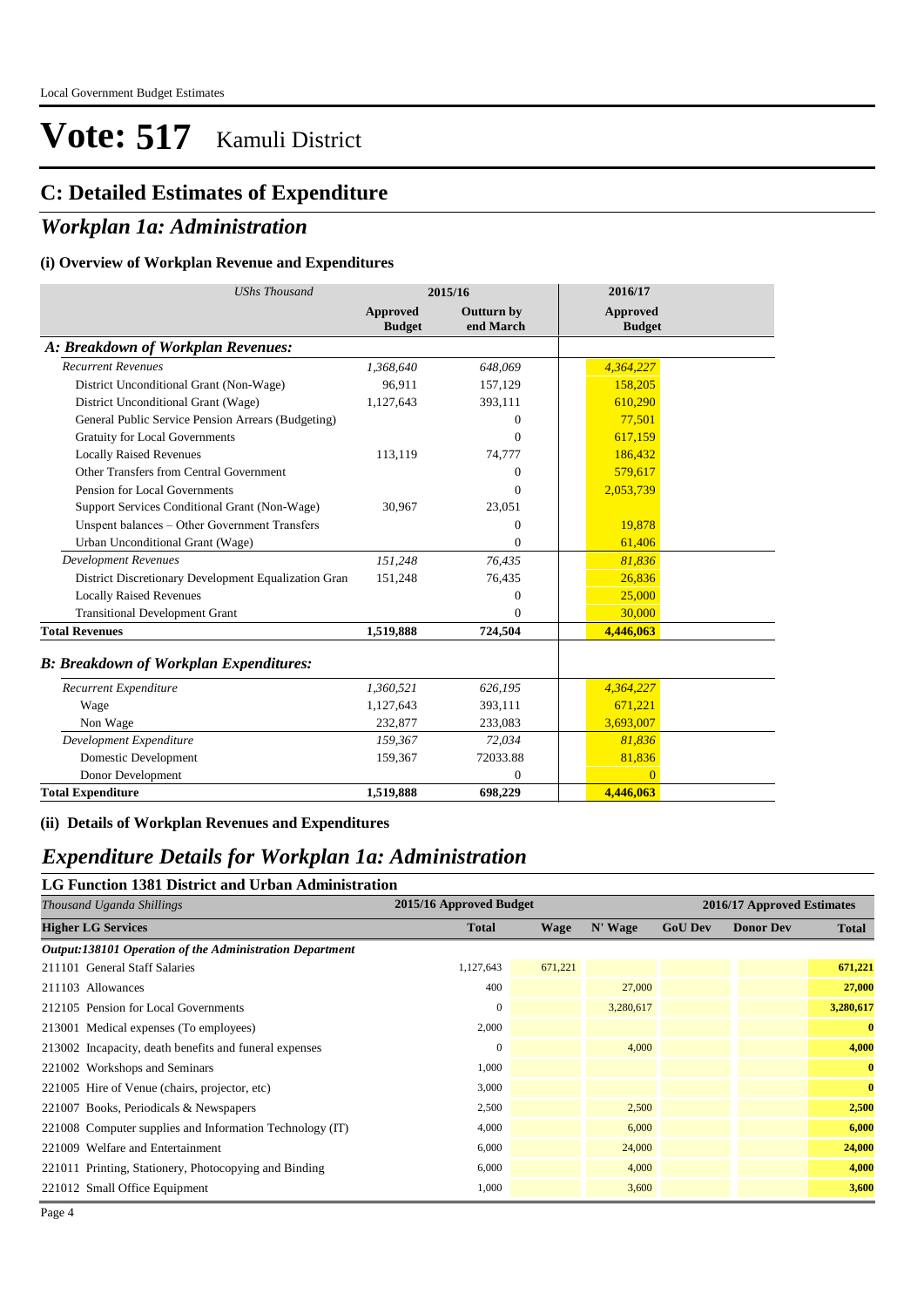## *Workplan 1a: Administration*

| Thousand Uganda Shillings                                        | 2015/16 Approved Budget |             |           |                |                  | 2016/17 Approved Estimates |  |
|------------------------------------------------------------------|-------------------------|-------------|-----------|----------------|------------------|----------------------------|--|
| <b>Higher LG Services</b>                                        | <b>Total</b>            | <b>Wage</b> | N' Wage   | <b>GoU Dev</b> | <b>Donor Dev</b> | <b>Total</b>               |  |
| 221014 Bank Charges and other Bank related costs                 | $\boldsymbol{0}$        |             | 2,500     |                |                  | 2,500                      |  |
| 221016 IFMS Recurrent costs                                      | $\boldsymbol{0}$        |             |           | 30,000         |                  | 30,000                     |  |
| 221017 Subscriptions                                             | $\boldsymbol{0}$        |             | 10,475    |                |                  | 10,475                     |  |
| 222001 Telecommunications                                        | 1,200                   |             | 6,000     |                |                  | 6,000                      |  |
| 222002 Postage and Courier                                       | 500                     |             | 500       |                |                  | 500                        |  |
| 223004 Guard and Security services                               | 12,000                  |             | 14,000    |                |                  | 14,000                     |  |
| 223005 Electricity                                               | 4,000                   |             | 10,000    |                |                  | 10,000                     |  |
| 223006 Water                                                     | 1,000                   |             | 5,000     |                |                  | 5,000                      |  |
| 224004 Cleaning and Sanitation                                   | $\boldsymbol{0}$        |             | 5,400     |                |                  | 5,400                      |  |
| 227001 Travel inland                                             | 54,636                  |             | 65,007    |                |                  | 65,007                     |  |
| 227004 Fuel, Lubricants and Oils                                 | 5,000                   |             | 40,600    |                |                  | 40,600                     |  |
| 228002 Maintenance - Vehicles                                    | 3,117                   |             | 10,000    |                |                  | 10,000                     |  |
| 228004 Maintenance – Other                                       | $\boldsymbol{0}$        |             | 4,000     |                |                  | 4,000                      |  |
| 273102 Incapacity, death benefits and funeral expenses           | 6,000                   |             |           |                |                  | $\bf{0}$                   |  |
| 282102 Fines and Penalties/ Court wards                          | $\boldsymbol{0}$        |             | 58,313    |                |                  | 58,313                     |  |
| Total Cost of Output 138101:                                     | 1,240,997               | 671,221     | 3,583,512 | 30,000         |                  | 4,284,733                  |  |
| Output:138102 Human Resource Management Services                 |                         |             |           |                |                  |                            |  |
| 221002 Workshops and Seminars                                    | $\boldsymbol{0}$        |             | 1,674     |                |                  | 1,674                      |  |
| 221008 Computer supplies and Information Technology (IT)         | $\mathbf{0}$            |             | 3,000     |                |                  | 3,000                      |  |
| 221009 Welfare and Entertainment                                 | 5,140                   |             | 3,600     |                |                  | 3,600                      |  |
| 221011 Printing, Stationery, Photocopying and Binding            | 25,506                  |             | 6,808     |                |                  | 6,808                      |  |
| 222003 Information and communications technology (ICT)           | 1,000                   |             |           |                |                  | $\bf{0}$                   |  |
| 224004 Cleaning and Sanitation                                   | $\boldsymbol{0}$        |             | 1,235     |                |                  | 1,235                      |  |
| 227001 Travel inland                                             | 8,360                   |             | 17,689    |                |                  | 17,689                     |  |
| Total Cost of Output 138102:                                     | 40,006                  |             | 34,006    |                |                  | 34,006                     |  |
| Output:138103 Capacity Building for HLG                          |                         |             |           |                |                  |                            |  |
| 221002 Workshops and Seminars                                    | 35,220                  |             | 19,208    | 16,744         |                  | 35,952                     |  |
| 221003 Staff Training                                            | 8,805                   |             |           | 4,092          |                  | 4,092                      |  |
| Total Cost of Output 138103:                                     | 44,026                  |             | 19,208    | 20,836         |                  | 40,043                     |  |
| Output:138104 Supervision of Sub County programme implementation |                         |             |           |                |                  |                            |  |
| 221002 Workshops and Seminars                                    | $\overline{0}$          |             | 3,080     |                |                  | 3,080                      |  |
| 221009 Welfare and Entertainment                                 | $\mathbf{0}$            |             | 2,441     |                |                  | 2,441                      |  |
| 221011 Printing, Stationery, Photocopying and Binding            | 4,499                   |             | 1,030     |                |                  | 1,030                      |  |
| 227001 Travel inland                                             | 12,000                  |             | 10,850    |                |                  | 10,850                     |  |
| 227004 Fuel, Lubricants and Oils                                 | $\boldsymbol{0}$        |             | 2,000     |                |                  | 2,000                      |  |
| Total Cost of Output 138104:                                     | 16,499                  |             | 19,401    |                |                  | 19,401                     |  |
| Output:138105 Public Information Dissemination                   |                         |             |           |                |                  |                            |  |
| 221001 Advertising and Public Relations                          | 50,400                  |             | 2,121     |                |                  | 2,121                      |  |
| 221002 Workshops and Seminars                                    | $\Omega$                |             | 10,659    |                |                  | 10,659                     |  |
| 221008 Computer supplies and Information Technology (IT)         | $\boldsymbol{0}$        |             | 900       |                |                  | 900                        |  |
| 221011 Printing, Stationery, Photocopying and Binding            | 759                     |             |           |                |                  | $\bf{0}$                   |  |
| 221012 Small Office Equipment                                    | 200                     |             |           |                |                  | $\bf{0}$                   |  |
| 221017 Subscriptions                                             | 5,200                   |             | 2,200     |                |                  | 2,200                      |  |
| 222003 Information and communications technology (ICT)           | 360                     |             |           |                |                  | $\bf{0}$                   |  |
| 227001 Travel inland                                             | 4,000                   |             |           |                |                  | $\bf{0}$                   |  |
| 228003 Maintenance - Machinery, Equipment & Furniture            | $\boldsymbol{0}$        |             | 1,500     |                |                  | 1,500                      |  |
| Total Cost of Output 138105:                                     | 60,919                  |             | 17,380    |                |                  | 17,380                     |  |
| Output:138106 Office Support services                            |                         |             |           |                |                  |                            |  |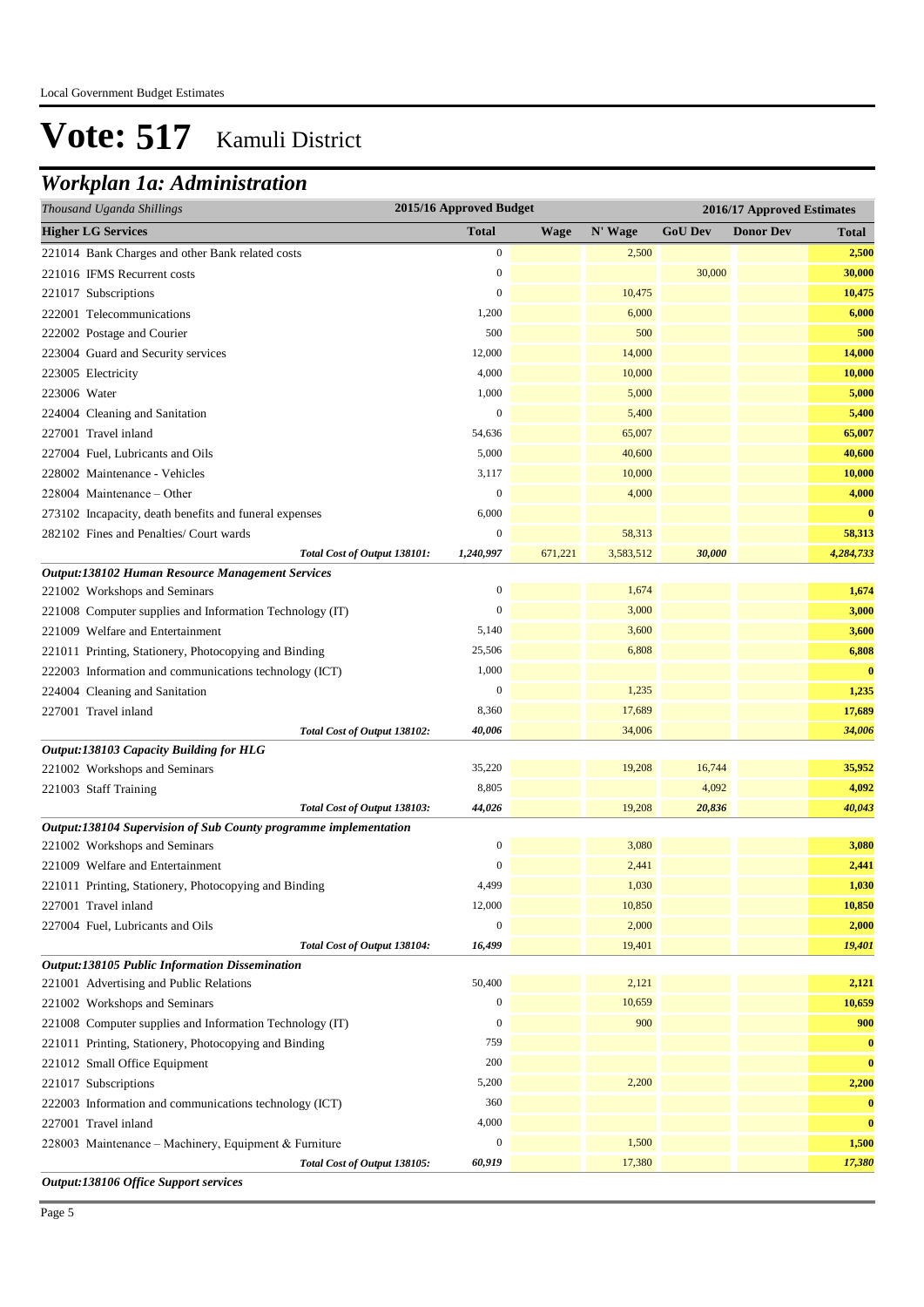### *Workplan 1a: Administration*

| Thousand Uganda Shillings                             |                                                                 |                                                                                      | 2015/16 Approved Budget |                        |                |                | 2016/17 Approved Estimates               |                       |
|-------------------------------------------------------|-----------------------------------------------------------------|--------------------------------------------------------------------------------------|-------------------------|------------------------|----------------|----------------|------------------------------------------|-----------------------|
| <b>Higher LG Services</b>                             |                                                                 |                                                                                      | <b>Total</b>            | <b>Wage</b>            | N' Wage        | <b>GoU Dev</b> | <b>Donor Dev</b>                         | <b>Total</b>          |
| 227001 Travel inland                                  |                                                                 |                                                                                      | 9,982                   |                        | 8,000          |                |                                          | 8,000                 |
|                                                       |                                                                 | Total Cost of Output 138106:                                                         | 9,982                   |                        | 8,000          |                |                                          | 8,000                 |
| <b>Output:138108 Assets and Facilities Management</b> |                                                                 |                                                                                      |                         |                        |                |                |                                          |                       |
| 228001 Maintenance - Civil                            |                                                                 |                                                                                      | 2,600                   |                        |                |                |                                          | $\bf{0}$              |
|                                                       |                                                                 | Total Cost of Output 138108:                                                         | 2,600                   |                        |                |                |                                          | $\boldsymbol{\theta}$ |
| <b>Output:138111 Records Management Services</b>      |                                                                 |                                                                                      |                         |                        |                |                |                                          |                       |
| 221007 Books, Periodicals & Newspapers                |                                                                 |                                                                                      | 500                     |                        |                |                |                                          | $\bf{0}$              |
|                                                       | 221011 Printing, Stationery, Photocopying and Binding           |                                                                                      | 2,000                   |                        | 2,000          |                |                                          | 2,000                 |
| 222001 Telecommunications                             |                                                                 |                                                                                      | 200                     |                        |                |                |                                          | $\bf{0}$              |
| 224004 Cleaning and Sanitation                        |                                                                 |                                                                                      | $\Omega$                |                        | 500            |                |                                          | 500                   |
| 227001 Travel inland                                  |                                                                 |                                                                                      | 4,455                   |                        | 3,000          |                |                                          | 3,000                 |
|                                                       |                                                                 | Total Cost of Output 138111:                                                         | 7,155                   |                        | 5,500          |                |                                          | 5,500                 |
| <b>Output:138113 Procurement Services</b>             |                                                                 |                                                                                      |                         |                        |                |                |                                          |                       |
| 221001 Advertising and Public Relations               |                                                                 |                                                                                      | 5,000                   |                        | 6,000          |                |                                          | 6,000                 |
|                                                       | 221011 Printing, Stationery, Photocopying and Binding           |                                                                                      | 1.800                   |                        |                |                |                                          | $\bf{0}$              |
|                                                       | 222003 Information and communications technology (ICT)          |                                                                                      | 1,000                   |                        |                |                |                                          | $\bf{0}$              |
| 227001 Travel inland                                  |                                                                 |                                                                                      | 2,200                   |                        |                |                |                                          | $\bf{0}$              |
|                                                       |                                                                 | Total Cost of Output 138113:                                                         | 10,000                  |                        | 6,000          |                |                                          | 6,000                 |
|                                                       |                                                                 | <b>Total Cost of Higher LG Services</b>                                              | 1,432,183               | 671,221                | 3,693,007      | 50,836         |                                          | 4,415,063             |
| <b>Capital Purchases</b>                              |                                                                 |                                                                                      | <b>Total</b>            | <b>Wage</b>            | N' Wage        | <b>GoU Dev</b> | <b>Donor Dev</b>                         | <b>Total</b>          |
| Output:138172 Administrative Capital                  |                                                                 |                                                                                      |                         |                        |                |                |                                          |                       |
| 312101 Non-Residential Buildings                      |                                                                 |                                                                                      | $\overline{0}$          | $\mathbf{0}$           | $\overline{0}$ | 25,000         | $\mathbf{0}$                             | 25,000                |
| <b>Total LCIII: NORTHERN</b>                          |                                                                 |                                                                                      |                         | LCIV: KAMULI MUNICIPAL |                |                |                                          | 25,000                |
| LCII: KAMULI SABAWALI                                 | LCI: Not Specified                                              | Payment of balance and retention on roofing of new a Source: Locally Raised Revenues |                         |                        |                |                |                                          | 25,000                |
| 312202 Machinery and Equipment                        |                                                                 |                                                                                      | $\overline{0}$          | $\Omega$               | $\overline{0}$ | 6,000          | $\mathbf{0}$                             | 6,000                 |
| <b>Total LCIII: NORTHERN</b>                          |                                                                 |                                                                                      |                         | LCIV: KAMULI MUNICIPAL |                |                |                                          | 6,000                 |
| LCII: KAMULI SABAWALI                                 | LCI: Not Specified                                              | Procurement of Printer for CAO's Office                                              |                         |                        |                |                | Source: District Discretionary Developme | 6,000                 |
|                                                       |                                                                 | Total Cost of Output 138172:                                                         | $\boldsymbol{\theta}$   | $\overline{0}$         | $\overline{0}$ | 31,000         | $\boldsymbol{\theta}$                    | 31,000                |
|                                                       |                                                                 | <b>Total Cost of Capital Purchases</b>                                               | $\bf{0}$                | $\Omega$               | $\overline{0}$ | 31,000         | $\bf{0}$                                 | 31,000                |
|                                                       | <b>Total Cost of function District and Urban Administration</b> |                                                                                      | 1,432,183               | 671,221                | 3,693,007      | 81,836         | $\bf{0}$                                 | 4,446,063             |
| <b>Total Cost of Administration</b>                   |                                                                 |                                                                                      | 1,432,183               | 671,221                | 3,693,007      | 81,836         | $\bf{0}$                                 | 4,446,063             |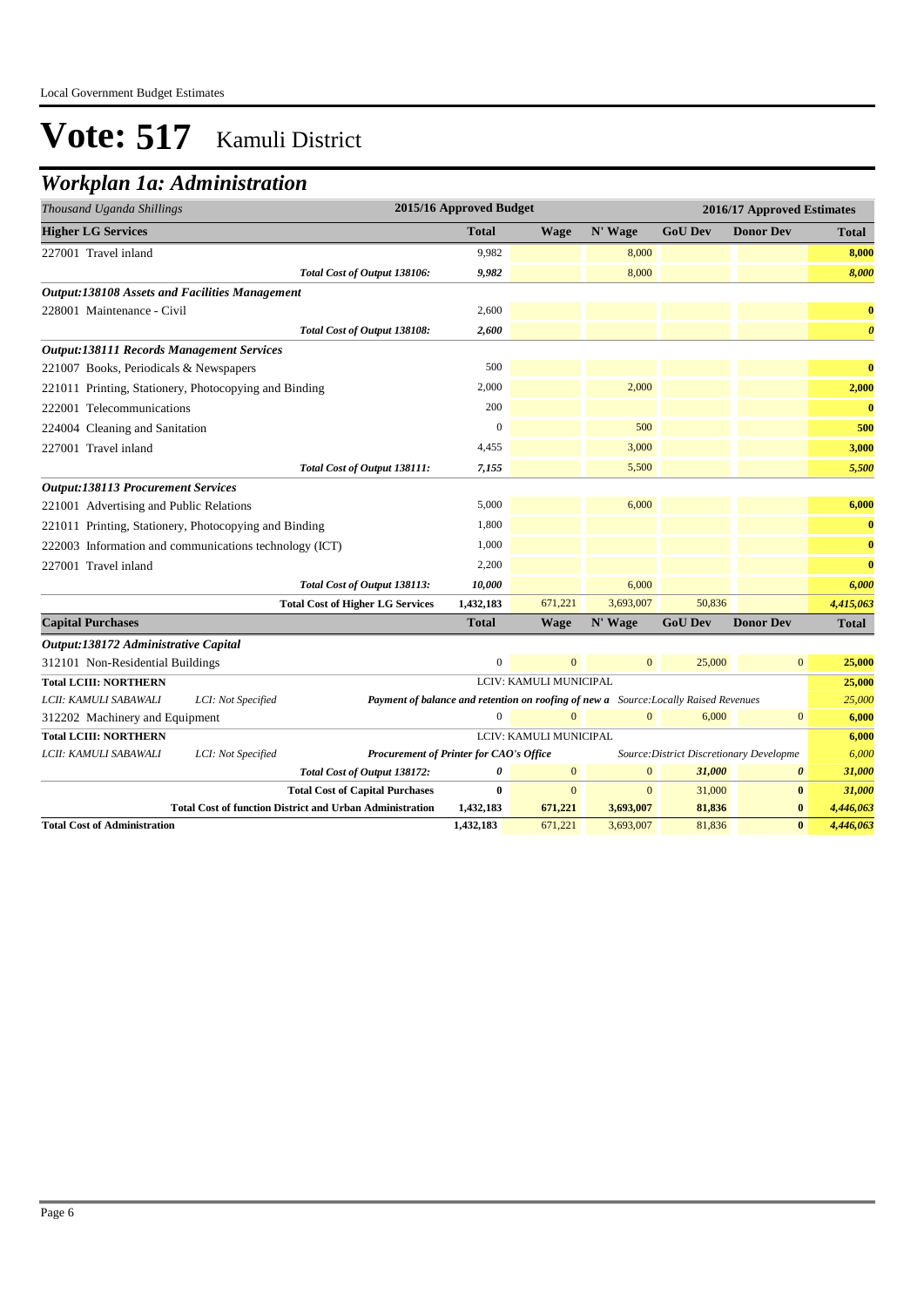## *Workplan 2: Finance*

#### **(i) Overview of Workplan Revenue and Expenditures**

| <b>UShs Thousand</b>                                 | 2015/16                          |                                | 2016/17                          |
|------------------------------------------------------|----------------------------------|--------------------------------|----------------------------------|
|                                                      | <b>Approved</b><br><b>Budget</b> | <b>Outturn by</b><br>end March | <b>Approved</b><br><b>Budget</b> |
| A: Breakdown of Workplan Revenues:                   |                                  |                                |                                  |
| <b>Recurrent Revenues</b>                            | 453,976                          | 287,321                        | 432,437                          |
| District Unconditional Grant (Non-Wage)              | 187,275                          | 124,284                        | 101,414                          |
| District Unconditional Grant (Wage)                  | 221,495                          | 150,089                        | 242,476                          |
| <b>Locally Raised Revenues</b>                       | 36,000                           | 6,000                          | 87,001                           |
| Support Services Conditional Grant (Non-Wage)        | 9,207                            | 6,948                          |                                  |
| Unspent balances - Other Government Transfers        |                                  | $\theta$                       | 1,546                            |
| <b>Development Revenues</b>                          |                                  | $\theta$                       | 6,000                            |
| District Discretionary Development Equalization Gran |                                  | $\Omega$                       | 6,000                            |
| <b>Total Revenues</b>                                | 453,976                          | 287,321                        | 438,437                          |
| <b>B: Breakdown of Workplan Expenditures:</b>        |                                  |                                |                                  |
| Recurrent Expenditure                                | 453,976                          | 286,763                        | 432,437                          |
| Wage                                                 | 221,495                          | 150,089                        | 242,476                          |
| Non Wage                                             | 232,482                          | 136,674                        | 189,960                          |
| Development Expenditure                              | $\theta$                         | $\theta$                       | 6,000                            |
| Domestic Development                                 |                                  | $\Omega$                       | 6,000                            |
| Donor Development                                    |                                  | $\Omega$                       | $\Omega$                         |
| <b>Total Expenditure</b>                             | 453,976                          | 286,763                        | 438,437                          |

#### **(ii) Details of Workplan Revenues and Expenditures**

### *Expenditure Details for Workplan 2: Finance*

#### **LG Function 1481 Financial Management and Accountability(LG)**

| Thousand Uganda Shillings                                | 2015/16 Approved Budget |         |         |                | 2016/17 Approved Estimates |              |
|----------------------------------------------------------|-------------------------|---------|---------|----------------|----------------------------|--------------|
| <b>Higher LG Services</b>                                | <b>Total</b>            | Wage    | N' Wage | <b>GoU Dev</b> | <b>Donor Dev</b>           | <b>Total</b> |
| Output:148101 LG Financial Management services           |                         |         |         |                |                            |              |
| 211101 General Staff Salaries                            | 221,495                 | 242,476 |         |                |                            | 242,476      |
| 211103 Allowances                                        | 1,000                   |         | 1,500   |                |                            | 1,500        |
| 213001 Medical expenses (To employees)                   | 2,000                   |         | 1,500   |                |                            | 1,500        |
| 213002 Incapacity, death benefits and funeral expenses   | 2,000                   |         | 1,000   |                |                            | 1,000        |
| 221001 Advertising and Public Relations                  | 1,600                   |         | 500     |                |                            | 500          |
| 221002 Workshops and Seminars                            | 2,000                   |         | 2,000   |                |                            | 2,000        |
| 221003 Staff Training                                    | 4,786                   |         | 3,000   |                |                            | 3,000        |
| 221005 Hire of Venue (chairs, projector, etc)            | 3,000                   |         | 2,000   |                |                            | 2,000        |
| 221007 Books, Periodicals & Newspapers                   | 2,196                   |         | 2,700   |                |                            | 2,700        |
| 221008 Computer supplies and Information Technology (IT) | 4,000                   |         | 3,000   |                |                            | 3,000        |
| 221009 Welfare and Entertainment                         | 4,000                   |         | 4,000   |                |                            | 4,000        |
| 221011 Printing, Stationery, Photocopying and Binding    | 12,000                  |         | 14,000  |                |                            | 14,000       |
| 221012 Small Office Equipment                            | 4,000                   |         | 3,000   |                |                            | 3,000        |
| 221014 Bank Charges and other Bank related costs         | 2,000                   |         | 2,000   |                |                            | 2,000        |
| 221016 IFMS Recurrent costs                              | 4,476                   |         |         |                |                            | $\bf{0}$     |
| 222001 Telecommunications                                | 2,000                   |         | 2,000   |                |                            | 2,000        |
| 223005 Electricity                                       | 2,000                   |         | 2,000   |                |                            | 2,000        |
| 224004 Cleaning and Sanitation                           | 2,000                   |         | 500     |                |                            | 500          |
| 227001 Travel inland                                     | 17,897                  |         | 20,820  |                |                            | 20,820       |
| 227004 Fuel, Lubricants and Oils                         | 5,000                   |         | 6,000   |                |                            | 6,000        |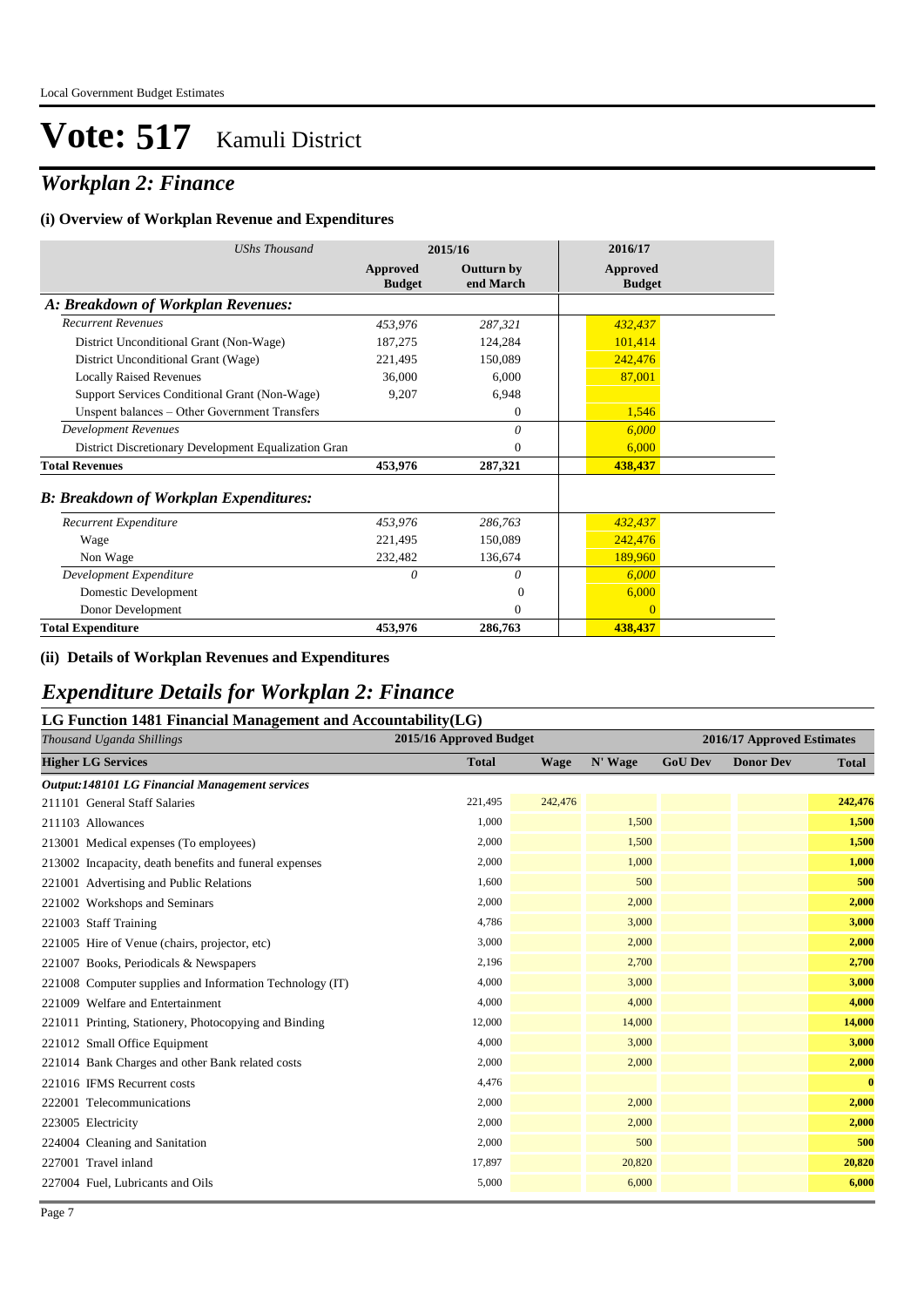## *Workplan 2: Finance*

| Thousand Uganda Shillings                                | 2015/16 Approved Budget |             |                  |                  | 2016/17 Approved Estimates |              |  |
|----------------------------------------------------------|-------------------------|-------------|------------------|------------------|----------------------------|--------------|--|
| <b>Higher LG Services</b>                                | <b>Total</b>            | <b>Wage</b> | N' Wage          | <b>GoU Dev</b>   | <b>Donor Dev</b>           | <b>Total</b> |  |
| 228001 Maintenance - Civil                               | 2,000                   |             | 1,000            |                  |                            | 1,000        |  |
| 228003 Maintenance - Machinery, Equipment & Furniture    | 2,000                   |             | $\boldsymbol{0}$ |                  |                            | $\bf{0}$     |  |
| 228004 Maintenance – Other                               | 4,000                   |             | 583              |                  |                            | 583          |  |
| 273102 Incapacity, death benefits and funeral expenses   | 2,000                   |             |                  |                  |                            | $\bf{0}$     |  |
| Total Cost of Output 148101:                             | 309,449                 | 242,476     | 73,103           |                  |                            | 315,579      |  |
| Output:148102 Revenue Management and Collection Services |                         |             |                  |                  |                            |              |  |
| 221001 Advertising and Public Relations                  | 1,500                   |             | 500              |                  |                            | 500          |  |
| 221002 Workshops and Seminars                            | 2,000                   |             | 1,200            |                  |                            | 1,200        |  |
| 221008 Computer supplies and Information Technology (IT) | 1,000                   |             | 1,000            |                  |                            | 1,000        |  |
| 221009 Welfare and Entertainment                         | 3,805                   |             | 2,000            |                  |                            | 2,000        |  |
| 221011 Printing, Stationery, Photocopying and Binding    | 4,500                   |             | 3,000            |                  |                            | 3,000        |  |
| 221012 Small Office Equipment                            | 1,500                   |             | 1,000            |                  |                            | 1,000        |  |
| 222001 Telecommunications                                | $\mathbf{0}$            |             | 500              |                  |                            | 500          |  |
| 227001 Travel inland                                     | 17,000                  |             | 14,000           |                  |                            | 14,000       |  |
| 227004 Fuel, Lubricants and Oils                         | $\boldsymbol{0}$        |             | 4,170            |                  |                            | 4,170        |  |
| Total Cost of Output 148102:                             | 31,305                  |             | 27,370           |                  |                            | 27,370       |  |
| <b>Output:148103 Budgeting and Planning Services</b>     |                         |             |                  |                  |                            |              |  |
| 221002 Workshops and Seminars                            | 2,500                   |             | 2,500            |                  |                            | 2,500        |  |
| 221005 Hire of Venue (chairs, projector, etc)            | 1,500                   |             | 1,000            |                  |                            | 1,000        |  |
| 221008 Computer supplies and Information Technology (IT) | 2,000                   |             | 1,000            |                  |                            | 1,000        |  |
| 221009 Welfare and Entertainment                         | 1,700                   |             | 1,500            |                  |                            | 1,500        |  |
| 221011 Printing, Stationery, Photocopying and Binding    | 8,000                   |             | 6,000            |                  |                            | 6,000        |  |
| 222001 Telecommunications                                | 500                     |             | 600              |                  |                            | 600          |  |
| 227001 Travel inland                                     | 18,200                  |             | 12,901           |                  |                            | 12,901       |  |
| 227004 Fuel, Lubricants and Oils                         | 2,000                   |             | 2,000            |                  |                            | 2,000        |  |
| Total Cost of Output 148103:                             | 36,400                  |             | 27,501           |                  |                            | 27,501       |  |
| Output:148104 LG Expenditure management Services         |                         |             |                  |                  |                            |              |  |
| 221002 Workshops and Seminars                            | $\boldsymbol{0}$        |             | 2,000            |                  |                            | 2,000        |  |
| 221008 Computer supplies and Information Technology (IT) | 2,500                   |             | 2,000            |                  |                            | 2,000        |  |
| 221009 Welfare and Entertainment                         | 4,000                   |             | 4,000            |                  |                            | 4,000        |  |
| 221011 Printing, Stationery, Photocopying and Binding    | 8,000                   |             | 4,000            |                  |                            | 4,000        |  |
| 221012 Small Office Equipment                            | $\mathbf{0}$            |             | 500              |                  |                            | 500          |  |
| 222001 Telecommunications                                | $\boldsymbol{0}$        |             | 500              |                  |                            | 500          |  |
| 227001 Travel inland                                     | 23,322                  |             | 20,326           | $\boldsymbol{0}$ |                            | 20,326       |  |
| 227004 Fuel, Lubricants and Oils                         | 2,000                   |             | 2,000            |                  |                            | 2,000        |  |
| 228003 Maintenance - Machinery, Equipment & Furniture    | 5,000                   |             |                  |                  |                            | $\bf{0}$     |  |
| Total Cost of Output 148104:                             | 44,822                  |             | 35,326           | $\pmb{\theta}$   |                            | 35,326       |  |
| <b>Output:148105 LG Accounting Services</b>              |                         |             |                  |                  |                            |              |  |
| 221001 Advertising and Public Relations                  | 1,000                   |             |                  |                  |                            | $\bf{0}$     |  |
| 221002 Workshops and Seminars                            | 2,500                   |             | 1,500            |                  |                            | 1,500        |  |
| 221008 Computer supplies and Information Technology (IT) | 1,000                   |             | 2,000            |                  |                            | 2,000        |  |
| 221009 Welfare and Entertainment                         | 3,500                   |             | 2,000            |                  |                            | 2,000        |  |
| 221011 Printing, Stationery, Photocopying and Binding    | 7,500                   |             | 6,000            |                  |                            | 6,000        |  |
| 221012 Small Office Equipment                            | $\boldsymbol{0}$        |             | 1,000            |                  |                            | 1,000        |  |
| 222001 Telecommunications                                | 500                     |             | 500              |                  |                            | 500          |  |
| 227001 Travel inland                                     | 13,500                  |             | 12,225           |                  |                            | 12,225       |  |
| 227004 Fuel, Lubricants and Oils                         | 1,000                   |             | 1,435            |                  |                            | 1,435        |  |
| 228003 Maintenance - Machinery, Equipment & Furniture    | 1,500                   |             |                  |                  |                            | $\bf{0}$     |  |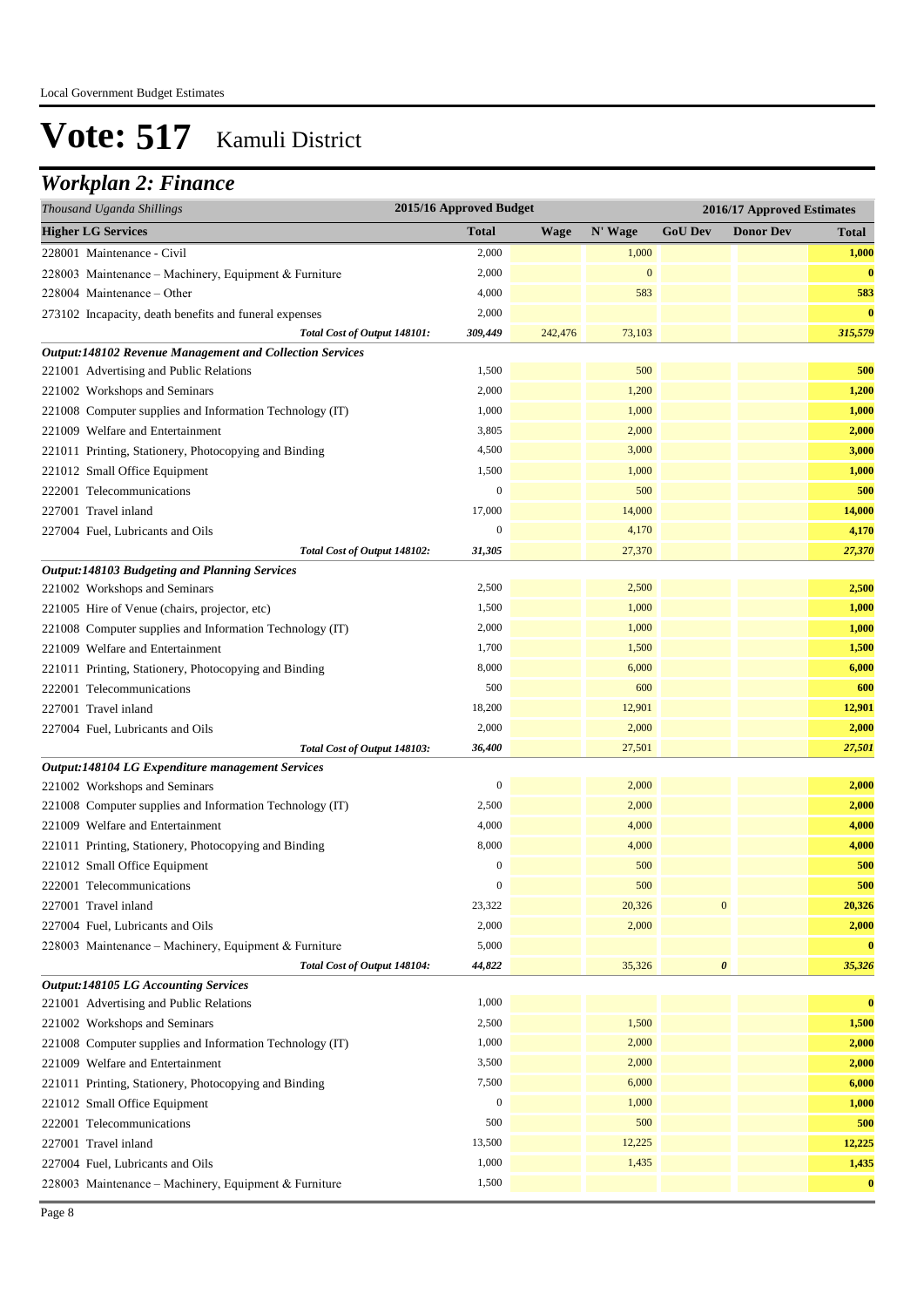## *Workplan 2: Finance*

| Thousand Uganda Shillings            |                                                                                                              | 2015/16 Approved Budget                 |              |                        |                |                            | 2016/17 Approved Estimates |              |
|--------------------------------------|--------------------------------------------------------------------------------------------------------------|-----------------------------------------|--------------|------------------------|----------------|----------------------------|----------------------------|--------------|
| <b>Higher LG Services</b>            |                                                                                                              |                                         | <b>Total</b> | Wage                   | N' Wage        | <b>GoU Dev</b>             | <b>Donor Dev</b>           | <b>Total</b> |
|                                      |                                                                                                              | Total Cost of Output 148105:            | 32,000       |                        | 26,660         |                            |                            | 26,660       |
|                                      |                                                                                                              | <b>Total Cost of Higher LG Services</b> | 453,976      | 242,476                | 189,960        | $\mathbf{0}$               |                            | 432,436      |
| <b>Capital Purchases</b>             |                                                                                                              |                                         | <b>Total</b> | Wage                   | N' Wage        | <b>GoU</b> Dev             | <b>Donor Dev</b>           | <b>Total</b> |
| Output:148172 Administrative Capital |                                                                                                              |                                         |              |                        |                |                            |                            |              |
| 312202 Machinery and Equipment       |                                                                                                              |                                         | $\Omega$     | $\mathbf{0}$           | $\overline{0}$ | 6,000                      | $\overline{0}$             | 6,000        |
| Total LCIII: NORTHERN                |                                                                                                              |                                         |              | LCIV: KAMULI MUNICIPAL |                |                            |                            | 6,000        |
| LCII: KAMULI SABAWALI                | LCI: Not Specified                                                                                           | <b>Computer Printer</b>                 |              |                        |                | Source:LGMSD (Former LGDP) |                            | 6,000        |
|                                      |                                                                                                              | Total Cost of Output 148172:            | 0            | $\mathbf{0}$           | $\mathbf{0}$   | 6,000                      | $\boldsymbol{\theta}$      | 6,000        |
|                                      |                                                                                                              | <b>Total Cost of Capital Purchases</b>  | $\mathbf{0}$ | $\Omega$               | $\mathbf{0}$   | 6,000                      | $\bf{0}$                   | 6,000        |
|                                      | 453,976<br>Total Cost of function Financial Management and Accountability(LG)<br>242,476<br>189,960<br>6,000 |                                         |              | $\bf{0}$               | 438,436        |                            |                            |              |
| <b>Total Cost of Finance</b>         |                                                                                                              |                                         | 453,976      | 242,476                | 189,960        | 6,000                      | $\bf{0}$                   | 438,436      |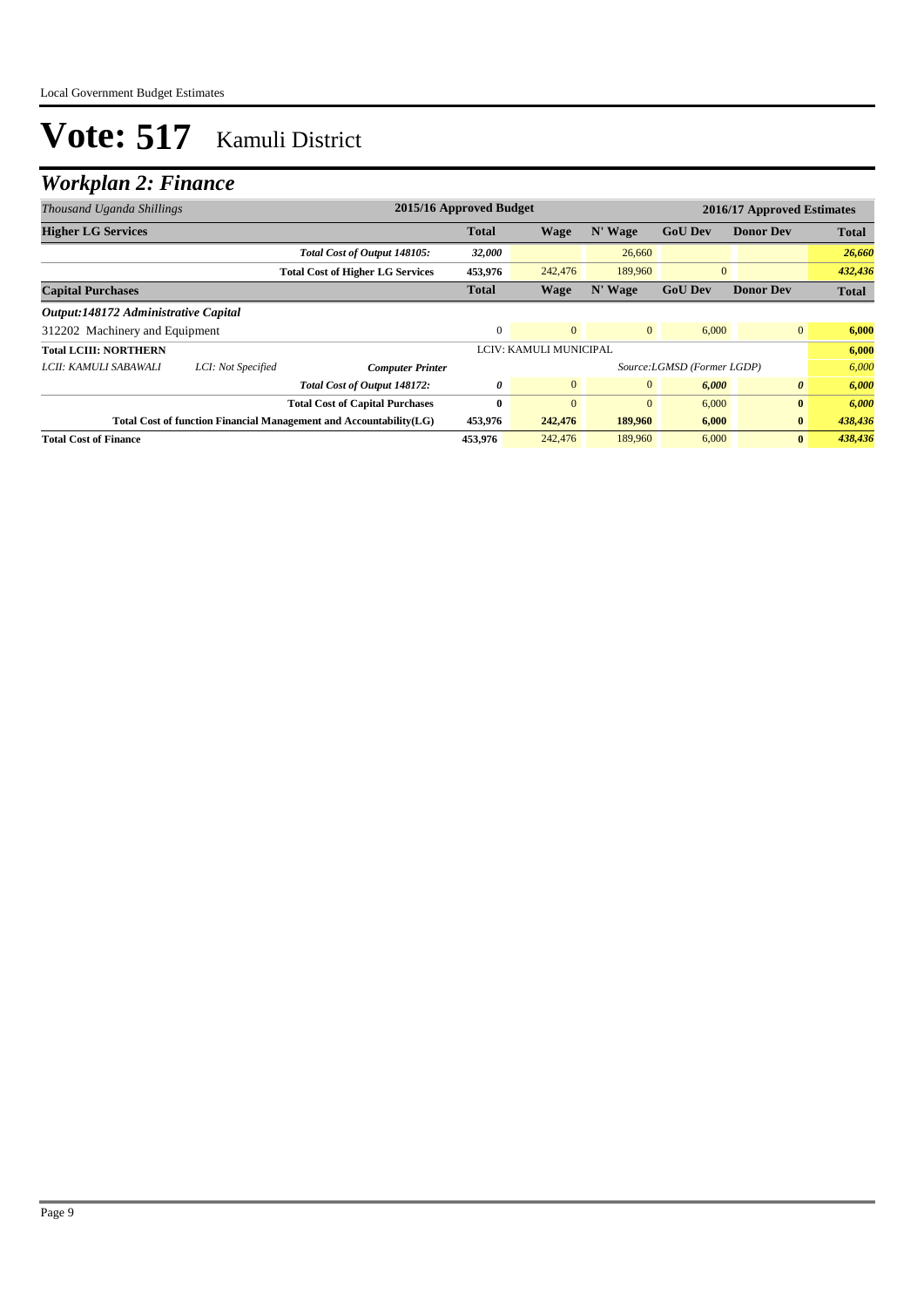## *Workplan 3: Statutory Bodies*

#### **(i) Overview of Workplan Revenue and Expenditures**

| <b>UShs Thousand</b>                          |                           | 2015/16                        | 2016/17                   |
|-----------------------------------------------|---------------------------|--------------------------------|---------------------------|
|                                               | Approved<br><b>Budget</b> | <b>Outturn by</b><br>end March | Approved<br><b>Budget</b> |
| A: Breakdown of Workplan Revenues:            |                           |                                |                           |
| <b>Recurrent Revenues</b>                     | 3,579,467                 | 1,458,412                      | 661,190                   |
| District Unconditional Grant (Non-Wage)       | 61,319                    | 46.429                         | 344,565                   |
| District Unconditional Grant (Wage)           | 104,788                   | 136,244                        | 222,226                   |
| <b>Locally Raised Revenues</b>                | 112,600                   | 85,000                         | 91,600                    |
| Support Services Conditional Grant (Non-Wage) | 3,300,759                 | 1,190,739                      |                           |
| Unspent balances - Other Government Transfers |                           | $\mathbf{0}$                   | 2,800                     |
| <b>Development Revenues</b>                   |                           | 0                              | 10,000                    |
| <b>Locally Raised Revenues</b>                |                           | $\Omega$                       | 10,000                    |
| <b>Total Revenues</b>                         | 3,579,467                 | 1,458,412                      | 671,190                   |
| <b>B: Breakdown of Workplan Expenditures:</b> |                           |                                |                           |
| Recurrent Expenditure                         | 3.579.467                 | 1,434,630                      | 661,190                   |
| Wage                                          | 284,340                   | 136,244                        | 222,226                   |
| Non Wage                                      | 3,295,127                 | 1,298,386                      | 438,965                   |
| Development Expenditure                       | $\theta$                  | $\theta$                       | 10,000                    |
| Domestic Development                          |                           | $\Omega$                       | 10,000                    |
| Donor Development                             |                           | $\Omega$                       | $\Omega$                  |
| <b>Total Expenditure</b>                      | 3,579,467                 | 1,434,630                      | 671,190                   |

#### **(ii) Details of Workplan Revenues and Expenditures**

### *Expenditure Details for Workplan 3: Statutory Bodies*

#### **LG Function 1382 Local Statutory Bodies**

| Thousand Uganda Shillings                                | 2015/16 Approved Budget |             |         |                | 2016/17 Approved Estimates |              |
|----------------------------------------------------------|-------------------------|-------------|---------|----------------|----------------------------|--------------|
| <b>Higher LG Services</b>                                | <b>Total</b>            | <b>Wage</b> | N' Wage | <b>GoU Dev</b> | <b>Donor Dev</b>           | <b>Total</b> |
| <b>Output:138201 LG Council Adminstration services</b>   |                         |             |         |                |                            |              |
| 211101 General Staff Salaries                            | 259,817                 | 28,189      |         |                |                            | 28,189       |
| 211103 Allowances                                        | 42,286                  |             | 200,460 |                |                            | 200,460      |
| 212103 Pension for Teachers                              | 1,320,546               |             |         |                |                            | $\mathbf{0}$ |
| 212105 Pension for Local Governments                     | 1,735,869               |             |         |                |                            | $\mathbf{0}$ |
| 213002 Incapacity, death benefits and funeral expenses   | $\mathbf{0}$            |             | 2,000   |                |                            | 2,000        |
| 221001 Advertising and Public Relations                  | 2,000                   |             | 1,000   |                |                            | 1,000        |
| 221005 Hire of Venue (chairs, projector, etc)            | 1,200                   |             | 1,200   |                |                            | 1,200        |
| 221007 Books, Periodicals & Newspapers                   | 1,500                   |             | 2,467   |                |                            | 2,467        |
| 221008 Computer supplies and Information Technology (IT) | 1,500                   |             | 2,500   |                |                            | 2,500        |
| 221009 Welfare and Entertainment                         | 8,220                   |             | 13,803  |                |                            | 13,803       |
| 221011 Printing, Stationery, Photocopying and Binding    | 4,412                   |             | 12,500  |                |                            | 12,500       |
| 221012 Small Office Equipment                            | 800                     |             | 800     |                |                            | 800          |
| 221014 Bank Charges and other Bank related costs         | 1,500                   |             |         |                |                            | $\bf{0}$     |
| 221017 Subscriptions                                     | 2,000                   |             | 1,000   |                |                            | 1,000        |
| 222001 Telecommunications                                | 1,700                   |             | 2,400   |                |                            | 2,400        |
| 227001 Travel inland                                     | 8,200                   |             |         |                |                            | $\bf{0}$     |
| 227004 Fuel, Lubricants and Oils                         | 31,800                  |             |         |                |                            | $\mathbf{0}$ |
| 228002 Maintenance - Vehicles                            | 1,000                   |             | 13,950  |                |                            | 13,950       |
| 273102 Incapacity, death benefits and funeral expenses   | 1,000                   |             | 2,000   |                |                            | 2,000        |
| Total Cost of Output 138201:                             | 3,425,351               | 28,189      | 256,080 |                |                            | 284,269      |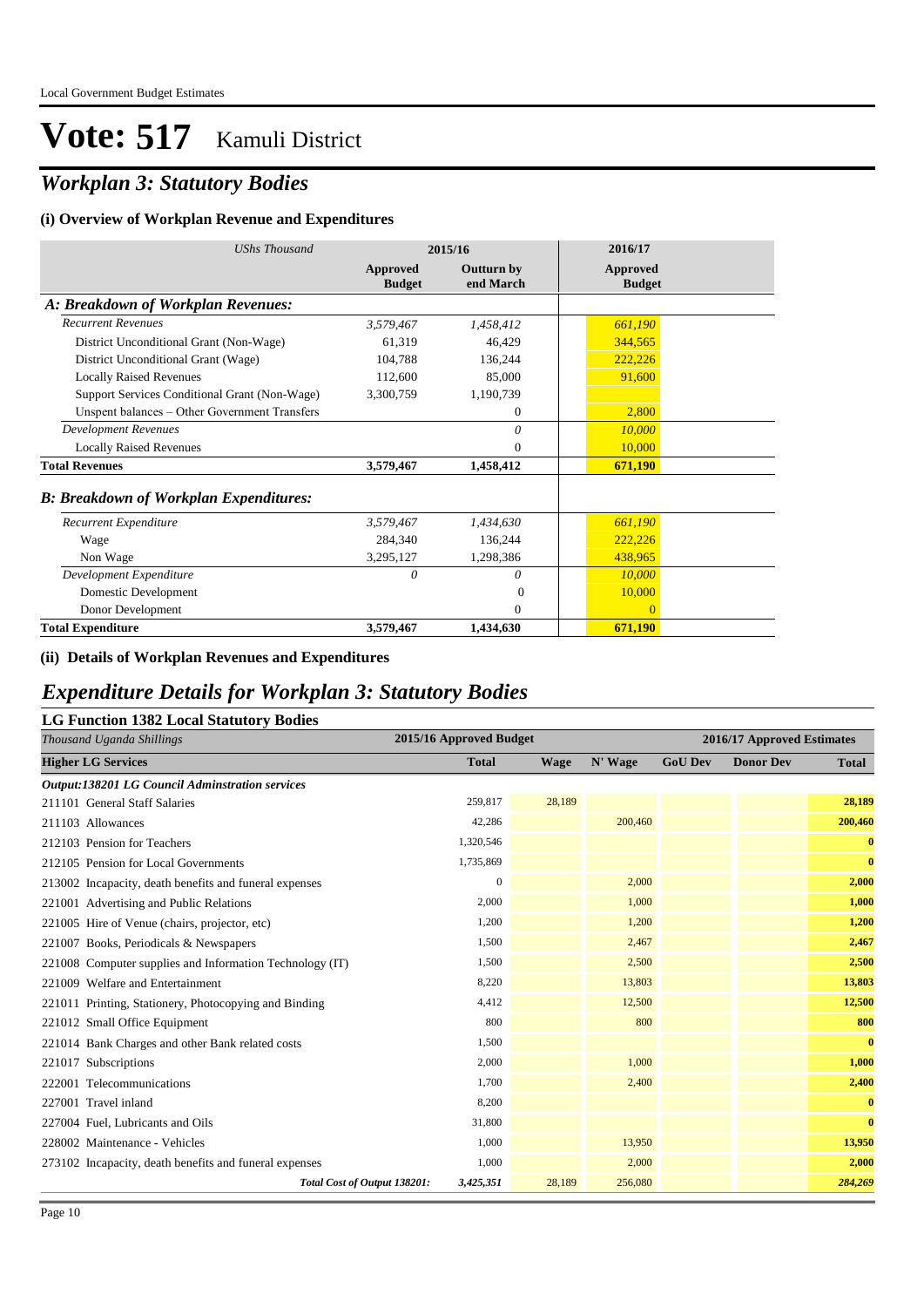### *Workplan 3: Statutory Bodies*

| Thousand Uganda Shillings                             | 2015/16 Approved Budget |             |         |                | 2016/17 Approved Estimates |              |
|-------------------------------------------------------|-------------------------|-------------|---------|----------------|----------------------------|--------------|
| <b>Higher LG Services</b>                             | <b>Total</b>            | <b>Wage</b> | N' Wage | <b>GoU Dev</b> | <b>Donor Dev</b>           | <b>Total</b> |
| Output:138202 LG procurement management services      |                         |             |         |                |                            |              |
| 211101 General Staff Salaries                         | 0                       | 30,237      |         |                |                            | 30,237       |
| 211103 Allowances                                     | 4,440                   |             | 4,440   |                |                            | 4,440        |
| 221001 Advertising and Public Relations               | 3,000                   |             |         |                |                            | $\bf{0}$     |
| 221007 Books, Periodicals & Newspapers                | 1,300                   |             |         |                |                            | $\bf{0}$     |
| 221009 Welfare and Entertainment                      | 480                     |             | 480     |                |                            | 480          |
| 221011 Printing, Stationery, Photocopying and Binding | 292                     |             | 292     |                |                            | 292          |
| Total Cost of Output 138202:                          | 9,512                   | 30,237      | 5,212   |                |                            | 35,449       |
| Output:138203 LG staff recruitment services           |                         |             |         |                |                            |              |
| 211101 General Staff Salaries                         | 24,523                  | 24,523      |         |                |                            | 24,523       |
| 211103 Allowances                                     | 31,920                  |             | 34,560  |                |                            | 34,560       |
| 221001 Advertising and Public Relations               | 7,000                   |             |         |                |                            | $\bf{0}$     |
| 221002 Workshops and Seminars                         | 1,580                   |             |         |                |                            | $\bf{0}$     |
| 221004 Recruitment Expenses                           | 5,495                   |             |         |                |                            | $\bf{0}$     |
| 221006 Commissions and related charges                | 2,400                   |             |         |                |                            | $\bf{0}$     |
| 221007 Books, Periodicals & Newspapers                | $\boldsymbol{0}$        |             | 1,460   |                |                            | 1,460        |
| 221009 Welfare and Entertainment                      | 6,000                   |             | 6,000   |                |                            | 6,000        |
| 221011 Printing, Stationery, Photocopying and Binding | $\boldsymbol{0}$        |             | 4,060   |                |                            | 4,060        |
| 221017 Subscriptions                                  | 1,200                   |             | 300     |                |                            | 300          |
| 222001 Telecommunications                             | 2,400                   |             | 2,400   |                |                            | 2,400        |
| 227001 Travel inland                                  | 11,000                  |             | 5,615   |                |                            | 5,615        |
| 227004 Fuel, Lubricants and Oils                      | 3,600                   |             | 4,200   |                |                            | 4,200        |
| Total Cost of Output 138203:                          | 97,118                  | 24,523      | 58,595  |                |                            | 83,118       |
| Output:138204 LG Land management services             |                         |             |         |                |                            |              |
| 211103 Allowances                                     | 6,800                   |             | 6,300   |                |                            | 6,300        |
| 221009 Welfare and Entertainment                      | 504                     |             | 500     |                |                            | 500          |
| 221011 Printing, Stationery, Photocopying and Binding | 250                     |             | 335     |                |                            | 335          |
| 221012 Small Office Equipment                         | 250                     |             |         |                |                            | $\bf{0}$     |
| 222001 Telecommunications                             | 100                     |             | 333     |                |                            | 333          |
| 227001 Travel inland                                  | 1,500                   |             | 435     |                |                            | 435          |
| Total Cost of Output 138204:                          | 9,404                   |             | 7,904   |                |                            | 7,904        |
| Output:138205 LG Financial Accountability             |                         |             |         |                |                            |              |
| 211103 Allowances                                     | 12,150                  |             | 14,560  |                |                            | 14,560       |
| 221009 Welfare and Entertainment                      | 820                     |             | 564     |                |                            | 564          |
| 221011 Printing, Stationery, Photocopying and Binding | 934                     |             | 800     |                |                            | 800          |
| 222001 Telecommunications                             | 300                     |             | 200     |                |                            | 200          |
| 227001 Travel inland                                  | 801                     |             | 1,680   |                |                            | 1,680        |
| Total Cost of Output 138205:                          | 15,005                  |             | 17,804  |                |                            | 17,804       |
| Output:138206 LG Political and executive oversight    |                         |             |         |                |                            |              |
| 211101 General Staff Salaries                         | $\boldsymbol{0}$        | 139,277     |         |                |                            | 139,277      |
| 211103 Allowances                                     | 3,485                   |             |         |                |                            | $\bf{0}$     |
| 221011 Printing, Stationery, Photocopying and Binding | 461                     |             |         |                |                            | $\bf{0}$     |
| 222001 Telecommunications                             | 200                     |             |         |                |                            | $\bf{0}$     |
| 227001 Travel inland                                  | 3,930                   |             | 20,000  |                |                            | 20,000       |
| 227004 Fuel, Lubricants and Oils                      | $\boldsymbol{0}$        |             | 39,800  |                |                            | 39,800       |
| Total Cost of Output 138206:                          | 8,076                   | 139,277     | 59,800  |                |                            | 199,077      |
| <b>Output:138207 Standing Committees Services</b>     |                         |             |         |                |                            |              |
| 211103 Allowances                                     | 15,000                  |             | 33,570  |                |                            | 33,570       |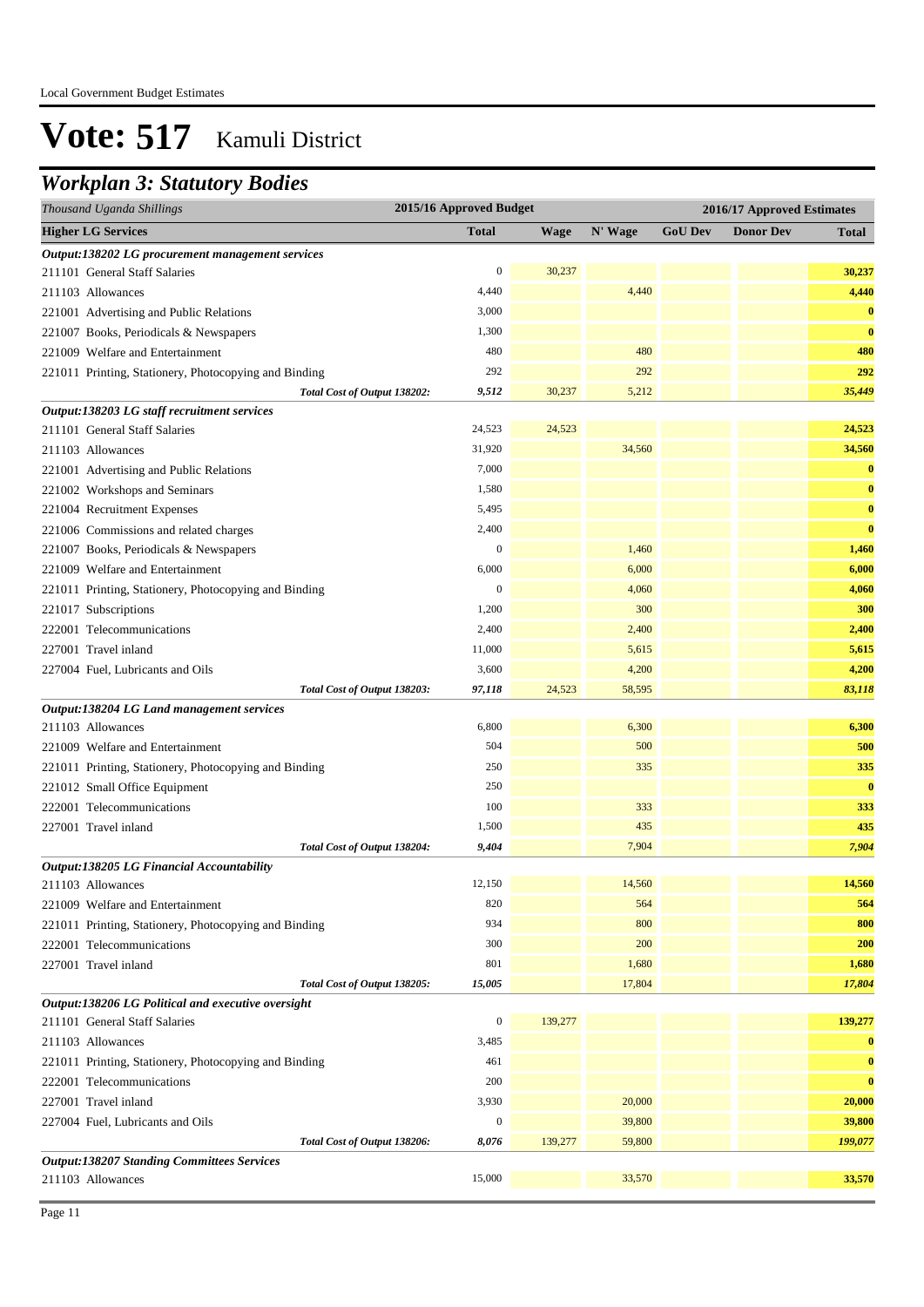## *Workplan 3: Statutory Bodies*

| 2015/16 Approved Budget<br>2016/17 Approved Estimates<br>Thousand Uganda Shillings |                    |                                                      |              |                        |                |                                 |                       |              |
|------------------------------------------------------------------------------------|--------------------|------------------------------------------------------|--------------|------------------------|----------------|---------------------------------|-----------------------|--------------|
| <b>Higher LG Services</b>                                                          |                    |                                                      | <b>Total</b> | Wage                   | N' Wage        | <b>GoU Dev</b>                  | <b>Donor Dev</b>      | <b>Total</b> |
|                                                                                    |                    | Total Cost of Output 138207:                         | 15,000       |                        | 33,570         |                                 |                       | 33,570       |
|                                                                                    |                    | <b>Total Cost of Higher LG Services</b>              | 3,579,467    | 222,226                | 438,965        |                                 |                       | 661,190      |
| <b>Capital Purchases</b>                                                           |                    |                                                      | <b>Total</b> | Wage                   | N' Wage        | <b>GoU Dev</b>                  | <b>Donor Dev</b>      | <b>Total</b> |
| Output:138272 Administrative Capital                                               |                    |                                                      |              |                        |                |                                 |                       |              |
| 312203 Furniture & Fixtures                                                        |                    |                                                      | $\Omega$     | $\mathbf{0}$           | $\overline{0}$ | 10,000                          | $\overline{0}$        | 10,000       |
| <b>Total LCIII: NORTHERN</b>                                                       |                    |                                                      |              | LCIV: KAMULI MUNICIPAL |                |                                 |                       | 10,000       |
| LCII: KAMULI SABAWALI                                                              | LCI: Not Specified | <b>Furniture for Office of District Chairperson</b>  |              |                        |                | Source: Locally Raised Revenues |                       | 10,000       |
|                                                                                    |                    | Total Cost of Output 138272:                         | 0            | $\mathbf{0}$           | $\mathbf{0}$   | 10,000                          | $\boldsymbol{\theta}$ | 10,000       |
|                                                                                    |                    | <b>Total Cost of Capital Purchases</b>               | 0            | $\theta$               | $\mathbf{0}$   | 10,000                          | $\bf{0}$              | 10,000       |
|                                                                                    |                    | <b>Total Cost of function Local Statutory Bodies</b> | 3,579,467    | 222,226                | 438,965        | 10,000                          | $\bf{0}$              | 671,190      |
| <b>Total Cost of Statutory Bodies</b>                                              |                    |                                                      | 3,579,467    | 222,226                | 438,965        | 10,000                          | $\bf{0}$              | 671,190      |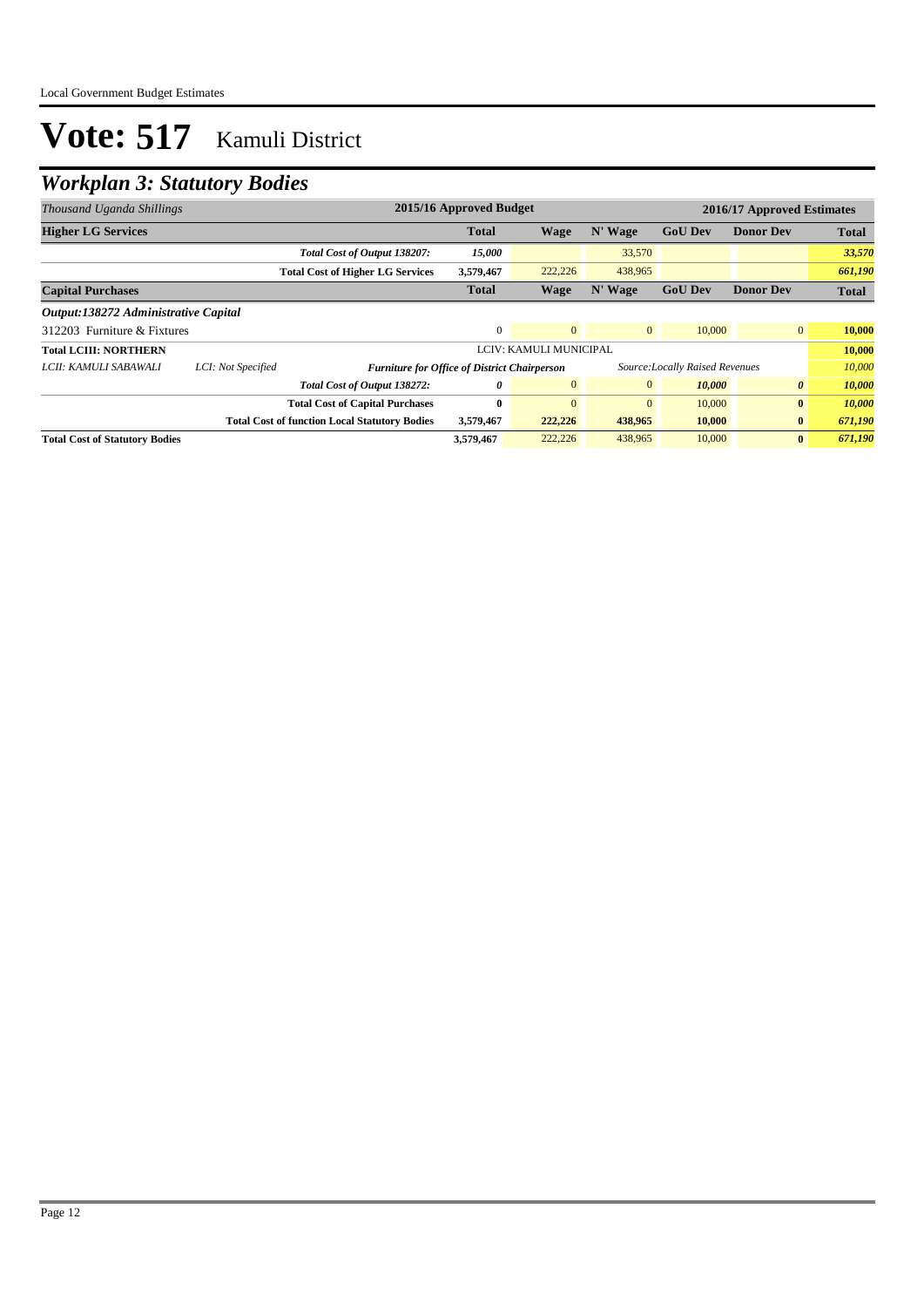## *Workplan 4: Production and Marketing*

#### **(i) Overview of Workplan Revenue and Expenditures**

| <b>UShs Thousand</b>                          | 2015/16                   |                         | 2016/17                          |
|-----------------------------------------------|---------------------------|-------------------------|----------------------------------|
|                                               | Approved<br><b>Budget</b> | Outturn by<br>end March | <b>Approved</b><br><b>Budget</b> |
| A: Breakdown of Workplan Revenues:            |                           |                         |                                  |
| <b>Recurrent Revenues</b>                     | 402,837                   | 311,733                 | 701,260                          |
| District Unconditional Grant (Wage)           |                           | $\Omega$                | 91,627                           |
| <b>Locally Raised Revenues</b>                | 10,000                    | $\Omega$                | 4,000                            |
| Other Transfers from Central Government       |                           | $\Omega$                | 24,000                           |
| Sector Conditional Grant (Non-Wage)           | 64,950                    | 48,713                  | 79,888                           |
| Sector Conditional Grant (Wage)               | 327,887                   | 263,021                 | 501,746                          |
| <b>Development Revenues</b>                   | 79.384                    | 59,538                  | 94,907                           |
| Development Grant                             | 79,384                    | 59,538                  | 78,541                           |
| Unspent balances - Other Government Transfers |                           | $\mathbf{0}$            | 16,367                           |
| <b>Total Revenues</b>                         | 482,221                   | 371,271                 | 796,168                          |
| <b>B: Breakdown of Workplan Expenditures:</b> |                           |                         |                                  |
| Recurrent Expenditure                         | 402,837                   | 311.064                 | 701,260                          |
| Wage                                          | 327,887                   | 263,021                 | 593,373                          |
| Non Wage                                      | 74,950                    | 48,043                  | 107,888                          |
| Development Expenditure                       | 79,384                    | 33,850                  | 94,907                           |
| Domestic Development                          | 79,384                    | 33850.091               | 94,907                           |
| Donor Development                             |                           | $\mathbf{0}$            | $\Omega$                         |
| <b>Total Expenditure</b>                      | 482,221                   | 344,914                 | 796,168                          |

**(ii) Details of Workplan Revenues and Expenditures**

### *Expenditure Details for Workplan 4: Production and Marketing*

| LG Function 0181 Agricultural Extension Services                                                                                                                   |                         |      |         |                |                            |              |  |  |  |
|--------------------------------------------------------------------------------------------------------------------------------------------------------------------|-------------------------|------|---------|----------------|----------------------------|--------------|--|--|--|
| Thousand Uganda Shillings                                                                                                                                          | 2015/16 Approved Budget |      |         |                | 2016/17 Approved Estimates |              |  |  |  |
| <b>Lower Local Services</b>                                                                                                                                        | <b>Total</b>            | Wage | N' Wage | <b>GoU Dev</b> | <b>Donor Dev</b>           | <b>Total</b> |  |  |  |
| $\alpha$ . $\alpha$ , $\alpha$ , $\alpha$ , $\alpha$ , $\alpha$ , $\alpha$ , $\alpha$ , $\alpha$ , $\alpha$ , $\alpha$ , $\alpha$ , $\alpha$ , $\alpha$ , $\alpha$ |                         |      |         |                |                            |              |  |  |  |

*Output:018151 LLG Extension Services (LLS)*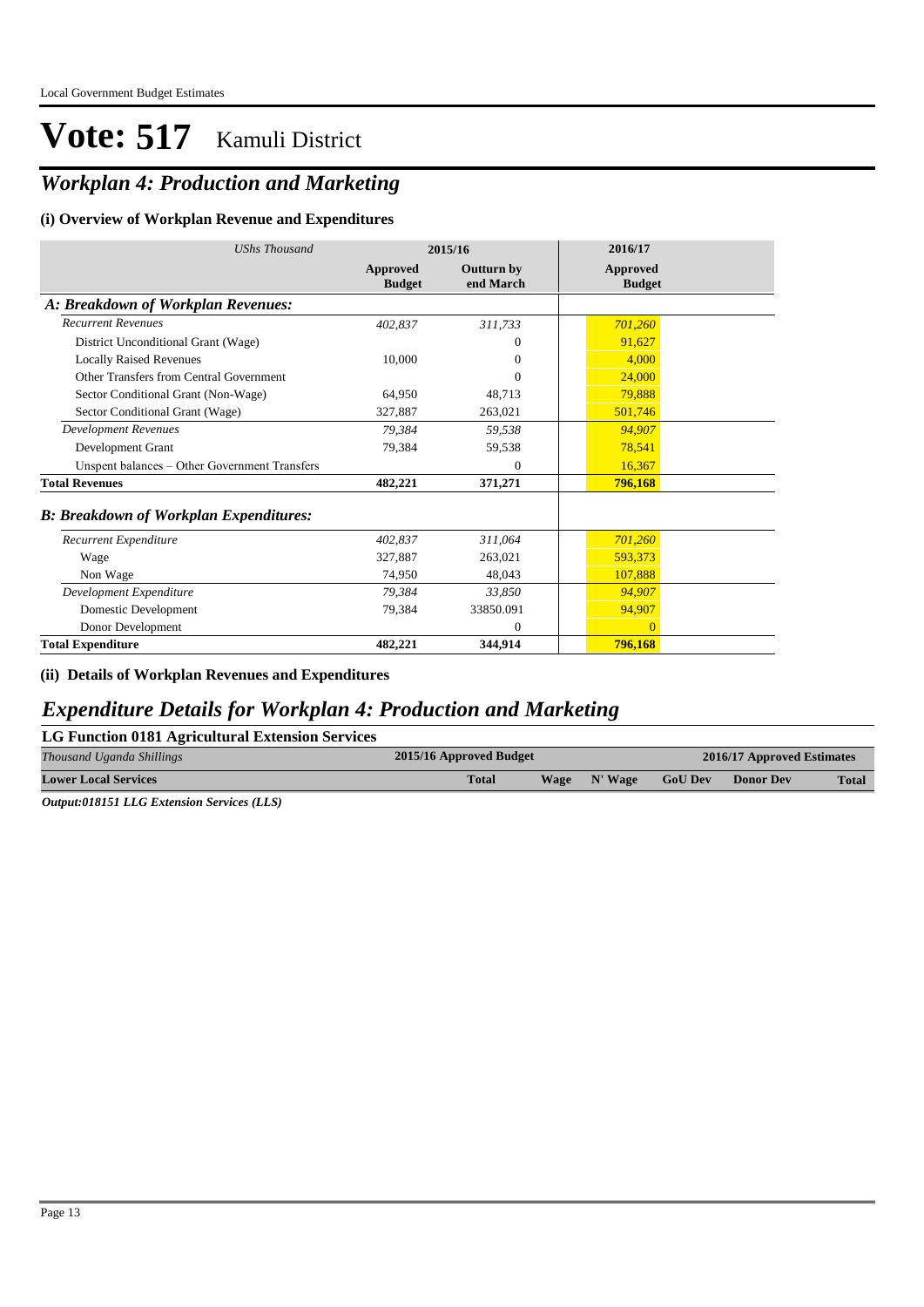### *Workplan 4: Production and Marketing*

| Thousand Uganda Shillings                                    |                                                                                                                    |                                                                                                            | 2015/16 Approved Budget |                       |         |                       | 2016/17 Approved Estimates                |                    |
|--------------------------------------------------------------|--------------------------------------------------------------------------------------------------------------------|------------------------------------------------------------------------------------------------------------|-------------------------|-----------------------|---------|-----------------------|-------------------------------------------|--------------------|
| <b>Lower Local Services</b>                                  |                                                                                                                    |                                                                                                            | <b>Total</b>            | <b>Wage</b>           | N' Wage | <b>GoU Dev</b>        | <b>Donor Dev</b>                          | <b>Total</b>       |
| 263367 Sector Conditional Grant (Non-Wage)                   |                                                                                                                    |                                                                                                            | $\boldsymbol{0}$        | $\mathbf{0}$          | 24,940  | $\mathbf{0}$          | $\bf{0}$                                  | 24,940             |
| <b>Total LCIII: BALAWOLI</b>                                 |                                                                                                                    |                                                                                                            |                         | <b>LCIV: BUGABULA</b> |         |                       |                                           | 3,440              |
| LCII: BALAWOLI                                               | LCI: Not Specified                                                                                                 | <b>Production Sector - Balawoli Sub County</b>                                                             |                         |                       |         |                       | Source: Conditional transfers to Producti | 3,440              |
| <b>Total LCIII: BULOPA</b>                                   |                                                                                                                    |                                                                                                            |                         | LCIV: BUGABULA        |         |                       |                                           | 1,720              |
| LCII: BULOPA                                                 | LCI: Not Specified                                                                                                 | <b>Production Sector - Bulopa Sub County</b>                                                               |                         |                       |         |                       | Source: Conditional transfers to Producti | 1,720              |
| <b>Total LCIII: BUTANSI</b>                                  |                                                                                                                    |                                                                                                            |                         | LCIV: BUGABULA        |         |                       |                                           | 1,720              |
| LCII: NALUWOLI                                               | LCI: Not Specified                                                                                                 | <b>Production Sector - Butansi Sub County</b>                                                              |                         |                       |         |                       | Source: Conditional transfers to Producti | 1,720              |
| <b>Total LCIII: KAGUMBA</b>                                  |                                                                                                                    |                                                                                                            |                         | LCIV: BUGABULA        |         |                       |                                           | 860                |
| LCII: KAGUMBA                                                | LCI: Not Specified                                                                                                 | <b>Production Sector - Kagumba Sub County</b>                                                              |                         |                       |         |                       | Source: Conditional transfers to Producti | 860                |
| <b>Total LCIII: KITAYUNJWA</b>                               |                                                                                                                    |                                                                                                            |                         | <b>LCIV: BUGABULA</b> |         |                       |                                           | 1,720              |
| LCII: KITAYUNJWA                                             | LCI: Not Specified                                                                                                 | Production Sector - Kitayunjwa Sub County                                                                  |                         |                       |         |                       | Source: Conditional transfers to Producti | 1,720              |
| <b>Total LCIII: NABWIGULU</b>                                |                                                                                                                    |                                                                                                            |                         | <b>LCIV: BUGABULA</b> |         |                       |                                           | 1,720              |
| LCII: NABWIGULU                                              | LCI: Not Specified                                                                                                 | <b>Production Sector - Nabwigulu Sub County</b>                                                            |                         |                       |         |                       | Source: Conditional transfers to Producti | 1,720              |
| <b>Total LCIII: NAMASAGALI</b>                               |                                                                                                                    |                                                                                                            |                         | <b>LCIV: BUGABULA</b> |         |                       |                                           | 2,580              |
| LCII: NAMASAGALI                                             | LCI: Not Specified                                                                                                 | Production Sector - Namasagali Sub County                                                                  |                         |                       |         |                       | Source: Conditional transfers to Producti | 2,580              |
| <b>Total LCIII: NAMWENDWA</b>                                |                                                                                                                    |                                                                                                            |                         | LCIV: BUGABULA        |         |                       |                                           | 1,720              |
| LCII: NAMWENDWA                                              | <b>Production Sector - Namwendwa Sub County</b><br>LCI: Not Specified<br>Source: Conditional transfers to Producti |                                                                                                            |                         |                       |         |                       |                                           | 1,720              |
| <b>Total LCIII: BUGULUMBYA</b><br>LCIV: BUZAAYA              |                                                                                                                    |                                                                                                            |                         |                       |         |                       | 1,720                                     |                    |
| LCII: BUGULUMBYA                                             | LCI: Not Specified                                                                                                 | <b>Production Sector - Bugulumbya Sub County</b>                                                           |                         |                       |         |                       | Source: Conditional transfers to Producti | 1,720              |
| <b>Total LCIII: KISOZI</b>                                   |                                                                                                                    |                                                                                                            |                         | LCIV: BUZAAYA         |         |                       |                                           | 1,720              |
| LCII: KISOZI                                                 | LCI: Not Specified                                                                                                 | <b>Production Sector - Kisozi Sub County</b><br>Source: Conditional transfers to Producti                  |                         |                       |         |                       |                                           | 1,720              |
| <b>Total LCIII: MAGOGO</b>                                   |                                                                                                                    | LCIV: BUZAAYA                                                                                              |                         |                       |         |                       | 860                                       |                    |
| <i>LCII: MAGOGO</i>                                          | LCI: Not Specified                                                                                                 | <b>Production Sector - Magogo Sub County</b><br>Source: Conditional transfers to Producti<br>LCIV: BUZAAYA |                         |                       |         | 860                   |                                           |                    |
| <b>Total LCIII: MBULAMUTI</b>                                |                                                                                                                    |                                                                                                            |                         |                       |         |                       |                                           | 1,720              |
| LCII: MBULAMUTI<br><b>Total LCIII: NAWANYAGO</b>             | LCI: Not Specified                                                                                                 | <b>Production Sector - Mbulamuti Sub County</b>                                                            |                         | LCIV: BUZAAYA         |         |                       | Source: Conditional transfers to Producti | 1,720<br>1,720     |
| LCII: NAWANYAGO                                              | LCI: Not Specified                                                                                                 | Production Sector - Nawanyago Sub County                                                                   |                         |                       |         |                       | Source: Conditional transfers to Producti | 1,720              |
| <b>Total LCIII: WANKOLE</b>                                  |                                                                                                                    |                                                                                                            |                         | LCIV: BUZAAYA         |         |                       |                                           | 1,720              |
| LCII: WANKOLE                                                | LCI: Not Specified                                                                                                 | <b>Production Sector - Wankole Sub County</b>                                                              |                         |                       |         |                       | Source: Conditional transfers to Producti | 1,720              |
|                                                              |                                                                                                                    | Total Cost of Output 018151:                                                                               | 0                       | $\boldsymbol{0}$      | 24,940  | $\boldsymbol{\theta}$ | $\boldsymbol{\theta}$                     | 24,940             |
|                                                              |                                                                                                                    | <b>Total Cost of Lower Local Services</b>                                                                  | $\bf{0}$                | $\mathbf{0}$          | 24,940  | $\overline{0}$        | $\bf{0}$                                  | 24,940             |
| <b>Higher LG Services</b>                                    |                                                                                                                    |                                                                                                            | <b>Total</b>            | Wage                  | N' Wage | <b>GoU Dev</b>        | <b>Donor Dev</b>                          | Total              |
| <b>Output:018101 Extension Worker Services</b>               |                                                                                                                    |                                                                                                            |                         |                       |         |                       |                                           |                    |
| 211101 General Staff Salaries                                |                                                                                                                    |                                                                                                            | $\bf{0}$                | 501,746               |         |                       |                                           | 501,746            |
|                                                              |                                                                                                                    |                                                                                                            | 0                       | 501,746               |         |                       |                                           | 501,746            |
|                                                              |                                                                                                                    | Total Cost of Output 018101:                                                                               | $\bf{0}$                | 501,746               |         |                       |                                           |                    |
|                                                              |                                                                                                                    | <b>Total Cost of Higher LG Services</b><br><b>Total Cost of function Agricultural Extension Services</b>   | $\bf{0}$                | 501,746               | 24,940  | $\bf{0}$              | $\bf{0}$                                  | 501,746<br>526,686 |
| <b>LG Function 0182 District Production Services</b>         |                                                                                                                    |                                                                                                            |                         |                       |         |                       |                                           |                    |
| Thousand Uganda Shillings                                    |                                                                                                                    |                                                                                                            | 2015/16 Approved Budget |                       |         |                       | 2016/17 Approved Estimates                |                    |
|                                                              |                                                                                                                    |                                                                                                            |                         |                       |         |                       |                                           |                    |
| <b>Higher LG Services</b>                                    |                                                                                                                    |                                                                                                            | <b>Total</b>            | <b>Wage</b>           | N' Wage | <b>GoU Dev</b>        | <b>Donor Dev</b>                          | Total              |
| <b>Output:018201 District Production Management Services</b> |                                                                                                                    |                                                                                                            |                         |                       |         |                       |                                           |                    |
| 211101 General Staff Salaries                                |                                                                                                                    |                                                                                                            | 327,887                 | 91,627                |         |                       |                                           | 91,627             |
| 221002 Workshops and Seminars                                |                                                                                                                    |                                                                                                            | 1,280                   |                       |         |                       |                                           | $\bf{0}$           |
| 221008 Computer supplies and Information Technology (IT)     |                                                                                                                    |                                                                                                            | 800                     |                       | 940     |                       |                                           | 940                |
| 221011 Printing, Stationery, Photocopying and Binding        |                                                                                                                    |                                                                                                            | 1,961                   |                       | 910     |                       |                                           | 910                |
| 221014 Bank Charges and other Bank related costs             |                                                                                                                    |                                                                                                            | 480                     |                       | 384     |                       |                                           | 384                |

222001 Telecommunications 2,000 **0** 223003 Rent – (Produced Assets) to private entities 0 4,000 **4,000** 223005 Electricity 360 360 **360** 227001 Travel inland 13,254 4,703 **4,703** 228002 Maintenance - Vehicles 0 4,300 **4,300**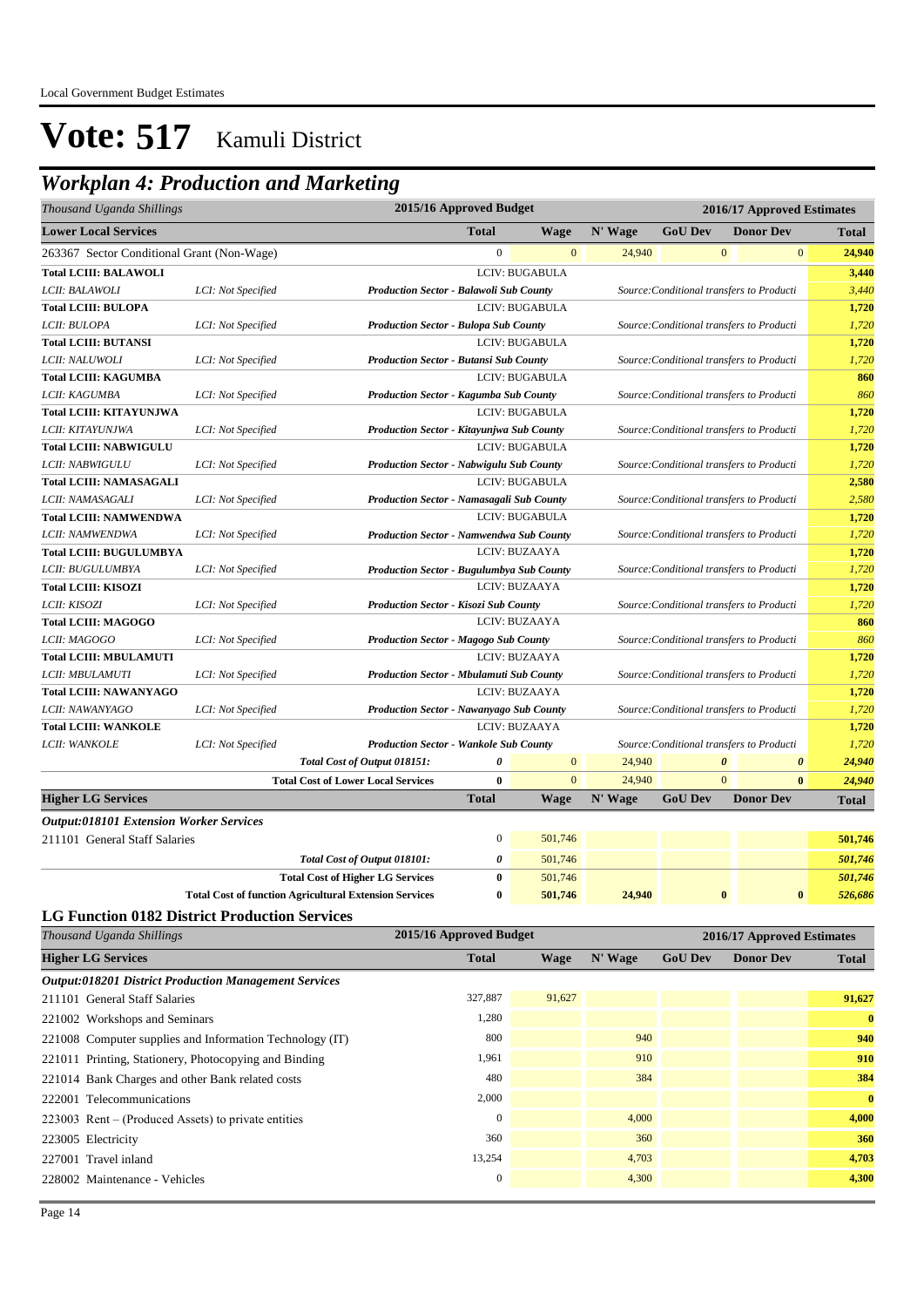### *Workplan 4: Production and Marketing*

| Thousand Uganda Shillings                        |                                                                           |                                                         | 2015/16 Approved Budget |                        |                  |                                           | 2016/17 Approved Estimates |              |
|--------------------------------------------------|---------------------------------------------------------------------------|---------------------------------------------------------|-------------------------|------------------------|------------------|-------------------------------------------|----------------------------|--------------|
| <b>Higher LG Services</b>                        |                                                                           |                                                         | <b>Total</b>            | <b>Wage</b>            | N' Wage          | <b>GoU Dev</b>                            | <b>Donor Dev</b>           | <b>Total</b> |
|                                                  |                                                                           | Total Cost of Output 018201:                            | 348,021                 | 91,627                 | 15,597           |                                           |                            | 107,224      |
| Output:018202 Crop disease control and marketing |                                                                           |                                                         |                         |                        |                  |                                           |                            |              |
| 221001 Advertising and Public Relations          |                                                                           |                                                         | $\mathbf{0}$            |                        | 1,200            |                                           |                            | 1,200        |
| 221002 Workshops and Seminars                    |                                                                           |                                                         | $\mathbf{0}$            |                        | 3,900            |                                           |                            | 3,900        |
|                                                  | 221011 Printing, Stationery, Photocopying and Binding                     |                                                         | 720                     |                        | 568              |                                           |                            | 568          |
| 223005 Electricity                               |                                                                           |                                                         | $\mathbf{0}$            |                        | 240              |                                           |                            | 240          |
| 224006 Agricultural Supplies                     |                                                                           |                                                         | 23,215                  |                        | $\mathbf{0}$     | 24,273                                    |                            | 24,273       |
| 227001 Travel inland                             |                                                                           |                                                         | 11,672                  |                        | 21,292           |                                           |                            | 21,292       |
|                                                  |                                                                           | Total Cost of Output 018202:                            | 35,607                  |                        | 27,200           | 24,273                                    |                            | 51,473       |
| Output:018204 Livestock Health and Marketing     |                                                                           |                                                         |                         |                        |                  |                                           |                            |              |
| 223005 Electricity                               |                                                                           |                                                         | $\boldsymbol{0}$        |                        | 360              |                                           |                            | 360          |
| 227001 Travel inland                             |                                                                           |                                                         | 11,691                  |                        | 3,700            |                                           |                            | 3,700        |
|                                                  |                                                                           |                                                         |                         |                        | 4,060            |                                           |                            | 4,060        |
|                                                  |                                                                           | Total Cost of Output 018204:                            | 11,691                  |                        |                  |                                           |                            |              |
| Output:018205 Fisheries regulation               |                                                                           |                                                         |                         |                        | 102              |                                           |                            |              |
|                                                  | 221011 Printing, Stationery, Photocopying and Binding                     |                                                         | 68                      |                        |                  |                                           |                            | 102          |
| 224006 Agricultural Supplies                     |                                                                           |                                                         | $\mathbf{0}$            |                        |                  | 16,336                                    |                            | 16,336       |
| 227001 Travel inland                             |                                                                           |                                                         | 7,726                   |                        | 3,098            |                                           |                            | 3,098        |
|                                                  |                                                                           | Total Cost of Output 018205:                            | 7,794                   |                        | 3,200            | 16,336                                    |                            | 19,536       |
| Output:018206 Vermin control services            |                                                                           |                                                         |                         |                        |                  |                                           |                            |              |
|                                                  | 221011 Printing, Stationery, Photocopying and Binding                     |                                                         | 340                     |                        | 102              |                                           |                            | <b>102</b>   |
| 224003 Classified Expenditure                    |                                                                           |                                                         | 3,000                   |                        |                  |                                           |                            | $\bf{0}$     |
| 227001 Travel inland                             |                                                                           |                                                         | 7,454                   |                        | 4,660            |                                           |                            | 4,660        |
|                                                  |                                                                           | Total Cost of Output 018206:                            | 10,794                  |                        | 4,762            |                                           |                            | 4,762        |
|                                                  | Output:018207 Tsetse vector control and commercial insects farm promotion |                                                         |                         |                        |                  |                                           |                            |              |
|                                                  | 221011 Printing, Stationery, Photocopying and Binding                     |                                                         | 459                     |                        | 102              |                                           |                            | 102          |
| 224006 Agricultural Supplies                     |                                                                           |                                                         | 21,390                  |                        |                  | 16,225                                    |                            | 16,225       |
| 227001 Travel inland                             |                                                                           |                                                         | 6,686                   |                        | 4,060            |                                           |                            | 4,060        |
|                                                  |                                                                           | Total Cost of Output 018207:                            | 28,535                  |                        | 4,162            | 16,225                                    |                            | 20,387       |
|                                                  | <b>Total Cost of Higher LG Services</b>                                   |                                                         | 442,443                 | 91,627                 | 58,981           | 56,834                                    |                            | 207,441      |
| <b>Capital Purchases</b>                         |                                                                           |                                                         | Total                   | Wage                   | N' Wage          | <b>GoU</b> Dev                            | <b>Donor Dev</b>           | <b>Total</b> |
| Output:018272 Administrative Capital             |                                                                           |                                                         |                         |                        |                  |                                           |                            |              |
|                                                  | 281501 Environment Impact Assessment for Capital Works                    |                                                         | $\boldsymbol{0}$        | $\mathbf{0}$           | $\boldsymbol{0}$ | 750                                       | $\boldsymbol{0}$           | 750          |
| <b>Total LCIII: NORTHERN</b>                     |                                                                           |                                                         |                         | LCIV: KAMULI MUNICIPAL |                  |                                           |                            | 750          |
| <i>LCII: MUWEBWA</i>                             | LCI: Not Specified                                                        | Fencing the office premises and plot on Namwendwa       |                         |                        |                  | Source: Conditional transfers to Producti |                            | <b>200</b>   |
| LCII: MUWEBWA                                    | LCI: Not Specified                                                        | Construction of a 2 stance latrine with a urinal at Pro |                         |                        |                  | Source: Conditional transfers to Producti |                            | 350          |
| LCII: MUWEBWA                                    | LCI: Not Specified                                                        | Baglar proofing the veterinary disgnostic laboratory    |                         |                        |                  | Source: Conditional transfers to Producti |                            | 200          |
|                                                  | 281503 Engineering and Design Studies & Plans for capital works           |                                                         | $\mathbf{0}$            | $\mathbf{0}$           | $\boldsymbol{0}$ | 750                                       | $\boldsymbol{0}$           | 750          |
| <b>Total LCIII: NORTHERN</b>                     |                                                                           |                                                         |                         | LCIV: KAMULI MUNICIPAL |                  |                                           |                            | 750          |
| LCII: MUWEBWA                                    | LCI: Not Specified                                                        | Fencing the office premises and plot on Namwendwa       |                         |                        |                  | Source: Conditional transfers to Producti |                            | 200          |
| LCII: MUWEBWA                                    | LCI: Not Specified                                                        | Construction of a 2 stance latrine with a urinal at Pro |                         |                        |                  | Source: Conditional transfers to Producti |                            | 350          |
| LCII: MUWEBWA                                    | LCI: Not Specified                                                        | Baglar proofing the veterinary disgnostic laboratory    |                         |                        |                  | Source: Conditional transfers to Producti |                            | 200          |
|                                                  | 281504 Monitoring, Supervision & Appraisal of capital works               |                                                         | $\Omega$                | $\bf{0}$               | $\boldsymbol{0}$ | 2,000                                     | $\boldsymbol{0}$           | 2,000        |
| <b>Total LCIII: NORTHERN</b>                     |                                                                           |                                                         |                         | LCIV: KAMULI MUNICIPAL |                  |                                           |                            | 2,000        |
| LCII: KAMULI SABAWALI                            | LCI: Not Specified                                                        | Monitoring beneficiaries of the Fish fingerlings and    |                         |                        |                  | Source: Conditional transfers to Producti |                            | 1,600        |
| LCII: MUWEBWA                                    | LCI: Not Specified                                                        | Monitoring fencing of production office premises        |                         |                        |                  | Source: Conditional transfers to Producti |                            | 200<br>200   |
| LCII: MUWEBWA                                    | LCI: Not Specified                                                        | Monitoring construction of a 2 stance latrine with a u  |                         |                        |                  | Source: Conditional transfers to Producti |                            |              |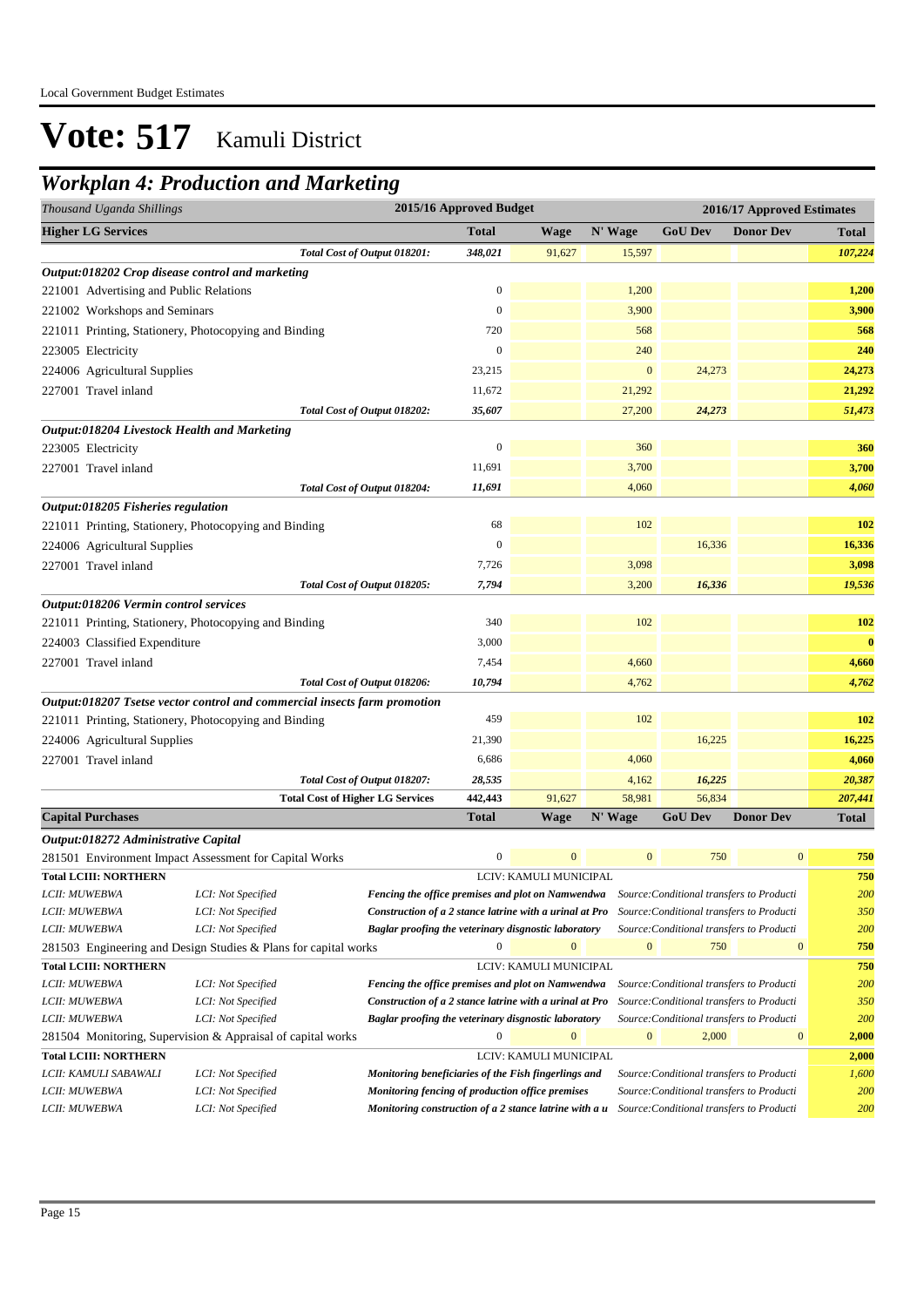## *Workplan 4: Production and Marketing*

| 2015/16 Approved Budget<br>2016/17 Approved Estimates<br>Thousand Uganda Shillings |                    |                                                                                                          |                                                                                                                                                         |                        |                |                |                  |              |
|------------------------------------------------------------------------------------|--------------------|----------------------------------------------------------------------------------------------------------|---------------------------------------------------------------------------------------------------------------------------------------------------------|------------------------|----------------|----------------|------------------|--------------|
| <b>Capital Purchases</b>                                                           |                    |                                                                                                          | <b>Total</b>                                                                                                                                            | Wage                   | N' Wage        | <b>GoU</b> Dev | <b>Donor Dev</b> | <b>Total</b> |
| 312101 Non-Residential Buildings                                                   |                    |                                                                                                          | $\mathbf{0}$                                                                                                                                            | $\overline{0}$         | $\mathbf{0}$   | 15,611         | $\overline{0}$   | 15,611       |
| <b>Total LCIII: NORTHERN</b>                                                       |                    |                                                                                                          |                                                                                                                                                         | LCIV: KAMULI MUNICIPAL |                |                |                  | 15,611       |
| LCII: MUWEBWA                                                                      | LCI: Not Specified | <b>Fencing of the production office premises using chain</b> Source: Conditional transfers to Producti   |                                                                                                                                                         |                        |                |                |                  | 6,251        |
| LCII: MUWEBWA                                                                      | LCI: Not Specified | <b>Construction of a 2 stance latrine at production office</b> Source: Conditional transfers to Producti |                                                                                                                                                         |                        |                |                |                  | 7,000        |
| LCII: MUWEBWA                                                                      | LCI: Not Specified |                                                                                                          | Baglar proofing the veterinary diagnostic laboratory<br>Source: Conditional transfers to Producti<br>$\Omega$<br>$\Omega$<br>$\Omega$<br>$\overline{0}$ |                        |                |                | 2,360            |              |
| 312213 ICT Equipment                                                               |                    |                                                                                                          |                                                                                                                                                         |                        |                | 2,596          |                  | 2,596        |
| <b>Total LCIII: NORTHERN</b>                                                       |                    |                                                                                                          |                                                                                                                                                         | LCIV: KAMULI MUNICIPAL |                |                |                  | 2,596        |
| LCII: KAMULI SABAWALI                                                              | LCI: Not Specified | <b>Procurement of a Laptop computer for District Fisher</b> Source: Conditional transfers to Producti    |                                                                                                                                                         |                        |                |                |                  | 2,596        |
| 314201 Materials and supplies                                                      |                    |                                                                                                          | $\Omega$                                                                                                                                                | $\Omega$               | $\mathbf{0}$   | 16,367         | $\overline{0}$   | 16,367       |
| <b>Total LCIII: NORTHERN</b>                                                       |                    |                                                                                                          |                                                                                                                                                         | LCIV: KAMULI MUNICIPAL |                |                |                  | 16,367       |
| LCII: MUWEBWA                                                                      | LCI: Not Specified | <b>Balances paid on suuply of banana tissue in Fy 15/16</b> Source: Unspent balances – Other Govern      |                                                                                                                                                         |                        |                |                |                  | 16,367       |
|                                                                                    |                    | Total Cost of Output 018272:                                                                             | 0                                                                                                                                                       | $\mathbf{0}$           | $\overline{0}$ | 38,074         | 0                | 38,074       |
|                                                                                    |                    | <b>Total Cost of Capital Purchases</b>                                                                   | $\bf{0}$                                                                                                                                                | $\mathbf{0}$           | $\mathbf{0}$   | 38,074         | $\bf{0}$         | 38,074       |
|                                                                                    |                    | <b>Total Cost of function District Production Services</b>                                               | 442,443                                                                                                                                                 | 91,627                 | 58,981         | 94.907         | $\bf{0}$         | 245,515      |

#### **LG Function 0183 District Commercial Services**

| Thousand Uganda Shillings                                     | 2015/16 Approved Budget |         |         | 2016/17 Approved Estimates |                  |              |  |
|---------------------------------------------------------------|-------------------------|---------|---------|----------------------------|------------------|--------------|--|
| <b>Higher LG Services</b>                                     | <b>Total</b>            | Wage    | N' Wage | <b>GoU Dev</b>             | <b>Donor Dev</b> | <b>Total</b> |  |
| <b>Output:018301 Trade Development and Promotion Services</b> |                         |         |         |                            |                  |              |  |
| 221001 Advertising and Public Relations                       | $\overline{0}$          |         | 1,000   |                            |                  | 1,000        |  |
| 221011 Printing, Stationery, Photocopying and Binding         | 50                      |         | 120     |                            |                  | 120          |  |
| 222001 Telecommunications                                     | 500                     |         |         |                            |                  | $\bf{0}$     |  |
| 227001 Travel inland                                          | 1,450                   |         | 3,880   |                            |                  | 3,880        |  |
| Total Cost of Output 018301:                                  | 2,000                   |         | 5,000   |                            |                  | 5,000        |  |
| <b>Output:018302 Enterprise Development Services</b>          |                         |         |         |                            |                  |              |  |
| 221001 Advertising and Public Relations                       | $\mathbf{0}$            |         | 1,000   |                            |                  | 1,000        |  |
| 221008 Computer supplies and Information Technology (IT)      | 0                       |         | 270     |                            |                  | 270          |  |
| 221011 Printing, Stationery, Photocopying and Binding         | $\overline{0}$          |         | 50      |                            |                  | 50           |  |
| 227001 Travel inland                                          | 1,000                   |         | 2,680   |                            |                  | 2,680        |  |
| Total Cost of Output 018302:                                  | 1,000                   |         | 4,000   |                            |                  | 4,000        |  |
| Output:018303 Market Linkage Services                         |                         |         |         |                            |                  |              |  |
| 221011 Printing, Stationery, Photocopying and Binding         | $\boldsymbol{0}$        |         | 100     |                            |                  | 100          |  |
| 227001 Travel inland                                          | 500                     |         | 1,900   |                            |                  | 1,900        |  |
| Total Cost of Output 018303:                                  | 500                     |         | 2,000   |                            |                  | 2,000        |  |
| Output:018304 Cooperatives Mobilisation and Outreach Services |                         |         |         |                            |                  |              |  |
| 221008 Computer supplies and Information Technology (IT)      | $\mathbf{0}$            |         | 540     |                            |                  | 540          |  |
| 221011 Printing, Stationery, Photocopying and Binding         | 200                     |         | 800     |                            |                  | 800          |  |
| 227001 Travel inland                                          | 800                     |         | 4,626   |                            |                  | 4,626        |  |
| Total Cost of Output 018304:                                  | 1,000                   |         | 5,966   |                            |                  | 5,966        |  |
| <b>Output:018305 Tourism Promotional Services</b>             |                         |         |         |                            |                  |              |  |
| 227001 Travel inland                                          | 500                     |         | 3,000   |                            |                  | 3,000        |  |
| Total Cost of Output 018305:                                  | 500                     |         | 3,000   |                            |                  | 3,000        |  |
| <b>Output:018306 Industrial Development Services</b>          |                         |         |         |                            |                  |              |  |
| 221011 Printing, Stationery, Photocopying and Binding         | $\boldsymbol{0}$        |         | 100     |                            |                  | 100          |  |
| 227001 Travel inland                                          | $\overline{0}$          |         | 3,900   |                            |                  | 3,900        |  |
| Total Cost of Output 018306:                                  | 0                       |         | 4,000   |                            |                  | 4,000        |  |
| <b>Total Cost of Higher LG Services</b>                       | 5,000                   |         | 23,966  |                            |                  | 23,966       |  |
| <b>Total Cost of function District Commercial Services</b>    | 5,000                   |         | 23,966  |                            |                  | 23,966       |  |
| <b>Total Cost of Production and Marketing</b>                 | 447,443                 | 593,373 | 107,888 | 94,907                     | $\bf{0}$         | 796,168      |  |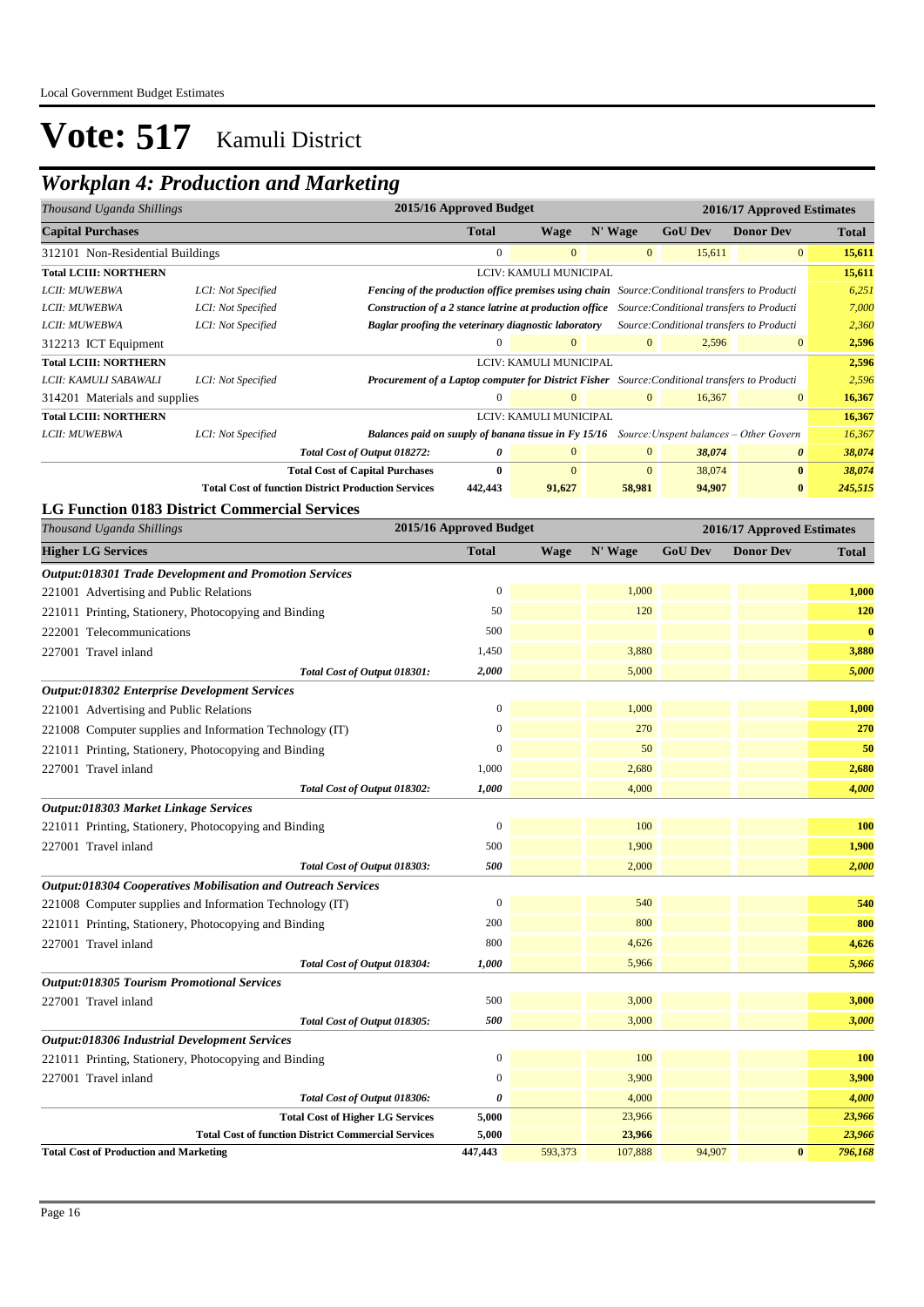## *Workplan 5: Health*

#### **(i) Overview of Workplan Revenue and Expenditures**

| <b>UShs Thousand</b>                                 | 2015/16                   |                                | 2016/17                   |
|------------------------------------------------------|---------------------------|--------------------------------|---------------------------|
|                                                      | Approved<br><b>Budget</b> | <b>Outturn by</b><br>end March | Approved<br><b>Budget</b> |
| A: Breakdown of Workplan Revenues:                   |                           |                                |                           |
| <b>Recurrent Revenues</b>                            | 4,415,752                 | 3,980,611                      | 5,345,358                 |
| District Unconditional Grant (Non-Wage)              | 38,727                    | $\Omega$                       | 36,000                    |
| District Unconditional Grant (Wage)                  |                           | $\Omega$                       | 132,792                   |
| <b>Locally Raised Revenues</b>                       | 12.000                    | $\theta$                       |                           |
| Sector Conditional Grant (Non-Wage)                  | 995,484                   | 746,613                        | 957,531                   |
| Sector Conditional Grant (Wage)                      | 3,369,541                 | 3,233,597                      | 4,219,035                 |
| Unspent balances - Other Government Transfers        |                           | 401                            |                           |
| <b>Development Revenues</b>                          | 512,091                   | 873,476                        | 551,103                   |
| Development Grant                                    | 22,073                    | 22,073                         |                           |
| District Discretionary Development Equalization Gran | 27,273                    | $\Omega$                       | 45,000                    |
| Donor Funding                                        | 447,745                   | 851,325                        | 506,103                   |
| <b>Locally Raised Revenues</b>                       | 15,000                    | 77                             |                           |
| <b>Total Revenues</b>                                | 4,927,844                 | 4,854,087                      | 5,896,462                 |
| <b>B: Breakdown of Workplan Expenditures:</b>        |                           |                                |                           |
| Recurrent Expenditure                                | 4,413,025                 | 3,926,467                      | 5,345,358                 |
| Wage                                                 | 3,369,541                 | 3,233,597                      | 4,351,827                 |
| Non Wage                                             | 1,043,484                 | 692,870                        | 993.531                   |
| Development Expenditure                              | 514.818                   | 695,418                        | 551,103                   |
| Domestic Development                                 | 67,073                    | 7997.245                       | 45,000                    |
| Donor Development                                    | 447,745                   | 687,420                        | 506,103                   |
| <b>Total Expenditure</b>                             | 4,927,843                 | 4,621,885                      | 5,896,462                 |

**(ii) Details of Workplan Revenues and Expenditures**

### *Expenditure Details for Workplan 5: Health*

| <b>LG Function 0881 Primary Healthcare</b> |
|--------------------------------------------|
|                                            |

| Thousand Uganda Shillings   | 2015/16 Approved Budget |  |              | 2016/17 Approved Estimates |                  |              |
|-----------------------------|-------------------------|--|--------------|----------------------------|------------------|--------------|
| <b>Lower Local Services</b> | <b>Total</b>            |  | Wage N' Wage | <b>GoU Dev</b>             | <b>Donor Dev</b> | <b>Total</b> |
|                             |                         |  |              |                            |                  |              |

*Output:088153 NGO Basic Healthcare Services (LLS)*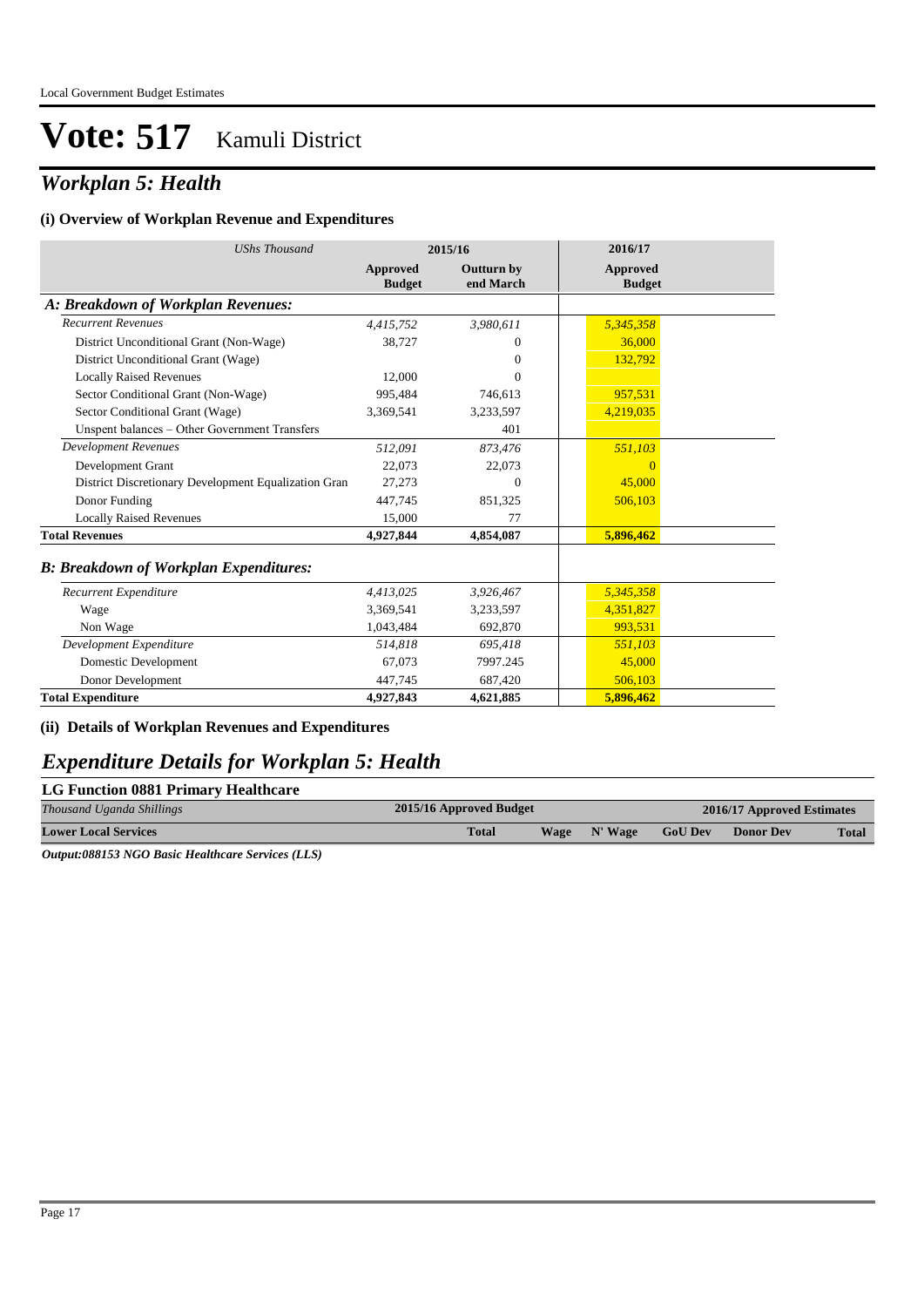## *Workplan 5: Health*

| 2015/16 Approved Budget<br>2016/17 Approved Estimates<br>Thousand Uganda Shillings |                                                         |                                        |                |                       |              |                                         |                       |                       |              |
|------------------------------------------------------------------------------------|---------------------------------------------------------|----------------------------------------|----------------|-----------------------|--------------|-----------------------------------------|-----------------------|-----------------------|--------------|
| <b>Lower Local Services</b>                                                        |                                                         |                                        | <b>Total</b>   | <b>Wage</b>           | N' Wage      | <b>GoU Dev</b>                          | <b>Donor Dev</b>      |                       | <b>Total</b> |
| 263367 Sector Conditional Grant (Non-Wage)                                         |                                                         |                                        | $\overline{0}$ | $\overline{0}$        | 114,905      |                                         | $\mathbf{0}$          | $\overline{0}$        | 114,905      |
| <b>Total LCIII: BALAWOLI</b>                                                       |                                                         |                                        |                | <b>LCIV: BUGABULA</b> |              |                                         |                       |                       | 10,832       |
| LCII: NABULEZI                                                                     | LCI: Nabulezi HCIII                                     | <b>NABULEZI HEALTH CENTRE III</b>      |                |                       |              | Source: Conditional Grant to NGO Hospit |                       |                       | 10,832       |
| <b>Total LCIII: BUTANSI</b>                                                        |                                                         |                                        |                | LCIV: BUGABULA        |              |                                         |                       |                       | 10,832       |
| LCII: BUGEYWA                                                                      | LCI: Bugeywa FLEP HCIII                                 | <b>BUGEYWA HEALTH UNIT</b>             |                |                       |              | Source: Conditional Grant to NGO Hospit |                       |                       | 10,832       |
| <b>Total LCIII: KITAYUNJWA</b>                                                     |                                                         |                                        |                | LCIV: BUGABULA        |              |                                         |                       |                       | 28,726       |
| LCII: BUDHATEMWA                                                                   | LCI: Budhatemwa HCIII                                   | <b>BUDHATEMWA HEALTH UNIT</b>          |                |                       |              | Source: Conditional Grant to NGO Hospit |                       |                       | 10,832       |
| LCII: NAMAGANDA                                                                    | LCI: Naminage HCIII (FLEP)                              | <b>NAMINAGE HEALTH UNIT</b>            |                |                       |              | Source: Conditional Grant to NGO Hospit |                       |                       | 10,832       |
| LCII: NAMISAMBYA I                                                                 | LCI: Namisambya HCII (FLEP)                             | NAMISAMBYA HEALTH UNIT                 |                |                       |              | Source: Conditional Grant to NGO Hospit |                       |                       | 7,063        |
| <b>Total LCIII: NAMASAGALI</b>                                                     |                                                         |                                        |                | LCIV: BUGABULA        |              |                                         |                       |                       | 21,663       |
| LCII: BWIIZA                                                                       | LCI: Malugulya HCIII                                    | <b>MALUGULYA HEALTH UNIT</b>           |                |                       |              | Source: Conditional Grant to NGO Hospit |                       |                       | 10,832       |
| LCII: KISAIKYE                                                                     | LCI: Country Side HCIII                                 | <b>COUNTRY SIDE HEALTH CARE CENTRE</b> |                |                       |              | Source: Conditional Grant to NGO Hospit |                       |                       | 10,832       |
| <b>Total LCIII: BUGULUMBYA</b>                                                     |                                                         |                                        |                | LCIV: BUZAAYA         |              |                                         |                       |                       | 7,063        |
| LCII: BUGULUMBYA                                                                   | LCI: Bugulumbya FLEP                                    | <b>BUGULUMBYA HEALTH CENTRE II</b>     |                |                       |              | Source: Conditional Grant to NGO Hospit |                       |                       | 7,063        |
| <b>Total LCIII: KISOZI</b>                                                         |                                                         |                                        |                | LCIV: BUZAAYA         |              |                                         |                       |                       | 10,832       |
| LCII: KISOZI                                                                       | LCI: Kisozi FLEP HCIII                                  | <b>KISOZI HEALTH CENTRE</b>            |                |                       |              | Source: Conditional Grant to NGO Hospit |                       |                       | 10,832       |
| <b>Total LCIII: NAWANYAGO</b>                                                      |                                                         |                                        |                | LCIV: BUZAAYA         |              |                                         |                       |                       | 17,894       |
| <b>LCII: BUPADHENGO</b>                                                            | LCI: Bupadhengo FLEP                                    | <b>BUPADHENGO FLEP HEALTH UNIT</b>     |                |                       |              | Source: Conditional Grant to NGO Hospit |                       |                       | 7.063        |
| LCII: NAWANYAGO                                                                    | LCI: Nawanyago Catholic HCIII                           | NAWANYAGO DISPENSARY                   |                |                       |              | Source: Conditional Grant to NGO Hospit |                       |                       | 10,832       |
| <b>Total LCIII: WANKOLE</b>                                                        |                                                         |                                        |                | LCIV: BUZAAYA         |              |                                         |                       |                       | 7,063        |
| LCII: LUZINGA                                                                      | LCI: Luzinga FLEP HCII                                  | <b>LUZINGA HEALTH UNIT</b>             |                |                       |              | Source: Conditional Grant to NGO Hospit |                       |                       | 7,063        |
|                                                                                    |                                                         | Total Cost of Output 088153:           | 0              | $\overline{0}$        | 114,905      |                                         | $\boldsymbol{\theta}$ | $\boldsymbol{\theta}$ | 114,905      |
|                                                                                    | Output:088154 Basic Healthcare Services (HCIV-HCII-LLS) |                                        |                |                       |              |                                         |                       |                       |              |
| 263104 Transfers to other govt. units (Current)                                    |                                                         |                                        | 225.619        |                       |              |                                         |                       |                       | $\mathbf{0}$ |
| 263366 Sector Conditional Grant (Wage)                                             |                                                         |                                        | $\mathbf{0}$   | 2,639,598             | $\mathbf{0}$ |                                         | $\mathbf{0}$          | $\overline{0}$        | 2,639,598    |
| <b>Total LCIII: BALAWOLI</b>                                                       |                                                         |                                        |                | <b>LCIV: BUGABULA</b> |              |                                         |                       |                       | 2,639,598    |
| LCII: BALAWOLI                                                                     | LCI: Balawoli HCIII                                     | <b>BALAWOLI HEALTH CENTRE III</b>      |                |                       |              | Source: Conditional Grant to PHC- Non   |                       |                       | 2,639,598    |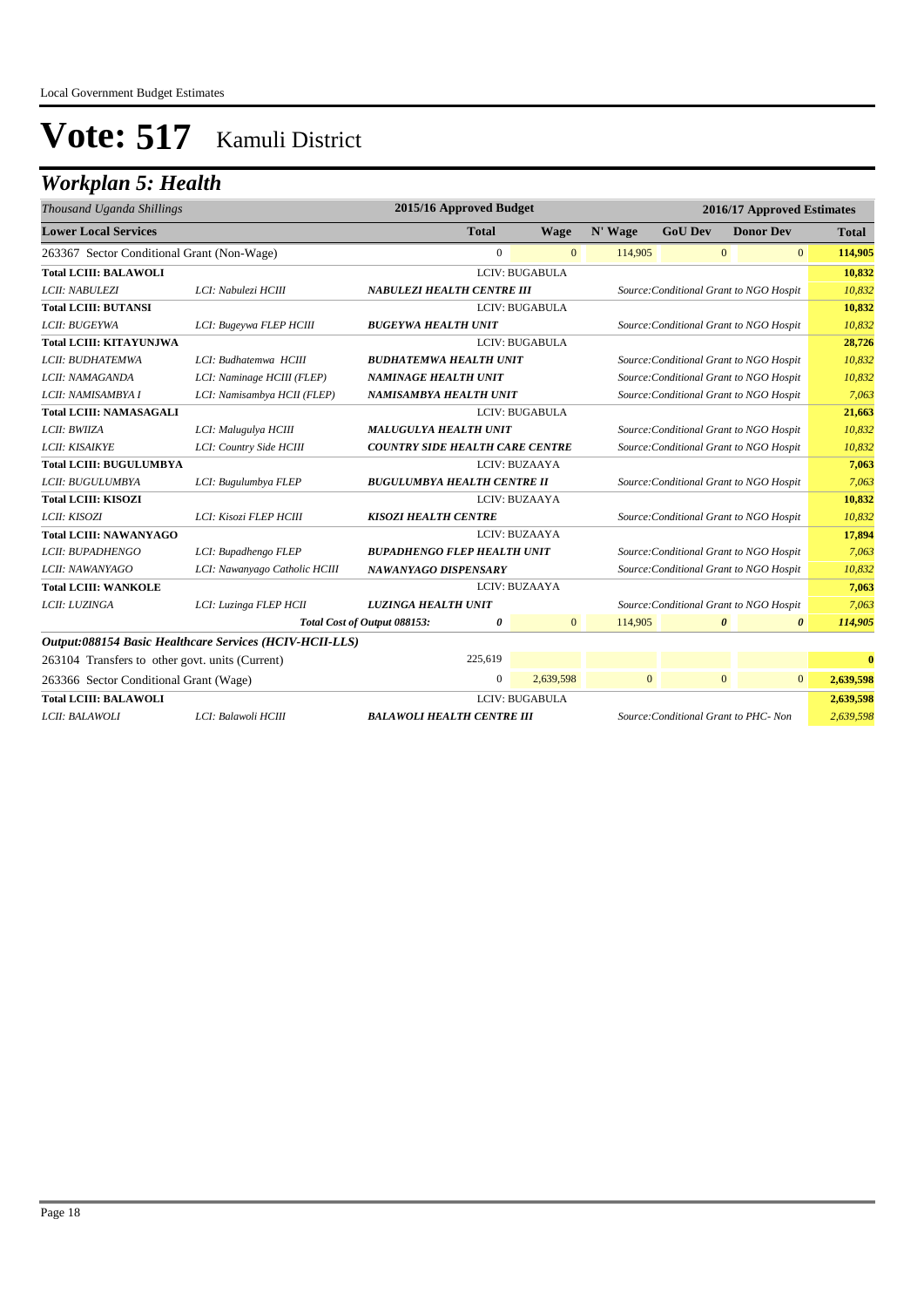## *Workplan 5: Health*

| Thousand Uganda Shillings                  |                    |                                           | 2015/16 Approved Budget |                |         | 2016/17 Approved Estimates                                                         |              |                  |                                    |  |  |
|--------------------------------------------|--------------------|-------------------------------------------|-------------------------|----------------|---------|------------------------------------------------------------------------------------|--------------|------------------|------------------------------------|--|--|
| <b>Lower Local Services</b>                |                    |                                           | <b>Total</b>            | <b>Wage</b>    | N' Wage | <b>GoU Dev</b>                                                                     |              | <b>Donor Dev</b> | <b>Total</b>                       |  |  |
| 263367 Sector Conditional Grant (Non-Wage) |                    |                                           | $\mathbf{0}$            | $\mathbf{0}$   | 194,765 |                                                                                    | $\mathbf{0}$ |                  | 194,765<br>$\mathbf{0}$            |  |  |
| <b>Total LCIII: BALAWOLI</b>               |                    |                                           |                         | LCIV: BUGABULA |         |                                                                                    |              |                  | 8,174                              |  |  |
| LCII: BALAWOLI                             | LCI: Not Specified | <b>BALAWOLI HEALTH CENTRE III</b>         |                         |                |         | Source: Sector Conditional Grant (Non-W                                            |              |                  | 4,421                              |  |  |
| LCII: KAWAAGA                              | LCI: Not Specified | KAWAGA HEALTH CENTRE II                   |                         |                |         | Source: Sector Conditional Grant (Non-W                                            |              |                  | 1,877                              |  |  |
| LCII: NAMAIRA                              | LCI: Not Specified | NAMAIRA HEALTH CENTRE II                  |                         |                |         | Source: Sector Conditional Grant (Non-W                                            |              |                  | 1,877                              |  |  |
| <b>Total LCIII: BULOPA</b>                 |                    |                                           |                         | LCIV: BUGABULA |         |                                                                                    |              |                  | 7,167                              |  |  |
| LCII: BULOPA                               | LCI: Not Specified | <b>BULOPA HEALTH CENTRE III</b>           |                         |                |         | Source: Sector Conditional Grant (Non-W                                            |              |                  | 7,167                              |  |  |
| <b>Total LCIII: BUTANSI</b>                |                    |                                           |                         | LCIV: BUGABULA |         |                                                                                    |              |                  | 10,729                             |  |  |
| LCII: NALUWOLI                             | LCI: Not Specified | <b>BUTANSI HEALTH CENTRE III</b>          |                         |                |         | Source: Sector Conditional Grant (Non-W                                            |              |                  | 7,167                              |  |  |
| LCII: NALUWOLI                             | LCI: Not Specified | NABIRAMA HEALTH CENTRE II                 |                         |                |         | Source: Sector Conditional Grant (Non-W                                            |              |                  | 3,562                              |  |  |
| <b>Total LCIII: KAGUMBA</b>                |                    |                                           |                         | LCIV: BUGABULA |         |                                                                                    |              |                  | 7,506                              |  |  |
| LCII: KAGUMBA                              | LCI: Not Specified | KAGUMBA HEALTH CENTRE II                  |                         |                |         | Source: Sector Conditional Grant (Non-W                                            |              |                  | 1,877                              |  |  |
| LCII: KASOLWE                              | LCI: Not Specified | <b>KASOLWE HEALTH CENTRE II</b>           |                         |                |         | Source: Sector Conditional Grant (Non-W                                            |              |                  | 1,877                              |  |  |
| LCII: KIBUYE                               | LCI: Not Specified | <b>KIBUYE HEALTH CENTRE II</b>            |                         |                |         | Source: Sector Conditional Grant (Non-W                                            |              |                  | 1,877                              |  |  |
| LCII: KIIGE                                | LCI: Not Specified | <b>KIIGE HEALTH CENTRE II</b>             |                         |                |         | Source: Sector Conditional Grant (Non-W                                            |              |                  | 1,877                              |  |  |
| <b>Total LCIII: KITAYUNJWA</b>             |                    |                                           |                         | LCIV: BUGABULA |         |                                                                                    |              |                  | 7,167                              |  |  |
| LCII: KITAYUNJWA                           | LCI: Not Specified | KITAYUNJWA HEALTH CENTRE III              |                         |                |         | Source: Sector Conditional Grant (Non-W                                            |              |                  | 7,167                              |  |  |
| <b>Total LCIII: NABWIGULU</b>              |                    |                                           |                         | LCIV: BUGABULA |         |                                                                                    |              |                  | 6,298                              |  |  |
| LCII: NABIRUMBA I                          | LCI: Not Specified | NABIRUMBA HEALTH CENTRE III               |                         |                |         | Source: Sector Conditional Grant (Non-W                                            |              |                  | 4,421                              |  |  |
| LCII: NAMUNYINGI                           | LCI: Not Specified | NAMUNYINGI HEALTH CENTRE II               |                         |                |         | Source: Sector Conditional Grant (Non-W                                            |              |                  | 1,877                              |  |  |
| <b>Total LCIII: NAMASAGALI</b>             |                    |                                           |                         | LCIV: BUGABULA |         |                                                                                    |              |                  | 6,298                              |  |  |
| LCII: KASOZI                               | LCI: Not Specified | NAWANKOFU HEALTH CENTRE II                |                         |                |         | Source: Sector Conditional Grant (Non-W                                            |              |                  | 1,877                              |  |  |
| LCII: NAMASAGALI                           | LCI: Not Specified | NAMASAGALI HEALTH CENTRE III              |                         |                |         | Source: Sector Conditional Grant (Non-W                                            |              |                  | 4,421                              |  |  |
| <b>Total LCIII: NAMWENDWA</b>              |                    |                                           |                         | LCIV: BUGABULA |         |                                                                                    |              |                  | 54,713                             |  |  |
| <i>LCII: KINU</i>                          | LCI: Not Specified | <b>KINU HEALTH CENTRE II</b>              |                         |                |         | Source: Sector Conditional Grant (Non-W                                            |              |                  | 3,562                              |  |  |
| LCII: MAKOKA                               | LCI: Not Specified | KINAWAMPERE HEALTH CENTRE II              |                         |                |         | Source: Sector Conditional Grant (Non-W                                            |              |                  | 3,562                              |  |  |
| LCII: NAMWENDWA                            | LCI: Not Specified | <b>BUGABULA SOUTH HSD</b>                 |                         |                |         | Source: Sector Conditional Grant (Non-W                                            |              |                  | 44,028                             |  |  |
| LCII: NAMWENDWA                            | LCI: Not Specified | <b>KYEEYA HEALTH CENTRE II</b>            |                         |                |         | Source: Sector Conditional Grant (Non-W                                            |              |                  | 3,562                              |  |  |
| <b>Total LCIII: BUGULUMBYA</b>             |                    |                                           |                         | LCIV: BUZAAYA  |         |                                                                                    |              |                  | 10,085                             |  |  |
| LCII: BUGULUMBYA                           | LCI: Not Specified | <b>BUGULUMBYA HEALTH CENTRE III</b>       |                         |                |         | Source: Sector Conditional Grant (Non-W                                            |              |                  | 5,339                              |  |  |
| LCII: BUWOYA                               | LCI: Not Specified | <b>BUWOYA HEALTH CENTRE II</b>            |                         |                |         | Source: Sector Conditional Grant (Non-W                                            |              |                  | 2,373                              |  |  |
| LCII: KASAMBIRA                            | LCI: Not Specified | KASAMBIRA HEALTH CENTRE II                |                         |                |         | Source: Sector Conditional Grant (Non-W                                            |              |                  | 2,373                              |  |  |
| <b>Total LCIII: KISOZI</b>                 |                    |                                           |                         | LCIV: BUZAAYA  |         |                                                                                    |              |                  | 4,746                              |  |  |
| LCII: KISOZI                               | LCI: Not Specified | <b>BUBAGO HEALTH CENTRE II</b>            |                         |                |         | Source: Sector Conditional Grant (Non-W                                            |              |                  | 2,373                              |  |  |
| LCII: KIYUNGA                              | LCI: Not Specified | KIYUNGA HEALTH CENTRE III                 |                         |                |         | Source: Sector Conditional Grant (Non-W                                            |              |                  | 2,373                              |  |  |
| <b>Total LCIII: MAGOGO</b>                 |                    |                                           |                         | LCIV: BUZAAYA  |         |                                                                                    |              |                  | 44,003                             |  |  |
| LCII: NANKANDULO                           | LCI: Not Specified | <b>BUZAAYA HSD</b>                        |                         |                |         | Source: Sector Conditional Grant (Non-W                                            |              |                  | 44,003                             |  |  |
| <b>Total LCIII: MBULAMUTI</b>              |                    |                                           |                         | LCIV: BUZAAYA  |         |                                                                                    |              |                  | 10,085                             |  |  |
| LCII: BULUYA                               | LCI: Not Specified | <b>BULUYA HEALTH CENTRE II</b>            |                         |                |         | Source: Sector Conditional Grant (Non-W                                            |              |                  | 2,373                              |  |  |
| LCII: KIYUNGA                              | LCI: Not Specified | KIYUNGA BUKAKANDE HEALTH CENTRE II        |                         |                |         | Source: Sector Conditional Grant (Non-W                                            |              |                  | 2,373                              |  |  |
| LCII: Not Specified                        | LCI: Not Specified | <b>MBULAMUTI HEALTH CENTRE III</b>        |                         |                |         | Source: Sector Conditional Grant (Non-W                                            |              |                  | 5,339                              |  |  |
| <b>Total LCIII: NAWANYAGO</b>              |                    |                                           |                         | LCIV: BUZAAYA  |         |                                                                                    |              |                  | 7,712                              |  |  |
| LCII: BUPADHENGO                           | LCI: Not Specified | <b>BUPADHENGO HEALTH CENTRE III</b>       |                         |                |         | Source: Sector Conditional Grant (Non-W                                            |              |                  | 5,339                              |  |  |
| LCII: NAWANTUMBI                           | LCI: Not Specified | NAWANTUMBI HEALTH CENTRE II               |                         |                |         | Source: Sector Conditional Grant (Non-W                                            |              |                  | 2,373                              |  |  |
| <b>Total LCIII: WANKOLE</b>                |                    |                                           |                         | LCIV: BUZAAYA  |         |                                                                                    |              |                  | 10,085                             |  |  |
| LCII: LULYAMBUZI                           | LCI: Not Specified | LULYAMBUZI HEALTH CENTRE III              |                         |                |         | Source: Sector Conditional Grant (Non-W                                            |              |                  | 5,339                              |  |  |
| LCII: LUZINGA                              | LCI: Not Specified | LUZINGA HEALTH CENTRE II                  |                         |                |         | Source: Sector Conditional Grant (Non-W<br>Source: Sector Conditional Grant (Non-W |              |                  | 2,373                              |  |  |
| LCII: WANKOLE                              | LCI: Not Specified | NAWANDYO HEALTH CENTRE II                 |                         |                |         |                                                                                    |              |                  | 2,373                              |  |  |
|                                            |                    | Total Cost of Output 088154:              | 225,619                 | 2,639,598      | 194,765 |                                                                                    | 0            |                  | $\boldsymbol{\theta}$<br>2,834,363 |  |  |
|                                            |                    | <b>Total Cost of Lower Local Services</b> | 225,619                 | 2,639,598      | 309,670 |                                                                                    | $\mathbf{0}$ |                  | $\bf{0}$<br>2,949,268              |  |  |
| <b>Higher LG Services</b>                  |                    |                                           | <b>Total</b>            | Wage           | N' Wage | <b>GoU Dev</b>                                                                     |              | <b>Donor Dev</b> | <b>Total</b>                       |  |  |
| Output:088101 Public Health Promotion      |                    |                                           |                         |                |         |                                                                                    |              |                  |                                    |  |  |
| 211101 General Staff Salaries              |                    |                                           | 3,369,541               |                |         |                                                                                    |              |                  | $\bf{0}$                           |  |  |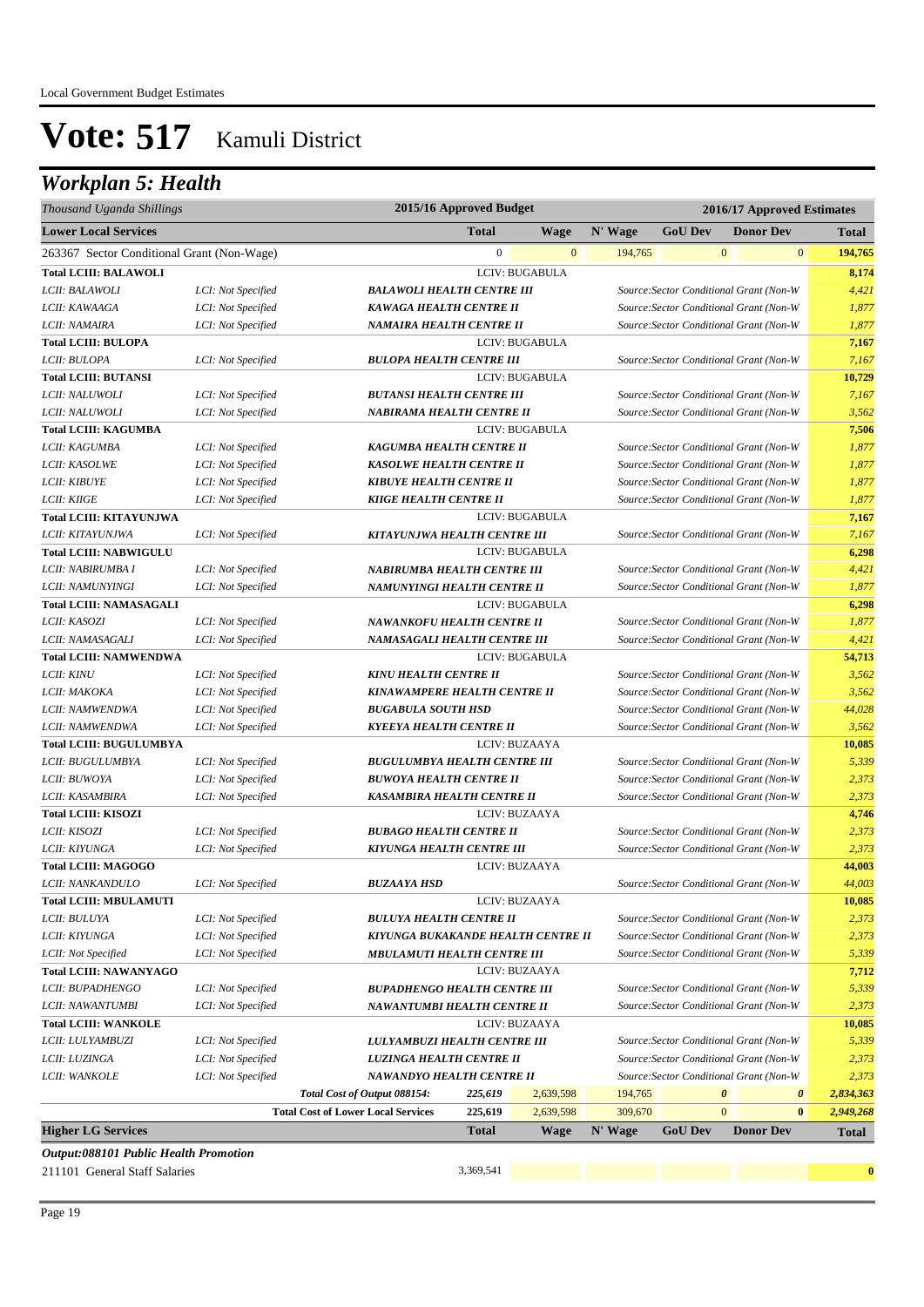## *Workplan 5: Health*

| 2015/16 Approved Budget<br>2016/17 Approved Estimates<br>Thousand Uganda Shillings |                    |                                                  |                         |                        |                |                                       |                            |                  |
|------------------------------------------------------------------------------------|--------------------|--------------------------------------------------|-------------------------|------------------------|----------------|---------------------------------------|----------------------------|------------------|
| <b>Higher LG Services</b>                                                          |                    |                                                  | <b>Total</b>            | <b>Wage</b>            | N' Wage        | <b>GoU Dev</b>                        | <b>Donor Dev</b>           | Total            |
| 211103 Allowances                                                                  |                    |                                                  | 36,000                  |                        |                |                                       |                            | $\bf{0}$         |
| 221001 Advertising and Public Relations                                            |                    |                                                  | 33,214                  |                        |                |                                       |                            | $\bf{0}$         |
| 221002 Workshops and Seminars                                                      |                    |                                                  | 118,859                 |                        |                |                                       |                            | $\bf{0}$         |
| 221008 Computer supplies and Information Technology (IT)                           |                    |                                                  | 6,331                   |                        |                |                                       |                            | $\bf{0}$         |
| 221009 Welfare and Entertainment                                                   |                    |                                                  | 1,736                   |                        |                |                                       |                            | $\bf{0}$         |
| 221011 Printing, Stationery, Photocopying and Binding                              |                    |                                                  | 4,381                   |                        |                |                                       |                            | $\bf{0}$         |
| 221012 Small Office Equipment                                                      |                    |                                                  | 575                     |                        |                |                                       |                            | $\bf{0}$         |
| 221014 Bank Charges and other Bank related costs                                   |                    |                                                  | 2,060                   |                        |                |                                       |                            | $\bf{0}$         |
| 222001 Telecommunications                                                          |                    |                                                  | 3,768                   |                        |                |                                       |                            | $\bf{0}$         |
| 222003 Information and communications technology (ICT)                             |                    |                                                  | 2,870                   |                        |                |                                       |                            | $\bf{0}$         |
| 223005 Electricity                                                                 |                    |                                                  | 3,000                   |                        |                |                                       |                            | $\bf{0}$         |
| 224001 Medical and Agricultural supplies                                           |                    |                                                  | 500                     |                        |                |                                       |                            | $\bf{0}$         |
| 224004 Cleaning and Sanitation                                                     |                    |                                                  | 1,036                   |                        |                |                                       |                            | $\bf{0}$         |
| 227001 Travel inland                                                               |                    |                                                  | 308,316                 |                        | 1,640          |                                       |                            | 1,640            |
| 227004 Fuel, Lubricants and Oils                                                   |                    |                                                  | 22,642                  |                        |                |                                       |                            | $\bf{0}$         |
| 228002 Maintenance - Vehicles                                                      |                    |                                                  | 6,600                   |                        |                |                                       |                            | $\bf{0}$         |
| 228004 Maintenance – Other                                                         |                    |                                                  | 260                     |                        |                |                                       |                            | $\bf{0}$         |
|                                                                                    |                    | Total Cost of Output 088101:                     | 3,921,691               |                        | 1,640          |                                       |                            | 1,640            |
| Output:088106 Promotion of Sanitation and Hygiene                                  |                    |                                                  |                         |                        |                |                                       |                            |                  |
| 227001 Travel inland                                                               |                    |                                                  | 0                       |                        | 804            |                                       |                            | 804              |
|                                                                                    |                    | Total Cost of Output 088106:                     | 0                       |                        | 804            |                                       |                            | 804              |
|                                                                                    |                    | <b>Total Cost of Higher LG Services</b>          | 3,921,691               |                        | 2,444          |                                       |                            | 2,444            |
| <b>Capital Purchases</b>                                                           |                    |                                                  | <b>Total</b>            | <b>Wage</b>            | N' Wage        | <b>GoU Dev</b>                        | <b>Donor Dev</b>           | Total            |
| Output:088175 Non Standard Service Delivery Capital                                |                    |                                                  |                         |                        |                |                                       |                            |                  |
| 312201 Transport Equipment                                                         |                    |                                                  | $\boldsymbol{0}$        | $\mathbf{0}$           | $\mathbf{0}$   | 5,000                                 | $\boldsymbol{0}$           | 5,000            |
| <b>Total LCIII: MAGOGO</b>                                                         |                    |                                                  | LCIV: BUZAAYA           |                        |                |                                       |                            |                  |
| LCII: NANKANDULO                                                                   |                    |                                                  |                         |                        |                |                                       |                            | 5,000            |
|                                                                                    | LCI: Not Specified | Contribution to a tri cycle for Buzaaya HSD      |                         |                        |                | Source: Conditional Grant to PHC- Non |                            | 5,000            |
|                                                                                    |                    | Total Cost of Output 088175:                     | 0                       | $\mathbf{0}$           | $\overline{0}$ | 5,000                                 | 0                          | 5,000            |
| Output:088184 Theatre construction and rehabilitation                              |                    |                                                  |                         |                        |                |                                       |                            |                  |
| 312101 Non-Residential Buildings                                                   |                    |                                                  | 0                       | $\mathbf{0}$           | $\mathbf{0}$   | 14,756                                | $\boldsymbol{0}$           | 14,756           |
| <b>Total LCIII: MAGOGO</b>                                                         |                    |                                                  |                         | LCIV: BUZAAYA          |                |                                       |                            | 14,756           |
| LCII: NANKANDULO                                                                   | LCI: Not Specified | Theatre at Nankandulo HCIV, Buzaaya HSD          |                         |                        |                | Source:LGMSD (Former LGDP)            |                            | 14,756           |
|                                                                                    |                    | Total Cost of Output 088184:                     | 0                       | $\mathbf{0}$           | $\mathbf{0}$   | 14,756                                | 0                          | 14,756           |
| Output:088185 Specialist health equipment and machinery                            |                    |                                                  | $\boldsymbol{0}$        | $\mathbf{0}$           | $\mathbf{0}$   | 13,000                                | $\boldsymbol{0}$           |                  |
| 312202 Machinery and Equipment                                                     |                    |                                                  |                         | LCIV: KAMULI MUNICIPAL |                |                                       |                            | 13,000           |
| <b>Total LCIII: SOUTHERN</b><br>LCII: MANDWA                                       | LCI: Not Specified | <b>Procurement of 4 Oxygen Concentrators</b>     |                         |                        |                | Source: LGMSD (Former LGDP)           |                            | 13,000<br>13,000 |
|                                                                                    |                    | Total Cost of Output 088185:                     | 0                       | $\mathbf{0}$           | $\mathbf{0}$   | 13,000                                | 0                          | 13,000           |
|                                                                                    |                    | <b>Total Cost of Capital Purchases</b>           | $\bf{0}$                | $\mathbf{0}$           | $\mathbf{0}$   | 32,756                                | $\bf{0}$                   | 32,756           |
|                                                                                    |                    | <b>Total Cost of function Primary Healthcare</b> | 4,147,309               | 2,639,598              | 312,114        | 32,756                                | $\bf{0}$                   | 2,984,468        |
| <b>LG Function 0882 District Hospital Services</b>                                 |                    |                                                  |                         |                        |                |                                       |                            |                  |
| Thousand Uganda Shillings                                                          |                    |                                                  | 2015/16 Approved Budget |                        |                |                                       | 2016/17 Approved Estimates |                  |
| <b>Lower Local Services</b>                                                        |                    |                                                  | <b>Total</b>            | <b>Wage</b>            | N' Wage        | <b>GoU Dev</b>                        | <b>Donor Dev</b>           | <b>Total</b>     |
| Output:088251 District Hospital Services (LLS.)                                    |                    |                                                  |                         |                        |                |                                       |                            |                  |
| 263367 Sector Conditional Grant (Non-Wage)                                         |                    |                                                  | $\boldsymbol{0}$        | $\mathbf{0}$           | 137,373        | $\mathbf{0}$                          | $\mathbf{0}$               | 137,373          |
| <b>Total LCIII: SOUTHERN</b>                                                       |                    |                                                  |                         | LCIV: KAMULI MUNICIPAL |                |                                       |                            | 137,373          |

*Total Cost of Output 088251: 0* 0 137,373 *0 0 137,373*

*Output:088252 NGO Hospital Services (LLS.)*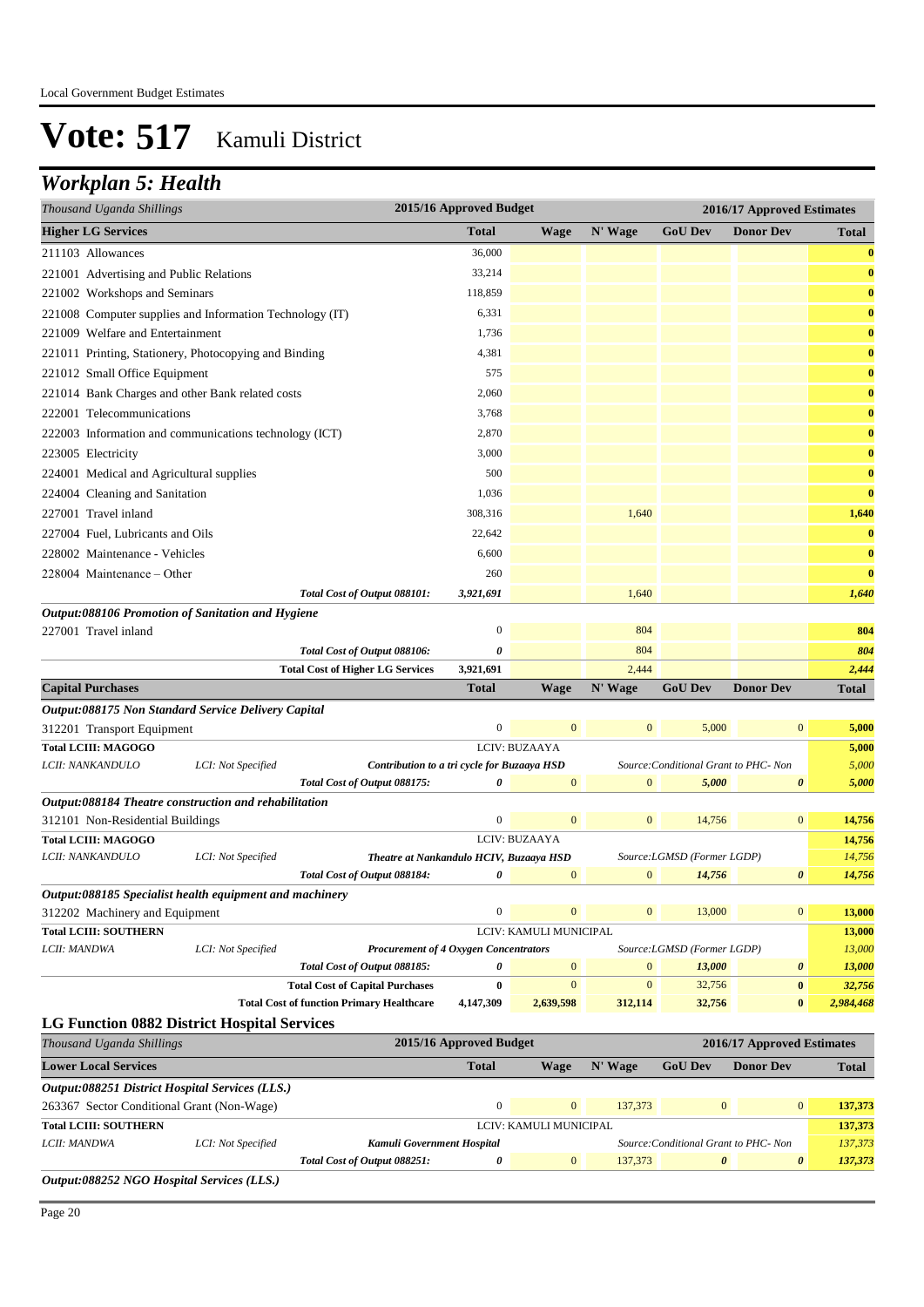### *Workplan 5: Health*

| Thousand Uganda Shillings                                |                    |                                                                                 | 2015/16 Approved Budget |                        |                  |                                       | 2016/17 Approved Estimates |              |
|----------------------------------------------------------|--------------------|---------------------------------------------------------------------------------|-------------------------|------------------------|------------------|---------------------------------------|----------------------------|--------------|
| <b>Lower Local Services</b>                              |                    |                                                                                 | <b>Total</b>            | Wage                   | N' Wage          | <b>GoU Dev</b>                        | <b>Donor Dev</b>           | <b>Total</b> |
| 263367 Sector Conditional Grant (Non-Wage)               |                    |                                                                                 | $\boldsymbol{0}$        | $\mathbf{0}$           | 423,831          | $\boldsymbol{0}$                      | $\boldsymbol{0}$           | 423,831      |
| <b>Total LCIII: NORTHERN</b>                             |                    |                                                                                 |                         | LCIV: KAMULI MUNICIPAL |                  |                                       |                            | 423,831      |
| LCII: Not Specified                                      | LCI: Not Specified | <b>Transfers to Lower level units</b>                                           |                         |                        |                  | Source: Conditional Grant to PHC- Non |                            | 423,831      |
|                                                          |                    | Total Cost of Output 088252:                                                    | 0                       | $\mathbf{0}$           | 423,831          | 0                                     | $\boldsymbol{\theta}$      | 423,831      |
|                                                          |                    | <b>Total Cost of Lower Local Services</b>                                       | $\bf{0}$                | $\mathbf{0}$           | 561,205          | $\overline{0}$                        | $\bf{0}$                   | 561,205      |
| <b>Higher LG Services</b>                                |                    |                                                                                 | <b>Total</b>            | <b>Wage</b>            | N' Wage          | <b>GoU Dev</b>                        | <b>Donor Dev</b>           | <b>Total</b> |
| Output:088201 Hospital Health Worker Services            |                    |                                                                                 |                         |                        |                  |                                       |                            |              |
| 211101 General Staff Salaries                            |                    |                                                                                 | $\boldsymbol{0}$        | 1,579,437              |                  |                                       |                            | 1,579,437    |
|                                                          |                    | Total Cost of Output 088201:                                                    | 0                       | 1,579,437              |                  |                                       |                            | 1,579,437    |
|                                                          |                    | <b>Total Cost of Higher LG Services</b>                                         | $\bf{0}$                | 1,579,437              |                  |                                       |                            | 1,579,437    |
| <b>Capital Purchases</b>                                 |                    |                                                                                 | <b>Total</b>            | <b>Wage</b>            | N' Wage          | <b>GoU Dev</b>                        | <b>Donor Dev</b>           | <b>Total</b> |
| Output:088275 Non Standard Service Delivery Capital      |                    |                                                                                 |                         |                        |                  |                                       |                            |              |
| 312104 Other Structures                                  |                    |                                                                                 | 0                       | $\mathbf{0}$           | $\mathbf{0}$     | 12,244                                | $\mathbf{0}$               | 12,244       |
| <b>Total LCIII: SOUTHERN</b>                             |                    |                                                                                 |                         | LCIV: KAMULI MUNICIPAL |                  |                                       |                            | 12,244       |
| LCII: MANDWA                                             | LCI: Not Specified | Renovation of Incinerator at Kamuli General Hospita Source: LGMSD (Former LGDP) |                         |                        |                  |                                       |                            | 12,244       |
|                                                          |                    | Total Cost of Output 088275:                                                    | 0                       | $\mathbf{0}$           | $\boldsymbol{0}$ | 12,244                                | $\pmb{\theta}$             | 12,244       |
|                                                          |                    | <b>Total Cost of Capital Purchases</b>                                          | $\bf{0}$                | $\mathbf{0}$           | $\mathbf{0}$     | 12,244                                | $\bf{0}$                   | 12,244       |
| LG Function 0883 Health Management and Supervision       |                    | <b>Total Cost of function District Hospital Services</b>                        | $\bf{0}$                | 1,579,437              | 561,205          | 12,244                                | $\bf{0}$                   | 2,152,885    |
| Thousand Uganda Shillings                                |                    |                                                                                 | 2015/16 Approved Budget |                        |                  |                                       | 2016/17 Approved Estimates |              |
| <b>Higher LG Services</b>                                |                    |                                                                                 | <b>Total</b>            | <b>Wage</b>            | N' Wage          | <b>GoU Dev</b>                        | <b>Donor Dev</b>           | <b>Total</b> |
| <b>Output:088301 Healthcare Management Services</b>      |                    |                                                                                 |                         |                        |                  |                                       |                            |              |
| 211101 General Staff Salaries                            |                    |                                                                                 | $\boldsymbol{0}$        | 132,792                |                  |                                       |                            | 132,792      |
| 211103 Allowances                                        |                    |                                                                                 | $\boldsymbol{0}$        |                        | 36,000           |                                       |                            | 36,000       |
| 221002 Workshops and Seminars                            |                    |                                                                                 | $\boldsymbol{0}$        |                        | 8,025            |                                       | 265,685                    | 273,710      |
| 221007 Books, Periodicals & Newspapers                   |                    |                                                                                 | 0                       |                        | 750              |                                       |                            | 750          |
| 221008 Computer supplies and Information Technology (IT) |                    |                                                                                 | $\boldsymbol{0}$        |                        | 2,400            |                                       |                            | 2,400        |
| 221009 Welfare and Entertainment                         |                    |                                                                                 | $\boldsymbol{0}$        |                        | 1,200            |                                       |                            | 1,200        |
| 221011 Printing, Stationery, Photocopying and Binding    |                    |                                                                                 | $\overline{0}$          |                        |                  |                                       | 300                        | 300          |
| 221014 Bank Charges and other Bank related costs         |                    |                                                                                 | 0                       |                        |                  |                                       | 100                        | 100          |
| 222001 Telecommunications                                |                    |                                                                                 | $\overline{0}$          |                        | 3,200            |                                       | 200                        | 3,400        |
| 223005 Electricity                                       |                    |                                                                                 | 0                       |                        | 2,400            |                                       |                            | 2,400        |
| 223006 Water                                             |                    |                                                                                 | $\overline{0}$          |                        | 600              |                                       |                            | 600          |
| 224001 Medical and Agricultural supplies                 |                    |                                                                                 | 0                       |                        |                  |                                       | 37,142                     | 37,142       |
| 227001 Travel inland                                     |                    |                                                                                 | $\overline{0}$          |                        | 11,189           |                                       | 202,676                    | 213,865      |
| 227004 Fuel, Lubricants and Oils                         |                    |                                                                                 | $\overline{0}$          |                        | 7,500            |                                       |                            | 7,500        |

| 228002 Maintenance - Vehicles                                   |           |           | 7.239   |        |         | 7.239     |
|-----------------------------------------------------------------|-----------|-----------|---------|--------|---------|-----------|
| Total Cost of Output 088301:                                    | 0         | 132,792   | 80,503  |        | 506,103 | 719,399   |
| Output:088302 Healthcare Services Monitoring and Inspection     |           |           |         |        |         |           |
| 221002 Workshops and Seminars                                   |           |           | 5,052   |        |         | 5,052     |
| 227001 Travel inland                                            |           |           | 34,658  |        |         | 34,658    |
| Total Cost of Output 088302:                                    | 0         |           | 39,710  |        |         | 39,710    |
| <b>Total Cost of Higher LG Services</b>                         | 0         | 132,792   | 120,213 |        | 506,103 | 759,109   |
| <b>Total Cost of function Health Management and Supervision</b> | 0         | 132.792   | 120,213 |        | 506,103 | 759,109   |
| <b>Total Cost of Health</b>                                     | 4.147.309 | 4,351,827 | 993,531 | 45,000 | 506,103 | 5,896,462 |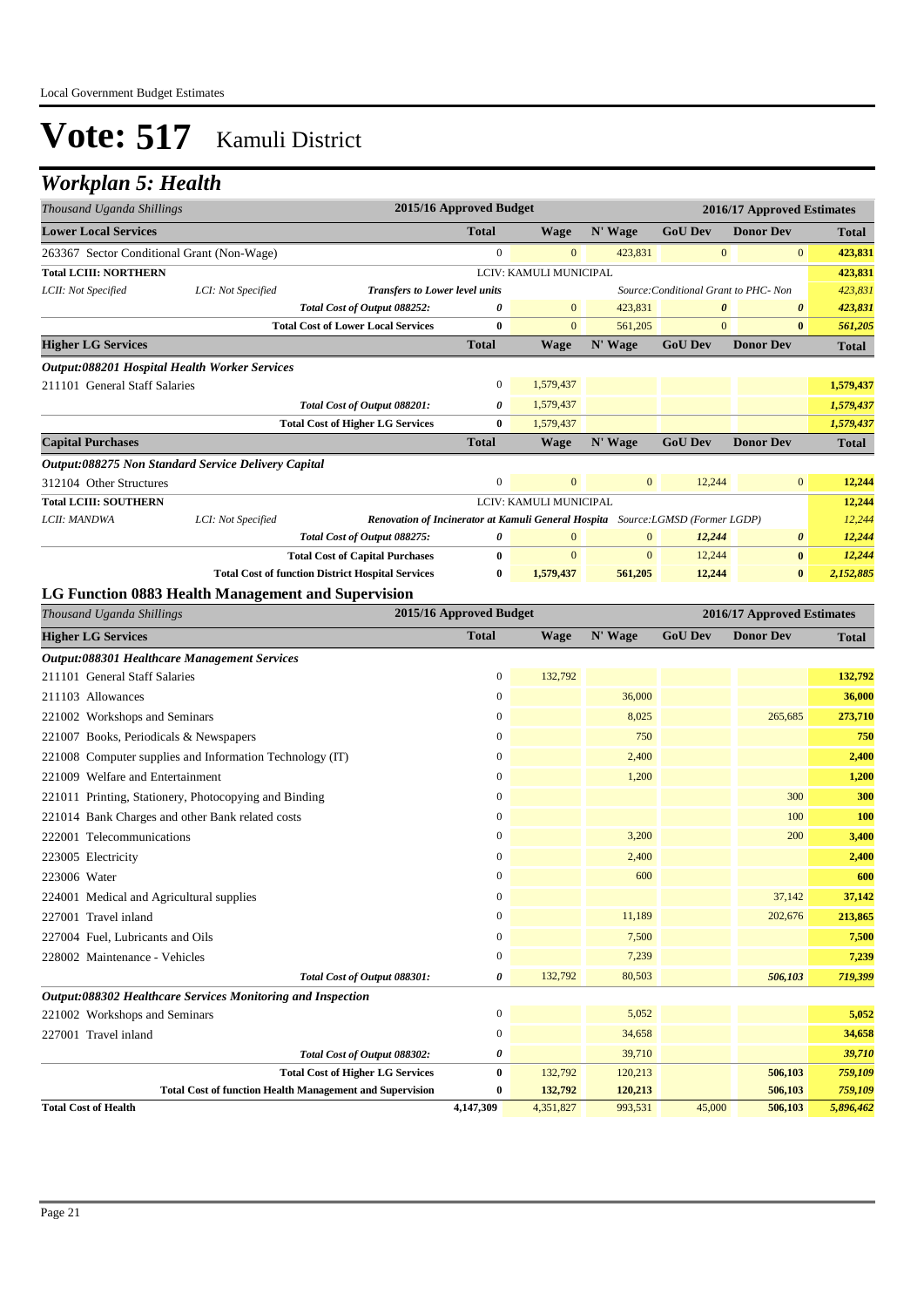## *Workplan 6: Education*

#### **(i) Overview of Workplan Revenue and Expenditures**

| <b>UShs Thousand</b>                                 |                                  | 2015/16                        | 2016/17                          |  |
|------------------------------------------------------|----------------------------------|--------------------------------|----------------------------------|--|
|                                                      | <b>Approved</b><br><b>Budget</b> | <b>Outturn by</b><br>end March | <b>Approved</b><br><b>Budget</b> |  |
| A: Breakdown of Workplan Revenues:                   |                                  |                                |                                  |  |
| <b>Recurrent Revenues</b>                            | 19,554,415                       | 13,316,229                     | 18,194,970                       |  |
| District Unconditional Grant (Wage)                  | 66,334                           | 50,233                         | 66,334                           |  |
| <b>Locally Raised Revenues</b>                       | 66,000                           | 549                            | 30,000                           |  |
| Other Transfers from Central Government              | 21,000                           | 22,912                         | 21,000                           |  |
| Sector Conditional Grant (Non-Wage)                  | 4,094,761                        | 2,710,355                      | 3,565,573                        |  |
| Sector Conditional Grant (Wage)                      | 15,306,320                       | 10,532,180                     | 14,512,064                       |  |
| <b>Development Revenues</b>                          | 658,513                          | 615,813                        | 605,499                          |  |
| Development Grant                                    | 615.813                          | 615,813                        | 391,689                          |  |
| District Discretionary Development Equalization Gran | 5,000                            | 0                              |                                  |  |
| Donor Funding                                        |                                  | 0                              | 29,816                           |  |
| <b>Transitional Development Grant</b>                |                                  | 0                              | 122,328                          |  |
| Unspent balances - Locally Raised Revenues           | 37,700                           | 0                              |                                  |  |
| Unspent balances - Other Government Transfers        |                                  | 0                              | 61,667                           |  |
| <b>Total Revenues</b>                                | 20,212,928                       | 13,932,042                     | 18,800,470                       |  |
| <b>B: Breakdown of Workplan Expenditures:</b>        |                                  |                                |                                  |  |
| Recurrent Expenditure                                | 19,554,415                       | 13,300,438                     | 18,194,970                       |  |
| Wage                                                 | 15,372,654                       | 10,582,413                     | 14,578,398                       |  |
| Non Wage                                             | 4,181,761                        | 2,718,025                      | 3,616,573                        |  |
| Development Expenditure                              | 658,513                          | 372,507                        | 605,499                          |  |
| Domestic Development                                 | 658,513                          | 372507.251                     | 575,683                          |  |
| Donor Development                                    |                                  | $\Omega$                       | 29,816                           |  |
| <b>Total Expenditure</b>                             | 20,212,928                       | 13,672,946                     | 18,800,470                       |  |

**(ii) Details of Workplan Revenues and Expenditures**

### *Expenditure Details for Workplan 6: Education*

#### **LG Function 0781 Pre-Primary and Primary Education**

| Thousand Uganda Shillings                        | 2015/16 Approved Budget |             |         | 2016/17 Approved Estimates |                  |              |  |  |
|--------------------------------------------------|-------------------------|-------------|---------|----------------------------|------------------|--------------|--|--|
| <b>Lower Local Services</b>                      | <b>Total</b>            | <b>Wage</b> | N' Wage | <b>GoU Dev</b>             | <b>Donor Dev</b> | <b>Total</b> |  |  |
| Output:078151 Primary Schools Services UPE (LLS) |                         |             |         |                            |                  |              |  |  |
| 263101 LG Conditional grants (Current)           | 1.099.704               | $\Omega$    |         |                            | $\Omega$         |              |  |  |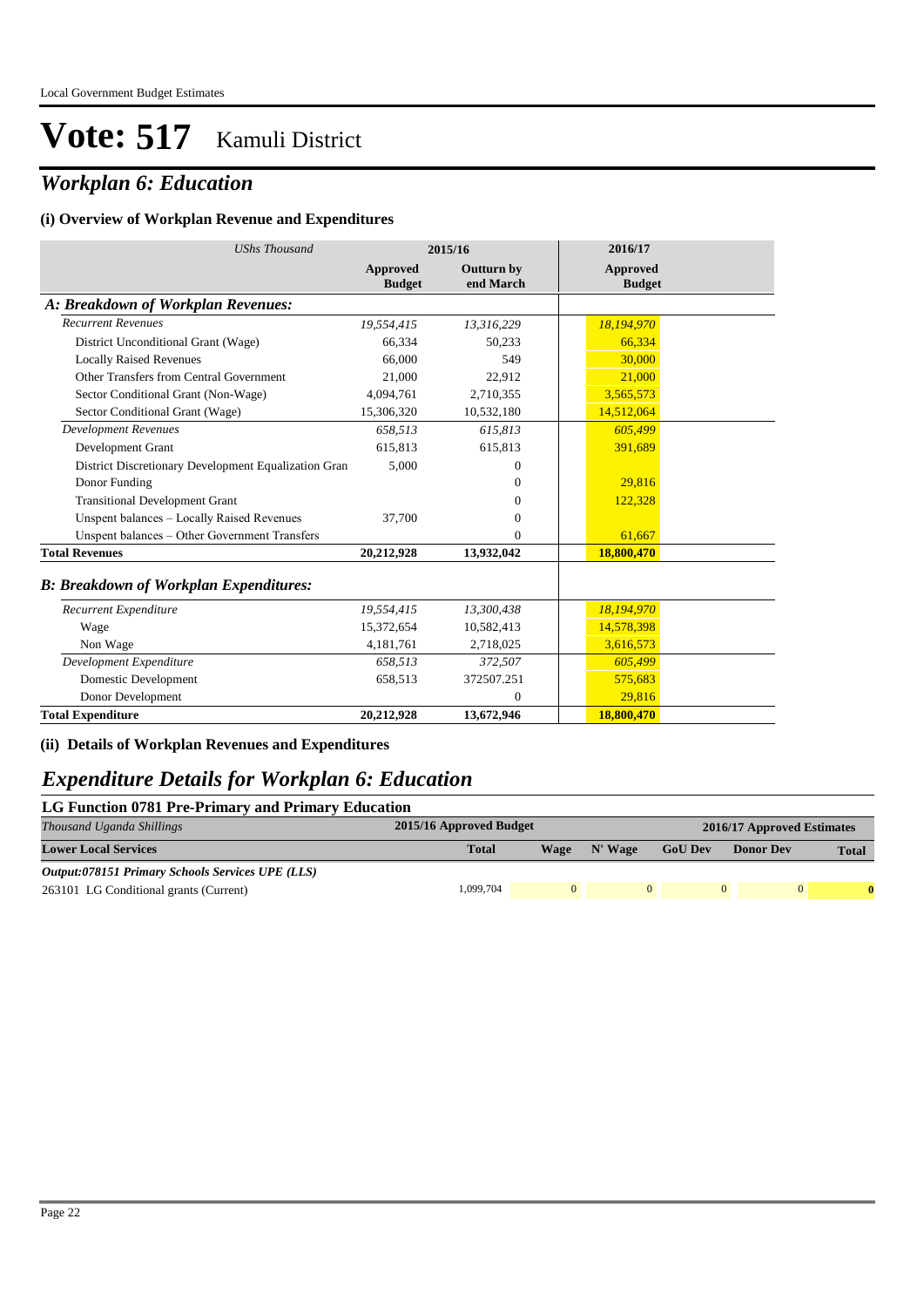| 2015/16 Approved Budget<br>Thousand Uganda Shillings<br>2016/17 Approved Estimates |                    |                            |                            |         |                                         |                |                  |              |              |
|------------------------------------------------------------------------------------|--------------------|----------------------------|----------------------------|---------|-----------------------------------------|----------------|------------------|--------------|--------------|
| <b>Lower Local Services</b>                                                        |                    | <b>Total</b>               | Wage                       | N' Wage | <b>GoU Dev</b>                          |                | <b>Donor Dev</b> |              | <b>Total</b> |
| 263366 Sector Conditional Grant (Wage)                                             |                    |                            | $\mathbf{0}$<br>12,664,177 |         | $\mathbf{0}$                            | $\overline{0}$ |                  | $\mathbf{0}$ | 12,664,177   |
| <b>Total LCIII: BALAWOLI</b>                                                       |                    |                            | LCIV: BUGABULA             |         |                                         |                |                  |              | 646,345      |
| LCII: BALAWOLI                                                                     | LCI: Not Specified | <b>Balawoli P/S</b>        |                            |         | Source: Sector Conditional Grant (Wage) |                |                  |              | 166,759      |
| LCII: KAWAAGA                                                                      | LCI: Not Specified | <b>NAWANGAIZA P/S</b>      |                            |         | Source: Sector Conditional Grant (Wage) |                |                  |              | 56,087       |
| LCII: KAWAAGA                                                                      | LCI: Not Specified | <b>KAWAAGA P/S</b>         |                            |         | Source: Sector Conditional Grant (Wage) |                |                  |              | 56,362       |
| LCII: KAWAAGA                                                                      | LCI: Not Specified | <b>BUGUWA P/S</b>          |                            |         | Source: Sector Conditional Grant (Wage) |                |                  |              | 91,008       |
| LCII: NABULEZI                                                                     | LCI: Not Specified | <b>NABULEZI P/S</b>        |                            |         | Source: Sector Conditional Grant (Wage) |                |                  |              | 57,851       |
| LCII: NABULEZI                                                                     | LCI: Not Specified | <b>EDHIRUMAMWINO P/S</b>   |                            |         | Source: Sector Conditional Grant (Wage) |                |                  |              | 73,772       |
| LCII: NAMAIRA                                                                      | LCI: Not Specified | <b>NAMAIRA P/S</b>         |                            |         | Source: Sector Conditional Grant (Wage) |                |                  |              | 67,646       |
| LCII: NAMAIRA                                                                      | LCI: Not Specified | <b>NAMAIRA SDA P/S</b>     |                            |         | Source: Sector Conditional Grant (Wage) |                |                  |              | 76,861       |
| <b>Total LCIII: BULOPA</b>                                                         |                    |                            | LCIV: BUGABULA             |         |                                         |                |                  |              | 669,277      |
| LCII: BUKUUTU                                                                      | LCI: Not Specified | <b>BUKUUTU P/S</b>         |                            |         | Source: Sector Conditional Grant (Wage) |                |                  |              | 76,454       |
| LCII: BULOPA                                                                       | LCI: Not Specified | <b>KASAKA P/S</b>          |                            |         | Source: Sector Conditional Grant (Wage) |                |                  |              | 104,177      |
| LCII: BULOPA                                                                       | LCI: Not Specified | <b>WANSALEP/S</b>          |                            |         | Source: Sector Conditional Grant (Wage) |                |                  |              | 77,066       |
| LCII: BULOPA                                                                       | LCI: Not Specified | <b>BULOPA P/S</b>          |                            |         | Source: Sector Conditional Grant (Wage) |                |                  |              | 136,470      |
| LCII: MPAKITONYI                                                                   | LCI: Not Specified | <b>MPAKITONYI P/S</b>      |                            |         | Source: Sector Conditional Grant (Wage) |                |                  |              | 112,787      |
| LCII: NAGAMULI                                                                     | LCI: Not Specified | <b>NABABIRYE P/S</b>       |                            |         | Source: Sector Conditional Grant (Wage) |                |                  |              | 87,532       |
| LCII: NAGWENYI                                                                     | LCI: Not Specified | <b>NAGWENYI P/S</b>        |                            |         | Source: Sector Conditional Grant (Wage) |                |                  |              | 74,791       |
| <b>Total LCIII: BUTANSI</b>                                                        |                    |                            | LCIV: BUGABULA             |         |                                         |                |                  |              | 906,890      |
| LCII: BUGEYWA                                                                      | LCI: Not Specified | <b>NAKYAKA P/S</b>         |                            |         | Source: Sector Conditional Grant (Wage) |                |                  |              | 108,274      |
| LCII: BUGEYWA                                                                      | LCI: Not Specified | <b>BUGEYWA P/S</b>         |                            |         | Source: Sector Conditional Grant (Wage) |                |                  |              | 57,064       |
| LCII: BUGEYWA                                                                      | LCI: Not Specified | <b>BUGEYWA COPE CENTRE</b> |                            |         | Source: Sector Conditional Grant (Wage) |                |                  |              | 7,882        |
| LCII: BUGEYWA                                                                      | LCI: Not Specified | <b>NAMUJENJERA P/S</b>     |                            |         | Source: Sector Conditional Grant (Wage) |                |                  |              | 55,895       |
| LCII: BUTANSI                                                                      | LCI: Not Specified | <b>KIWUNGU P/S</b>         |                            |         | Source: Sector Conditional Grant (Wage) |                |                  |              | 75,787       |
| LCII: BUTANSI                                                                      | LCI: Not Specified | <b>BUTANSI P/S</b>         |                            |         | Source: Sector Conditional Grant (Wage) |                |                  |              | 95,375       |
| LCII: NAIBOWA                                                                      | LCI: Not Specified | <b>NAIBOWA MUSLIM P/S</b>  |                            |         | Source: Sector Conditional Grant (Wage) |                |                  |              | 68,630       |
| LCII: NAIBOWA                                                                      | LCI: Not Specified | <b>ST. MULUMBA P/S</b>     |                            |         | Source: Sector Conditional Grant (Wage) |                |                  |              | 52,518       |
| LCII: NAIBOWA                                                                      | LCI: Not Specified | <b>NAIBOWA C/U P/S</b>     |                            |         | Source: Sector Conditional Grant (Wage) |                |                  |              | 77,192       |
| LCII: NALUWOLI                                                                     | LCI: Not Specified | <b>NABIRAMA P/S</b>        |                            |         | Source: Sector Conditional Grant (Wage) |                |                  |              | 58,987       |
| LCII: NALUWOLI                                                                     | LCI: Not Specified | <b>NAKANYONYI P/S</b>      |                            |         | Source: Sector Conditional Grant (Wage) |                |                  |              | 65,812       |
| LCII: NALUWOLI                                                                     | LCI: Not Specified | <b>BUTEGERE P/S</b>        |                            |         | Source: Sector Conditional Grant (Wage) |                |                  |              | 77,779       |
| LCII: NALUWOLI                                                                     | LCI: Not Specified | <b>NALUWOLI P/S</b>        |                            |         | Source: Sector Conditional Grant (Wage) |                |                  |              | 105,696      |
| <b>Total LCIII: KAGUMBA</b>                                                        |                    |                            | LCIV: BUGABULA             |         |                                         |                |                  |              | 557,919      |
| LCII: KAGUMBA                                                                      | LCI: Not Specified | <b>KYAMATENDE P/S</b>      |                            |         | Source: Sector Conditional Grant (Wage) |                |                  |              | 58,005       |
| LCII: KAGUMBA                                                                      | LCI: Not Specified | <b>KAGUMBA P/S</b>         |                            |         | Source: Sector Conditional Grant (Wage) |                |                  |              | 63,447       |
| LCII: KASOLWE                                                                      | LCI: Not Specified | <b>KASOLWE P/S</b>         |                            |         | Source: Sector Conditional Grant (Wage) |                |                  |              | 58,067       |
| LCII: KASOLWE                                                                      | LCI: Not Specified | <b>KIKUBI P/S</b>          |                            |         | Source: Sector Conditional Grant (Wage) |                |                  |              | 55,510       |
| <i>LCII: KASOLWE</i>                                                               | LCI: Not Specified | <b>BULIMIRA P/S</b>        |                            |         | Source: Sector Conditional Grant (Wage) |                |                  |              | 51,599       |
| <b>LCII: KIBUYE</b>                                                                | LCI: Not Specified | <b>KIBUYE P/S</b>          |                            |         | Source: Sector Conditional Grant (Wage) |                |                  |              | 61,411       |
| <b>LCII: KIBUYE</b>                                                                | LCI: Not Specified | <b>NABITALO P/S</b>        |                            |         | Source: Sector Conditional Grant (Wage) |                |                  |              | 57,762       |
| <b>LCII: KIIGE</b>                                                                 | LCI: Not Specified | <b>KIIGE P/S</b>           |                            |         | Source: Sector Conditional Grant (Wage) |                |                  |              | 82,028       |
| LCII: KIIGE                                                                        | LCI: Not Specified | <b>KIIGE COPE CENTRE</b>   |                            |         | Source: Sector Conditional Grant (Wage) |                |                  |              | 5,566        |
| <i>LCII: KIIGE</i>                                                                 | LCI: Not Specified | <b>IGANGA P/S</b>          |                            |         | Source: Sector Conditional Grant (Wage) |                |                  |              | 64,522       |
| Total LCIII: KITAYUNJWA                                                            |                    |                            | LCIV: BUGABULA             |         |                                         |                |                  |              | 1,491,808    |
| LCII: BUDHATEMWA                                                                   | LCI: Not Specified | <b>BUDHATEMWA P/S</b>      |                            |         | Source: Sector Conditional Grant (Wage) |                |                  |              | 88,640       |
| LCII: BUGANZA                                                                      | LCI: Not Specified | <b>KABBALE P/S</b>         |                            |         | Source: Sector Conditional Grant (Wage) |                |                  |              | 70,679       |
| LCII: BUGANZA                                                                      | LCI: Not Specified | <b>ST. LEO BUGANZA P/S</b> |                            |         | Source: Sector Conditional Grant (Wage) |                |                  |              | 84,497       |
| <b>LCII: BUTENDE</b>                                                               | LCI: Not Specified | <b>BUTENDE P/S</b>         |                            |         | Source: Sector Conditional Grant (Wage) |                |                  |              | 117,920      |
| <b>LCII: BUTENDE</b>                                                               | LCI: Not Specified | <b>BUKAMIRA P/S</b>        |                            |         | Source: Sector Conditional Grant (Wage) |                |                  |              | 97,079       |
| LCII: KITAYUNJWA                                                                   | LCI: Not Specified | <b>KITAYUNJWA PARENTS</b>  |                            |         | Source: Sector Conditional Grant (Wage) |                |                  |              | 73,133       |
| LCII: KITAYUNJWA                                                                   | LCI: Not Specified | <b>NAMINAGE MIXED P/S</b>  |                            |         | Source: Sector Conditional Grant (Wage) |                |                  |              | 141,131      |
| LCII: NAMAGANDA                                                                    | LCI: Not Specified | ST. KALOLI NAMAGANDA P/S   |                            |         | Source: Sector Conditional Grant (Wage) |                |                  |              | 84,856       |
| LCII: NAMAGANDA                                                                    | LCI: Not Specified | <b>NAMAGANDA P/S</b>       |                            |         | Source: Sector Conditional Grant (Wage) |                |                  |              | 84,084       |
| LCII: NAMISAMBYA I                                                                 | LCI: Not Specified | NAMISAMBYA C/U P/S         |                            |         | Source: Sector Conditional Grant (Wage) |                |                  |              | 101,185      |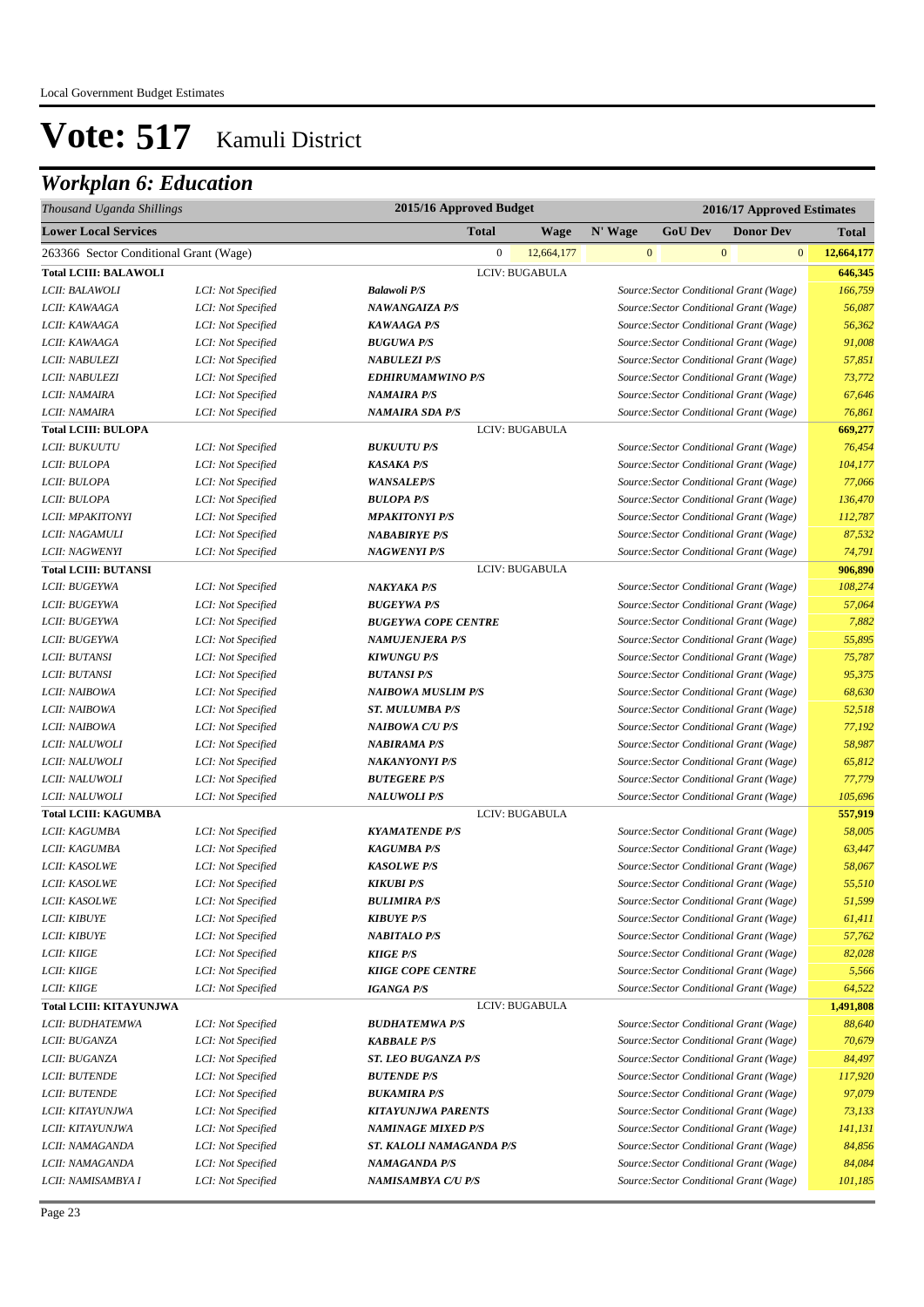| Thousand Uganda Shillings      |                    | 2015/16 Approved Budget        |             |         | 2016/17 Approved Estimates |                                         |              |  |
|--------------------------------|--------------------|--------------------------------|-------------|---------|----------------------------|-----------------------------------------|--------------|--|
| <b>Lower Local Services</b>    |                    | <b>Total</b>                   | <b>Wage</b> | N' Wage | <b>GoU Dev</b>             | <b>Donor Dev</b>                        | <b>Total</b> |  |
| LCII: NAMISAMBYA I             | LCI: Not Specified | <b>KIROBA P/S</b>              |             |         |                            | Source: Sector Conditional Grant (Wage) | 129,832      |  |
| LCII: NAWANGO                  | LCI: Not Specified | <b>KIMENYULO P/S</b>           |             |         |                            | Source: Sector Conditional Grant (Wage) | 66,566       |  |
| LCII: NAWANGO                  | LCI: Not Specified | <b>NABIGONGERYA P/S</b>        |             |         |                            | Source: Sector Conditional Grant (Wage) | 83,748       |  |
| LCII: NAWANGO                  | LCI: Not Specified | <b>ST. JACOB NAWANGO P/S</b>   |             |         |                            | Source: Sector Conditional Grant (Wage) | 68,205       |  |
| LCII: NAWANGO                  | LCI: Not Specified | <b>NAWANGO P/S</b>             |             |         |                            | Source: Sector Conditional Grant (Wage) | 82,719       |  |
| LCII: NAWANSASO                | LCI: Not Specified | <b>NAWANSASO P/S</b>           |             |         |                            | Source: Sector Conditional Grant (Wage) | 117,535      |  |
| <b>Total LCIII: NABWIGULU</b>  |                    | LCIV: BUGABULA                 |             |         |                            |                                         | 580,069      |  |
| LCII: NABIRUMBA I              | LCI: Not Specified | <b>NABIRUMBA P/S</b>           |             |         |                            | Source: Sector Conditional Grant (Wage) | 118,610      |  |
| LCII: NABIRUMBA II             | LCI: Not Specified | <b>BWOOKO P/S</b>              |             |         |                            | Source: Sector Conditional Grant (Wage) | 89,218       |  |
| LCII: NABIRUMBA II             | LCI: Not Specified | <b>BUTEME P/S</b>              |             |         |                            | Source: Sector Conditional Grant (Wage) | 116,424      |  |
| LCII: NABWIGULU                | LCI: Not Specified | <b>NABWIGULU C/U</b>           |             |         |                            | Source: Sector Conditional Grant (Wage) | 123,477      |  |
| LCII: NABWIGULU                | LCI: Not Specified | <b>ST. PETERS NABWIGULU</b>    |             |         |                            | Source: Sector Conditional Grant (Wage) | 69,726       |  |
| LCII: NAMUNYINGI               | LCI: Not Specified | <b>NAMUNYINGI P/S</b>          |             |         |                            | Source: Sector Conditional Grant (Wage) | 62,615       |  |
| <b>Total LCIII: NAMASAGALI</b> |                    | LCIV: BUGABULA                 |             |         |                            |                                         | 811,935      |  |
| LCII: BWIIZA                   | LCI: Not Specified | <b>BWIIZA COPE CENTRE</b>      |             |         |                            | Source: Sector Conditional Grant (Wage) | 5,254        |  |
| LCII: BWIIZA                   | LCI: Not Specified | <b>BWIIZA P/S</b>              |             |         |                            | Source: Sector Conditional Grant (Wage) | 69,744       |  |
| LCII: BWIIZA                   | LCI: Not Specified | <b>KAKINDU P/S</b>             |             |         |                            | Source: Sector Conditional Grant (Wage) | 59,267       |  |
| LCII: BWIIZA                   | LCI: Not Specified | <b>BUSAMBU P/S</b>             |             |         |                            | Source: Sector Conditional Grant (Wage) | 53,825       |  |
| LCII: KASOZI                   | LCI: Not Specified | <b>KASOZI MENGO P/S</b>        |             |         |                            | Source: Sector Conditional Grant (Wage) | 71,642       |  |
| LCII: KASOZI                   | LCI: Not Specified | <b>KASOZI P/S</b>              |             |         |                            | Source: Sector Conditional Grant (Wage) | 84,090       |  |
| LCII: KISAIKYE                 | LCI: Not Specified | <b>KAKAANU P/S</b>             |             |         |                            | Source: Sector Conditional Grant (Wage) | 51,632       |  |
| LCII: KISAIKYE                 | LCI: Not Specified | <b>KAVULE P/S</b>              |             |         |                            | Source: Sector Conditional Grant (Wage) | 72,154       |  |
| LCII: KISAIKYE                 | LCI: Not Specified | <b>BULONDO P/S</b>             |             |         |                            | Source: Sector Conditional Grant (Wage) | 48,096       |  |
| <b>LCII: KISAIKYE</b>          | LCI: Not Specified | <b>KADUNGU P/S</b>             |             |         |                            | Source: Sector Conditional Grant (Wage) | 54,428       |  |
| LCII: KISAIKYE                 | LCI: Not Specified | <b>KISAIKYE P/S</b>            |             |         |                            | Source: Sector Conditional Grant (Wage) | 45,680       |  |
| LCII: NAMASAGALI               | LCI: Not Specified | NAMASAGALI COLLEGE STAFF P/S   |             |         |                            | Source: Sector Conditional Grant (Wage) | 81,162       |  |
| LCII: NAMASAGALI               | LCI: Not Specified | <b>MALUGULYA P/S</b>           |             |         |                            | Source: Sector Conditional Grant (Wage) | 52,788       |  |
| LCII: NAMASAGALI               | LCI: Not Specified | <b>NAMASAGALI P/S</b>          |             |         |                            | Source: Sector Conditional Grant (Wage) | 62,173       |  |
| <b>Total LCIII: NAMWENDWA</b>  |                    | LCIV: BUGABULA                 |             |         |                            |                                         | 1,513,749    |  |
| LCII: BULANGE                  | LCI: Not Specified | <b>NALANGO P/S</b>             |             |         |                            | Source: Sector Conditional Grant (Wage) | 113,787      |  |
| LCII: BULANGE                  | LCI: Not Specified | <b>ST. JUDE BULANGE P/S</b>    |             |         |                            | Source: Sector Conditional Grant (Wage) | 79,308       |  |
| <b>LCII: BULANGE</b>           | LCI: Not Specified | <b>BUTAAYA P/S</b>             |             |         |                            | Source: Sector Conditional Grant (Wage) | 81,347       |  |
| LCII: BULOGO                   | LCI: Not Specified | <b>ST. LUKE BULOGO</b>         |             |         |                            | Source: Sector Conditional Grant (Wage) | 69,321       |  |
| LCII: BULOGO                   | LCI: Not Specified | <b>BULOGO P/S</b>              |             |         |                            | Source: Sector Conditional Grant (Wage) | 86,146       |  |
| LCII: BULOGO                   | LCI: Not Specified | <b>BULOGO COPE</b>             |             |         |                            | Source: Sector Conditional Grant (Wage) | 7,881        |  |
| LCII: KIDIKI                   | LCI: Not Specified | <b>KIDIKI MIXED P/S</b>        |             |         |                            | Source: Sector Conditional Grant (Wage) | 140,308      |  |
| LCII: KIDIKI                   | LCI: Not Specified | <b>NAMBALE P/S</b>             |             |         |                            | Source: Sector Conditional Grant (Wage) | 92,110       |  |
| LCII: KINU                     | LCI: Not Specified | $KINV$ $P/S$                   |             |         |                            | Source: Sector Conditional Grant (Wage) | 66,294       |  |
| LCII: KYEEYA                   | LCI: Not Specified | <b>KYEEYA P/S</b>              |             |         |                            | Source: Sector Conditional Grant (Wage) | 95,383       |  |
| LCII: KYEEYA                   | LCI: Not Specified | <b>BUGONDHA BUTAAGA</b>        |             |         |                            | Source: Sector Conditional Grant (Wage) | 74,863       |  |
| LCII: KYEEYA                   | LCI: Not Specified | <b>KAYEMBE P/S</b>             |             |         |                            | Source: Sector Conditional Grant (Wage) | 66,812       |  |
| LCII: MAKOKA                   | LCI: Not Specified | <b>KINAWAMPERE P/S</b>         |             |         |                            | Source: Sector Conditional Grant (Wage) | 62,464       |  |
| LCII: MAKOKA                   | LCI: Not Specified | <b>MAKOKA P/S</b>              |             |         |                            | Source: Sector Conditional Grant (Wage) | 84,660       |  |
| LCII: NAMWENDWA                | LCI: Not Specified | <b>NAMWENDWA P/S</b>           |             |         |                            | Source: Sector Conditional Grant (Wage) | 146,746      |  |
| <b>LCII: NDALIKE</b>           | LCI: Not Specified | <b>GALINANDHA P/S</b>          |             |         |                            | Source: Sector Conditional Grant (Wage) | 73,076       |  |
| <b>LCII: NDALIKE</b>           | LCI: Not Specified | <b>ST. MULUMBA KISEEGE P/S</b> |             |         |                            | Source: Sector Conditional Grant (Wage) | 77,351       |  |
| <b>LCII: NDALIKE</b>           | LCI: Not Specified | <b>NDALIKE P/S</b>             |             |         |                            | Source: Sector Conditional Grant (Wage) | 95,892       |  |
| <b>Total LCIII: BUGULUMBYA</b> |                    | LCIV: BUZAAYA                  |             |         |                            |                                         | 1,259,814    |  |
| LCII: BUGONDHA                 | LCI: Not Specified | <b>NAWANENDE SDA</b>           |             |         |                            | Source: Sector Conditional Grant (Wage) | 83,351       |  |
| LCII: BUGULUMBYA               | LCI: Not Specified | <b>ST. PATRICK GUWULA P/S</b>  |             |         |                            | Source: Sector Conditional Grant (Wage) | 71,625       |  |
| LCII: BUGULUMBYA               | LCI: Not Specified | <b>BUGULUMBYA P/S</b>          |             |         |                            | Source: Sector Conditional Grant (Wage) | 156,392      |  |
| LCII: BUSANDHA                 | LCI: Not Specified | <b>BUSANDHA P/S</b>            |             |         |                            | Source: Sector Conditional Grant (Wage) | 87,285       |  |
| LCII: BUWOYA                   | LCI: Not Specified | <b>BUWOYA P/S</b>              |             |         |                            | Source: Sector Conditional Grant (Wage) | 65,591       |  |
| LCII: BUWOYA                   | LCI: Not Specified | <b>BUWOYA MUSLIM P/S</b>       |             |         |                            | Source: Sector Conditional Grant (Wage) | 57,066       |  |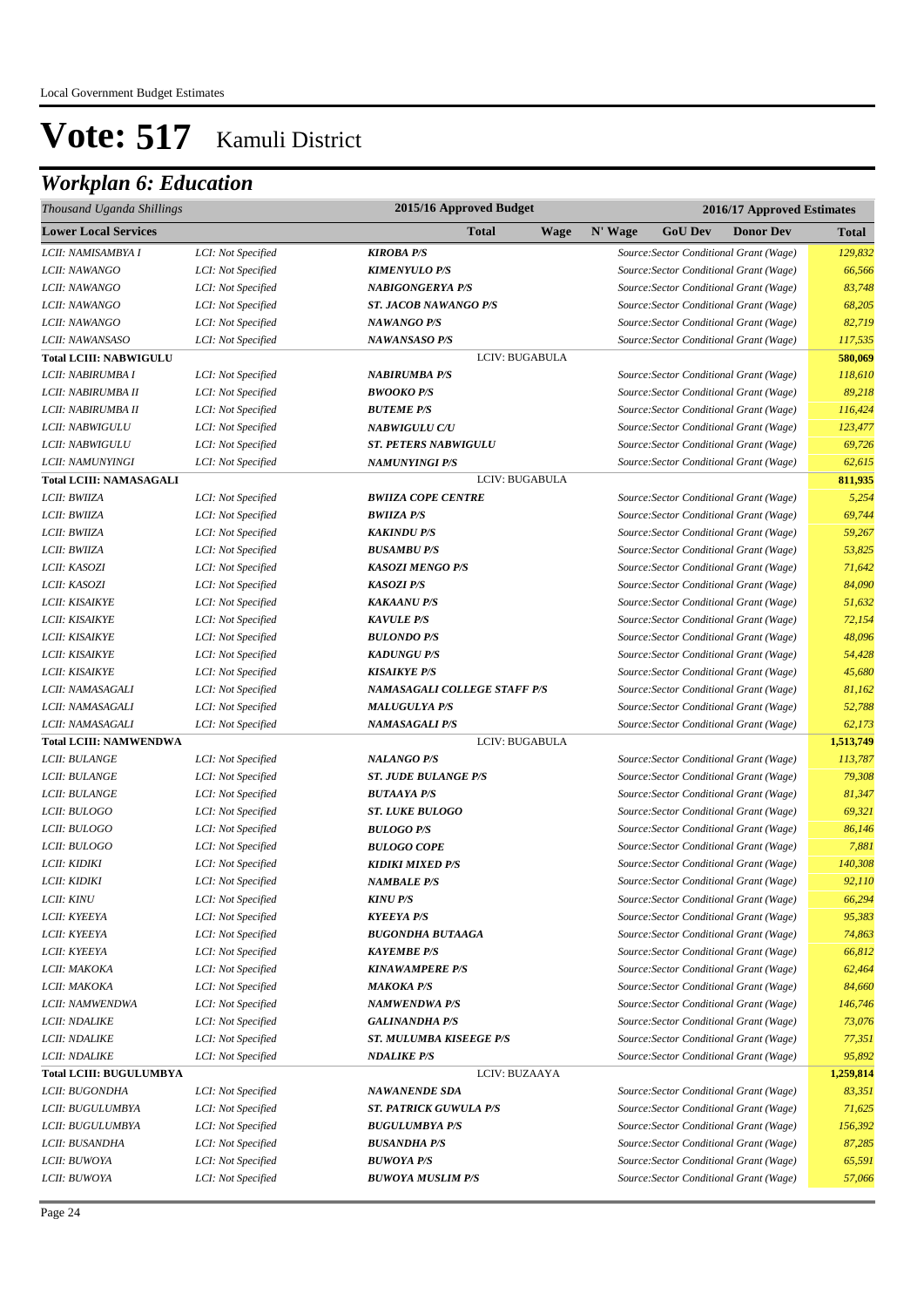| Thousand Uganda Shillings     |                    | 2015/16 Approved Budget            |         | 2016/17 Approved Estimates |                                         |              |  |  |
|-------------------------------|--------------------|------------------------------------|---------|----------------------------|-----------------------------------------|--------------|--|--|
| <b>Lower Local Services</b>   |                    | Total<br><b>Wage</b>               | N' Wage | <b>GoU Dev</b>             | <b>Donor Dev</b>                        | <b>Total</b> |  |  |
| LCII: KASAMBIRA               | LCI: Not Specified | <b>KASAMBIRA S.D.A P/S</b>         |         |                            | Source: Sector Conditional Grant (Wage) | 79,039       |  |  |
| LCII: KASAMBIRA               | LCI: Not Specified | <b>BUKYONZA P/S</b>                |         |                            | Source: Sector Conditional Grant (Wage) | 125,650      |  |  |
| LCII: KASAMBIRA               | LCI: Not Specified | <b>KASAMBIRA P/S</b>               |         |                            | Source: Sector Conditional Grant (Wage) | 116,340      |  |  |
| LCII: NAKIBUNGULYA            | LCI: Not Specified | <b>ST. PETERS NAKIBUNGULYA P/S</b> |         |                            | Source: Sector Conditional Grant (Wage) | 74,729       |  |  |
| LCII: NAKIBUNGULYA            | LCI: Not Specified | <b>NAKIBUNGULYA P/S</b>            |         |                            | Source: Sector Conditional Grant (Wage) | 69,567       |  |  |
| LCII: NAKIBUNGULYA            | LCI: Not Specified | <b>BUTALE P/S</b>                  |         |                            | Source: Sector Conditional Grant (Wage) | 63,170       |  |  |
| LCII: NAWANENDE               | LCI: Not Specified | <b>BUKOSE P/S</b>                  |         |                            | Source: Sector Conditional Grant (Wage) | 74,832       |  |  |
| LCII: NAWANENDE               | LCI: Not Specified | <b>WANDEGEYA P/S</b>               |         |                            | Source: Sector Conditional Grant (Wage) | 76,303       |  |  |
| LCII: NAWANGOMA               | LCI: Not Specified | <b>NAWANGOMA P/S</b>               |         |                            | Source: Sector Conditional Grant (Wage) | 58,872       |  |  |
| <b>Total LCIII: KISOZI</b>    |                    | LCIV: BUZAAYA                      |         |                            |                                         | 1,460,433    |  |  |
| LCII: KAKIRA                  | LCI: Not Specified | <b>KAWULE P/S</b>                  |         |                            | Source: Sector Conditional Grant (Wage) | 55,554       |  |  |
| <i>LCII: KAKUNHU</i>          | LCI: Not Specified | <b>KITUBA MOSLEM P/S</b>           |         |                            | Source: Sector Conditional Grant (Wage) | 42,158       |  |  |
| <i>LCII: KAKUNHU</i>          | LCI: Not Specified | <b>BULAMUKA P/S</b>                |         |                            | Source: Sector Conditional Grant (Wage) | 89,344       |  |  |
| <i>LCII: KAKUNHU</i>          | LCI: Not Specified | <b>NAWANTALE P/S</b>               |         |                            | Source: Sector Conditional Grant (Wage) | 86,931       |  |  |
| LCII: KISOZI                  | LCI: Not Specified | <b>ISIMBA P/S</b>                  |         |                            | Source: Sector Conditional Grant (Wage) | 88,485       |  |  |
| LCII: KISOZI                  | LCI: Not Specified | <b>NAMATOVU P/S</b>                |         |                            | Source: Sector Conditional Grant (Wage) | 59,793       |  |  |
| LCII: KISOZI                  | LCI: Not Specified | <b>KISOZI SDA P/S</b>              |         |                            | Source: Sector Conditional Grant (Wage) | 103,695      |  |  |
| LCII: KIYUNGA                 | LCI: Not Specified | <b>KIYUNGA P/S</b>                 |         |                            | Source: Sector Conditional Grant (Wage) | 64,005       |  |  |
| LCII: KIYUNGA                 | LCI: Not Specified | <b>BUGOLO P/S</b>                  |         |                            | Source: Sector Conditional Grant (Wage) | 56,989       |  |  |
| LCII: KIYUNGA                 | LCI: Not Specified | <b>IZANYIRO P/S</b>                |         |                            | Source: Sector Conditional Grant (Wage) | 50,092       |  |  |
| LCII: LWANYAMA                | LCI: Not Specified | <b>LWANYAMA P/S</b>                |         |                            | Source: Sector Conditional Grant (Wage) | 102,546      |  |  |
| LCII: MAGOGO                  | LCI: Not Specified | <b>KISADHAKI P/S</b>               |         |                            | Source: Sector Conditional Grant (Wage) | 80,191       |  |  |
| LCII: MAGOGO                  | LCI: Not Specified | <b>BUZAAYA P/S</b>                 |         |                            | Source: Sector Conditional Grant (Wage) | 101,282      |  |  |
| LCII: NAMAGANDA               | LCI: Not Specified | <b>NILE P/S</b>                    |         |                            | Source: Sector Conditional Grant (Wage) | 54,456       |  |  |
| LCII: NAMAGANDA               | LCI: Not Specified | <b>KISOZI P/S</b>                  |         |                            | Source: Sector Conditional Grant (Wage) | 77,040       |  |  |
| LCII: NANKANDULO              | LCI: Not Specified | <b>MATUUMU BUMEGERE P/S</b>        |         |                            | Source: Sector Conditional Grant (Wage) | 70,656       |  |  |
| LCII: NANKANDULO              | LCI: Not Specified | <b>MATUUMU CATHOLIC P/S</b>        |         |                            | Source: Sector Conditional Grant (Wage) | 83,704       |  |  |
| LCII: NANKANDULO              | LCI: Not Specified | <b>NANKANDULO P/S</b>              |         |                            | Source: Sector Conditional Grant (Wage) | 89,932       |  |  |
| LCII: NANKANDULO              | LCI: Not Specified | <b>NANKANDULO MOSLEM P/S</b>       |         |                            | Source: Sector Conditional Grant (Wage) | 67,420       |  |  |
| LCII: NANKANDULO              | LCI: Not Specified | <b>MATUUMU C/U P/S</b>             |         |                            | Source: Sector Conditional Grant (Wage) | 36,160       |  |  |
| <b>Total LCIII: MBULAMUTI</b> |                    | LCIV: BUZAAYA                      |         |                            |                                         | 896,967      |  |  |
| LCII: BUGONDHA                | LCI: Not Specified | <b>BUGONDHA P/S</b>                |         |                            | Source: Sector Conditional Grant (Wage) | 66,570       |  |  |
| LCII: BUGONDHA                | LCI: Not Specified | <b>MUKOKOTOKWA P/S</b>             |         |                            | Source: Sector Conditional Grant (Wage) | 56,334       |  |  |
| LCII: BUGONDHA                | LCI: Not Specified | <b>KISWA P/S</b>                   |         |                            | Source: Sector Conditional Grant (Wage) | 59,842       |  |  |
| LCII: BULUYA                  | LCI: Not Specified | <b>BUGULUSI P/S</b>                |         |                            | Source: Sector Conditional Grant (Wage) | 61,975       |  |  |
| LCII: BULUYA                  | LCI: Not Specified | <b>BULUYA KAWUMA MOSLEM</b>        |         |                            | Source: Sector Conditional Grant (Wage) | 61,932       |  |  |
| LCII: BULUYA                  | LCI: Not Specified | <b>ST. KIZITO NABABIRYE</b>        |         |                            | Source: Sector Conditional Grant (Wage) | 53,400       |  |  |
| LCII: BULUYA                  | LCI: Not Specified | NABABIRYE MADRASAT P/S             |         |                            | Source: Sector Conditional Grant (Wage) | 51,677       |  |  |
| LCII: BULUYA                  | LCI: Not Specified | <b>NABABIRYE COPE</b>              |         |                            | Source: Sector Conditional Grant (Wage) | 8,349        |  |  |
| LCII: KIYUNGA                 | LCI: Not Specified | <b>NAKAKABALA P/S</b>              |         |                            | Source: Sector Conditional Grant (Wage) | 105,479      |  |  |
| LCII: KIYUNGA                 | LCI: Not Specified | <b>BUKAKANDE P/S</b>               |         |                            | Source: Sector Conditional Grant (Wage) | 79,977       |  |  |
| LCII: MBULAMUTI               | LCI: Not Specified | <b>BUDHAMULI P/S</b>               |         |                            | Source: Sector Conditional Grant (Wage) | 60,144       |  |  |
| LCII: MBULAMUTI               | LCI: Not Specified | <b>LUGOLOIRE P/S</b>               |         |                            | Source: Sector Conditional Grant (Wage) | 57,205       |  |  |
| LCII: MBULAMUTI               | LCI: Not Specified | <b>MBULAMUTI P/S</b>               |         |                            | Source: Sector Conditional Grant (Wage) | 117,487      |  |  |
| LCII: MBULAMUTI               | LCI: Not Specified | <b>NAKALANGA P/S</b>               |         |                            | Source: Sector Conditional Grant (Wage) | 56,596       |  |  |
| <b>Total LCIII: NAWANYAGO</b> |                    | LCIV: BUZAAYA                      |         |                            |                                         | 1,201,642    |  |  |
| LCII: BUPADHENGO              | LCI: Not Specified | <b>BUPADHENGO P/S</b>              |         |                            | Source: Sector Conditional Grant (Wage) | 242,963      |  |  |
| LCII: BUPADHENGO              | LCI: Not Specified | <b>ITUKULU P/S</b>                 |         |                            | Source: Sector Conditional Grant (Wage) | 83,607       |  |  |
| LCII: BUPADHENGO              | LCI: Not Specified | <b>BUSUULI P/S</b>                 |         |                            | Source: Sector Conditional Grant (Wage) | 102,070      |  |  |
| LCII: BUPADHENGO              | LCI: Not Specified | <b>BUKYONDA P/S</b>                |         |                            | Source: Sector Conditional Grant (Wage) | 88,287       |  |  |
| LCII: NAWANTUMBI              | LCI: Not Specified | <b>BUKUSU P/S</b>                  |         |                            | Source: Sector Conditional Grant (Wage) | 80,433       |  |  |
| LCII: NAWANTUMBI              | LCI: Not Specified | <b>NALINAIBI P/S</b>               |         |                            | Source: Sector Conditional Grant (Wage) | 109,006      |  |  |
| LCII: NAWANTUMBI              | LCI: Not Specified | <b>BUWAGI P/S</b>                  |         |                            | Source: Sector Conditional Grant (Wage) | 66,887       |  |  |
| LCII: NAWANTUMBI              | LCI: Not Specified | <b>NAWANTUMBI P/S</b>              |         |                            | Source: Sector Conditional Grant (Wage) | 64,909       |  |  |
|                               |                    |                                    |         |                            |                                         |              |  |  |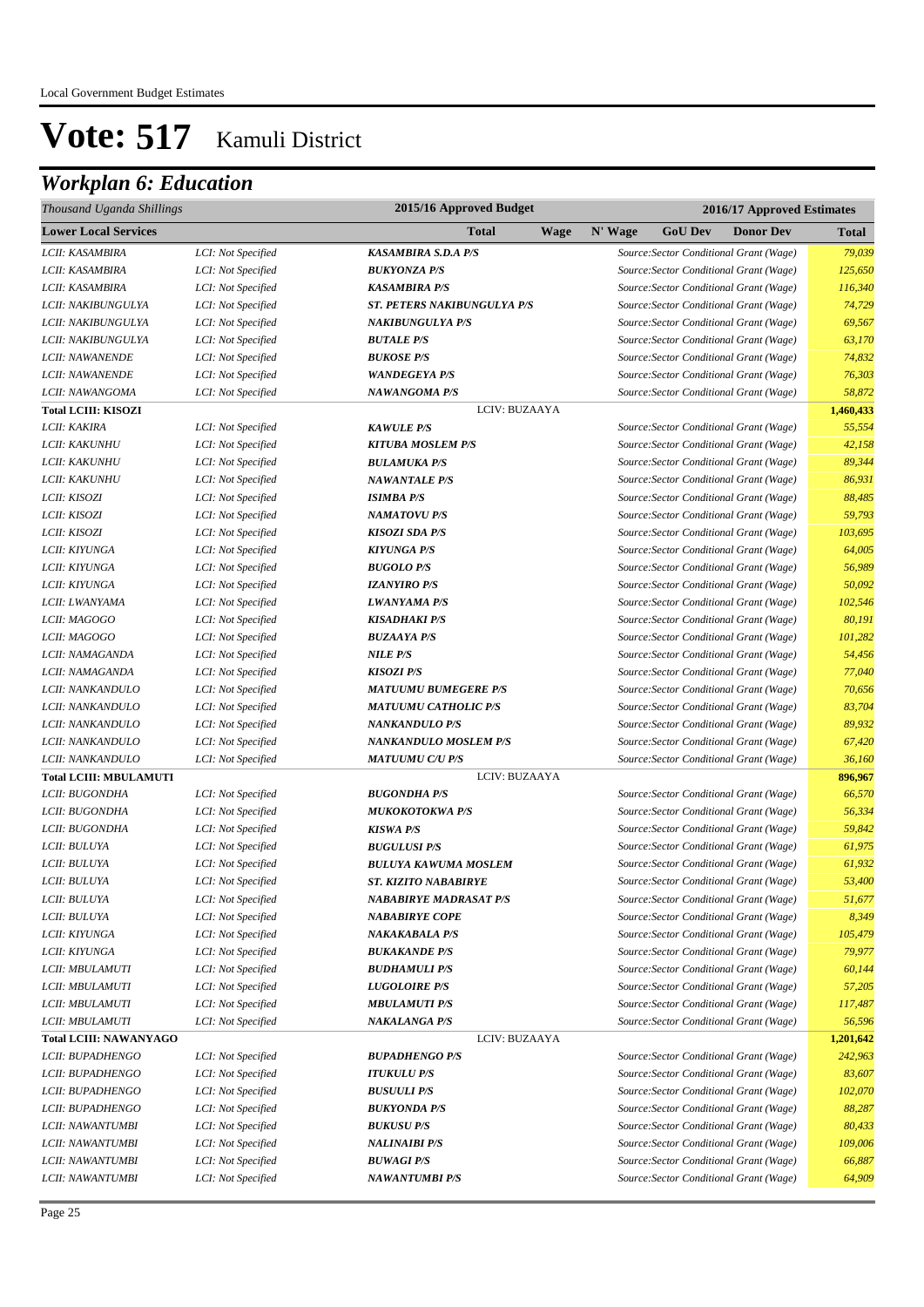| 2015/16 Approved Budget<br>2016/17 Approved Estimates<br>Thousand Uganda Shillings |                    |                             |             |         |                |                                         |              |
|------------------------------------------------------------------------------------|--------------------|-----------------------------|-------------|---------|----------------|-----------------------------------------|--------------|
| <b>Lower Local Services</b>                                                        |                    | <b>Total</b>                | <b>Wage</b> | N' Wage | <b>GoU Dev</b> | <b>Donor Dev</b>                        | <b>Total</b> |
| LCII: NAWANYAGO                                                                    | LCI: Not Specified | <b>NAWANYAGO P/S</b>        |             |         |                | Source: Sector Conditional Grant (Wage) | 146,986      |
| <i>LCII: NAWANYAGO</i>                                                             | LCI: Not Specified | <b>ST.STEPHEN NAWANYAGO</b> |             |         |                | Source: Sector Conditional Grant (Wage) | 155,320      |
| LCII: NAWANYAGO                                                                    | LCI: Not Specified | <b>BUKULUBE P/S</b>         |             |         |                | Source: Sector Conditional Grant (Wage) | 61,174       |
| <b>Total LCIII: WANKOLE</b>                                                        |                    | LCIV: BUZAAYA               |             |         |                |                                         | 667,329      |
| LCII: LULYAMBUZI                                                                   | LCI: Not Specified | <b>LULYAMBUZI P/S</b>       |             |         |                | Source: Sector Conditional Grant (Wage) | 58,643       |
| LCII: LUZINGA                                                                      | LCI: Not Specified | <b>LUZINGA MOSLEM</b>       |             |         |                | Source: Sector Conditional Grant (Wage) | 88,249       |
| LCII: LUZINGA                                                                      | LCI: Not Specified | <b>LUZINGA C/U P/S</b>      |             |         |                | Source: Sector Conditional Grant (Wage) | 92,408       |
| LCII: LUZINGA                                                                      | LCI: Not Specified | <b>BUKITIMBO P/S</b>        |             |         |                | Source: Sector Conditional Grant (Wage) | 100,001      |
| LCII: WANKOLE                                                                      | LCI: Not Specified | <b>ST. JUDE KIBBETO</b>     |             |         |                | Source: Sector Conditional Grant (Wage) | 54,025       |
| LCII: WANKOLE                                                                      | LCI: Not Specified | <b>BUWALA P/S</b>           |             |         |                | Source: Sector Conditional Grant (Wage) | 56,450       |
| LCII: WANKOLE                                                                      | LCI: Not Specified | NAWANDYO P/S                |             |         |                | Source: Sector Conditional Grant (Wage) | 76,228       |
| LCII: WANKOLE                                                                      | LCI: Not Specified | <b>NAKULABYE P/S</b>        |             |         |                | Source: Sector Conditional Grant (Wage) | 55,552       |
| LCII: WANKOLE                                                                      | LCI: Not Specified | <b>WANKOLE P/S</b>          |             |         |                | Source: Sector Conditional Grant (Wage) | 77,893       |
| LCII: WANKOLE                                                                      | LCI: Not Specified | NAWANDYO COPE               |             |         |                | Source: Sector Conditional Grant (Wage) | 7,881        |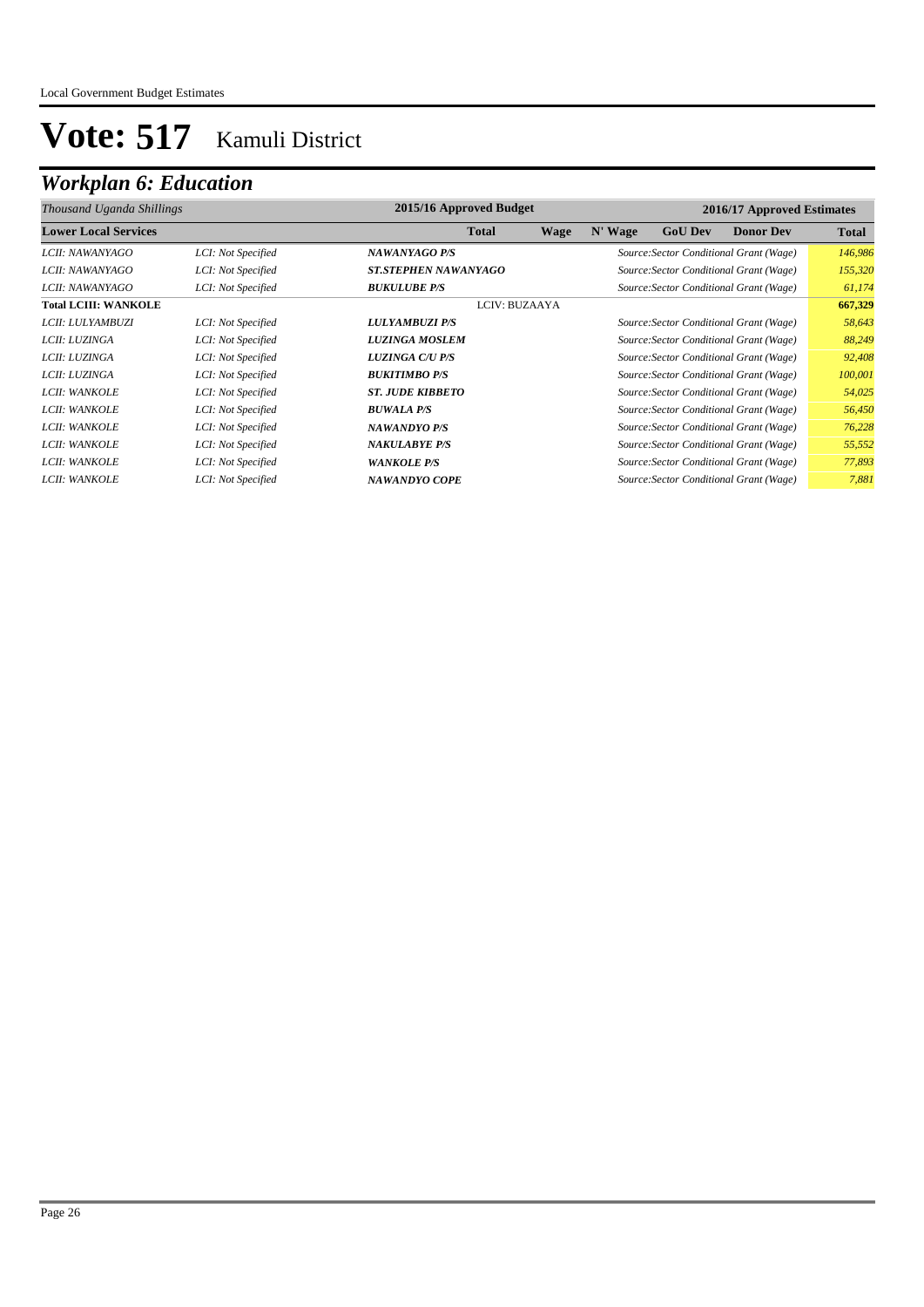| Thousand Uganda Shillings                  |                    | 2015/16 Approved Budget        |              |         |                                         |                  | 2016/17 Approved Estimates |
|--------------------------------------------|--------------------|--------------------------------|--------------|---------|-----------------------------------------|------------------|----------------------------|
| <b>Lower Local Services</b>                |                    | <b>Total</b>                   | Wage         | N' Wage | <b>GoU Dev</b>                          | <b>Donor Dev</b> | <b>Total</b>               |
| 263367 Sector Conditional Grant (Non-Wage) |                    | $\mathbf{0}$                   | $\mathbf{0}$ | 898,004 |                                         | $\mathbf{0}$     | $\overline{0}$<br>898,004  |
| <b>Total LCIII: BALAWOLI</b>               |                    | LCIV: BUGABULA                 |              |         |                                         |                  | 56,478                     |
| LCII: BALAWOLI                             | LCI: Not Specified | <b>Balawoli P/S</b>            |              |         | Source: Sector Conditional Grant (Non-W |                  | 11,795                     |
| LCII: KAWAAGA                              | LCI: Not Specified | <b>BUGUWA P/S</b>              |              |         | Source: Sector Conditional Grant (Non-W |                  | 8,015                      |
| LCII: KAWAAGA                              | LCI: Not Specified | <b>KAWAAGA P/S</b>             |              |         | Source: Sector Conditional Grant (Non-W |                  | 5,562                      |
| LCII: KAWAAGA                              | LCI: Not Specified | <b>NAWANGAIZA P/S</b>          |              |         | Source: Sector Conditional Grant (Non-W |                  | 5,958                      |
| LCII: NABULEZI                             | LCI: Not Specified | <b>NABULEZI P/S</b>            |              |         | Source: Sector Conditional Grant (Non-W |                  | 7,215                      |
| LCII: NABULEZI                             | LCI: Not Specified | <b>EDHIRUMAMWINO P/S</b>       |              |         | Source: Sector Conditional Grant (Non-W |                  | 6,293                      |
| LCII: NAMAIRA                              | LCI: Not Specified | <b>NAMAIRA SDA P/S</b>         |              |         | Source: Sector Conditional Grant (Non-W |                  | 5,975                      |
| LCII: NAMAIRA                              | LCI: Not Specified | <b>NAMAIRA P/S</b>             |              |         | Source: Sector Conditional Grant (Non-W |                  | 5,665                      |
| <b>Total LCIII: BULOPA</b>                 |                    | LCIV: BUGABULA                 |              |         |                                         |                  | 45,793                     |
| LCII: BUKUUTU                              | LCI: Not Specified | <b>BUKUUTU P/S</b>             |              |         | Source: Sector Conditional Grant (Non-W |                  | 8,480                      |
| LCII: BULOPA                               | LCI: Not Specified | <b>BULOPA P/S</b>              |              |         | Source: Sector Conditional Grant (Non-W |                  | 7,335                      |
| LCII: BULOPA                               | LCI: Not Specified | <b>WANSALE P/S</b>             |              |         | Source: Sector Conditional Grant (Non-W |                  | 6,242                      |
| LCII: BULOPA                               | LCI: Not Specified | <b>KASAKA P/S</b>              |              |         | Source: Sector Conditional Grant (Non-W |                  | 5,398                      |
| LCII: MPAKITONYI                           | LCI: Not Specified | <b>MPAKITONYI P/S</b>          |              |         | Source: Sector Conditional Grant (Non-W |                  | 7,611                      |
| LCII: NAGAMULI                             | LCI: Not Specified | <b>NABABIRYE P/S</b>           |              |         | Source: Sector Conditional Grant (Non-W |                  | 6,784                      |
| LCII: NAGWENYI                             | LCI: Not Specified | <b>NAGWENYI P/S</b>            |              |         | Source: Sector Conditional Grant (Non-W |                  | 3,943                      |
| <b>Total LCIII: BUTANSI</b>                |                    | LCIV: BUGABULA                 |              |         |                                         |                  | 64,812                     |
| LCII: BUGEYWA                              | LCI: Not Specified | <b>BUGEYWA COPE CENTRE</b>     |              |         | Source: Sector Conditional Grant (Non-W |                  | 1,739                      |
| LCII: BUGEYWA                              | LCI: Not Specified | <b>BUGEYWA P/S</b>             |              |         | Source: Sector Conditional Grant (Non-W |                  | 3,814                      |
| LCII: BUGEYWA                              | LCI: Not Specified | <b>NAKYAKA P/S</b>             |              |         | Source: Sector Conditional Grant (Non-W |                  | 9,987                      |
| LCII: BUGEYWA                              | LCI: Not Specified | <b>NAMUJENJERA P/S</b>         |              |         | Source: Sector Conditional Grant (Non-W |                  | 6,457                      |
| LCII: BUTANSI                              | LCI: Not Specified | <b>BUTANSI P/S</b>             |              |         | Source: Sector Conditional Grant (Non-W |                  | 5,364                      |
| LCII: BUTANSI                              | LCI: Not Specified | <b>KIWUNGU P/S</b>             |              |         | Source: Sector Conditional Grant (Non-W |                  | 4,417                      |
| LCII: NAIBOWA                              | LCI: Not Specified | <b>NAIBOWA MUSLIM P/S</b>      |              |         | Source: Sector Conditional Grant (Non-W |                  | 5,037                      |
| LCII: NAIBOWA                              | LCI: Not Specified | <b>NAIBOWA C/U P/S</b>         |              |         | Source: Sector Conditional Grant (Non-W |                  | 4,804                      |
| LCII: NAIBOWA                              | LCI: Not Specified | <b>ST. MULUMBA P/S</b>         |              |         | Source: Sector Conditional Grant (Non-W |                  | 2,333                      |
| LCII: NALUWOLI                             | LCI: Not Specified | <b>NALUWOLI P/S</b>            |              |         | Source: Sector Conditional Grant (Non-W |                  | 6,913                      |
| LCII: NALUWOLI                             | LCI: Not Specified | <b>NAKANYONYI P/S</b>          |              |         | Source: Sector Conditional Grant (Non-W |                  | 5,742                      |
| LCII: NALUWOLI                             | LCI: Not Specified | <b>NABIRAMA P/S</b>            |              |         | Source: Sector Conditional Grant (Non-W |                  | 3,125                      |
| LCII: NALUWOLI                             | LCI: Not Specified | <b>BUTEGERE P/S</b>            |              |         | Source: Sector Conditional Grant (Non-W |                  | 5,080                      |
| <b>Total LCIII: KAGUMBA</b>                |                    | LCIV: BUGABULA                 |              |         |                                         |                  | 57,984                     |
| LCII: KAGUMBA                              | LCI: Not Specified | <b>KYAMATENDE P/S</b>          |              |         | Source: Sector Conditional Grant (Non-W |                  | 7,680                      |
| LCII: KAGUMBA                              | LCI: Not Specified | <b>KAGUMBA P/S</b>             |              |         | Source: Sector Conditional Grant (Non-W |                  | 5,415                      |
| LCII: KASOLWE                              | LCI: Not Specified | <b>KASOLWE P/S</b>             |              |         | Source: Sector Conditional Grant (Non-W |                  | 6,698                      |
| LCII: KASOLWE                              | LCI: Not Specified | <b>KIKUBI P/S</b>              |              |         | Source: Sector Conditional Grant (Non-W |                  | 4,942                      |
| <i>LCII: KASOLWE</i>                       | LCI: Not Specified | <b>BULIMIRA P/S</b>            |              |         | Source: Sector Conditional Grant (Non-W |                  | 3,315                      |
| <b>LCII: KIBUYE</b>                        | LCI: Not Specified | <b>KIBUYE P/S</b>              |              |         | Source: Sector Conditional Grant (Non-W |                  | 5,114                      |
| <b>LCII: KIBUYE</b>                        | LCI: Not Specified | <b>NABITALO P/S</b>            |              |         | Source: Sector Conditional Grant (Non-W |                  | 5,458                      |
| LCII: KIIGE                                | LCI: Not Specified | <b>KIIGE COPE CENTRE</b>       |              |         | Source: Sector Conditional Grant (Non-W |                  | 6,001                      |
| LCII: KIIGE                                | LCI: Not Specified | <b>KIIGE P/S</b>               |              |         | Source: Sector Conditional Grant (Non-W |                  | 6,173                      |
| LCII: KIIGE                                | LCI: Not Specified | <b>IGANGA P/S</b>              |              |         | Source: Sector Conditional Grant (Non-W |                  | 7,189                      |
| Total LCIII: KITAYUNJWA                    |                    | LCIV: BUGABULA                 |              |         |                                         |                  | 96,451                     |
| LCII: BUDHATEMWA                           | LCI: Not Specified | <b>BUDHATEMWA P/S</b>          |              |         | Source: Sector Conditional Grant (Non-W |                  | 7,593                      |
| LCII: BUGANZA                              | LCI: Not Specified | <b>KABBALE P/S</b>             |              |         | Source: Sector Conditional Grant (Non-W |                  | 4,606                      |
| LCII: BUGANZA                              | LCI: Not Specified | <b>ST. LEO BUGANZA P/S</b>     |              |         | Source: Sector Conditional Grant (Non-W |                  | 4,899                      |
| <b>LCII: BUTENDE</b>                       | LCI: Not Specified | <b>BUTENDE P/S</b>             |              |         | Source: Sector Conditional Grant (Non-W |                  | 5,355                      |
| <b>LCII: BUTENDE</b>                       | LCI: Not Specified | <b>ST. PETERS BUKAMIRA P/S</b> |              |         | Source: Sector Conditional Grant (Non-W |                  | 6,578                      |
| LCII: KITAYUNJWA                           | LCI: Not Specified | <b>NAMINAGE MIXED P/S</b>      |              |         | Source: Sector Conditional Grant (Non-W |                  | 11,984                     |
| LCII: KITAYUNJWA                           | LCI: Not Specified | <b>KITAYUNJWA PARENTS</b>      |              |         | Source: Sector Conditional Grant (Non-W |                  | 4,778                      |
| LCII: NAMAGANDA                            | LCI: Not Specified | ST. KALOLI NAMAGANDA P/S       |              |         | Source: Sector Conditional Grant (Non-W |                  | 6,483                      |
| LCII: NAMAGANDA                            | LCI: Not Specified | <b>NAMAGANDA P/S</b>           |              |         | Source: Sector Conditional Grant (Non-W |                  | 4,882                      |
| LCII: NAMISAMBYA I                         | LCI: Not Specified | NAMISAMBYA C/U P/S             |              |         | Source: Sector Conditional Grant (Non-W |                  | 5,717                      |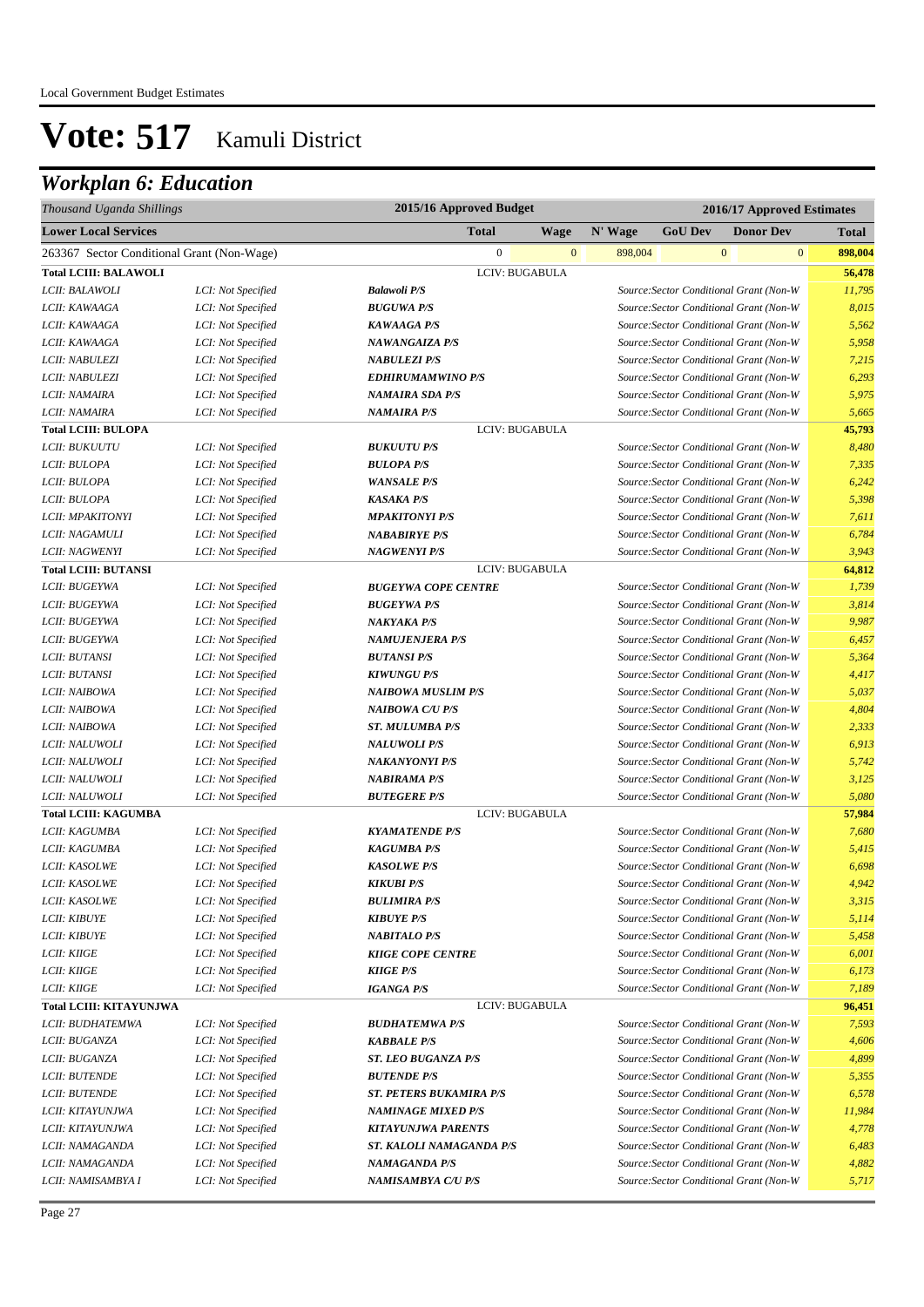| Thousand Uganda Shillings      | 2015/16 Approved Budget<br>2016/17 Approved Estimates |                                |             |         |                |                                         |              |
|--------------------------------|-------------------------------------------------------|--------------------------------|-------------|---------|----------------|-----------------------------------------|--------------|
| <b>Lower Local Services</b>    |                                                       | <b>Total</b>                   | <b>Wage</b> | N' Wage | <b>GoU Dev</b> | <b>Donor Dev</b>                        | <b>Total</b> |
| LCII: NAMISAMBYA I             | LCI: Not Specified                                    | <b>KIROBA P/S</b>              |             |         |                | Source: Sector Conditional Grant (Non-W | 7,990        |
| LCII: NAWANGO                  | LCI: Not Specified                                    | <b>KIMENYULO P/S</b>           |             |         |                | Source: Sector Conditional Grant (Non-W | 4,193        |
| LCII: NAWANGO                  | LCI: Not Specified                                    | <b>NABIGONGERYA P/S</b>        |             |         |                | Source: Sector Conditional Grant (Non-W | 3,685        |
| LCII: NAWANGO                  | LCI: Not Specified                                    | <b>ST. JACOB NAWANGO P/S</b>   |             |         |                | Source: Sector Conditional Grant (Non-W | 3,934        |
| LCII: NAWANGO                  | LCI: Not Specified                                    | <b>NAWANGO P/S</b>             |             |         |                | Source: Sector Conditional Grant (Non-W | 6,001        |
| LCII: NAWANSASO                | LCI: Not Specified                                    | <b>NAWANSASO P/S</b>           |             |         |                | Source: Sector Conditional Grant (Non-W | 7,774        |
| <b>Total LCIII: NABWIGULU</b>  |                                                       | LCIV: BUGABULA                 |             |         |                |                                         | 42,143       |
| LCII: NABIRUMBA I              | LCI: Not Specified                                    | <b>NABIRUMBA P/S</b>           |             |         |                | Source: Sector Conditional Grant (Non-W | 5,682        |
| LCII: NABIRUMBA II             | LCI: Not Specified                                    | <b>BWOOKO P/S</b>              |             |         |                | Source: Sector Conditional Grant (Non-W | 6,491        |
| LCII: NABIRUMBA II             | LCI: Not Specified                                    | <b>BUTEME P/S</b>              |             |         |                | Source: Sector Conditional Grant (Non-W | 6,113        |
| LCII: NABWIGULU                | LCI: Not Specified                                    | <b>ST. PETERS NABWIGULU</b>    |             |         |                | Source: Sector Conditional Grant (Non-W | 5,596        |
| LCII: NABWIGULU                | LCI: Not Specified                                    | <b>NABWIGULU C/U</b>           |             |         |                | Source: Sector Conditional Grant (Non-W | 8,730        |
| LCII: NAMUNYINGI               | LCI: Not Specified                                    | <b>NAMUNYINGI P/S</b>          |             |         |                | Source: Sector Conditional Grant (Non-W | 3,633        |
| LCII: NAMUNYINGI               | LCI: Not Specified                                    | <b>KISEEGE P/S</b>             |             |         |                | Source: Sector Conditional Grant (Non-W | 5,897        |
| <b>Total LCIII: NAMASAGALI</b> |                                                       | LCIV: BUGABULA                 |             |         |                |                                         | 66,878       |
| LCII: BWIIZA                   | LCI: Not Specified                                    | <b>BWIIZA COPE CENTRE</b>      |             |         |                | Source: Sector Conditional Grant (Non-W | 499          |
| LCII: BWIIZA                   | LCI: Not Specified                                    | <b>BUSAMBU P/S</b>             |             |         |                | Source: Sector Conditional Grant (Non-W | 6,276        |
| LCII: BWIIZA                   | LCI: Not Specified                                    | <b>KAKINDU P/S</b>             |             |         |                | Source: Sector Conditional Grant (Non-W | 4,494        |
| LCII: BWIIZA                   | LCI: Not Specified                                    | <b>BWIIZA P/S</b>              |             |         |                | Source: Sector Conditional Grant (Non-W | 6,526        |
| LCII: KASOZI                   | LCI: Not Specified                                    | <b>KASOZI MENGO P/S</b>        |             |         |                | Source: Sector Conditional Grant (Non-W | 4,856        |
| LCII: KASOZI                   | LCI: Not Specified                                    | <b>KASOZI P/S</b>              |             |         |                | Source: Sector Conditional Grant (Non-W | 6,913        |
| <b>LCII: KISAIKYE</b>          | LCI: Not Specified                                    | <b>KADUNGU P/S</b>             |             |         |                | Source: Sector Conditional Grant (Non-W | 4,546        |
| LCII: KISAIKYE                 | LCI: Not Specified                                    | <b>KISAIKYE P/S</b>            |             |         |                | Source: Sector Conditional Grant (Non-W | 3,754        |
| LCII: KISAIKYE                 | LCI: Not Specified                                    | <b>BULONDO P/S</b>             |             |         |                | Source: Sector Conditional Grant (Non-W | 3,805        |
| LCII: KISAIKYE                 | LCI: Not Specified                                    | <b>KAKAANU P/S</b>             |             |         |                | Source: Sector Conditional Grant (Non-W | 4,279        |
| LCII: KISAIKYE                 | LCI: Not Specified                                    | <b>KAVULE P/S</b>              |             |         |                | Source: Sector Conditional Grant (Non-W | 5,786        |
| LCII: NAMASAGALI               | LCI: Not Specified                                    | <b>NAMASAGALI P/S</b>          |             |         |                | Source: Sector Conditional Grant (Non-W | 5,355        |
| LCII: NAMASAGALI               | LCI: Not Specified                                    | <b>MALUGULYA P/S</b>           |             |         |                | Source: Sector Conditional Grant (Non-W | 4,391        |
| LCII: NAMASAGALI               | LCI: Not Specified                                    | NAMASAGALI COLLEGE STAFF P/S   |             |         |                | Source: Sector Conditional Grant (Non-W | 5,398        |
| <b>Total LCIII: NAMWENDWA</b>  |                                                       | LCIV: BUGABULA                 |             |         |                |                                         | 90,666       |
| LCII: BULANGE                  | LCI: Not Specified                                    | <b>NALANGO P/S</b>             |             |         |                | Source: Sector Conditional Grant (Non-W | 7,146        |
| <b>LCII: BULANGE</b>           | LCI: Not Specified                                    | <b>BUTAAYA P/S</b>             |             |         |                | Source: Sector Conditional Grant (Non-W | 4,399        |
| <b>LCII: BULANGE</b>           | LCI: Not Specified                                    | <b>ST. JUDE BULANGE P/S</b>    |             |         |                | Source: Sector Conditional Grant (Non-W | 5,648        |
| LCII: BULOGO                   | LCI: Not Specified                                    | <b>BULOGO P/S</b>              |             |         |                | Source: Sector Conditional Grant (Non-W | 6,095        |
| LCII: BULOGO                   | LCI: Not Specified                                    | <b>ST.LUKE BULOGO</b>          |             |         |                | Source: Sector Conditional Grant (Non-W | 2,161        |
| LCII: BULOGO                   | LCI: Not Specified                                    | <b>BULOGO COPE</b>             |             |         |                | Source: Sector Conditional Grant (Non-W | 1,627        |
| <i>LCII: KIDIKI</i>            | LCI: Not Specified                                    | <b>KIDIKI MIXED P/S</b>        |             |         |                | Source: Sector Conditional Grant (Non-W | 8,067        |
| LCII: KIDIKI                   | LCI: Not Specified                                    | <b>NAMBALE P/S</b>             |             |         |                | Source: Sector Conditional Grant (Non-W | 5,303        |
| <i>LCII: KINU</i>              | LCI: Not Specified                                    | <b>KINU P/S</b>                |             |         |                | Source: Sector Conditional Grant (Non-W | 5,398        |
| LCII: KYEEYA                   | LCI: Not Specified                                    | <b>KAYEMBE P/S</b>             |             |         |                | Source: Sector Conditional Grant (Non-W | 4,408        |
| LCII: KYEEYA                   | LCI: Not Specified                                    | <b>KYEEYA P/S</b>              |             |         |                | Source: Sector Conditional Grant (Non-W | 6,293        |
| LCII: KYEEYA                   | LCI: Not Specified                                    | <b>BUGONDHA BUTAAGA</b>        |             |         |                | Source: Sector Conditional Grant (Non-W | 5,441        |
| LCII: MAKOKA                   | LCI: Not Specified                                    | <b>KINAWAMPERE P/S</b>         |             |         |                | Source: Sector Conditional Grant (Non-W | 2,634        |
| LCII: MAKOKA                   | LCI: Not Specified                                    | <b>MAKOKA P/S</b>              |             |         |                | Source: Sector Conditional Grant (Non-W | 5,303        |
| LCII: NAMWENDWA                | LCI: Not Specified                                    | <b>NAMWENDWA P/S</b>           |             |         |                | Source: Sector Conditional Grant (Non-W | 6,362        |
| <b>LCII: NDALIKE</b>           | LCI: Not Specified                                    | <b>GALINANDHA P/S</b>          |             |         |                | Source: Sector Conditional Grant (Non-W | 4,554        |
| LCII: NDALIKE                  | LCI: Not Specified                                    | <b>NDALIKE P/S</b>             |             |         |                | Source: Sector Conditional Grant (Non-W | 7,688        |
| <b>LCII: NDALIKE</b>           | LCI: Not Specified                                    | <b>ST. MULUMBA KISEEGE P/S</b> |             |         |                | Source: Sector Conditional Grant (Non-W | 2,135        |
| <b>Total LCIII: BUGULUMBYA</b> |                                                       | LCIV: BUZAAYA                  |             |         |                |                                         | 84,303       |
| LCII: BUGULUMBYA               | LCI: Not Specified                                    | <b>BUGULUMBYA P/S</b>          |             |         |                | Source: Sector Conditional Grant (Non-W | 11,356       |
| LCII: BUGULUMBYA               | LCI: Not Specified                                    | <b>ST.PATRICK GUWULA P/S</b>   |             |         |                | Source: Sector Conditional Grant (Non-W | 5,381        |
| LCII: BUSANDHA                 | LCI: Not Specified                                    | <b>BUSANDHA P/S</b>            |             |         |                | Source: Sector Conditional Grant (Non-W | 6,405        |
| LCII: BUWOYA                   | LCI: Not Specified                                    | <b>BUWOYA MUSLIM P/S</b>       |             |         |                | Source: Sector Conditional Grant (Non-W | 3,650        |
| LCII: BUWOYA                   | LCI: Not Specified                                    | <b>BUWOYA P/S</b>              |             |         |                | Source: Sector Conditional Grant (Non-W | 3,556        |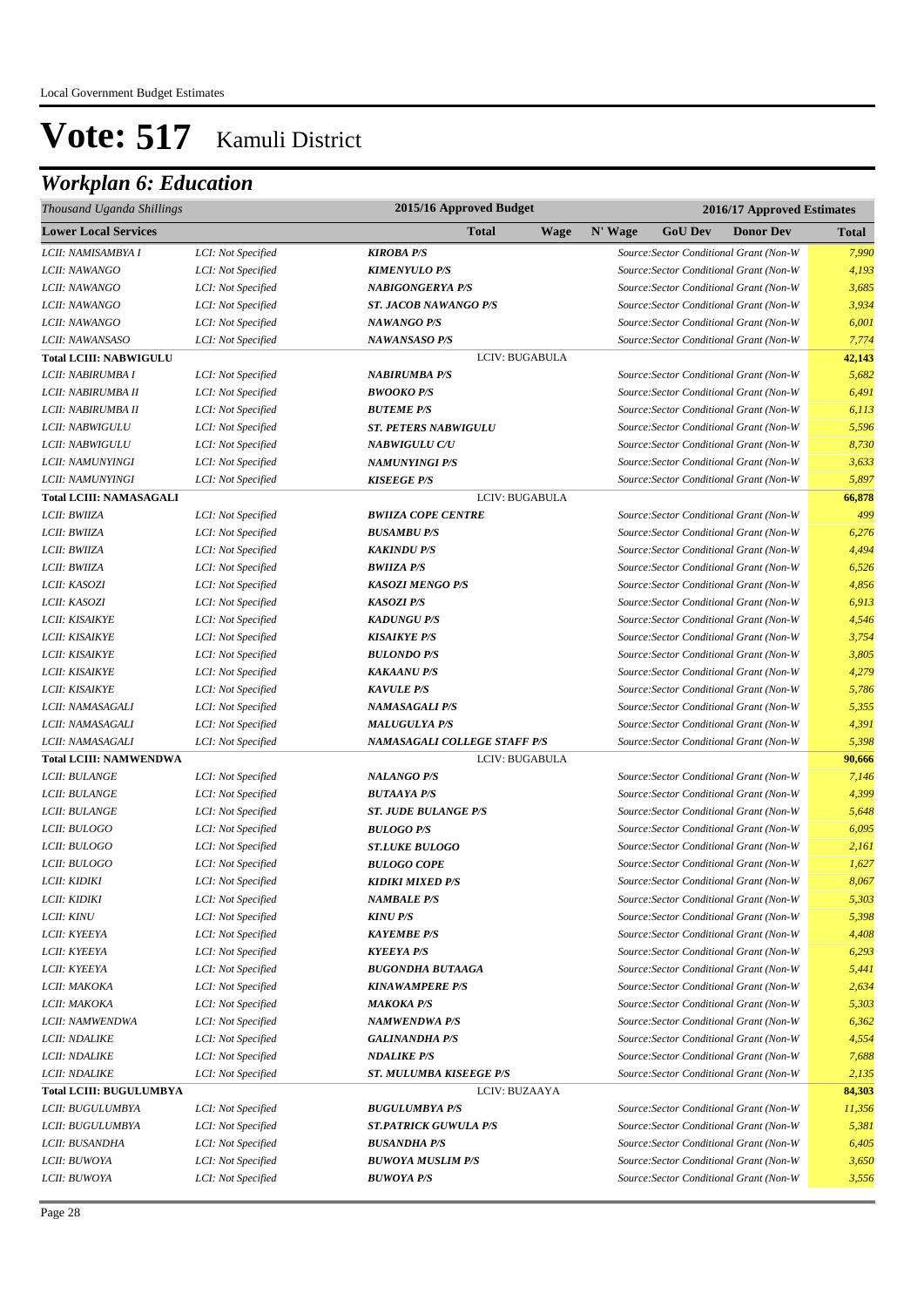| Thousand Uganda Shillings     |                    | 2015/16 Approved Budget       |             | 2016/17 Approved Estimates |                |                                         |              |  |  |
|-------------------------------|--------------------|-------------------------------|-------------|----------------------------|----------------|-----------------------------------------|--------------|--|--|
| <b>Lower Local Services</b>   |                    | Total                         | <b>Wage</b> | N' Wage                    | <b>GoU Dev</b> | <b>Donor Dev</b>                        | <b>Total</b> |  |  |
| LCII: KASAMBIRA               | LCI: Not Specified | <b>KASAMBIRA S.D.A P/S</b>    |             |                            |                | Source: Sector Conditional Grant (Non-W | 6,999        |  |  |
| LCII: KASAMBIRA               | LCI: Not Specified | <b>KASAMBIRA P/S</b>          |             |                            |                | Source: Sector Conditional Grant (Non-W | 8,670        |  |  |
| LCII: KASAMBIRA               | LCI: Not Specified | <b>BUKYONZA P/S</b>           |             |                            |                | Source: Sector Conditional Grant (Non-W | 6,862        |  |  |
| LCII: NAKIBUNGULYA            | LCI: Not Specified | ST. PETERS NAKIBUNGULYA P/S   |             |                            |                | Source: Sector Conditional Grant (Non-W | 5,433        |  |  |
| LCII: NAKIBUNGULYA            | LCI: Not Specified | <b>BUTALE P/S</b>             |             |                            |                | Source: Sector Conditional Grant (Non-W | 2,893        |  |  |
| LCII: NAKIBUNGULYA            | LCI: Not Specified | <b>NAKIBUNGULYA P/S</b>       |             |                            |                | Source: Sector Conditional Grant (Non-W | 5,252        |  |  |
| LCII: NAWANENDE               | LCI: Not Specified | <b>BUKOSE P/S</b>             |             |                            |                | Source: Sector Conditional Grant (Non-W | 5,389        |  |  |
| LCII: NAWANENDE               | LCI: Not Specified | <b>WANDEGEYA P/S</b>          |             |                            |                | Source: Sector Conditional Grant (Non-W | 1,644        |  |  |
| LCII: NAWANENDE               | LCI: Not Specified | <b>NAWANENDE SDA</b>          |             |                            |                | Source: Sector Conditional Grant (Non-W | 7,645        |  |  |
| LCII: NAWANGOMA               | LCI: Not Specified | <b>NAWANGOMA P/S</b>          |             |                            |                | Source: Sector Conditional Grant (Non-W | 3,168        |  |  |
| <b>Total LCIII: KISOZI</b>    |                    | LCIV: BUZAAYA                 |             |                            |                |                                         | 61,325       |  |  |
| LCII: KAKUNHU                 | LCI: Not Specified | <b>BULAMUKA P/S</b>           |             |                            |                | Source: Sector Conditional Grant (Non-W | 6,707        |  |  |
| LCII: KAKUNHU                 | LCI: Not Specified | <b>NAWANTALE P/S</b>          |             |                            |                | Source: Sector Conditional Grant (Non-W | 6,448        |  |  |
| LCII: KAKUNHU                 | LCI: Not Specified | <b>KITUBA MOSLEM P/S</b>      |             |                            |                | Source: Sector Conditional Grant (Non-W | 1,102        |  |  |
| LCII: KISOZI                  | LCI: Not Specified | <b>ISIMBA P/S</b>             |             |                            |                | Source: Sector Conditional Grant (Non-W | 8,721        |  |  |
| LCII: KISOZI                  | LCI: Not Specified | <b>KISOZI SDA P/S</b>         |             |                            |                | Source: Sector Conditional Grant (Non-W | 7,068        |  |  |
| LCII: KISOZI                  | LCI: Not Specified | <b>NAMATOVU P/S</b>           |             |                            |                | Source: Sector Conditional Grant (Non-W | 5,932        |  |  |
| LCII: KIYUNGA                 | LCI: Not Specified | <b>IZANYIRO P/S</b>           |             |                            |                | Source: Sector Conditional Grant (Non-W | 4,339        |  |  |
| LCII: KIYUNGA                 | LCI: Not Specified | <b>KIYUNGA P/S</b>            |             |                            |                | Source: Sector Conditional Grant (Non-W | 7,344        |  |  |
| LCII: KIYUNGA                 | LCI: Not Specified | <b>BUGOLO P/S</b>             |             |                            |                | Source: Sector Conditional Grant (Non-W | 5,381        |  |  |
| LCII: NAMAGANDA               | LCI: Not Specified | <b>NILE P/S</b>               |             |                            |                | Source: Sector Conditional Grant (Non-W | 2,626        |  |  |
| LCII: NAMAGANDA               | LCI: Not Specified | <b>KISOZI P/S</b>             |             |                            |                | Source: Sector Conditional Grant (Non-W | 5,656        |  |  |
| <b>Total LCIII: MAGOGO</b>    |                    | LCIV: BUZAAYA                 |             |                            |                |                                         | 51,105       |  |  |
| LCII: KAKIRA                  | LCI: Not Specified | <b>KAWULE P/S</b>             |             |                            |                | Source: Sector Conditional Grant (Non-W | 6,044        |  |  |
| LCII: LWANYAMA                | LCI: Not Specified | <b>LWANYAMA P/S</b>           |             |                            |                | Source: Sector Conditional Grant (Non-W | 7,154        |  |  |
| LCII: MAGOGO                  | LCI: Not Specified | <b>BUZAAYA P/S</b>            |             |                            |                | Source: Sector Conditional Grant (Non-W | 7,929        |  |  |
| LCII: MAGOGO                  | LCI: Not Specified | <b>KISADHAKI P/S</b>          |             |                            |                | Source: Sector Conditional Grant (Non-W | 3,685        |  |  |
| LCII: NANKANDULO              | LCI: Not Specified | <b>MATUUMU C/U P/S</b>        |             |                            |                | Source: Sector Conditional Grant (Non-W | 4,968        |  |  |
| LCII: NANKANDULO              | LCI: Not Specified | <b>MATUUMU BUMEGERE P/S</b>   |             |                            |                | Source: Sector Conditional Grant (Non-W | 6,517        |  |  |
| LCII: NANKANDULO              | LCI: Not Specified | <b>NANKANDULO P/S</b>         |             |                            |                | Source: Sector Conditional Grant (Non-W | 4,331        |  |  |
| LCII: NANKANDULO              | LCI: Not Specified | <b>NANKANDULO MOSLEM P/S</b>  |             |                            |                | Source: Sector Conditional Grant (Non-W | 3,151        |  |  |
| LCII: NANKANDULO              | LCI: Not Specified | <b>MATUUMU CATHOLIC P/S</b>   |             |                            |                | Source: Sector Conditional Grant (Non-W | 7,327        |  |  |
| <b>Total LCIII: MBULAMUTI</b> |                    | LCIV: BUZAAYA                 |             |                            |                |                                         | 60,171       |  |  |
| LCII: BUGONDHA                | LCI: Not Specified | <b>MUKOKOTOKWA P/S</b>        |             |                            |                | Source: Sector Conditional Grant (Non-W | 2,213        |  |  |
| LCII: BUGONDHA                | LCI: Not Specified | <b>KISWA P/S</b>              |             |                            |                | Source: Sector Conditional Grant (Non-W | 5,321        |  |  |
| LCII: BUGONDHA                | LCI: Not Specified | <b>BUGONDHA P/S</b>           |             |                            |                | Source: Sector Conditional Grant (Non-W | 1,644        |  |  |
| LCII: BULUYA                  | LCI: Not Specified | <b>ST. KIZITO NABABIRYE</b>   |             |                            |                | Source: Sector Conditional Grant (Non-W | 3,160        |  |  |
| LCII: BULUYA                  | LCI: Not Specified | <b>BUGULUSI P/S</b>           |             |                            |                | Source: Sector Conditional Grant (Non-W | 3,866        |  |  |
| LCII: BULUYA                  | LCI: Not Specified | <b>NABABIRYE MADRASAT P/S</b> |             |                            |                | Source: Sector Conditional Grant (Non-W | 4,778        |  |  |
| LCII: BULUYA                  | LCI: Not Specified | <b>BULUYA KAWUMA MOSLEM</b>   |             |                            |                | Source: Sector Conditional Grant (Non-W | 2,436        |  |  |
| LCII: BULUYA                  | LCI: Not Specified | <b>NABABIRYE COPE</b>         |             |                            |                | Source: Sector Conditional Grant (Non-W | 2,858        |  |  |
| LCII: KIYUNGA                 | LCI: Not Specified | <b>BUKAKANDE P/S</b>          |             |                            |                | Source: Sector Conditional Grant (Non-W | 6,001        |  |  |
| LCII: KIYUNGA                 | LCI: Not Specified | <b>NAKAKABALA P/S</b>         |             |                            |                | Source: Sector Conditional Grant (Non-W | 6,285        |  |  |
| LCII: MBULAMUTI               | LCI: Not Specified | <b>LUGOLOIRE P/S</b>          |             |                            |                | Source: Sector Conditional Grant (Non-W | 6,423        |  |  |
| LCII: MBULAMUTI               | LCI: Not Specified | <b>NAKALANGA P/S</b>          |             |                            |                | Source: Sector Conditional Grant (Non-W | 5,536        |  |  |
| LCII: MBULAMUTI               | LCI: Not Specified | <b>MBULAMUTI P/S</b>          |             |                            |                | Source: Sector Conditional Grant (Non-W | 5,235        |  |  |
| LCII: MBULAMUTI               | LCI: Not Specified | <b>BUDHAMULI P/S</b>          |             |                            |                | Source: Sector Conditional Grant (Non-W | 4,417        |  |  |
| <b>Total LCIII: NAWANYAGO</b> |                    | LCIV: BUZAAYA                 |             |                            |                |                                         | 74,308       |  |  |
| LCII: BUPADHENGO              | LCI: Not Specified | <b>BUKYONDA P/S</b>           |             |                            |                | Source: Sector Conditional Grant (Non-W | 4,356        |  |  |
| LCII: BUPADHENGO              | LCI: Not Specified | <b>BUPADHENGO P/S</b>         |             |                            |                | Source: Sector Conditional Grant (Non-W | 19,130       |  |  |
| LCII: BUPADHENGO              | LCI: Not Specified | <b>ITUKULU P/S</b>            |             |                            |                | Source: Sector Conditional Grant (Non-W | 5,028        |  |  |
| LCII: BUPADHENGO              | LCI: Not Specified | <b>BUSUULI P/S</b>            |             |                            |                | Source: Sector Conditional Grant (Non-W | 6,130        |  |  |
| LCII: NAWANTUMBI              | LCI: Not Specified | <b>NAWANTUMBI P/S</b>         |             |                            |                | Source: Sector Conditional Grant (Non-W | 6,035        |  |  |
| LCII: NAWANTUMBI              | LCI: Not Specified | <b>BUKUSU P/S</b>             |             |                            |                | Source: Sector Conditional Grant (Non-W | 4,072        |  |  |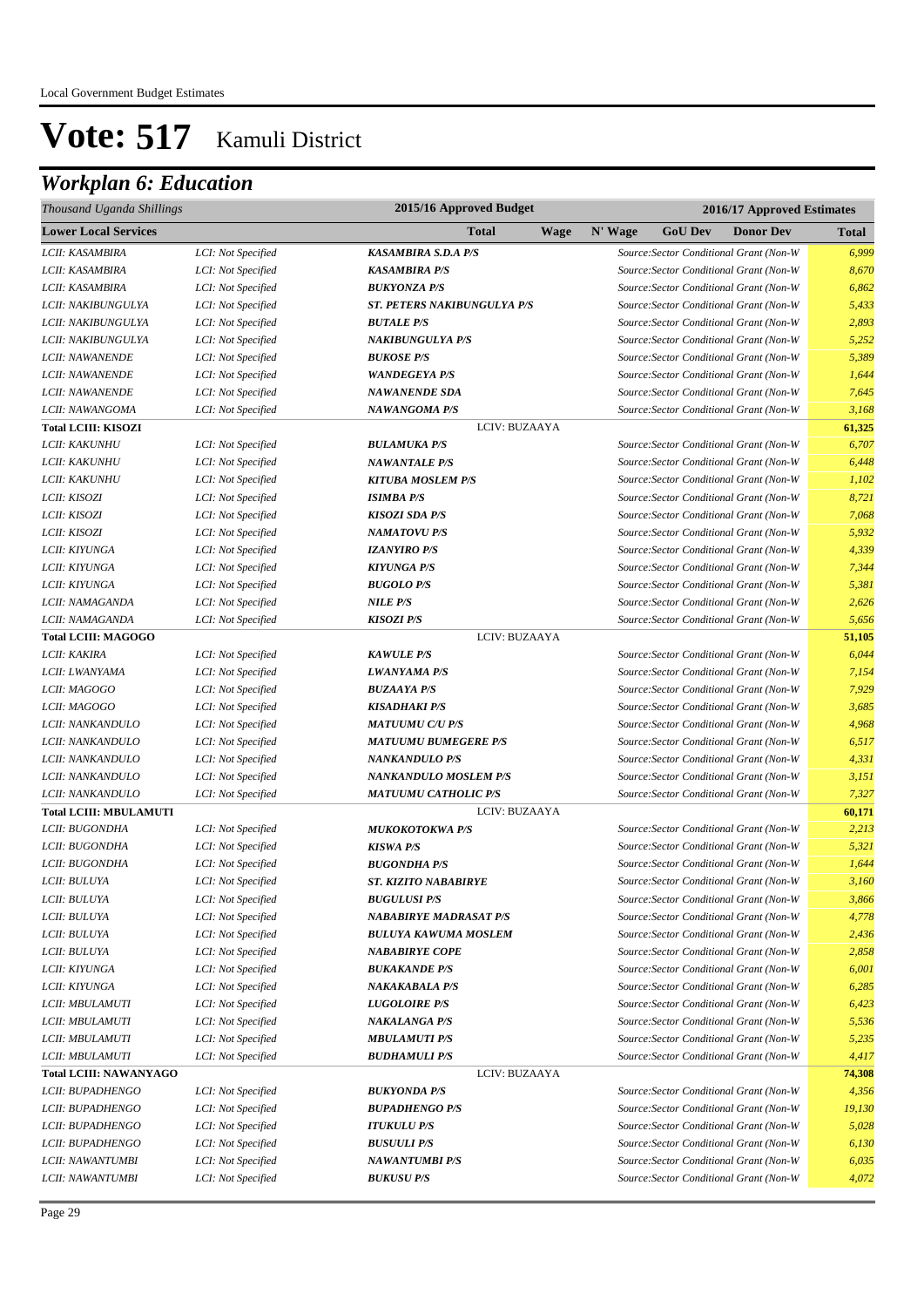## *Workplan 6: Education*

| Thousand Uganda Shillings                                   |                    |                                                                                             | 2015/16 Approved Budget |                        |                |                                         | 2016/17 Approved Estimates              |                       |
|-------------------------------------------------------------|--------------------|---------------------------------------------------------------------------------------------|-------------------------|------------------------|----------------|-----------------------------------------|-----------------------------------------|-----------------------|
| <b>Lower Local Services</b>                                 |                    |                                                                                             | <b>Total</b>            | <b>Wage</b>            | N' Wage        | <b>GoU Dev</b>                          | <b>Donor Dev</b>                        | <b>Total</b>          |
| LCII: NAWANTUMBI                                            | LCI: Not Specified | <b>NALINAIBI P/S</b>                                                                        |                         |                        |                | Source: Sector Conditional Grant (Non-W |                                         | 6,061                 |
| LCII: NAWANTUMBI                                            | LCI: Not Specified | <b>BUWAGI P/S</b>                                                                           |                         |                        |                | Source: Sector Conditional Grant (Non-W |                                         | 2,953                 |
| LCII: NAWANYAGO                                             | LCI: Not Specified | <b>ST. STEPHEN NAWANYAGO</b>                                                                |                         |                        |                | Source: Sector Conditional Grant (Non-W |                                         | 9,531                 |
| LCII: NAWANYAGO                                             | LCI: Not Specified | <b>NAWANYAGO P/S</b>                                                                        |                         |                        |                | Source: Sector Conditional Grant (Non-W |                                         | 8,782                 |
| LCII: Not Specified                                         | LCI: Not Specified | <b>BUKULUBE P/S</b>                                                                         |                         |                        |                | Source: Sector Conditional Grant (Non-W |                                         | 2,230                 |
| <b>Total LCIII: WANKOLE</b>                                 |                    |                                                                                             |                         | LCIV: BUZAAYA          |                |                                         |                                         | 45,587                |
| LCII: LULYAMBUZI                                            | LCI: Not Specified | <b>LULYAMBUZI P/S</b>                                                                       |                         |                        |                | Source: Sector Conditional Grant (Non-W |                                         | 6,526                 |
| LCII: LUZINGA                                               | LCI: Not Specified | <b>BUKITIMBO P/S</b>                                                                        |                         |                        |                | Source: Sector Conditional Grant (Non-W |                                         | 6,535                 |
| LCII: LUZINGA                                               | LCI: Not Specified | <b>LUZINGA MOSLEM</b>                                                                       |                         |                        |                | Source: Sector Conditional Grant (Non-W |                                         | 5,536                 |
| LCII: LUZINGA                                               | LCI: Not Specified | <b>LUZINGA C/U P/S</b>                                                                      |                         |                        |                | Source: Sector Conditional Grant (Non-W |                                         | 2,566                 |
| LCII: WANKOLE                                               | LCI: Not Specified | <b>BUWALA P/S</b>                                                                           |                         |                        |                | Source: Sector Conditional Grant (Non-W |                                         | 4,279                 |
| LCII: WANKOLE                                               | LCI: Not Specified | <b>NAWANDYO COPE</b>                                                                        |                         |                        |                | Source: Sector Conditional Grant (Non-W |                                         | 1,016                 |
| LCII: WANKOLE                                               | LCI: Not Specified | <b>NAWANDYO P/S</b>                                                                         |                         |                        |                | Source: Sector Conditional Grant (Non-W |                                         | 6,638                 |
| LCII: WANKOLE                                               | LCI: Not Specified | <b>WANKOLE P/S</b>                                                                          |                         |                        |                | Source: Sector Conditional Grant (Non-W |                                         | 6,982                 |
| LCII: WANKOLE                                               | LCI: Not Specified | <b>ST.JUDE KIBBETO</b>                                                                      |                         |                        |                | Source: Sector Conditional Grant (Non-W |                                         | 2,755                 |
| LCII: WANKOLE                                               | LCI: Not Specified | <b>NAKULABYE P/S</b>                                                                        |                         |                        |                | Source: Sector Conditional Grant (Non-W |                                         | 2,755                 |
|                                                             |                    | Total Cost of Output 078151:                                                                | 1,099,704               | 12,664,177             | 898,004        | $\boldsymbol{\theta}$                   | $\boldsymbol{\theta}$                   | 13,562,181            |
|                                                             |                    | <b>Total Cost of Lower Local Services</b>                                                   | 1,099,704               | 12,664,177             | 898,004        | $\mathbf{0}$                            | $\bf{0}$                                | 13,562,181            |
| <b>Higher LG Services</b>                                   |                    |                                                                                             | <b>Total</b>            | <b>Wage</b>            | N' Wage        | <b>GoU Dev</b>                          | <b>Donor Dev</b>                        | <b>Total</b>          |
| <b>Output:078101 Primary Teaching Services</b>              |                    |                                                                                             |                         |                        |                |                                         |                                         |                       |
| 211101 General Staff Salaries                               |                    |                                                                                             | 13,098,340              |                        |                |                                         |                                         | $\bf{0}$              |
|                                                             |                    | Total Cost of Output 078101:                                                                | 13,098,340              |                        |                |                                         |                                         | $\boldsymbol{\theta}$ |
|                                                             |                    | <b>Total Cost of Higher LG Services</b>                                                     | 13,098,340              |                        |                |                                         |                                         | $\theta$              |
| <b>Capital Purchases</b>                                    |                    |                                                                                             | <b>Total</b>            | <b>Wage</b>            | N' Wage        | <b>GoU Dev</b>                          | <b>Donor Dev</b>                        | <b>Total</b>          |
| Output:078175 Non Standard Service Delivery Capital         |                    |                                                                                             |                         |                        |                |                                         |                                         |                       |
| 281504 Monitoring, Supervision & Appraisal of capital works |                    |                                                                                             | $\boldsymbol{0}$        | $\mathbf{0}$           | $\mathbf{0}$   | 37,016                                  | $\mathbf{0}$                            | 37,016                |
| <b>Total LCIII: SOUTHERN</b>                                |                    |                                                                                             |                         | LCIV: KAMULI MUNICIPAL |                |                                         |                                         | 37,016                |
| LCII: KAMULI NAMWENDWA LCI: Not Specified                   |                    | <b>Monitoring construction works</b>                                                        |                         |                        |                | Source: Conditional Grant to SFG        |                                         | 37,016                |
| 312101 Non-Residential Buildings                            |                    |                                                                                             | $\mathbf{0}$            | $\mathbf{0}$           | $\mathbf{0}$   | 61,667                                  | $\mathbf{0}$                            | 61,667                |
| <b>Total LCIII: NORTHERN</b>                                |                    |                                                                                             |                         | LCIV: KAMULI MUNICIPAL |                |                                         |                                         | 61,667                |
| LCII: KAMULI SABAWALI                                       | LCI: Not Specified | <b>Balances on projects for FY 15/16</b>                                                    |                         |                        |                |                                         | Source: Unspent balances - Other Govern | 61,667                |
|                                                             |                    | Total Cost of Output 078175:                                                                | 0                       | $\mathbf{0}$           | $\mathbf{0}$   | 98,683                                  | $\boldsymbol{\theta}$                   | 98,683                |
| Output:078179 Other Capital                                 |                    |                                                                                             |                         |                        |                |                                         |                                         |                       |
| 281504 Monitoring, Supervision & Appraisal of capital works |                    |                                                                                             | 8,928                   |                        |                |                                         |                                         | $\bf{0}$              |
|                                                             |                    | Total Cost of Output 078179:                                                                | 8,928                   |                        |                |                                         |                                         | $\boldsymbol{\theta}$ |
| Output:078180 Classroom construction and rehabilitation     |                    |                                                                                             |                         |                        |                |                                         |                                         |                       |
| 312101 Non-Residential Buildings                            |                    |                                                                                             | $\boldsymbol{0}$        | $\mathbf{0}$           | $\mathbf{0}$   | 23,203                                  | $\mathbf{0}$                            | 23,203                |
| <b>Total LCIII: NAMASAGALI</b>                              |                    |                                                                                             |                         | LCIV: BUGABULA         |                |                                         |                                         | 23,203                |
| LCII: KASOZI                                                | LCI: Not Specified | Payment of balances on Kasozi Mengo Classroom blo Source: Conditional Grant to SFG          |                         |                        |                |                                         |                                         | 23,203                |
|                                                             |                    | Total Cost of Output 078180:                                                                | 0                       | $\mathbf{0}$           | $\mathbf{0}$   | 23,203                                  | $\boldsymbol{\theta}$                   | 23,203                |
|                                                             |                    |                                                                                             |                         |                        |                |                                         |                                         |                       |
| Output:078181 Latrine construction and rehabilitation       |                    |                                                                                             | $\boldsymbol{0}$        | $\mathbf{0}$           | $\mathbf{0}$   | 45,600                                  | $\mathbf{0}$                            | 45,600                |
| 312101 Non-Residential Buildings                            |                    |                                                                                             |                         |                        |                |                                         |                                         |                       |
| <b>Total LCIII: KAGUMBA</b>                                 |                    |                                                                                             |                         | LCIV: BUGABULA         |                |                                         |                                         | 15,200                |
| LCII: KAGUMBA                                               | LCI: Not Specified | payment for Construction of a five stance Lined latrin Source: Conditional Grant to SFG     |                         | <b>LCIV: BUGABULA</b>  |                |                                         |                                         | 15,200                |
| Total LCIII: NAMASAGALI                                     |                    |                                                                                             |                         |                        |                |                                         |                                         | 15,200                |
| LCII: NAMASAGALI                                            | LCI: Not Specified | <b>Contribution towards payment for Construction of Tw</b> Source: Conditional Grant to SFG |                         | LCIV: BUZAAYA          |                |                                         |                                         | 15,200                |
| <b>Total LCIII: MBULAMUTI</b><br>LCII: BUGONDHA             | LCI: Not Specified | payment for Construction of a five stance Lined latrin Source: Conditional Grant to SFG     |                         |                        |                |                                         |                                         | 15,200<br>15,200      |
|                                                             |                    | Total Cost of Output 078181:                                                                | 0                       | $\mathbf{0}$           | $\overline{0}$ | 45,600                                  | $\boldsymbol{\theta}$                   | 45,600                |
|                                                             |                    |                                                                                             |                         |                        |                |                                         |                                         |                       |

*Output:078182 Teacher house construction and rehabilitation*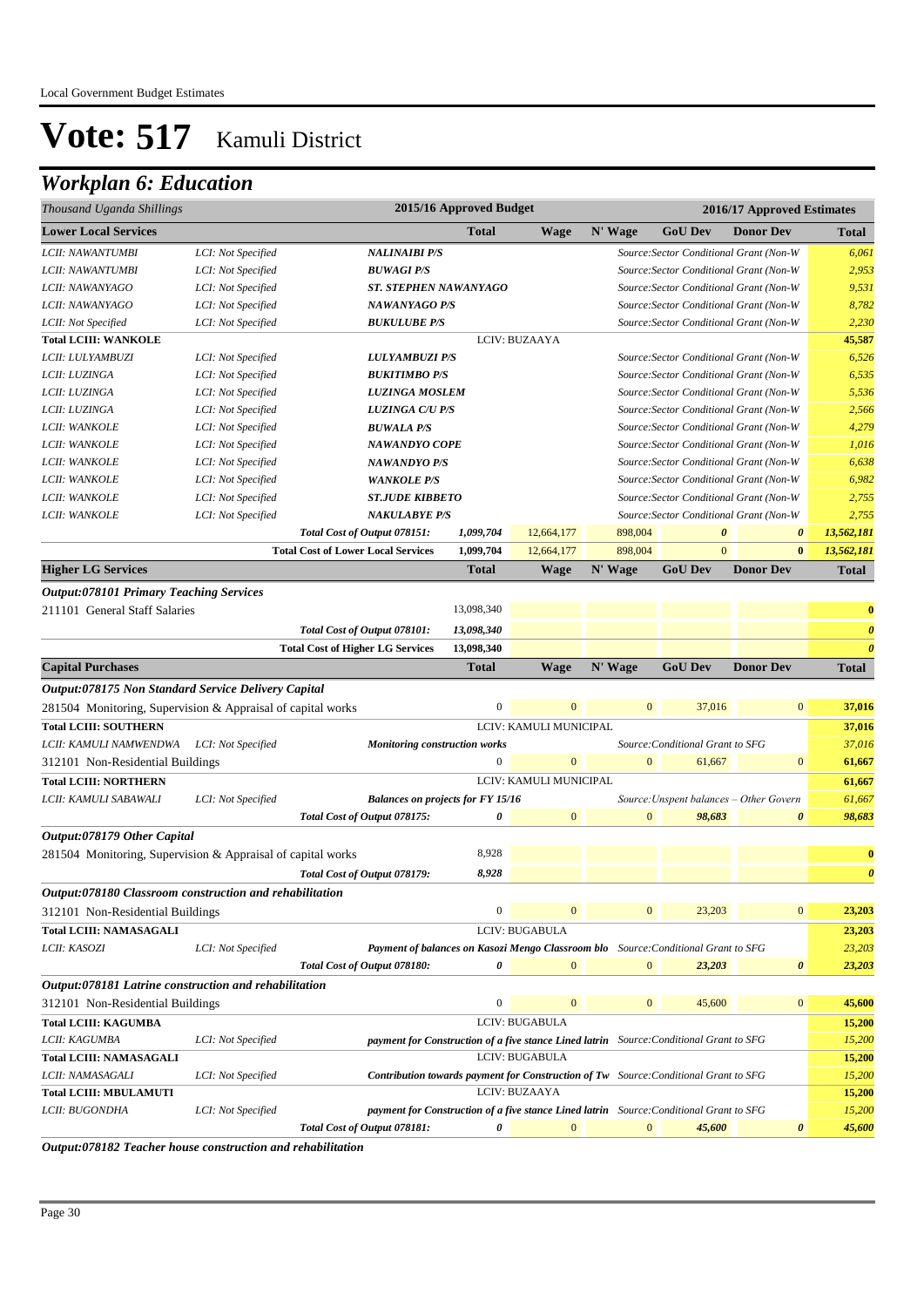| Thousand Uganda Shillings                               |                    |                                                                                                 | 2015/16 Approved Budget |                        |                |                                         | 2016/17 Approved Estimates |              |
|---------------------------------------------------------|--------------------|-------------------------------------------------------------------------------------------------|-------------------------|------------------------|----------------|-----------------------------------------|----------------------------|--------------|
| <b>Capital Purchases</b>                                |                    |                                                                                                 | <b>Total</b>            | <b>Wage</b>            | N' Wage        | <b>GoU Dev</b>                          | <b>Donor Dev</b>           | <b>Total</b> |
| 312102 Residential Buildings                            |                    |                                                                                                 | $\boldsymbol{0}$        | $\mathbf{0}$           | $\mathbf{0}$   | 123,500                                 | $\mathbf{0}$               | 123,500      |
| <b>Total LCIII: NAMASAGALI</b>                          |                    |                                                                                                 |                         | LCIV: BUGABULA         |                |                                         |                            | 61,750       |
| LCII: BWIIZA                                            | LCI: Not Specified | <b>Construction of a teacher's house at a cost of 65,000,0</b> Source: Conditional Grant to SFG |                         |                        |                |                                         |                            | 61,750       |
| <b>Total LCIII: MBULAMUTI</b>                           |                    |                                                                                                 |                         | LCIV: BUZAAYA          |                |                                         |                            | 61,750       |
| LCII: BULUYA                                            | LCI: Not Specified | <b>Construction of a teacher's house at a cost of 65,000,0</b> Source: Conditional Grant to SFG |                         |                        |                |                                         |                            | 61,750       |
|                                                         |                    | Total Cost of Output 078182:                                                                    | 0                       | $\overline{0}$         | $\mathbf{0}$   | 123,500                                 | $\boldsymbol{\theta}$      | 123,500      |
| Output:078183 Provision of furniture to primary schools |                    |                                                                                                 |                         |                        |                |                                         |                            |              |
| 312203 Furniture & Fixtures                             |                    |                                                                                                 | $\boldsymbol{0}$        | $\mathbf{0}$           | $\mathbf{0}$   | 5,369                                   | $\overline{0}$             | 5,369        |
| <b>Total LCIII: SOUTHERN</b>                            |                    |                                                                                                 |                         | LCIV: KAMULI MUNICIPAL |                |                                         |                            | 5,369        |
| LCII: KAMULI NAMWENDWA                                  | LCI: Not Specified | Procurement of 40 desks at a cost of 140,000/= for sel Source: Conditional Grant to SFG         |                         |                        |                |                                         |                            | 5,369        |
|                                                         |                    | Total Cost of Output 078183:                                                                    | $\boldsymbol{\theta}$   | $\overline{0}$         | $\mathbf{0}$   | 5,369                                   | 0                          | 5,369        |
|                                                         |                    | <b>Total Cost of Capital Purchases</b>                                                          | 8,928                   | $\mathbf{0}$           | $\overline{0}$ | 296,355                                 | $\bf{0}$                   | 296,355      |
|                                                         |                    | <b>Total Cost of function Pre-Primary and Primary Education</b>                                 | 14,206,972              | 12,664,177             | 898,004        | 296,355                                 | $\bf{0}$                   | 13,858,536   |
| <b>LG Function 0782 Secondary Education</b>             |                    |                                                                                                 |                         |                        |                |                                         |                            |              |
| Thousand Uganda Shillings                               |                    |                                                                                                 | 2015/16 Approved Budget |                        |                |                                         | 2016/17 Approved Estimates |              |
| <b>Lower Local Services</b>                             |                    |                                                                                                 | <b>Total</b>            | <b>Wage</b>            | N' Wage        | <b>GoU Dev</b>                          | <b>Donor Dev</b>           | <b>Total</b> |
| Output:078251 Secondary Capitation(USE)(LLS)            |                    |                                                                                                 |                         |                        |                |                                         |                            |              |
| 263104 Transfers to other govt. units (Current)         |                    |                                                                                                 | 2,779,425               |                        |                |                                         |                            | $\bf{0}$     |
| 263366 Sector Conditional Grant (Wage)                  |                    |                                                                                                 | $\overline{0}$          | 1,534,329              | $\overline{0}$ | $\mathbf{0}$                            | $\overline{0}$             | 1,534,329    |
| <b>Total LCIII: BALAWOLI</b>                            |                    |                                                                                                 |                         | LCIV: BUGABULA         |                |                                         |                            | 154,470      |
| LCII: Not Specified                                     | LCI: Not Specified | <b>Balawoli SS</b>                                                                              |                         |                        |                | Source: Sector Conditional Grant (Wage) |                            | 154,470      |
| <b>Total LCIII: NAMASAGALI</b>                          |                    |                                                                                                 |                         | LCIV: BUGABULA         |                |                                         |                            | 181,223      |
| LCII: NAMASAGALI                                        | LCI: Not Specified | Namasagali Coillege                                                                             |                         |                        |                | Source: Sector Conditional Grant (Wage) |                            | 181,223      |
| <b>Total LCIII: NAMWENDWA</b>                           |                    |                                                                                                 |                         | <b>LCIV: BUGABULA</b>  |                |                                         |                            | 151,521      |
| LCII: NAMWENDWA                                         | LCI: Not Specified | <b>St. Peters Namwendwa SS</b>                                                                  |                         |                        |                | Source: Sector Conditional Grant (Wage) |                            | 151,521      |
| <b>Total LCIII: BUGULUMBYA</b>                          |                    |                                                                                                 |                         | LCIV: BUZAAYA          |                |                                         |                            | 185,608      |
| LCII: Not Specified                                     | LCI: Not Specified | <b>Bugulumbya SS</b>                                                                            |                         |                        |                | Source: Sector Conditional Grant (Wage) |                            | 185,608      |
| <b>Total LCIII: KISOZI</b>                              |                    |                                                                                                 |                         | LCIV: BUZAAYA          |                |                                         |                            | 172,228      |
| LCII: Not Specified                                     | LCI: Not Specified | <b>Buzaaya SS</b>                                                                               |                         |                        |                | Source: Sector Conditional Grant (Wage) |                            | 172,228      |
| <b>Total LCIII: MAGOGO</b>                              |                    |                                                                                                 |                         | LCIV: BUZAAYA          |                |                                         |                            | 141,363      |
| LCII: Not Specified                                     | LCI: Not Specified | Matuumu SS                                                                                      |                         |                        |                | Source: Sector Conditional Grant (Wage) |                            | 141,363      |
| <b>Total LCIII: MBULAMUTI</b>                           |                    |                                                                                                 |                         | LCIV: BUZAAYA          |                |                                         |                            | 149,676      |
| LCII: MBULAMUTI                                         | LCI: Not Specified | Mbulamuti SS                                                                                    |                         |                        |                | Source: Sector Conditional Grant (Wage) |                            | 149,676      |
| <b>Total LCIII: NAWANYAGO</b>                           |                    |                                                                                                 |                         | LCIV: BUZAAYA          |                |                                         |                            | 143,786      |
| LCII: NAWANYAGO                                         | LCI: Not Specified | Kamuli Girls College                                                                            |                         |                        |                | Source: Sector Conditional Grant (Wage) |                            | 143,786      |
| <b>Total LCIII: WANKOLE</b>                             |                    |                                                                                                 |                         | LCIV: BUZAAYA          |                |                                         |                            | 254,455      |
| LCII: LUZINGA                                           | LCI: Not Specified | Luzinga SS                                                                                      |                         |                        |                | Source: Sector Conditional Grant (Wage) |                            | 254,455      |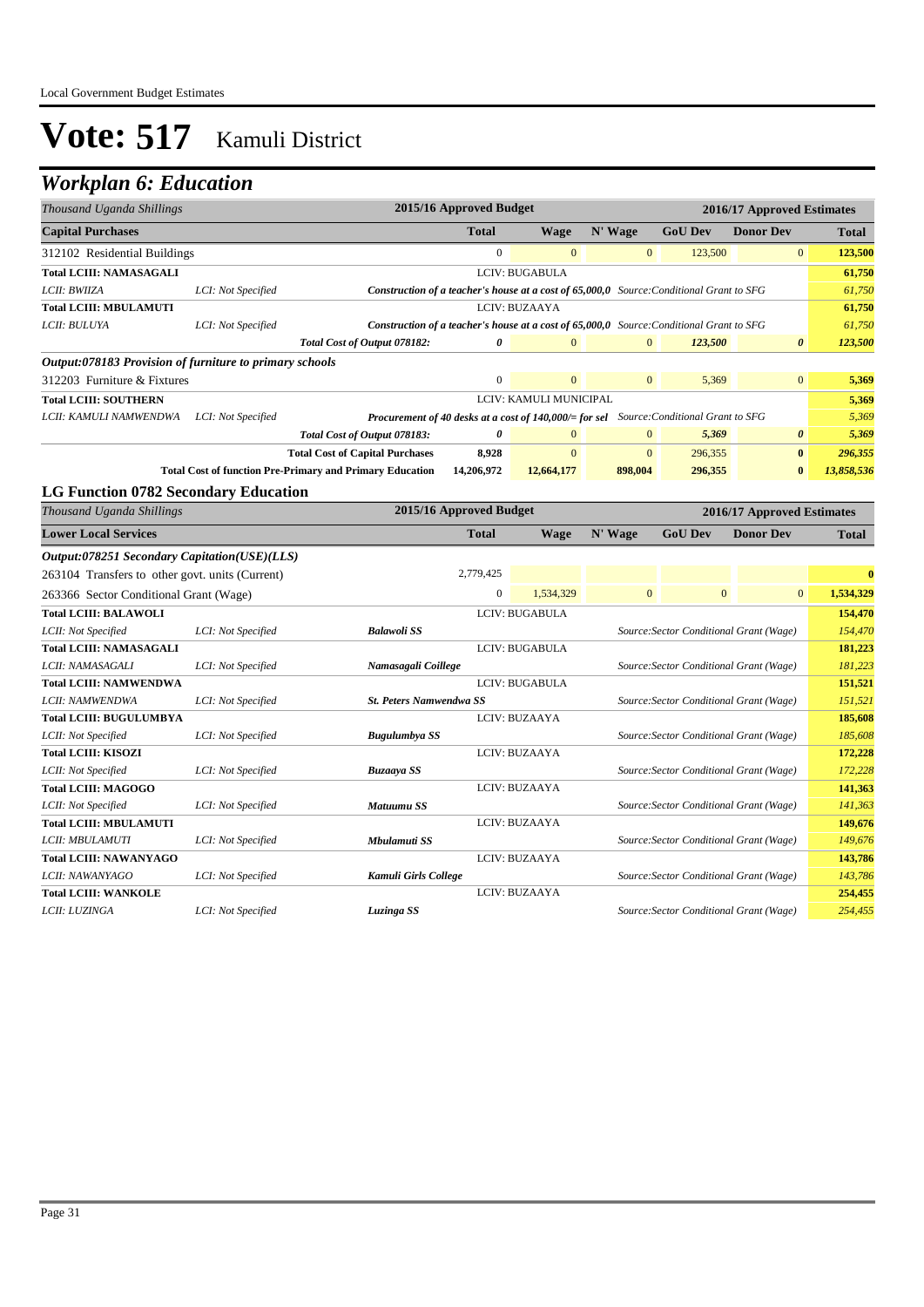| Thousand Uganda Shillings                                |                    |                                                                                          | 2015/16 Approved Budget                                             |                        | 2016/17 Approved Estimates |                                         |                       |                       |                       |
|----------------------------------------------------------|--------------------|------------------------------------------------------------------------------------------|---------------------------------------------------------------------|------------------------|----------------------------|-----------------------------------------|-----------------------|-----------------------|-----------------------|
| <b>Lower Local Services</b>                              |                    |                                                                                          | <b>Total</b>                                                        | <b>Wage</b>            | N' Wage                    | <b>GoU Dev</b>                          |                       | <b>Donor Dev</b>      | <b>Total</b>          |
| 263367 Sector Conditional Grant (Non-Wage)               |                    |                                                                                          | $\boldsymbol{0}$                                                    | $\mathbf{0}$           | 2,405,390                  |                                         | $\mathbf{0}$          | $\mathbf{0}$          | 2,405,390             |
| <b>Total LCIII: BALAWOLI</b>                             |                    |                                                                                          |                                                                     | LCIV: BUGABULA         |                            |                                         |                       |                       | 125,855               |
| LCII: BALAWOLI                                           | LCI: Not Specified | <b>BALAWOLISS</b>                                                                        |                                                                     |                        |                            | Source: Sector Conditional Grant (Non-W |                       |                       | 125,855               |
| <b>Total LCIII: BULOPA</b>                               |                    |                                                                                          |                                                                     | LCIV: BUGABULA         |                            |                                         |                       |                       | 205,347               |
| LCII: BULOPA                                             | LCI: Not Specified | <b>GREEN HILL COLLEGE BULOPA</b>                                                         |                                                                     |                        |                            | Source: Sector Conditional Grant (Non-W |                       |                       | 107,015               |
| LCII: BULOPA                                             | LCI: Not Specified | <b>BULOPA SS</b>                                                                         |                                                                     |                        |                            | Source: Sector Conditional Grant (Non-W |                       |                       | 98,332                |
| <b>Total LCIII: BUTANSI</b>                              |                    |                                                                                          |                                                                     | LCIV: BUGABULA         |                            |                                         |                       |                       | 75,584                |
| LCII: BUGEYWA                                            | LCI: Not Specified | <b>BUGEYWA</b>                                                                           |                                                                     |                        |                            | Source: Sector Conditional Grant (Non-W |                       |                       | 31,316                |
| LCII: NAIBOWA                                            | LCI: Not Specified | <b>ROYAL COLLEGE KAMULI</b>                                                              |                                                                     |                        |                            | Source: Sector Conditional Grant (Non-W |                       |                       | 44,269                |
| <b>Total LCIII: KITAYUNJWA</b>                           |                    |                                                                                          |                                                                     | <b>LCIV: BUGABULA</b>  |                            |                                         |                       |                       | 273,584               |
| <b>LCII: BUTENDE</b>                                     | LCI: Not Specified | <b>JENIMA HIGH SCH</b>                                                                   |                                                                     |                        |                            | Source: Sector Conditional Grant (Non-W |                       |                       | 65,905                |
| LCII: KITAYUNJWA                                         | LCI: Not Specified | <b>BUGABULA SS</b>                                                                       |                                                                     |                        |                            | Source: Sector Conditional Grant (Non-W |                       |                       | 58,646                |
| LCII: KITAYUNJWA                                         | LCI: Not Specified | <b>ST ANDREW SS NAMINAGE</b>                                                             |                                                                     |                        |                            | Source: Sector Conditional Grant (Non-W |                       |                       | 77,008                |
| LCII: NAMISAMBYA I                                       | LCI: Not Specified | VALLEY VIEW COLLEGE SCHOOL NAMISAMBY                                                     |                                                                     |                        |                            | Source: Sector Conditional Grant (Non-W |                       |                       | 72,026                |
| <b>Total LCIII: NAMASAGALI</b>                           |                    |                                                                                          |                                                                     | LCIV: BUGABULA         |                            |                                         |                       |                       | 105,577               |
| LCII: NAMASAGALI                                         | LCI: Not Specified | NAMASAGALI COLLEGE                                                                       |                                                                     |                        |                            | Source: Sector Conditional Grant (Non-W |                       |                       | 105,577               |
| <b>Total LCIII: NAMWENDWA</b>                            |                    |                                                                                          |                                                                     | LCIV: BUGABULA         |                            |                                         |                       |                       | 267,498               |
| LCII: BULANGE                                            | LCI: Not Specified | <b>NALANGO SS</b>                                                                        |                                                                     |                        |                            | Source: Sector Conditional Grant (Non-W |                       |                       | 83,983                |
| LCII: NAMWENDWA                                          | LCI: Not Specified | ST PETERS NAMWENDWA SS                                                                   |                                                                     |                        |                            | Source: Sector Conditional Grant (Non-W |                       |                       | 97,967                |
| LCII: NAMWENDWA                                          | LCI: Not Specified | STANDARD CENTRAL COLL. NAMWENDWA                                                         |                                                                     |                        |                            | Source: Sector Conditional Grant (Non-W |                       |                       | 85,548                |
| <b>Total LCIII: BUGULUMBYA</b>                           |                    |                                                                                          |                                                                     | LCIV: BUZAAYA          |                            |                                         |                       |                       | 355,968               |
| LCII: BUGULUMBYA                                         | LCI: Not Specified | <b>BUGULUMBYA SS</b>                                                                     |                                                                     |                        |                            | Source: Sector Conditional Grant (Non-W |                       |                       | 76,410                |
| LCII: KASAMBIRA                                          | LCI: Not Specified | KASAMBIRA HIGH SCHOOL                                                                    |                                                                     |                        |                            | Source: Sector Conditional Grant (Non-W |                       |                       | 108,264               |
| LCII: KASAMBIRA                                          | LCI: Not Specified |                                                                                          | KAMULI COMMUNITY COLLEGE<br>Source: Sector Conditional Grant (Non-W |                        |                            | 40,141                                  |                       |                       |                       |
| LCII: NAWANENDE                                          | LCI: Not Specified | <b>BRIGHT COLLEGE NAWANENDE</b>                                                          |                                                                     |                        |                            | Source: Sector Conditional Grant (Non-W |                       |                       | 131,153               |
| <b>Total LCIII: KISOZI</b>                               |                    |                                                                                          |                                                                     | LCIV: BUZAAYA          |                            |                                         |                       |                       | 394,172               |
| LCII: KISOZI                                             | LCI: Not Specified | <b>KISOZI PROG. SS</b>                                                                   |                                                                     |                        |                            | Source: Sector Conditional Grant (Non-W |                       |                       | 260,902               |
| LCII: NAMAGANDA                                          | LCI: Not Specified | <b>BUZAAYA SS</b>                                                                        |                                                                     |                        |                            | Source: Sector Conditional Grant (Non-W |                       |                       | 133,270               |
| <b>Total LCIII: MAGOGO</b>                               |                    |                                                                                          |                                                                     | LCIV: BUZAAYA          |                            |                                         |                       |                       | 141,022               |
| LCII: NANKANDULO                                         | LCI: Not Specified | <b>MATUUMU SS</b>                                                                        |                                                                     |                        |                            | Source: Sector Conditional Grant (Non-W |                       |                       | 141,022               |
| <b>Total LCIII: MBULAMUTI</b>                            |                    |                                                                                          |                                                                     | LCIV: BUZAAYA          |                            |                                         |                       |                       | 103,966               |
| LCII: MBULAMUTI                                          | LCI: Not Specified | <b>ST PAUL S.S MBULAMUTI</b>                                                             |                                                                     |                        |                            | Source: Sector Conditional Grant (Non-W |                       |                       | 103,966               |
| <b>Total LCIII: NAWANYAGO</b>                            |                    |                                                                                          |                                                                     | LCIV: BUZAAYA          |                            |                                         |                       |                       | 261,631               |
| LCII: BUPADHENGO                                         | LCI: Not Specified | <b>COMMUNITY SS BUPADHENGO</b>                                                           |                                                                     |                        |                            | Source: Sector Conditional Grant (Non-W |                       |                       | 113,875               |
| LCII: NAWANTUMBI                                         | LCI: Not Specified | STANDARD COLLEGE BUWAGI                                                                  |                                                                     |                        |                            | Source: Sector Conditional Grant (Non-W |                       |                       | 54,485                |
| LCII: NAWANYAGO                                          | LCI: Not Specified | NAWANYAGO COLLEGE                                                                        |                                                                     |                        |                            | Source: Sector Conditional Grant (Non-W |                       |                       | 60,638                |
| LCII: NAWANYAGO                                          | LCI: Not Specified | <b>KAMULI GIRLS COLLEGE</b>                                                              |                                                                     |                        |                            | Source: Sector Conditional Grant (Non-W |                       |                       | 32,633                |
| <b>Total LCIII: WANKOLE</b>                              |                    |                                                                                          |                                                                     | LCIV: BUZAAYA          |                            |                                         |                       |                       | 95,186                |
| LCII: LUZINGA                                            | LCI: Not Specified | <b>LUZINGA SSS</b>                                                                       |                                                                     |                        |                            | Source: Sector Conditional Grant (Non-W |                       |                       | 95,186                |
|                                                          |                    | Total Cost of Output 078251:                                                             | 2,779,425                                                           | 1,534,329              | 2,405,390                  |                                         | $\boldsymbol{\theta}$ | $\boldsymbol{\theta}$ | 3,939,720             |
|                                                          |                    | <b>Total Cost of Lower Local Services</b>                                                | 2,779,425                                                           | 1,534,329              | 2,405,390                  |                                         | $\mathbf{0}$          | $\bf{0}$              | 3,939,720             |
| <b>Higher LG Services</b>                                |                    |                                                                                          | <b>Total</b>                                                        | <b>Wage</b>            | N' Wage                    | <b>GoU Dev</b>                          |                       | <b>Donor Dev</b>      | <b>Total</b>          |
| <b>Output:078201 Secondary Teaching Services</b>         |                    |                                                                                          |                                                                     |                        |                            |                                         |                       |                       |                       |
| 211101 General Staff Salaries                            |                    |                                                                                          | 2,167,981                                                           |                        |                            |                                         |                       |                       | $\bf{0}$              |
|                                                          |                    | Total Cost of Output 078201:                                                             | 2,167,981                                                           |                        |                            |                                         |                       |                       | $\boldsymbol{\theta}$ |
|                                                          |                    | <b>Total Cost of Higher LG Services</b>                                                  | 2,167,981                                                           |                        |                            |                                         |                       |                       | $\boldsymbol{\theta}$ |
| <b>Capital Purchases</b>                                 |                    |                                                                                          | <b>Total</b>                                                        | <b>Wage</b>            | N' Wage                    | <b>GoU Dev</b>                          |                       | <b>Donor Dev</b>      | <b>Total</b>          |
|                                                          |                    |                                                                                          |                                                                     |                        |                            |                                         |                       |                       |                       |
| Output:078283 Laboratories and science room construction |                    |                                                                                          | $\boldsymbol{0}$                                                    | $\mathbf{0}$           | $\boldsymbol{0}$           | 122,328                                 |                       | $\bf{0}$              |                       |
| 312101 Non-Residential Buildings                         |                    |                                                                                          |                                                                     |                        |                            |                                         |                       |                       | 122,328               |
| <b>Total LCIII: SOUTHERN</b>                             |                    |                                                                                          |                                                                     | LCIV: KAMULI MUNICIPAL |                            |                                         |                       |                       | 122,328               |
| LCII: KAMULI NAMWENDWA                                   | LCI: Not Specified | Construction of a laboratory for a school to be selecte Source: Conditional Grant to SFG |                                                                     |                        |                            |                                         |                       |                       | 122,328               |
|                                                          |                    | Total Cost of Output 078283:                                                             | 0                                                                   | $\overline{0}$         | $\mathbf{0}$               | 122,328                                 |                       | $\boldsymbol{\theta}$ | 122,328               |
|                                                          |                    | <b>Total Cost of Capital Purchases</b>                                                   | $\bf{0}$                                                            | $\mathbf{0}$           | $\mathbf{0}$               | 122,328                                 |                       | $\bf{0}$              | 122,328               |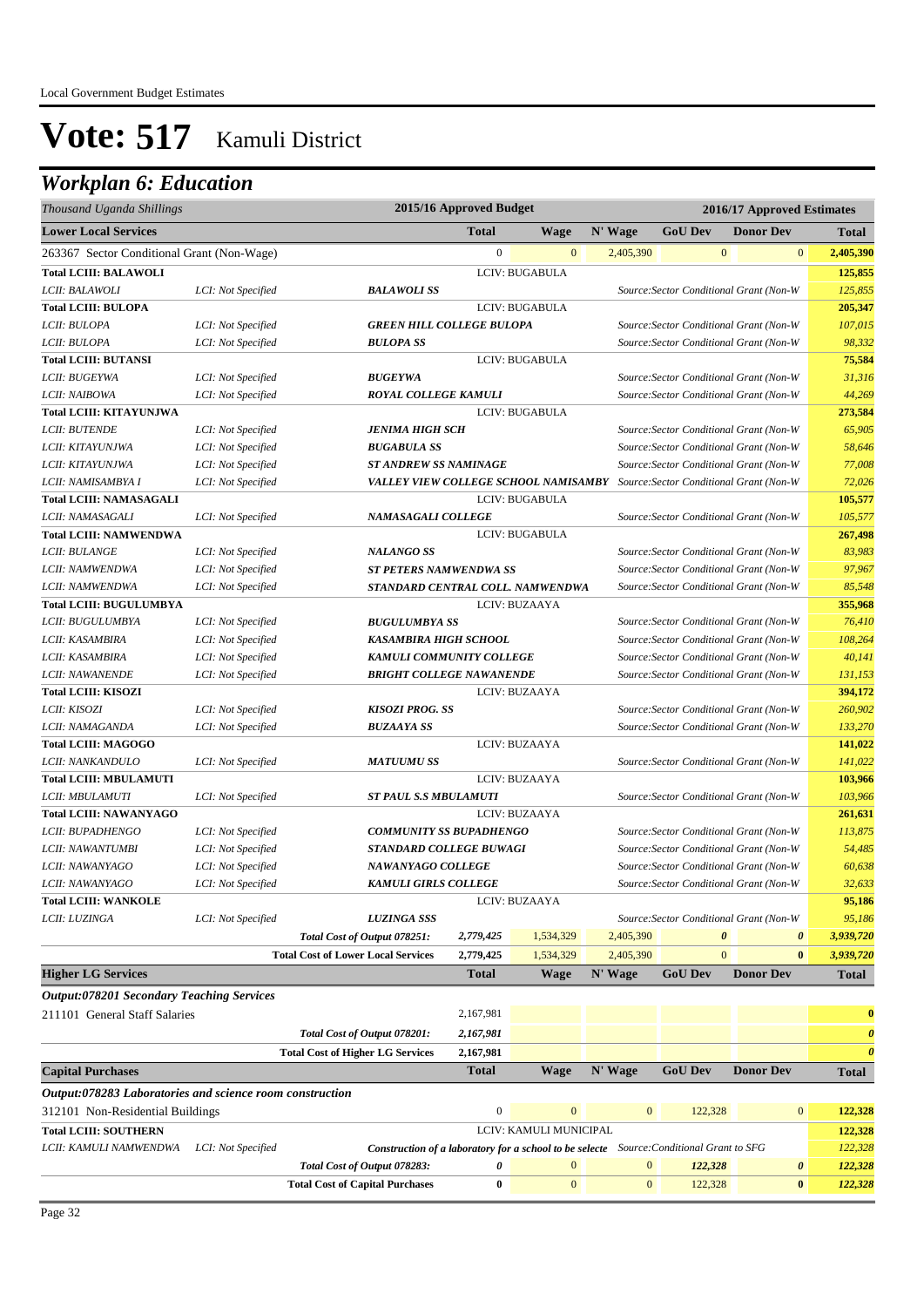## *Workplan 6: Education*

|                                            | Total Cost of function Secondary Education 4,947,406 1,534,329 |  | 2.405.390 | 122.328 | $\mathbf{0}$ | 4.062.047 |
|--------------------------------------------|----------------------------------------------------------------|--|-----------|---------|--------------|-----------|
| <b>LG Function 0783 Skills Development</b> |                                                                |  |           |         |              |           |

| LG F unchon 0703 SKMS Development                      |                                                           |                                                                                          |                         |                |         |                       |                                         |              |
|--------------------------------------------------------|-----------------------------------------------------------|------------------------------------------------------------------------------------------|-------------------------|----------------|---------|-----------------------|-----------------------------------------|--------------|
| Thousand Uganda Shillings                              |                                                           |                                                                                          | 2015/16 Approved Budget |                |         |                       | 2016/17 Approved Estimates              |              |
| <b>Lower Local Services</b>                            |                                                           |                                                                                          | <b>Total</b>            | <b>Wage</b>    | N' Wage | <b>GoU Dev</b>        | <b>Donor Dev</b>                        | <b>Total</b> |
|                                                        | <b>Output:078351 Tertiary Institutions Services (LLS)</b> |                                                                                          |                         |                |         |                       |                                         |              |
| 263367 Sector Conditional Grant (Non-Wage)             |                                                           |                                                                                          | $\mathbf{0}$            | $\overline{0}$ | 162,400 | $\overline{0}$        | $\overline{0}$                          | 162,400      |
| <b>Total LCIII: NAWANYAGO</b>                          |                                                           |                                                                                          | LCIV: BUZAAYA           |                |         |                       |                                         | 134,200      |
| LCII: NAWANYAGO                                        | LCI: Not Specified                                        | <b>NAWANYAGO TECHNICAL Institute</b>                                                     |                         |                |         |                       | Source: Sector Conditional Grant (Non-W | 134,200      |
| <b>Total LCIII: NORTHERN</b><br>LCIV: KAMULI MUNICIPAL |                                                           |                                                                                          |                         | 28,200         |         |                       |                                         |              |
| LCII: KASOIGO                                          | LCI: Not Specified                                        | <b>St. JOSEPH VOCATIONAL TRAINING CENTRE-</b><br>Source: Sector Conditional Grant (Non-W |                         |                |         |                       | 28,200                                  |              |
|                                                        |                                                           | Total Cost of Output 078351:                                                             | 0                       | $\overline{0}$ | 162,400 | $\boldsymbol{\theta}$ | $\boldsymbol{\theta}$                   | 162,400      |
|                                                        |                                                           | <b>Total Cost of Lower Local Services</b>                                                | $\mathbf{0}$            | $\overline{0}$ | 162,400 | $\overline{0}$        | $\bf{0}$                                | 162,400      |
| <b>Higher LG Services</b>                              |                                                           |                                                                                          | <b>Total</b>            | Wage           | N' Wage | <b>GoU Dev</b>        | <b>Donor Dev</b>                        | <b>Total</b> |
| <b>Output:078301 Tertiary Education Services</b>       |                                                           |                                                                                          |                         |                |         |                       |                                         |              |
| 211101 General Staff Salaries                          |                                                           |                                                                                          | 40,000                  | 313,558        |         |                       |                                         | 313,558      |
| 282103 Scholarships and related costs                  |                                                           |                                                                                          | 162,400                 |                |         |                       |                                         | $\mathbf{0}$ |
|                                                        |                                                           | Total Cost of Output 078301:                                                             | 202,400                 | 313,558        |         |                       |                                         | 313,558      |
|                                                        |                                                           | <b>Total Cost of Higher LG Services</b>                                                  | 202,400                 | 313,558        |         |                       |                                         | 313,558      |
|                                                        |                                                           | <b>Total Cost of function Skills Development</b>                                         | 202,400                 | 313,558        | 162,400 | $\mathbf{0}$          | $\bf{0}$                                | 475,958      |

#### **LG Function 0784 Education & Sports Management and Inspection**

| Thousand Uganda Shillings                                                 | 2015/16 Approved Budget |             | 2016/17 Approved Estimates |                       |                  |              |
|---------------------------------------------------------------------------|-------------------------|-------------|----------------------------|-----------------------|------------------|--------------|
| <b>Higher LG Services</b>                                                 | <b>Total</b>            | <b>Wage</b> | N' Wage                    | <b>GoU Dev</b>        | <b>Donor Dev</b> | <b>Total</b> |
| <b>Output:078401 Education Management Services</b>                        |                         |             |                            |                       |                  |              |
| 211101 General Staff Salaries                                             | 66,333                  | 66,334      |                            |                       |                  | 66,334       |
| 211103 Allowances                                                         | 36,000                  |             |                            |                       |                  | $\mathbf{0}$ |
| 221001 Advertising and Public Relations                                   | 500                     |             |                            |                       | 3,888            | 3,888        |
| 221002 Workshops and Seminars                                             | 1,204                   |             | 6,000                      |                       | 25,020           | 31,020       |
| 221008 Computer supplies and Information Technology (IT)                  | 2,500                   |             | 2,000                      |                       |                  | 2,000        |
| 221009 Welfare and Entertainment                                          | 1,000                   |             | 1,000                      |                       |                  | 1,000        |
| 221011 Printing, Stationery, Photocopying and Binding                     | 3,000                   |             | 2,500                      |                       |                  | 2,500        |
| 223005 Electricity                                                        | $\mathbf{0}$            |             | 2,000                      |                       |                  | 2,000        |
| 227001 Travel inland                                                      | 11,500                  |             | 37,673                     | $\overline{0}$        | 908              | 38,581       |
| 227004 Fuel, Lubricants and Oils                                          | 3,000                   |             |                            |                       |                  | $\bf{0}$     |
| 282103 Scholarships and related costs                                     | 28,296                  |             | 32,000                     |                       |                  | 32,000       |
| Total Cost of Output 078401:                                              | 153,333                 | 66,334      | 83,173                     | $\boldsymbol{\theta}$ | 29,816           | 179,323      |
| Output:078402 Monitoring and Supervision of Primary & secondary Education |                         |             |                            |                       |                  |              |
| 221001 Advertising and Public Relations                                   | 500                     |             |                            |                       |                  | $\bf{0}$     |
| 221002 Workshops and Seminars                                             | 4,000                   |             |                            |                       |                  | $\bf{0}$     |
| 221008 Computer supplies and Information Technology (IT)                  | 3,000                   |             |                            |                       |                  | $\bf{0}$     |
| 221009 Welfare and Entertainment                                          | 3,000                   |             |                            |                       |                  | $\bf{0}$     |
| 221012 Small Office Equipment                                             | 700                     |             |                            |                       |                  | $\bf{0}$     |
| 221017 Subscriptions                                                      | 300                     |             |                            |                       |                  | $\bf{0}$     |
| 222001 Telecommunications                                                 | 200                     |             |                            |                       |                  | $\bf{0}$     |
| 222003 Information and communications technology (ICT)                    | 200                     |             |                            |                       |                  | $\bf{0}$     |
| 227001 Travel inland                                                      | 40,433                  |             | 62,605                     |                       |                  | 62,605       |
| 228003 Maintenance – Machinery, Equipment & Furniture                     | 900                     |             |                            |                       |                  | $\bf{0}$     |
| Total Cost of Output 078402:                                              | 53,233                  |             | 62,605                     |                       |                  | 62,605       |
| Output:078403 Sports Development services                                 |                         |             |                            |                       |                  |              |
| 221005 Hire of Venue (chairs, projector, etc)                             | $\boldsymbol{0}$        |             | 1,000                      |                       |                  | 1,000        |
| 221009 Welfare and Entertainment                                          | $\boldsymbol{0}$        |             | 1,000                      |                       |                  | 1,000        |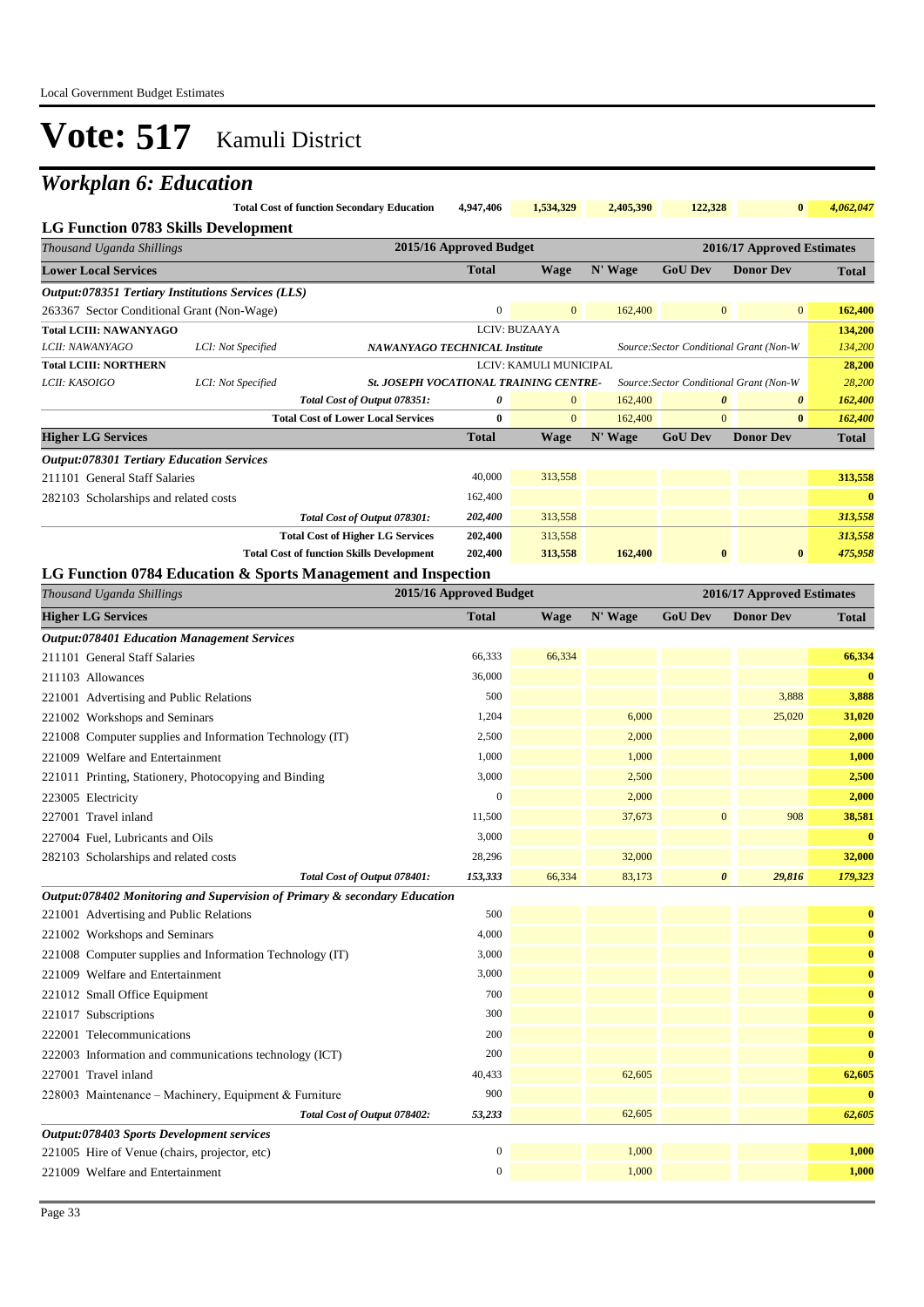| Thousand Uganda Shillings            |                    |                                                                                             | 2015/16 Approved Budget |                        |                |                | 2016/17 Approved Estimates |              |
|--------------------------------------|--------------------|---------------------------------------------------------------------------------------------|-------------------------|------------------------|----------------|----------------|----------------------------|--------------|
| <b>Higher LG Services</b>            |                    |                                                                                             | <b>Total</b>            | <b>Wage</b>            | N' Wage        | <b>GoU Dev</b> | <b>Donor Dev</b>           | <b>Total</b> |
| 227001 Travel inland                 |                    |                                                                                             | 0                       |                        | 3,000          |                |                            | 3,000        |
|                                      |                    | Total Cost of Output 078403:                                                                | 0                       |                        | 5,000          |                |                            | 5,000        |
|                                      |                    | <b>Total Cost of Higher LG Services</b>                                                     | 206,566                 | 66,334                 | 150,778        | $\overline{0}$ | 29,816                     | 246,928      |
| <b>Capital Purchases</b>             |                    |                                                                                             | <b>Total</b>            | <b>Wage</b>            | N' Wage        | <b>GoU Dev</b> | <b>Donor Dev</b>           | <b>Total</b> |
| Output:078472 Administrative Capital |                    |                                                                                             |                         |                        |                |                |                            |              |
| 312201 Transport Equipment           |                    |                                                                                             | $\mathbf{0}$            | $\overline{0}$         | $\overline{0}$ | 157,001        | $\mathbf{0}$               | 157,001      |
| <b>Total LCIII: SOUTHERN</b>         |                    |                                                                                             |                         | LCIV: KAMULI MUNICIPAL |                |                |                            | 157,001      |
| LCII: KAMULI NAMWENDWA               | LCI: Not Specified | <b>procurement of a Toyota double Cabin pickup for edu</b> Source: Conditional Grant to SFG |                         |                        |                |                |                            | 157,001      |
|                                      |                    | Total Cost of Output 078472:                                                                | 0                       | $\overline{0}$         | $\overline{0}$ | 157,001        | $\boldsymbol{\theta}$      | 157,001      |
|                                      |                    | <b>Total Cost of Capital Purchases</b>                                                      | $\mathbf{0}$            | $\overline{0}$         | $\overline{0}$ | 157,001        | $\bf{0}$                   | 157,001      |
|                                      |                    | <b>Total Cost of function Education &amp; Sports Management and Inspection</b>              | 206,566                 | 66,334                 | 150,778        | 157,001        | 29,816                     | 403,929      |
| <b>Total Cost of Education</b>       |                    |                                                                                             | 19,563,344              | 14,578,398             | 3,616,573      | 575,683        | 29,816                     | 18,800,470   |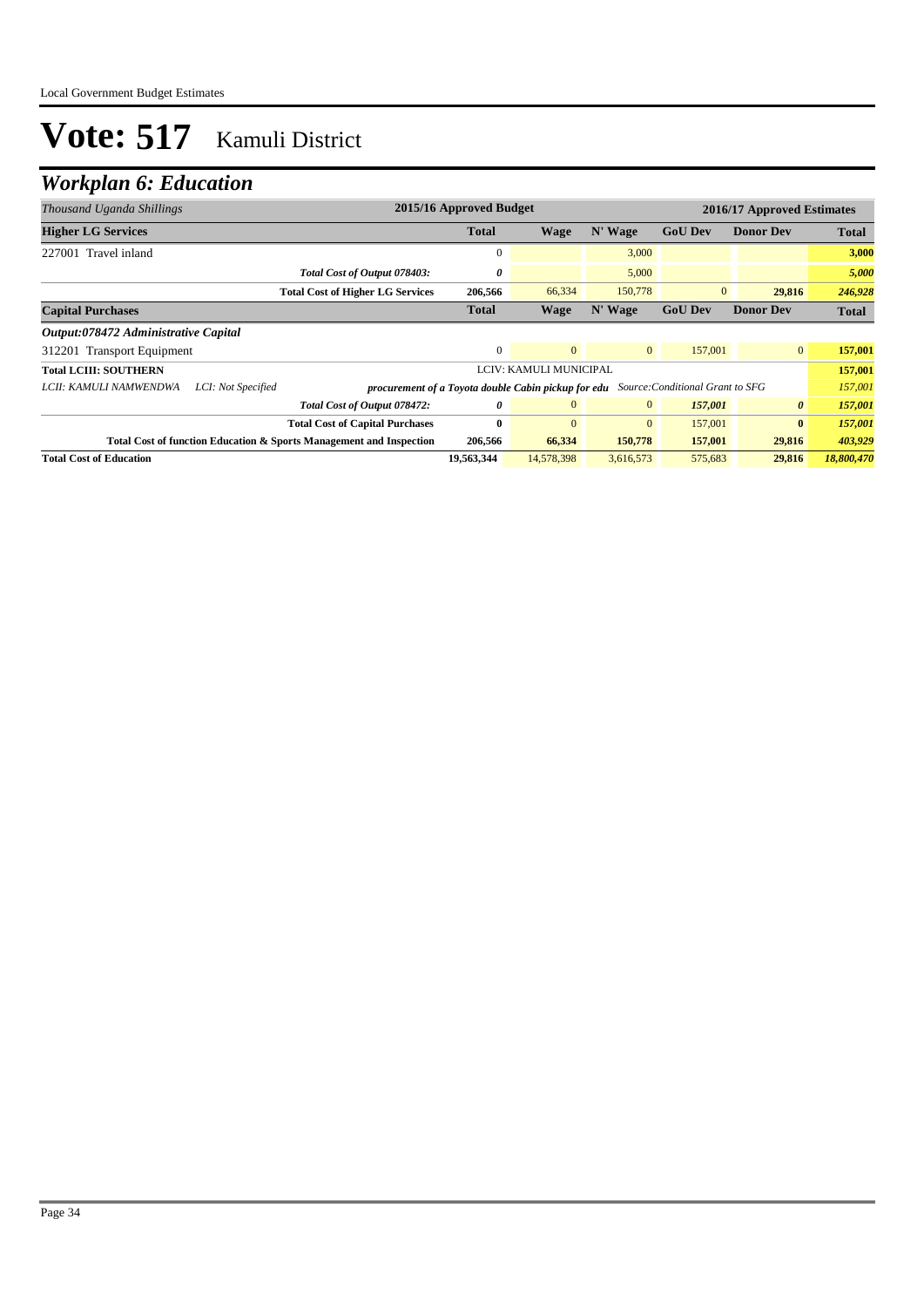### *Workplan 7a: Roads and Engineering*

#### **(i) Overview of Workplan Revenue and Expenditures**

| <b>UShs Thousand</b>                                 |                           | 2015/16                        | 2016/17                          |
|------------------------------------------------------|---------------------------|--------------------------------|----------------------------------|
|                                                      | Approved<br><b>Budget</b> | <b>Outturn by</b><br>end March | <b>Approved</b><br><b>Budget</b> |
| A: Breakdown of Workplan Revenues:                   |                           |                                |                                  |
| <b>Recurrent Revenues</b>                            | 943,079                   | 593,661                        | 1,134,932                        |
| District Unconditional Grant (Non-Wage)              | 9.091                     | $\Omega$                       |                                  |
| District Unconditional Grant (Wage)                  | 110,275                   | 74,410                         | 131,805                          |
| <b>Locally Raised Revenues</b>                       | 2.000                     | 1,725                          | 2,000                            |
| Other Transfers from Central Government              | 821,713                   | 516,579                        |                                  |
| Sector Conditional Grant (Non-Wage)                  |                           | $\Omega$                       | 895,624                          |
| Unspent balances - Other Government Transfers        |                           | 947                            | 105,503                          |
| <b>Development Revenues</b>                          | 90.909                    | 45,000                         | 56,847                           |
| District Discretionary Development Equalization Gran | 90.909                    | 45,000                         | 56,847                           |
| <b>Total Revenues</b>                                | 1,033,988                 | 638,661                        | 1,191,779                        |
| <b>B: Breakdown of Workplan Expenditures:</b>        |                           |                                |                                  |
| Recurrent Expenditure                                | 933,988                   | 505,310                        | 1,134,932                        |
| Wage                                                 | 110,275                   | 74,410                         | 131,805                          |
| Non Wage                                             | 823,713                   | 430,900                        | 1,003,126                        |
| Development Expenditure                              | 100,000                   | 24,550                         | 56,847                           |
| Domestic Development                                 | 100,000                   | 24549.5                        | 56,847                           |
| Donor Development                                    |                           | $\Omega$                       | $\Omega$                         |
| <b>Total Expenditure</b>                             | 1,033,988                 | 529,860                        | 1,191,779                        |

**(ii) Details of Workplan Revenues and Expenditures**

### *Expenditure Details for Workplan 7a: Roads and Engineering*

| LG Function 0481 District, Urban and Community Access Roads |
|-------------------------------------------------------------|
|-------------------------------------------------------------|

| Thousand Uganda Shillings   | 2015/16 Approved Budget | 2016/17 Approved Estimates |         |                |                  |              |
|-----------------------------|-------------------------|----------------------------|---------|----------------|------------------|--------------|
| <b>Lower Local Services</b> | <b>Total</b>            | <b>Wage</b>                | N' Wage | <b>GoU Dev</b> | <b>Donor Dev</b> | <b>Total</b> |

*Output:048151 Community Access Road Maintenance (LLS)*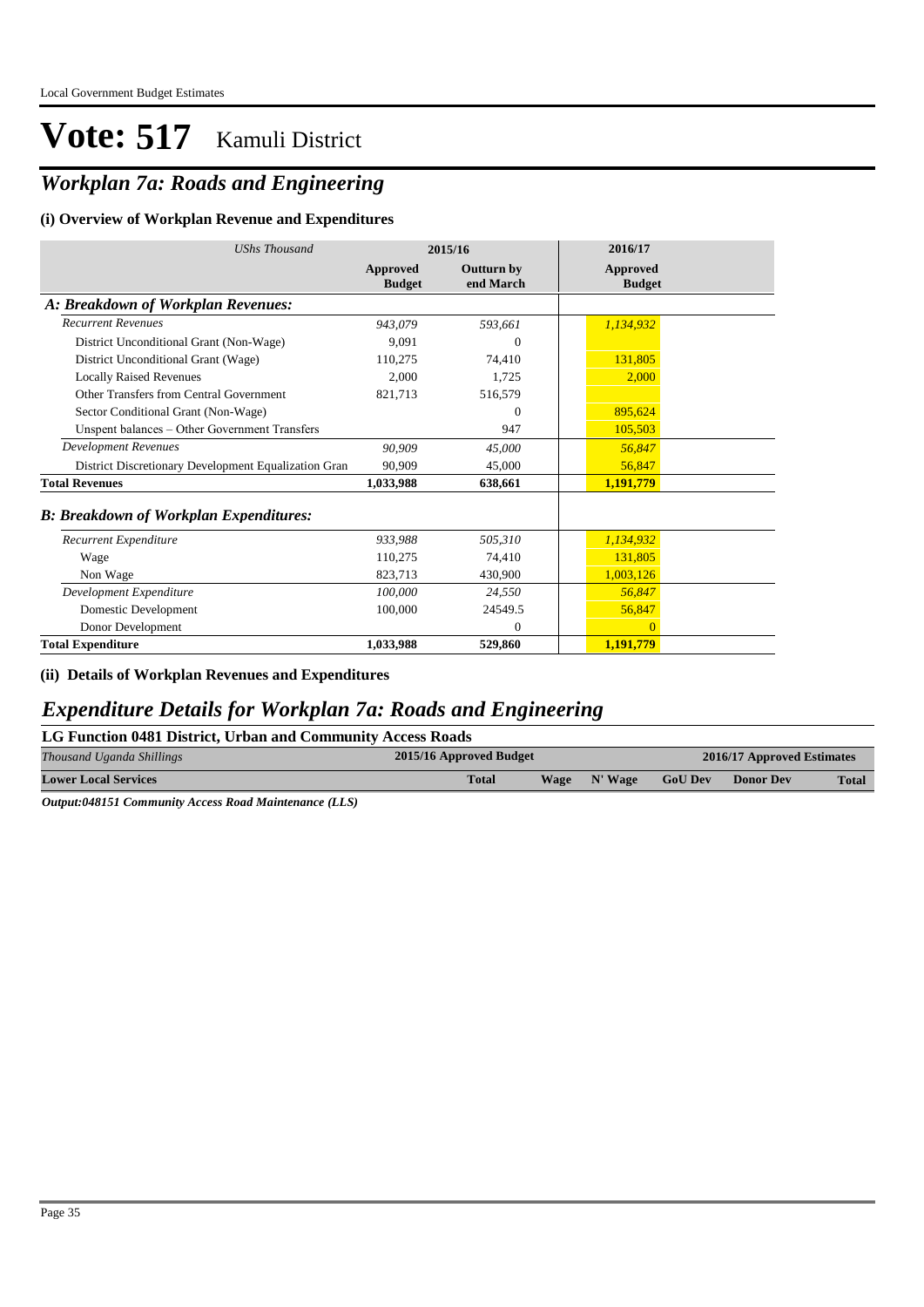### *Workplan 7a: Roads and Engineering*

| Thousand Uganda Shillings                             |                                                          | 2015/16 Approved Budget<br>2016/17 Approved Estimates                                    |                  |                        |         |                                         |                |                  |                |              |
|-------------------------------------------------------|----------------------------------------------------------|------------------------------------------------------------------------------------------|------------------|------------------------|---------|-----------------------------------------|----------------|------------------|----------------|--------------|
| <b>Lower Local Services</b>                           |                                                          |                                                                                          | <b>Total</b>     | Wage                   | N' Wage | <b>GoU Dev</b>                          |                | <b>Donor Dev</b> |                | <b>Total</b> |
| 263367 Sector Conditional Grant (Non-Wage)            |                                                          |                                                                                          | $\boldsymbol{0}$ | $\mathbf{0}$           | 108,609 |                                         | $\mathbf{0}$   |                  | $\mathbf{0}$   | 108,609      |
| <b>Total LCIII: BALAWOLI</b>                          |                                                          |                                                                                          |                  | LCIV: BUGABULA         |         |                                         |                |                  |                | 12,554       |
| LCII: BALAWOLI                                        | LCI: Not Specified                                       | <b>Balawoli</b>                                                                          |                  |                        |         | Source: Roads Rehabilitation Grant      |                |                  |                | 12,554       |
| <b>Total LCIII: BULOPA</b>                            |                                                          |                                                                                          |                  | LCIV: BUGABULA         |         |                                         |                |                  |                | 4,751        |
| LCII: BULOPA                                          | LCI: Not Specified                                       | <b>Bulopa</b>                                                                            |                  |                        |         | Source: Roads Rehabilitation Grant      |                |                  |                | 4,751        |
| <b>Total LCIII: BUTANSI</b>                           |                                                          |                                                                                          |                  | LCIV: BUGABULA         |         |                                         |                |                  |                | 7,215        |
| LCII: BUTANSI                                         | LCI: Not Specified                                       | <b>Butansi</b>                                                                           |                  |                        |         | Source: Roads Rehabilitation Grant      |                |                  |                | 7,215        |
| <b>Total LCIII: KITAYUNJWA</b>                        |                                                          |                                                                                          |                  | LCIV: BUGABULA         |         |                                         |                |                  |                | 12,775       |
| LCII: KITAYUNJWA                                      | LCI: Not Specified                                       | Kitayunjwa                                                                               |                  |                        |         | Source: Roads Rehabilitation Grant      |                |                  |                | 12,775       |
| Total LCIII: NABWIGULU                                |                                                          |                                                                                          |                  | LCIV: BUGABULA         |         |                                         |                |                  |                | 10,716       |
| LCII: NABWIGULU                                       | LCI: Not Specified                                       | Nabwigulu                                                                                |                  |                        |         | Source: Roads Rehabilitation Grant      |                |                  |                | 10,716       |
| <b>Total LCIII: NAMASAGALI</b>                        |                                                          |                                                                                          |                  | LCIV: BUGABULA         |         |                                         |                |                  |                | 8,490        |
| LCII: NAMASAGALI                                      | LCI: Not Specified                                       | Namasagali                                                                               |                  |                        |         | Source: Roads Rehabilitation Grant      |                |                  |                | 8,490        |
| <b>Total LCIII: NAMWENDWA</b>                         |                                                          |                                                                                          |                  | LCIV: BUGABULA         |         |                                         |                |                  |                | 12,892       |
| LCII: NAMWENDWA                                       | LCI: Not Specified                                       | Namwendwa                                                                                |                  |                        |         | Source: Roads Rehabilitation Grant      |                |                  |                | 12,892       |
| <b>Total LCIII: BUGULUMBYA</b>                        |                                                          |                                                                                          |                  | LCIV: BUZAAYA          |         |                                         |                |                  |                | 9,077        |
| LCII: BUGULUMBYA                                      | LCI: Not Specified                                       | <b>Bugulumbya</b>                                                                        |                  |                        |         | Source: Roads Rehabilitation Grant      |                |                  |                | 9,077        |
| <b>Total LCIII: KISOZI</b>                            |                                                          |                                                                                          |                  | LCIV: BUZAAYA          |         |                                         |                |                  |                | 11,497       |
| LCII: KISOZI                                          | LCI: Not Specified                                       | Kisozi                                                                                   |                  |                        |         | Source: Roads Rehabilitation Grant      |                |                  |                | 11,497       |
| <b>Total LCIII: MBULAMUTI</b>                         |                                                          |                                                                                          |                  | LCIV: BUZAAYA          |         |                                         |                |                  |                | 7,050        |
| LCII: MBULAMUTI                                       | LCI: Not Specified                                       | Mbulamuti                                                                                |                  |                        |         | Source: Roads Rehabilitation Grant      |                |                  |                | 7,050        |
| <b>Total LCIII: NAWANYAGO</b>                         |                                                          |                                                                                          |                  | LCIV: BUZAAYA          |         |                                         |                |                  |                | 6,200        |
| LCII: NAWANYAGO                                       | LCI: Not Specified                                       | Nawanyago                                                                                |                  |                        |         | Source: Roads Rehabilitation Grant      |                |                  |                | 6,200        |
| <b>Total LCIII: WANKOLE</b>                           |                                                          |                                                                                          |                  | LCIV: BUZAAYA          |         |                                         |                |                  |                | 5,392        |
| LCII: WANKOLE                                         | LCI: Not Specified                                       | Wankole                                                                                  |                  |                        |         | Source: Roads Rehabilitation Grant      |                |                  |                | 5,392        |
|                                                       |                                                          | Total Cost of Output 048151:                                                             | 0                | $\overline{0}$         | 108,609 |                                         | 0              |                  | $\pmb{\theta}$ | 108,609      |
| Output:048158 District Roads Maintainence (URF)       |                                                          |                                                                                          |                  |                        |         |                                         |                |                  |                |              |
| 263367 Sector Conditional Grant (Non-Wage)            |                                                          |                                                                                          | $\boldsymbol{0}$ | $\overline{0}$         | 817,852 |                                         | $\overline{0}$ |                  | $\mathbf{0}$   | 817,852      |
| <b>Total LCIII: NAMASAGALI</b>                        |                                                          |                                                                                          |                  | LCIV: BUGABULA         |         |                                         |                |                  |                | 70,000       |
| <i>LCII: KASOZI</i>                                   | LCI: Not Specified                                       | Periodic Maintenance of Kananage-Namasagali road Source: Sector Conditional Grant (Non-W |                  |                        |         |                                         |                |                  |                | 70,000       |
| <b>Total LCIII: NAMWENDWA</b>                         |                                                          |                                                                                          |                  | LCIV: BUGABULA         |         |                                         |                |                  |                | 50,000       |
| LCII: KIDIKI                                          | LCI: Not Specified                                       | Periodic Maintenance of Busimba-Nanvunano 10km                                           |                  |                        |         | Source: Sector Conditional Grant (Non-W |                |                  |                | 50,000       |
| <b>Total LCIII: BUGULUMBYA</b>                        |                                                          |                                                                                          |                  | LCIV: BUZAAYA          |         |                                         |                |                  |                | 50,000       |
| LCII: NAKIBUNGULYA                                    | LCI: Not Specified                                       | Periodic Maintenance of Kiyunga-Butale 9.2km                                             |                  |                        |         | Source: Sector Conditional Grant (Non-W |                |                  |                | 50,000       |
| Total LCIII: MBULAMUTI                                |                                                          |                                                                                          |                  | LCIV: BUZAAYA          |         |                                         |                |                  |                | 50,000       |
| LCII: KIYUNGA                                         | LCI: Not Specified                                       | Periodic Maintenance of Kiyunga-Mbulamuti 11km                                           |                  |                        |         | Source: Sector Conditional Grant (Non-W |                |                  |                | 50,000       |
| Total LCIII: NAWANYAGO                                |                                                          |                                                                                          |                  | LCIV: BUZAAYA          |         |                                         |                |                  |                | 30,000       |
| <i>LCII: BUPADHENGO</i>                               | LCI: Not Specified                                       | Periodic Maintenance of Bupadhengo-Bugwala 5.5k                                          |                  |                        |         | Source: Sector Conditional Grant (Non-W |                |                  |                | 30,000       |
| <b>Total LCIII: NORTHERN</b>                          |                                                          |                                                                                          |                  | LCIV: KAMULI MUNICIPAL |         |                                         |                |                  |                | 567,852      |
| LCII: KAMULI SABAWALI                                 | LCI: Not Specified                                       | Payment of outstanding balances for FY 2015/16                                           |                  |                        |         | Source: Unspent balances - Other Govern |                |                  |                | 105,503      |
| LCII: KAMULI SABAWALI                                 | LCI: Not Specified                                       | Routine manual mainteanance of the entire road netw                                      |                  |                        |         | Source: Sector Conditional Grant (Non-W |                |                  |                | 462,349      |
|                                                       |                                                          | Total Cost of Output 048158:                                                             | 0                |                        | 817,852 |                                         |                |                  | 0              | 817,852      |
|                                                       | <b>Total Cost of Lower Local Services</b>                |                                                                                          | $\bf{0}$         | $\mathbf{0}$           | 926,461 |                                         | $\mathbf{0}$   |                  | $\bf{0}$       | 926,461      |
| <b>Higher LG Services</b>                             |                                                          |                                                                                          | <b>Total</b>     | Wage                   | N' Wage | <b>GoU Dev</b>                          |                | <b>Donor Dev</b> |                | <b>Total</b> |
| Output:048101 Operation of District Roads Office      |                                                          |                                                                                          |                  |                        |         |                                         |                |                  |                |              |
| 211101 General Staff Salaries                         |                                                          |                                                                                          | 110,275          | 131,805                |         |                                         |                |                  |                | 131,805      |
| 211103 Allowances                                     |                                                          |                                                                                          | 21,964           |                        |         |                                         |                |                  |                | $\bf{0}$     |
| 221002 Workshops and Seminars                         |                                                          |                                                                                          | 2,800            |                        |         |                                         |                |                  |                | $\bf{0}$     |
|                                                       |                                                          |                                                                                          | 1,440            |                        |         |                                         |                |                  |                | $\bf{0}$     |
| 221007 Books, Periodicals & Newspapers                |                                                          |                                                                                          |                  |                        |         |                                         |                |                  |                |              |
|                                                       | 221008 Computer supplies and Information Technology (IT) |                                                                                          | 2,800            |                        |         |                                         |                |                  |                | $\bf{0}$     |
| 221009 Welfare and Entertainment                      |                                                          |                                                                                          | 1,200            |                        |         |                                         |                |                  |                | $\bf{0}$     |
| 221011 Printing, Stationery, Photocopying and Binding |                                                          |                                                                                          | 4,000            |                        |         |                                         |                |                  |                | $\bf{0}$     |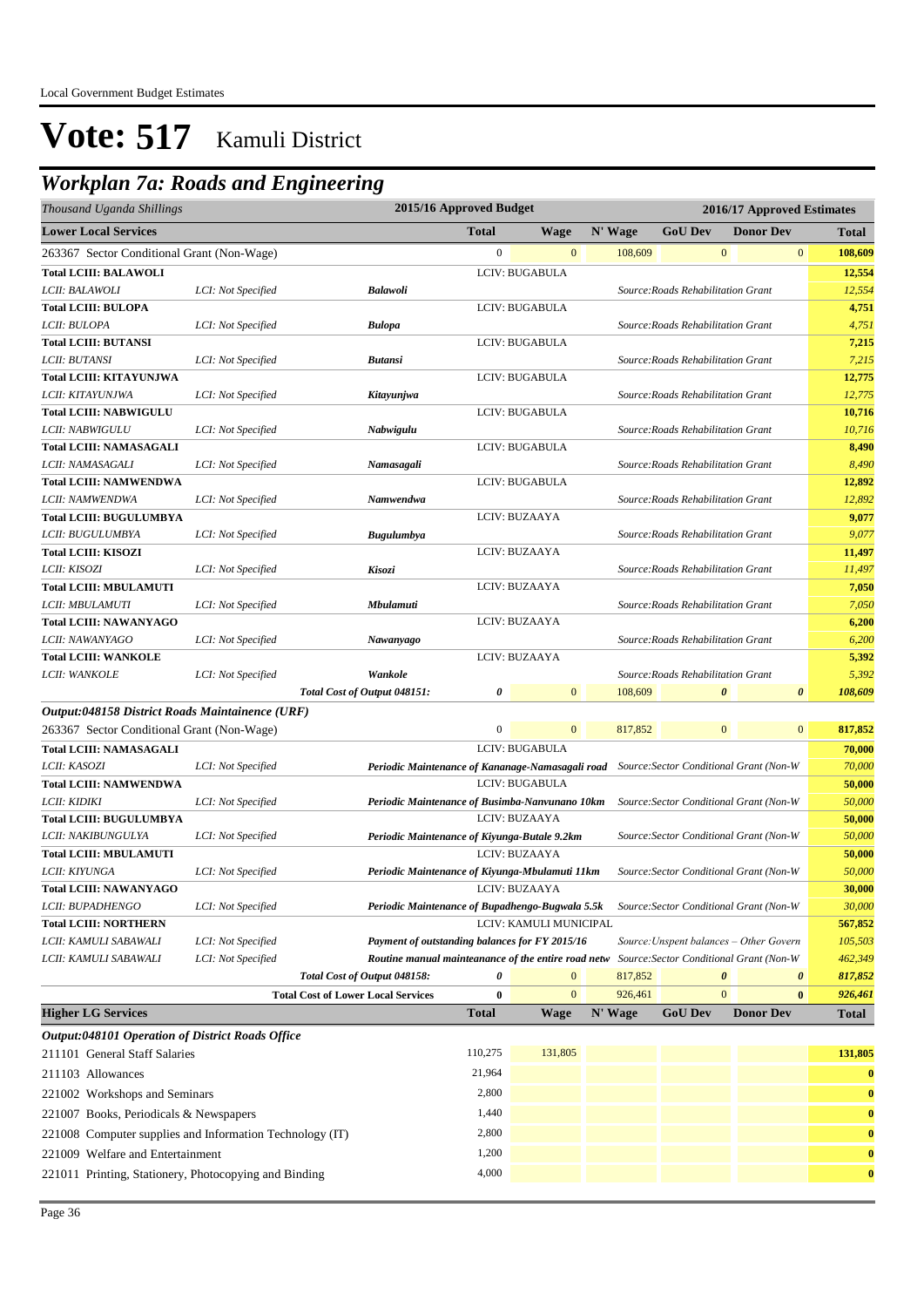### *Workplan 7a: Roads and Engineering*

| Thousand Uganda Shillings                                                                                                            |                                                             | 2015/16 Approved Budget |               |              |                | 2016/17 Approved Estimates |                       |
|--------------------------------------------------------------------------------------------------------------------------------------|-------------------------------------------------------------|-------------------------|---------------|--------------|----------------|----------------------------|-----------------------|
| <b>Higher LG Services</b>                                                                                                            |                                                             | <b>Total</b>            | <b>Wage</b>   | N' Wage      | <b>GoU Dev</b> | <b>Donor Dev</b>           | <b>Total</b>          |
| 221014 Bank Charges and other Bank related costs                                                                                     |                                                             | 1,000                   |               |              |                |                            | $\bf{0}$              |
| 223005 Electricity                                                                                                                   |                                                             | 1.000                   |               |              |                |                            | $\bf{0}$              |
| 227001 Travel inland                                                                                                                 |                                                             | 3,000                   |               |              |                |                            | $\bf{0}$              |
| 227004 Fuel, Lubricants and Oils                                                                                                     |                                                             | 9,000                   |               |              |                |                            | $\bf{0}$              |
| 228003 Maintenance - Machinery, Equipment & Furniture                                                                                |                                                             | 1,099                   |               |              |                |                            | $\bf{0}$              |
| 228004 Maintenance – Other                                                                                                           |                                                             | 4,000                   |               | 2,000        |                |                            | 2,000                 |
|                                                                                                                                      | Total Cost of Output 048101:                                | 163,578                 | 131,805       | 2,000        |                |                            | 133,805               |
|                                                                                                                                      | <b>Total Cost of Higher LG Services</b>                     | 163,578                 | 131,805       | 2,000        |                |                            | 133,805               |
| <b>Capital Purchases</b>                                                                                                             |                                                             | <b>Total</b>            | <b>Wage</b>   | N' Wage      | <b>GoU Dev</b> | <b>Donor Dev</b>           | <b>Total</b>          |
| Output:048180 Rural roads construction and rehabilitation                                                                            |                                                             |                         |               |              |                |                            |                       |
| 312103 Roads and Bridges                                                                                                             |                                                             | $\boldsymbol{0}$        | $\mathbf{0}$  | $\mathbf{0}$ | 56,847         | $\mathbf{0}$               | 56,847                |
| <b>Total LCIII: MBULAMUTI</b>                                                                                                        |                                                             |                         | LCIV: BUZAAYA |              |                |                            | 56,847                |
| LCII: BULUYA<br>LCI: Not Specified<br>Rehabilitation of Mbulamuti - Bugulusi road (10km)<br>Source: District Discretionary Developme |                                                             |                         |               |              |                |                            | 56,847                |
|                                                                                                                                      | Total Cost of Output 048180:                                | 0                       | $\mathbf{0}$  | $\mathbf{0}$ | 56,847         | 0                          | 56,847                |
|                                                                                                                                      | <b>Total Cost of Capital Purchases</b>                      | $\bf{0}$                | $\Omega$      | $\mathbf{0}$ | 56,847         | $\bf{0}$                   | 56,847                |
| <b>Total Cost of function District, Urban and Community Access Roads</b>                                                             |                                                             | 163,578                 | 131,805       | 928,461      | 56,847         | $\bf{0}$                   | 1,117,113             |
| LG Function 0482 District Engineering Services                                                                                       |                                                             |                         |               |              |                |                            |                       |
| Thousand Uganda Shillings                                                                                                            |                                                             | 2015/16 Approved Budget |               |              |                | 2016/17 Approved Estimates |                       |
| <b>Higher LG Services</b>                                                                                                            |                                                             | <b>Total</b>            | Wage          | N' Wage      | <b>GoU Dev</b> | <b>Donor Dev</b>           | <b>Total</b>          |
| Output:048202 Vehicle Maintenance                                                                                                    |                                                             |                         |               |              |                |                            |                       |
| 228002 Maintenance - Vehicles                                                                                                        |                                                             | $\mathbf{0}$            |               | 74,665       |                |                            | 74,665                |
|                                                                                                                                      | Total Cost of Output 048202:                                | 0                       |               | 74,665       |                |                            | 74,665                |
| Output:048203 Plant Maintenance                                                                                                      |                                                             |                         |               |              |                |                            |                       |
| 228002 Maintenance - Vehicles                                                                                                        |                                                             | 107,364                 |               |              |                |                            | $\bf{0}$              |
|                                                                                                                                      | Total Cost of Output 048203:                                | 107,364                 |               |              |                |                            | $\boldsymbol{\theta}$ |
|                                                                                                                                      | <b>Total Cost of Higher LG Services</b>                     | 107,364                 |               | 74,665       |                |                            | 74,665                |
|                                                                                                                                      | <b>Total Cost of function District Engineering Services</b> | 107,364                 |               | 74,665       |                |                            | 74,665                |
| <b>Total Cost of Roads and Engineering</b>                                                                                           |                                                             | 270,942                 | 131,805       | 1,003,126    | 56,847         | $\bf{0}$                   | 1,191,779             |
|                                                                                                                                      |                                                             |                         |               |              |                |                            |                       |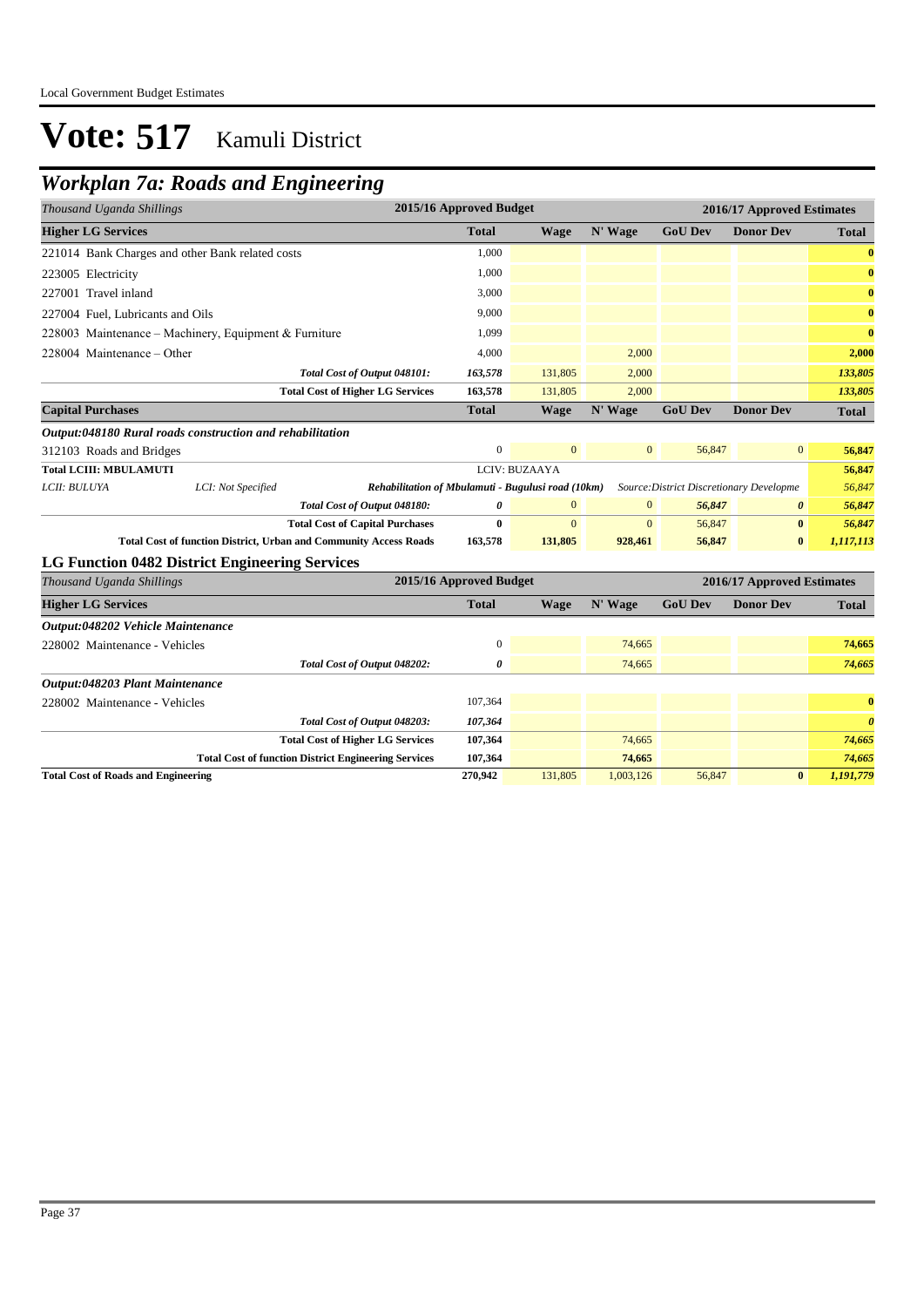### *Workplan 7b: Water*

#### **(i) Overview of Workplan Revenue and Expenditures**

| <b>UShs Thousand</b>                          |                           | 2015/16                        | 2016/17                   |
|-----------------------------------------------|---------------------------|--------------------------------|---------------------------|
|                                               | Approved<br><b>Budget</b> | <b>Outturn by</b><br>end March | Approved<br><b>Budget</b> |
| A: Breakdown of Workplan Revenues:            |                           |                                |                           |
| <b>Recurrent Revenues</b>                     | 42,751                    | 29,969                         | 111,218                   |
| District Unconditional Grant (Wage)           | 42,751                    | 29,969                         | 50,385                    |
| <b>Locally Raised Revenues</b>                |                           | $\Omega$                       | 4,000                     |
| Sector Conditional Grant (Non-Wage)           | $\mathbf{0}$              | $\theta$                       | 38,833                    |
| Support Services Conditional Grant (Non-Wage) |                           | $\theta$                       | 18,000                    |
| <b>Development Revenues</b>                   | 741,724                   | 682,224                        | 722,839                   |
| Development Grant                             | 665,724                   | 665,724                        | 700,839                   |
| <b>Locally Raised Revenues</b>                | 54,000                    | $\theta$                       |                           |
| <b>Transitional Development Grant</b>         | 22,000                    | 16,500                         | 22,000                    |
| <b>Total Revenues</b>                         | 784,475                   | 712,193                        | 834,056                   |
| <b>B: Breakdown of Workplan Expenditures:</b> |                           |                                |                           |
| Recurrent Expenditure                         | 64,751                    | 44,124                         | 111,218                   |
| Wage                                          | 42,751                    | 29,969                         | 50,385                    |
| Non Wage                                      | 22,000                    | 14,155                         | 60.833                    |
| Development Expenditure                       | 719,724                   | 280,679                        | 722,839                   |
| Domestic Development                          | 719,724                   | 280679.19                      | 722,839                   |
| Donor Development                             |                           | $\overline{0}$                 | $\Omega$                  |
| <b>Total Expenditure</b>                      | 784,475                   | 324,804                        | 834,056                   |

#### **(ii) Details of Workplan Revenues and Expenditures**

### *Expenditure Details for Workplan 7b: Water*

| <b>LG Function 0981 Rural Water Supply and Sanitation</b> |                         |             |         |                            |                  |              |  |
|-----------------------------------------------------------|-------------------------|-------------|---------|----------------------------|------------------|--------------|--|
| Thousand Uganda Shillings                                 | 2015/16 Approved Budget |             |         | 2016/17 Approved Estimates |                  |              |  |
| <b>Higher LG Services</b>                                 | <b>Total</b>            | <b>Wage</b> | N' Wage | <b>GoU Dev</b>             | <b>Donor Dev</b> | <b>Total</b> |  |
| Output:098101 Operation of the District Water Office      |                         |             |         |                            |                  |              |  |
| 211101 General Staff Salaries                             | 42,751                  | 50,385      |         |                            |                  | 50,385       |  |
| 211102 Contract Staff Salaries (Incl. Casuals, Temporary) | $\mathbf{0}$            |             |         | 13,920                     |                  | 13,920       |  |
| 221007 Books, Periodicals & Newspapers                    | 540                     |             | 720     |                            |                  | 720          |  |
| 221008 Computer supplies and Information Technology (IT)  | 960                     |             |         |                            |                  | $\bf{0}$     |  |
| 221009 Welfare and Entertainment                          | 1,200                   |             | 2,400   |                            |                  | 2,400        |  |
| 221011 Printing, Stationery, Photocopying and Binding     | 1,440                   |             | 1,980   |                            |                  | 1,980        |  |
| 222001 Telecommunications                                 | 600                     |             |         |                            |                  | $\bf{0}$     |  |
| 222003 Information and communications technology (ICT)    | 2,520                   |             | 2,520   |                            |                  | 2,520        |  |
| 223005 Electricity                                        | 960                     |             | 840     |                            |                  | 840          |  |
| 223006 Water                                              | 240                     |             | 240     |                            |                  | 240          |  |
| 224004 Cleaning and Sanitation                            | 1,200                   |             |         |                            |                  | $\bf{0}$     |  |
| 227001 Travel inland                                      | 4,250                   |             | 4,125   |                            |                  | 4,125        |  |
| 227004 Fuel, Lubricants and Oils                          | 7,830                   |             | 6,300   |                            |                  | 6,300        |  |
| 228001 Maintenance - Civil                                | 3,930                   |             |         | 5,557                      |                  | 5,557        |  |
| 228002 Maintenance - Vehicles                             | 8,640                   |             |         | 10,080                     |                  | 10,080       |  |
| 228003 Maintenance – Machinery, Equipment & Furniture     | 25,960                  |             |         |                            |                  | $\bf{0}$     |  |
| Total Cost of Output 098101:                              | 103,021                 | 50,385      | 19,125  | 29,557                     |                  | 99,066       |  |
| Output:098102 Supervision, monitoring and coordination    |                         |             |         |                            |                  |              |  |
| 221002 Workshops and Seminars                             | 2,828                   |             |         | 9,715                      |                  | 9,715        |  |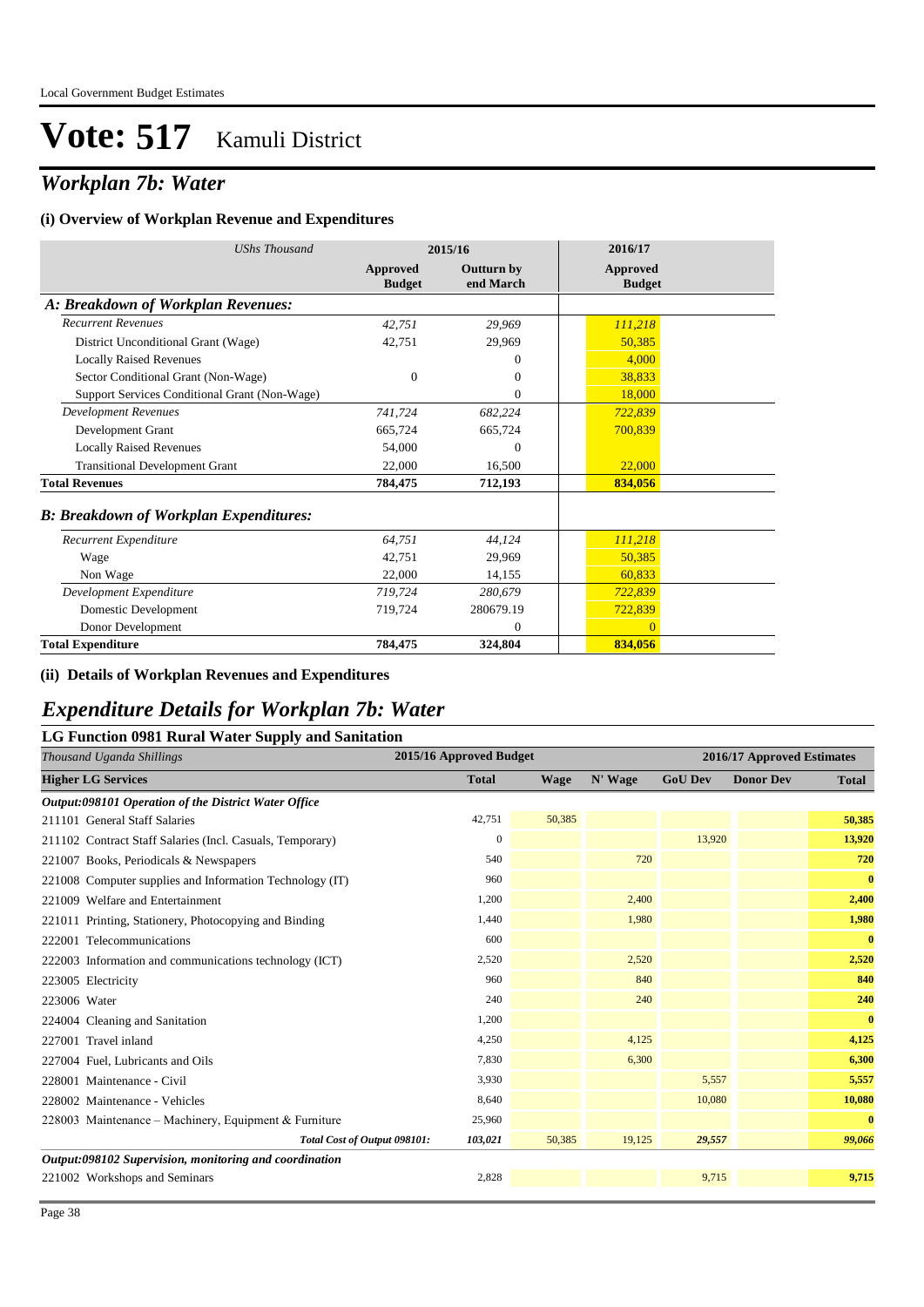### *Workplan 7b: Water*

| 2015/16 Approved Budget<br>2016/17 Approved Estimates<br>Thousand Uganda Shillings |                    |                                                                                                 |                  |                        |                |                                           |                       |                       |
|------------------------------------------------------------------------------------|--------------------|-------------------------------------------------------------------------------------------------|------------------|------------------------|----------------|-------------------------------------------|-----------------------|-----------------------|
| <b>Higher LG Services</b>                                                          |                    |                                                                                                 | <b>Total</b>     | <b>Wage</b>            | N' Wage        | <b>GoU Dev</b>                            | <b>Donor Dev</b>      | Total                 |
| 227001 Travel inland                                                               |                    |                                                                                                 | 10,438           |                        |                | 18,114                                    |                       | 18,114                |
|                                                                                    |                    | Total Cost of Output 098102:                                                                    | 13,266           |                        |                | 27,829                                    |                       | 27,829                |
| Output:098103 Support for O&M of district water and sanitation                     |                    |                                                                                                 |                  |                        |                |                                           |                       |                       |
| 221002 Workshops and Seminars                                                      |                    |                                                                                                 | 5,378            |                        |                | 7,968                                     |                       | 7,968                 |
| 227001 Travel inland                                                               |                    |                                                                                                 | 7,840            |                        |                |                                           |                       | $\bf{0}$              |
|                                                                                    |                    |                                                                                                 | $\overline{0}$   |                        |                |                                           |                       |                       |
| 228004 Maintenance – Other                                                         |                    |                                                                                                 |                  |                        | 4,000          |                                           |                       | 4,000                 |
|                                                                                    |                    | Total Cost of Output 098103:                                                                    | 13,218           |                        | 4,000          | 7,968                                     |                       | 11,968                |
| <b>Output:098104 Promotion of Community Based Management</b>                       |                    |                                                                                                 |                  |                        |                |                                           |                       |                       |
| 221002 Workshops and Seminars                                                      |                    |                                                                                                 | 50,983           |                        | 19,708         |                                           |                       | 19,708                |
|                                                                                    |                    | Total Cost of Output 098104:                                                                    | 50,983           |                        | 19,708         |                                           |                       | 19,708                |
| Output:098105 Promotion of Sanitation and Hygiene                                  |                    |                                                                                                 |                  |                        |                |                                           |                       |                       |
| 221002 Workshops and Seminars                                                      |                    |                                                                                                 | $\boldsymbol{0}$ |                        |                | 22,000                                    |                       | 22,000                |
|                                                                                    |                    | Total Cost of Output 098105:                                                                    | 0                |                        |                | 22,000                                    |                       | 22,000                |
|                                                                                    |                    | <b>Total Cost of Higher LG Services</b>                                                         | 180,488          | 50,385                 | 42,833         | 87,353                                    |                       | 180,571               |
| <b>Capital Purchases</b>                                                           |                    |                                                                                                 | <b>Total</b>     | Wage                   | N' Wage        | <b>GoU Dev</b>                            | <b>Donor Dev</b>      | Total                 |
| Output:098172 Administrative Capital                                               |                    |                                                                                                 |                  |                        |                |                                           |                       |                       |
| 312104 Other Structures                                                            |                    |                                                                                                 | $\overline{0}$   | $\mathbf{0}$           | $\mathbf{0}$   | 1,935                                     | $\bf{0}$              | 1,935                 |
| <b>Total LCIII: Not Specified</b>                                                  |                    |                                                                                                 |                  | LCIV: Not Specified    |                |                                           |                       | 1,935                 |
| LCII: Not Specified                                                                | LCI: Not Specified | Procurement of one hand-pump tool box                                                           |                  |                        |                | Source: Conditional transfer for Rural Wa |                       | 1,935                 |
| 312201 Transport Equipment                                                         |                    |                                                                                                 | 0                | $\mathbf{0}$           | $\mathbf{0}$   | 13,940                                    | $\mathbf{0}$          | 13,940                |
| <b>Total LCIII: NORTHERN</b>                                                       |                    |                                                                                                 |                  | LCIV: KAMULI MUNICIPAL |                |                                           |                       | 13,940                |
| LCII: KAMULI SABAWALI                                                              | LCI: Not Specified | Procurement of a motorcycle                                                                     |                  |                        |                | Source: Development Grant                 |                       | 13,940                |
| 312213 ICT Equipment                                                               |                    |                                                                                                 | $\boldsymbol{0}$ | $\mathbf{0}$           | $\mathbf{0}$   | 1,191                                     | $\boldsymbol{0}$      | 1,191                 |
| <b>Total LCIII: NORTHERN</b>                                                       |                    |                                                                                                 |                  | LCIV: KAMULI MUNICIPAL |                |                                           |                       | 1,191                 |
| LCII: KAMULI SABAWALI                                                              | LCI: Not Specified | <b>Purchase of GPS meter</b>                                                                    |                  | $\mathbf{0}$           | $\overline{0}$ | Source: Conditional transfer for Rural Wa |                       | 1,191                 |
|                                                                                    |                    | Total Cost of Output 098172:                                                                    | 0                |                        |                | 17,066                                    | $\boldsymbol{\theta}$ | 17,066                |
| Output:098175 Non Standard Service Delivery Capital                                |                    |                                                                                                 |                  | $\mathbf{0}$           |                |                                           |                       |                       |
| 312104 Other Structures                                                            |                    |                                                                                                 | $\boldsymbol{0}$ |                        | $\mathbf{0}$   | 18,211                                    | $\mathbf{0}$          | 18,211                |
| <b>Total LCIII: Not Specified</b>                                                  |                    |                                                                                                 |                  | LCIV: Not Specified    |                |                                           |                       | 18,211                |
| LCII: Not Specified                                                                | LCI: Not Specified | Payment of retention on projects of FY 2015/2016                                                | 0                | $\mathbf{0}$           | $\mathbf{0}$   | Source: Conditional transfer for Rural Wa | $\boldsymbol{\theta}$ | 18,211                |
|                                                                                    |                    | Total Cost of Output 098175:                                                                    |                  |                        |                | 18,211                                    |                       | 18,211                |
| Output:098179 Other Capital<br>312104 Other Structures                             |                    |                                                                                                 | 73,551           |                        |                |                                           |                       | $\bf{0}$              |
|                                                                                    |                    |                                                                                                 | 73,551           |                        |                |                                           |                       | $\boldsymbol{\theta}$ |
|                                                                                    |                    | Total Cost of Output 098179:                                                                    |                  |                        |                |                                           |                       |                       |
| Output:098180 Construction of public latrines in RGCs                              |                    |                                                                                                 | $\boldsymbol{0}$ | $\mathbf{0}$           | $\mathbf{0}$   | 20,579                                    | $\mathbf{0}$          | 20,579                |
| 312104 Other Structures                                                            |                    |                                                                                                 |                  | LCIV: BUGABULA         |                |                                           |                       |                       |
| <b>Total LCIII: BUTANSI</b><br>LCII: BUGEYWA                                       | LCI: Not Specified | Construction of Public VIP latrine at Lubaizi Landing Source: Conditional transfer for Rural Wa |                  |                        |                |                                           |                       | 10,290<br>10,290      |
| <b>Total LCIII: KISOZI</b>                                                         |                    |                                                                                                 |                  | LCIV: BUZAAYA          |                |                                           |                       | 10,290                |
| LCII: Not Specified                                                                | LCI: Not Specified | <b>Construction of Public VIP latrine</b>                                                       |                  |                        |                | Source: Conditional transfer for Rural Wa |                       | 10,290                |
|                                                                                    |                    | Total Cost of Output 098180:                                                                    | 0                | $\mathbf{0}$           | $\mathbf{0}$   | 20,579                                    | $\boldsymbol{\theta}$ | 20,579                |
| Output:098182 Shallow well construction                                            |                    |                                                                                                 |                  |                        |                |                                           |                       |                       |
| 312104 Other Structures                                                            |                    |                                                                                                 | 45,000           |                        |                |                                           |                       | $\bf{0}$              |
|                                                                                    |                    | Total Cost of Output 098182:                                                                    | 45,000           |                        |                |                                           |                       | $\boldsymbol{\theta}$ |
| Output:098183 Borehole drilling and rehabilitation                                 |                    |                                                                                                 |                  |                        |                |                                           |                       |                       |
| 312104 Other Structures                                                            |                    |                                                                                                 | 384,000          | $\mathbf{0}$           | $\mathbf{0}$   | 371,417                                   | $\boldsymbol{0}$      | 371,417               |
| <b>Total LCIII: Not Specified</b>                                                  |                    |                                                                                                 |                  | LCIV: Not Specified    |                |                                           |                       | 371,417               |
| LCII: Not Specified                                                                | LCI: Not Specified | <b>Construction of 24 deep boreholes</b>                                                        |                  |                        |                | Source: Conditional transfer for Rural Wa |                       | 371,417               |
|                                                                                    |                    |                                                                                                 |                  |                        |                |                                           |                       |                       |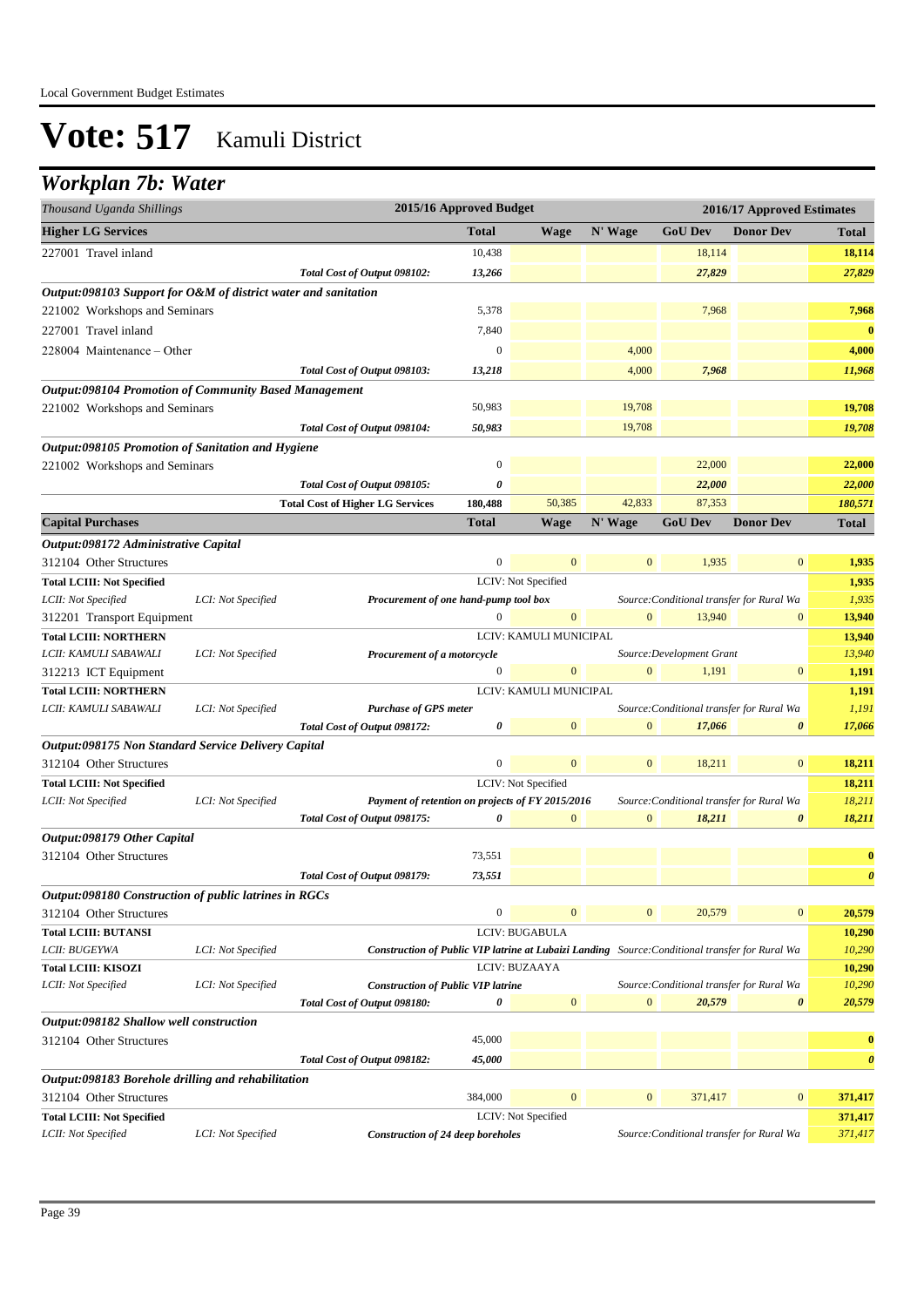## *Workplan 7b: Water*

| Thousand Uganda Shillings         |                                                                 |                                                                                                   | 2015/16 Approved Budget |                       |                |                | 2016/17 Approved Estimates |              |
|-----------------------------------|-----------------------------------------------------------------|---------------------------------------------------------------------------------------------------|-------------------------|-----------------------|----------------|----------------|----------------------------|--------------|
| <b>Capital Purchases</b>          |                                                                 |                                                                                                   | <b>Total</b>            | <b>Wage</b>           | N' Wage        | <b>GoU Dev</b> | <b>Donor Dev</b>           | <b>Total</b> |
| 314201 Materials and supplies     |                                                                 |                                                                                                   | 61,436                  | $\mathbf{0}$          | $\mathbf{0}$   | 166,062        | $\overline{0}$             | 166,062      |
| <b>Total LCIII: Not Specified</b> |                                                                 |                                                                                                   |                         | LCIV: Not Specified   |                |                |                            | 166,062      |
| LCII: Not Specified               | LCI: Not Specified                                              | Supply of spare parts for rehabilitation of 33 borehole Source: Conditional transfer for Rural Wa |                         |                       |                |                |                            | 94,050       |
| LCII: Not Specified               | LCI: Not Specified                                              | Supply of Hand-pump parts for installation of new bo Source: Conditional transfer for Rural Wa    |                         |                       |                |                |                            | 72,012       |
|                                   |                                                                 | Total Cost of Output 098183:                                                                      | 445,436                 | $\mathbf{0}$          | $\mathbf{0}$   | 537,479        | $\boldsymbol{\theta}$      | 537,479      |
|                                   | Output:098184 Construction of piped water supply system         |                                                                                                   |                         |                       |                |                |                            |              |
|                                   | 281503 Engineering and Design Studies & Plans for capital works |                                                                                                   | $\mathbf{0}$            | $\mathbf{0}$          | $\overline{0}$ | 42,150         | $\overline{0}$             | 42,150       |
| <b>Total LCIII: Not Specified</b> |                                                                 |                                                                                                   |                         | <b>LCIV: BUGABULA</b> |                |                |                            | 42,150       |
| LCII: Not Specified               | LCI: Not Specified                                              | Design of piped water supply system<br>Source: Conditional transfer for Rural Wa                  |                         |                       |                |                | 42,150                     |              |
| 312104 Other Structures           |                                                                 |                                                                                                   | 40,000                  |                       |                |                |                            | $\mathbf{0}$ |
|                                   |                                                                 | Total Cost of Output 098184:                                                                      | 40,000                  | $\mathbf{0}$          | $\mathbf{0}$   | 42,150         | $\boldsymbol{\theta}$      | 42,150       |
|                                   |                                                                 | <b>Total Cost of Capital Purchases</b>                                                            | 603,987                 | $\mathbf{0}$          | $\mathbf{0}$   | 635,485        | $\bf{0}$                   | 635,485      |
|                                   | <b>Total Cost of function Rural Water Supply and Sanitation</b> |                                                                                                   | 784,475                 | 50,385                | 42,833         | 722,839        | $\bf{0}$                   | 816,056      |
|                                   | LG Function 0982 Urban Water Supply and Sanitation              |                                                                                                   |                         |                       |                |                |                            |              |
| Thousand Uganda Shillings         |                                                                 |                                                                                                   | 2015/16 Approved Budget |                       |                |                | 2016/17 Approved Estimates |              |
| <b>Higher LG Services</b>         |                                                                 |                                                                                                   | <b>Total</b>            | <b>Wage</b>           | N' Wage        | <b>GoU Dev</b> | <b>Donor Dev</b>           | <b>Total</b> |
|                                   | Output:098203 Support for O&M of urban water facilities         |                                                                                                   |                         |                       |                |                |                            |              |
| 221012 Small Office Equipment     |                                                                 |                                                                                                   | $\Omega$                |                       | 18,000         |                |                            | 18,000       |
|                                   |                                                                 | Total Cost of Output 098203:                                                                      | 0                       |                       | 18,000         |                |                            | 18,000       |
|                                   |                                                                 | <b>Total Cost of Higher LG Services</b>                                                           | $\bf{0}$                |                       | 18,000         |                |                            | 18,000       |

**Total Cost of Water 784,475** 50,385 60,833 722,839 **0** *834,056*

**Total Cost of function Urban Water Supply and Sanitation 18,000 18,000 18,000 18,000 18,000**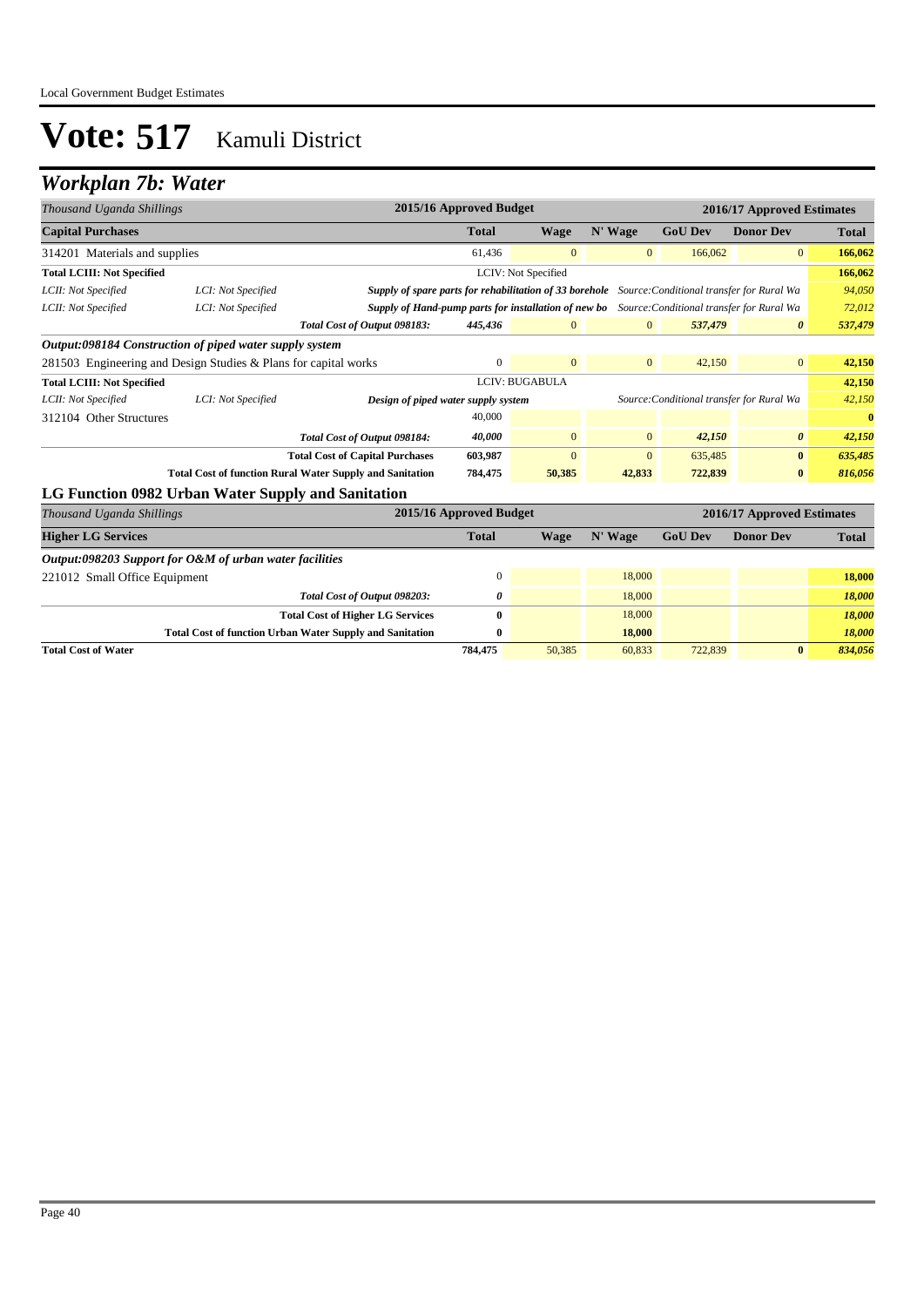## *Workplan 8: Natural Resources*

#### **(i) Overview of Workplan Revenue and Expenditures**

| <b>UShs Thousand</b>                                 |                           | 2015/16                        | 2016/17                          |  |
|------------------------------------------------------|---------------------------|--------------------------------|----------------------------------|--|
|                                                      | Approved<br><b>Budget</b> | <b>Outturn by</b><br>end March | <b>Approved</b><br><b>Budget</b> |  |
| A: Breakdown of Workplan Revenues:                   |                           |                                |                                  |  |
| <b>Recurrent Revenues</b>                            | 136,768                   | 89,571                         | 176,375                          |  |
| District Unconditional Grant (Non-Wage)              | 988                       | $\boldsymbol{0}$               |                                  |  |
| District Unconditional Grant (Wage)                  | 118,427                   | 84,057                         | 164,794                          |  |
| <b>Locally Raised Revenues</b>                       | 10,000                    | $\overline{0}$                 |                                  |  |
| Sector Conditional Grant (Non-Wage)                  | 7,353                     | 5,515                          | 11,580                           |  |
| <b>Development Revenues</b>                          | 19,876                    | 21,845                         | 40,000                           |  |
| District Discretionary Development Equalization Gran | 9,876                     | 9.876                          | 40,000                           |  |
| Donor Funding                                        | 10,000                    | 11,969                         |                                  |  |
| <b>Total Revenues</b>                                | 156,644                   | 111,416                        | 216,375                          |  |
| <b>B: Breakdown of Workplan Expenditures:</b>        |                           |                                |                                  |  |
| Recurrent Expenditure                                | 135,780                   | 89,537                         | 176,375                          |  |
| Wage                                                 | 118,427                   | 84,057                         | 164,794                          |  |
| Non Wage                                             | 17,353                    | 5,481                          | 11,580                           |  |
| Development Expenditure                              | 20,864                    | 21,845                         | 40,000                           |  |
| Domestic Development                                 | 10,864                    | 9875.996                       | 40,000                           |  |
| Donor Development                                    | 10,000                    | 11,969                         | $\Omega$                         |  |
| <b>Total Expenditure</b>                             | 156,644                   | 111,382                        | 216,375                          |  |

#### **(ii) Details of Workplan Revenues and Expenditures**

### *Expenditure Details for Workplan 8: Natural Resources*

#### **LG Function 0983 Natural Resources Management**

| Thousand Uganda Shillings                                                                     | 2015/16 Approved Budget |             |         | 2016/17 Approved Estimates |                  |              |  |
|-----------------------------------------------------------------------------------------------|-------------------------|-------------|---------|----------------------------|------------------|--------------|--|
| <b>Higher LG Services</b>                                                                     | <b>Total</b>            | <b>Wage</b> | N' Wage | <b>GoU Dev</b>             | <b>Donor Dev</b> | <b>Total</b> |  |
| Output:098301 District Natural Resource Management                                            |                         |             |         |                            |                  |              |  |
| 211101 General Staff Salaries                                                                 | 118,427                 | 164,794     |         |                            |                  | 164,794      |  |
| 221008 Computer supplies and Information Technology (IT)                                      | 1,000                   |             |         |                            |                  | $\bf{0}$     |  |
| 221011 Printing, Stationery, Photocopying and Binding                                         | 2,988                   |             |         |                            |                  | $\bf{0}$     |  |
| 227001 Travel inland                                                                          | 9,000                   |             | 2,312   | 3,500                      |                  | 5,812        |  |
| Total Cost of Output 098301:                                                                  | 131,415                 | 164,794     | 2,312   | 3,500                      |                  | 170,607      |  |
| Output:098303 Tree Planting and Afforestation                                                 |                         |             |         |                            |                  |              |  |
| 224006 Agricultural Supplies                                                                  | 12,876                  |             |         | 8,751                      |                  | 8,751        |  |
| Total Cost of Output 098303:                                                                  | 12,876                  |             |         | 8,751                      |                  | 8,751        |  |
| Output:098304 Training in forestry management (Fuel Saving Technology, Water Shed Management) |                         |             |         |                            |                  |              |  |
| 221002 Workshops and Seminars                                                                 | 0                       |             | 3,235   |                            |                  | 3,235        |  |
| Total Cost of Output 098304:                                                                  | 0                       |             | 3,235   |                            |                  | 3,235        |  |
| Output:098305 Forestry Regulation and Inspection                                              |                         |             |         |                            |                  |              |  |
| 227001 Travel inland                                                                          | 4,000                   |             |         | 3,000                      |                  | 3,000        |  |
| Total Cost of Output 098305:                                                                  | 4,000                   |             |         | 3,000                      |                  | 3,000        |  |
| Output:098306 Community Training in Wetland management                                        |                         |             |         |                            |                  |              |  |
| 221001 Advertising and Public Relations                                                       | 708                     |             | 708     |                            |                  | 708          |  |
| 221002 Workshops and Seminars                                                                 | 1,369                   |             | 1,369   |                            |                  | 1,369        |  |
| 227001 Travel inland                                                                          | $\mathbf{0}$            |             |         | 1,500                      |                  | 1,500        |  |
| Total Cost of Output 098306:                                                                  | 2,077                   |             | 2,077   | 1,500                      |                  | 3,577        |  |
| Output:098309 Monitoring and Evaluation of Environmental Compliance                           |                         |             |         |                            |                  |              |  |
| 221010 Special Meals and Drinks                                                               | 332                     |             |         |                            |                  | $\bf{0}$     |  |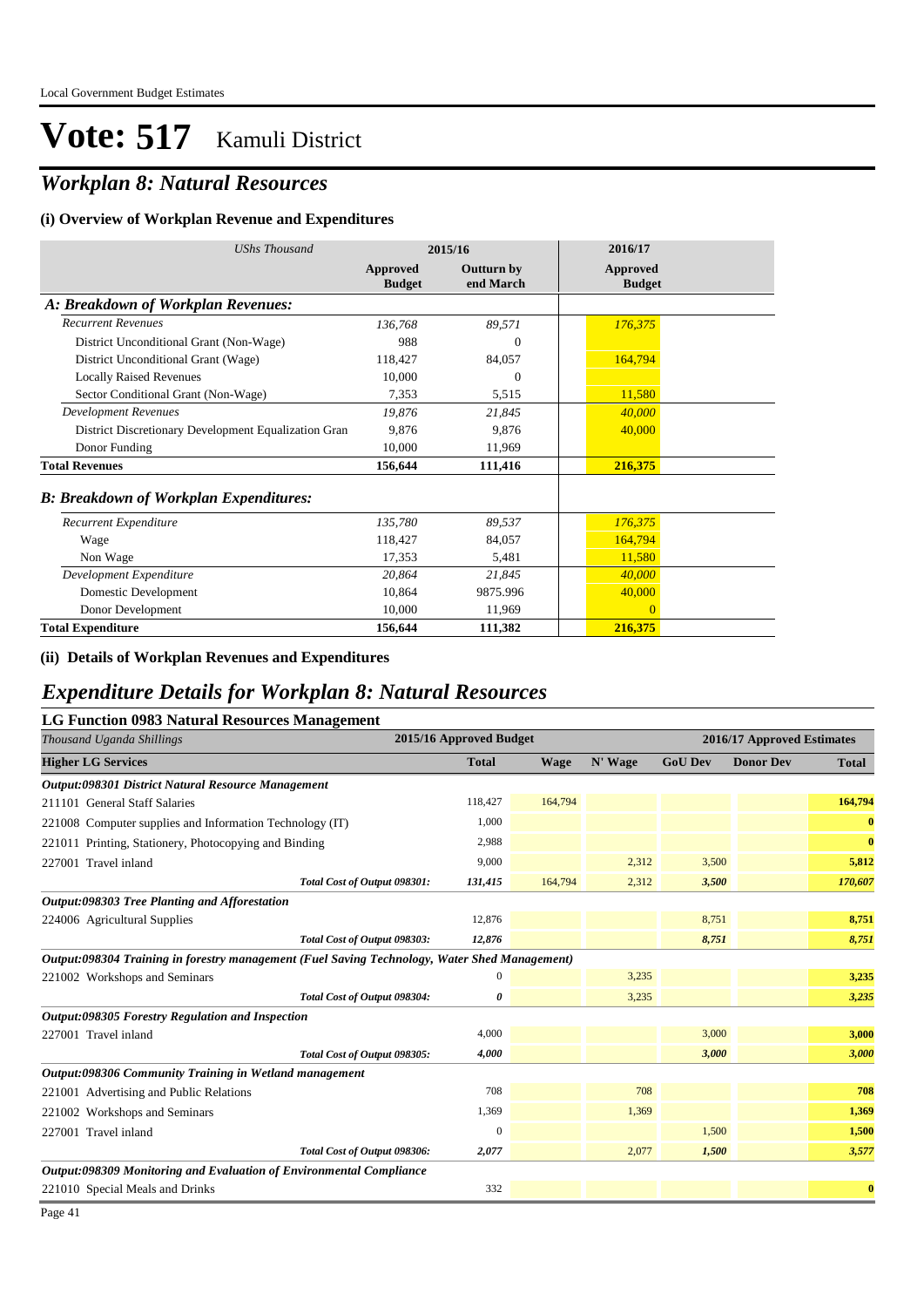## *Workplan 8: Natural Resources*

| Thousand Uganda Shillings                                                                     | 2015/16 Approved Budget |             |         |                |                  |              |
|-----------------------------------------------------------------------------------------------|-------------------------|-------------|---------|----------------|------------------|--------------|
| <b>Higher LG Services</b>                                                                     | <b>Total</b>            | <b>Wage</b> | N' Wage | <b>GoU Dev</b> | <b>Donor Dev</b> | <b>Total</b> |
| 221011 Printing, Stationery, Photocopying and Binding                                         | $\mathbf{0}$            |             | 332     |                |                  | 332          |
| 221014 Bank Charges and other Bank related costs                                              | $\mathbf{0}$            |             | 240     |                |                  | 240          |
| 227001 Travel inland                                                                          | 4.944                   |             | 3,384   |                |                  | 3,384        |
| Total Cost of Output 098309:                                                                  | 5,276                   |             | 3,956   |                |                  | 3,956        |
| Output:098310 Land Management Services (Surveying, Valuations, Tittling and lease management) |                         |             |         |                |                  |              |
| 227001 Travel inland                                                                          | 1,000                   |             |         | 17,002         |                  | 17,002       |
| Total Cost of Output 098310:                                                                  | 1,000                   |             |         | 17,002         |                  | 17,002       |
| Output:098311 Infrastruture Planning                                                          |                         |             |         |                |                  |              |
| 227001 Travel inland                                                                          | $\mathbf{0}$            |             |         | 6,247          |                  | 6,247        |
| Total Cost of Output 098311:                                                                  | 0                       |             |         | 6,247          |                  | 6,247        |
| <b>Total Cost of Higher LG Services</b>                                                       | 156,644                 | 164,794     | 11,580  | 40,000         |                  | 216,375      |
| <b>Total Cost of function Natural Resources Management</b>                                    | 156,644                 | 164,794     | 11,580  | 40,000         |                  | 216,375      |
| <b>Total Cost of Natural Resources</b>                                                        | 156,644                 | 164,794     | 11,580  | 40,000         |                  | 216,375      |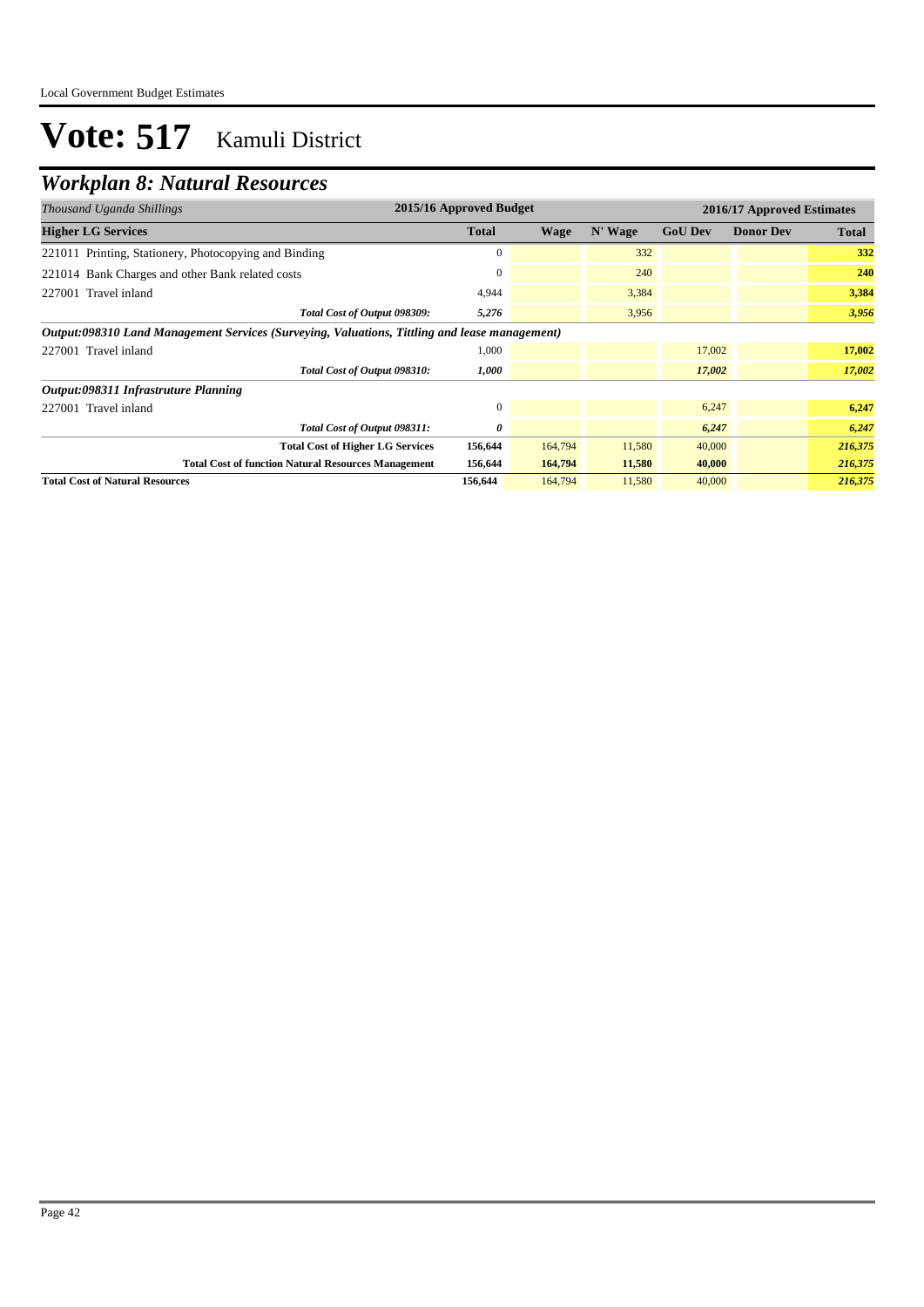### *Workplan 9: Community Based Services*

#### **(i) Overview of Workplan Revenue and Expenditures**

| <b>UShs Thousand</b>                                 |                           | 2015/16                        | 2016/17                          |
|------------------------------------------------------|---------------------------|--------------------------------|----------------------------------|
|                                                      | Approved<br><b>Budget</b> | <b>Outturn by</b><br>end March | <b>Approved</b><br><b>Budget</b> |
| A: Breakdown of Workplan Revenues:                   |                           |                                |                                  |
| <b>Recurrent Revenues</b>                            | 292,222                   | 197,650                        | 1,285,308                        |
| District Unconditional Grant (Non-Wage)              | 4.600                     | 1.103                          | 4,600                            |
| District Unconditional Grant (Wage)                  | 177,888                   | 126,999                        | 281,181                          |
| <b>Locally Raised Revenues</b>                       | 17.000                    | 0                              | 8.009                            |
| Other Transfers from Central Government              |                           | $\Omega$                       | 908.322                          |
| Sector Conditional Grant (Non-Wage)                  | 92,734                    | 69,549                         | 83,196                           |
| <b>Development Revenues</b>                          | 16,914                    | $\theta$                       | 64,637                           |
| District Discretionary Development Equalization Gran |                           | $\Omega$                       | 12,289                           |
| Donor Funding                                        | 16,914                    | $\mathbf{0}$                   | 48,000                           |
| <b>Transitional Development Grant</b>                |                           | $\mathbf{0}$                   | 4,348                            |
| <b>Total Revenues</b>                                | 309,136                   | 197,650                        | 1,349,946                        |
| <b>B: Breakdown of Workplan Expenditures:</b>        |                           |                                |                                  |
| Recurrent Expenditure                                | 292,221                   | 182,666                        | 1,285,308                        |
| Wage                                                 | 177.888                   | 126,999                        | 281,181                          |
| Non Wage                                             | 114,333                   | 55,667                         | 1,004,127                        |
| Development Expenditure                              | 16,914                    | 0                              | 64,637                           |
| Domestic Development                                 | $\Omega$                  | $\Omega$                       | 16,637                           |
| Donor Development                                    | 16,914                    | $\mathbf{0}$                   | 48,000                           |
| <b>Total Expenditure</b>                             | 309,135                   | 182,666                        | 1,349,946                        |

**(ii) Details of Workplan Revenues and Expenditures**

### *Expenditure Details for Workplan 9: Community Based Services*

|                                                                   |                    | <b>LG Function 1081 Community Mobilisation and Empowerment</b> |                         |                        |         |                                         |                  |              |
|-------------------------------------------------------------------|--------------------|----------------------------------------------------------------|-------------------------|------------------------|---------|-----------------------------------------|------------------|--------------|
| Thousand Uganda Shillings                                         |                    |                                                                | 2015/16 Approved Budget |                        |         | 2016/17 Approved Estimates              |                  |              |
| <b>Lower Local Services</b>                                       |                    |                                                                | <b>Total</b>            | <b>Wage</b>            | N' Wage | <b>GoU Dev</b>                          | <b>Donor Dev</b> | <b>Total</b> |
| Output:108151 Community Development Services for LLGs (LLS)       |                    |                                                                |                         |                        |         |                                         |                  |              |
| 242003 Other                                                      |                    |                                                                | $\mathbf{0}$            | $\overline{0}$         | 58,368  | $\mathbf{0}$                            | $\mathbf{0}$     | 58,368       |
| <b>Total LCIII: NORTHERN</b>                                      |                    |                                                                |                         | LCIV: KAMULI MUNICIPAL |         |                                         |                  | 58,368       |
| LCII: KAMULI SABAWALI                                             | LCI: Not Specified | <b>14 LLGs for LLG activities</b>                              |                         |                        |         | Source: Conditional Grant to Women Yout |                  | 58,368       |
|                                                                   |                    | Total Cost of Output 108151:                                   | 0                       | $\mathbf{0}$           | 58,368  | $\boldsymbol{\theta}$                   | 0                | 58,368       |
|                                                                   |                    | <b>Total Cost of Lower Local Services</b>                      | $\bf{0}$                | $\mathbf{0}$           | 58,368  | $\mathbf{0}$                            | $\bf{0}$         | 58,368       |
| <b>Higher LG Services</b>                                         |                    |                                                                | <b>Total</b>            | <b>Wage</b>            | N' Wage | <b>GoU Dev</b>                          | <b>Donor Dev</b> | <b>Total</b> |
| Output:108101 Operation of the Community Based Sevices Department |                    |                                                                |                         |                        |         |                                         |                  |              |
| 211101 General Staff Salaries                                     |                    |                                                                | 177,888                 | 281,181                |         |                                         |                  | 281,181      |
| 221002 Workshops and Seminars                                     |                    |                                                                | 7,999                   |                        | 5,008   |                                         |                  | 5,008        |
| 221011 Printing, Stationery, Photocopying and Binding             |                    |                                                                | 1,000                   |                        | 1,000   |                                         |                  | 1,000        |
| 221014 Bank Charges and other Bank related costs                  |                    |                                                                | 400                     |                        | 392     |                                         |                  | 392          |
| 227001 Travel inland                                              |                    |                                                                | 7,300                   |                        | 4,600   | 4,348                                   |                  | 8,948        |
|                                                                   |                    | Total Cost of Output 108101:                                   | 194,587                 | 281.181                | 11,000  | 4,348                                   |                  | 296,529      |
| <b>Output:108102 Probation and Welfare Support</b>                |                    |                                                                |                         |                        |         |                                         |                  |              |
| 221002 Workshops and Seminars                                     |                    |                                                                | 900                     |                        | 1,500   | $\mathbf{0}$                            |                  | 1,500        |
| 227001 Travel inland                                              |                    |                                                                | 1,600                   |                        | 1,000   |                                         |                  | 1,000        |
|                                                                   |                    | Total Cost of Output 108102:                                   | 2,500                   |                        | 2,500   | $\boldsymbol{\theta}$                   |                  | 2,500        |
| Output:108105 Adult Learning                                      |                    |                                                                |                         |                        |         |                                         |                  |              |
| 221002 Workshops and Seminars                                     |                    |                                                                | 13,100                  |                        | 3,800   |                                         |                  | 3,800        |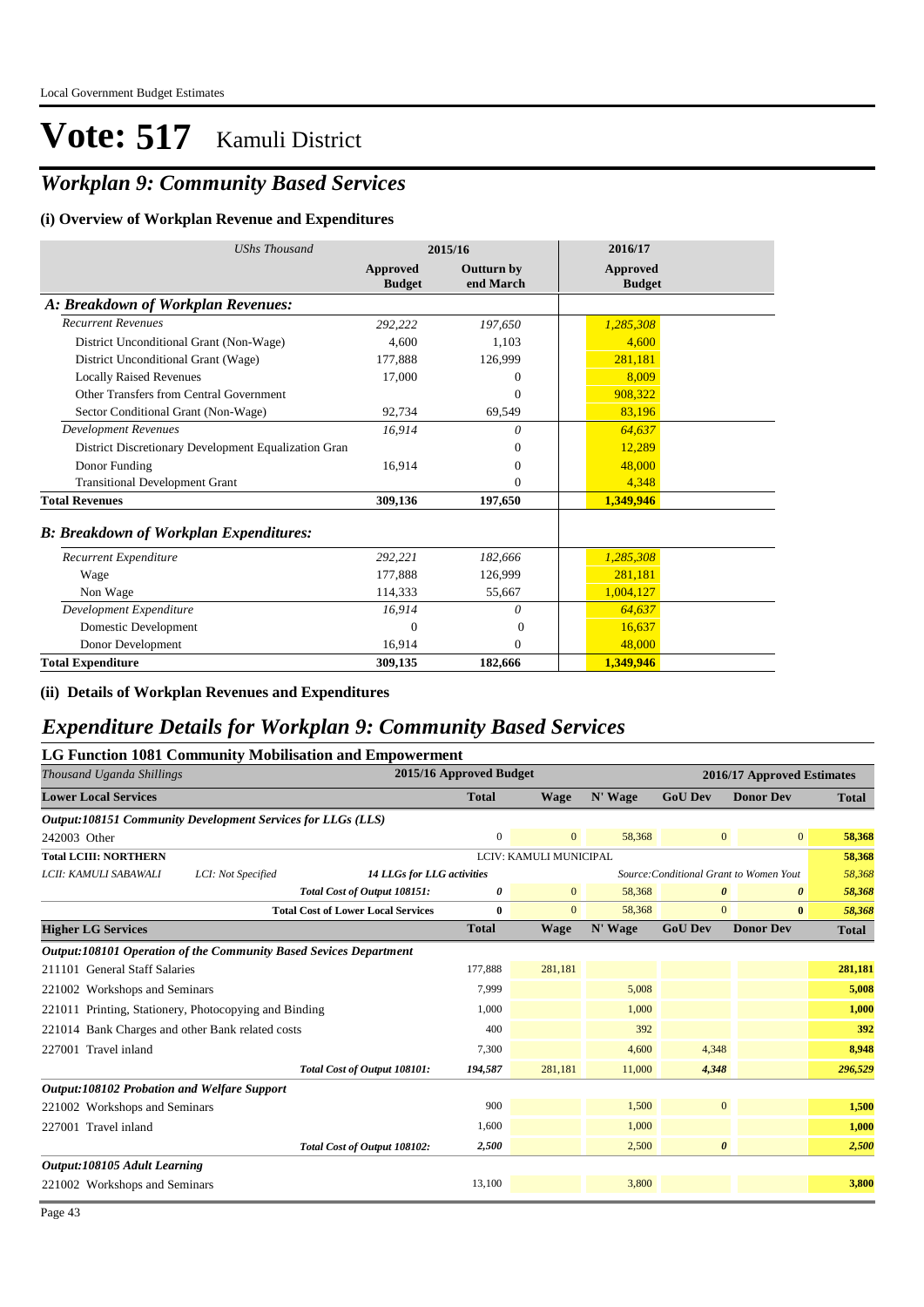### *Workplan 9: Community Based Services*

| Thousand Uganda Shillings                                | 2015/16 Approved Budget |             | 2016/17 Approved Estimates |                |                  |                       |
|----------------------------------------------------------|-------------------------|-------------|----------------------------|----------------|------------------|-----------------------|
| <b>Higher LG Services</b>                                | <b>Total</b>            | <b>Wage</b> | N' Wage                    | <b>GoU Dev</b> | <b>Donor Dev</b> | <b>Total</b>          |
| 221011 Printing, Stationery, Photocopying and Binding    | 250                     |             | 2,000                      |                |                  | 2,000                 |
| 222001 Telecommunications                                | 176                     |             | 400                        |                |                  | 400                   |
| 227001 Travel inland                                     | 7,000                   |             | 4,326                      |                |                  | 4,326                 |
| Total Cost of Output 108105:                             | 20,526                  |             | 10,526                     |                |                  | 10,526                |
| <b>Output:108106 Support to Public Libraries</b>         |                         |             |                            |                |                  |                       |
| 221002 Workshops and Seminars                            | 1,600                   |             |                            |                |                  | $\bf{0}$              |
| 221007 Books, Periodicals & Newspapers                   | 3,000                   |             |                            |                |                  | $\bf{0}$              |
| 221008 Computer supplies and Information Technology (IT) | 600                     |             |                            |                |                  | $\bf{0}$              |
| 221011 Printing, Stationery, Photocopying and Binding    | 1,500                   |             |                            |                |                  | $\bf{0}$              |
| 221012 Small Office Equipment                            | 2,000                   |             |                            |                |                  | $\bf{0}$              |
| 221014 Bank Charges and other Bank related costs         | 96                      |             |                            |                |                  | $\bf{0}$              |
| 222001 Telecommunications                                | 400                     |             |                            |                |                  | $\bf{0}$              |
| Total Cost of Output 108106:                             | 9,196                   |             |                            |                |                  | $\boldsymbol{\theta}$ |
| Output:108107 Gender Mainstreaming                       |                         |             |                            |                |                  |                       |
| 221002 Workshops and Seminars                            | $\boldsymbol{0}$        |             | 2,000                      | 5,490          | 23,000           | 30,490                |
| 221011 Printing, Stationery, Photocopying and Binding    | $\boldsymbol{0}$        |             | 1,000                      | 1,000          | 3,000            | 5,000                 |
| 221014 Bank Charges and other Bank related costs         | $\boldsymbol{0}$        |             |                            | 400            |                  | 400                   |
| 222001 Telecommunications                                | $\boldsymbol{0}$        |             |                            |                | 1,000            | 1,000                 |
| 227001 Travel inland                                     | $\boldsymbol{0}$        |             | 2,000                      | 5,400          | 21,000           | 28,400                |
| 282101 Donations                                         | $\mathbf{0}$            |             | 94,000                     |                |                  | 94,000                |
| Total Cost of Output 108107:                             | 0                       |             | 99,000                     | 12,289         | 48,000           | 159,289               |
| Output:108108 Children and Youth Services                |                         |             |                            |                |                  |                       |
| 221002 Workshops and Seminars                            | $\boldsymbol{0}$        |             | 19,000                     |                |                  | 19,000                |
| 221011 Printing, Stationery, Photocopying and Binding    | $\boldsymbol{0}$        |             | 3,000                      |                |                  | 3,000                 |
| 221014 Bank Charges and other Bank related costs         | $\bf{0}$                |             | 200                        |                |                  | 200                   |
| 222001 Telecommunications                                | $\mathbf{0}$            |             | 1,000                      |                |                  | 1,000                 |
| 227001 Travel inland                                     | 16,914                  |             | 17,066                     |                |                  | 17,066                |
| 228004 Maintenance – Other                               | $\boldsymbol{0}$        |             | 200                        |                |                  | 200                   |
| 282101 Donations                                         | $\mathbf{0}$            |             | 768,856                    |                |                  | 768,856               |
| Total Cost of Output 108108:                             | 16,914                  |             | 809,322                    |                |                  | 809,322               |
| <b>Output:108109 Support to Youth Councils</b>           |                         |             |                            |                |                  |                       |
| 221002 Workshops and Seminars                            | 4,000                   |             | 1,100                      |                |                  | 1,100                 |
| 221011 Printing, Stationery, Photocopying and Binding    | 389                     |             |                            |                |                  | $\bf{0}$              |
| 222001 Telecommunications                                | 80                      |             |                            |                |                  | $\bf{0}$              |
| 227001 Travel inland                                     | 3,020                   |             | 1,989                      |                |                  | 1,989                 |
| Total Cost of Output 108109:                             | 7,489                   |             | 3,089                      |                |                  | 3,089                 |
| Output:108110 Support to Disabled and the Elderly        |                         |             |                            |                |                  |                       |
| 221002 Workshops and Seminars                            | 4,000                   |             | 1,534                      |                |                  | 1,534                 |
| 221011 Printing, Stationery, Photocopying and Binding    | 150                     |             | $\mathbf{0}$               |                |                  | $\bf{0}$              |
| 227001 Travel inland                                     | 2,684                   |             | 1,500                      |                |                  | 1,500                 |
| 282101 Donations                                         | 36,000                  |             |                            |                |                  | $\bf{0}$              |
| Total Cost of Output 108110:                             | 42,834                  |             | 3,034                      |                |                  | 3,034                 |
| Output:108111 Culture mainstreaming                      |                         |             |                            |                |                  |                       |
| 221002 Workshops and Seminars                            | 4,600                   |             | 1,000                      |                |                  | 1,000                 |
| 222001 Telecommunications                                | $\boldsymbol{0}$        |             | 400                        |                |                  | 400                   |
| 227001 Travel inland                                     | $\boldsymbol{0}$        |             | 800                        |                |                  | 800                   |
| Total Cost of Output 108111:                             | 4,600                   |             | 2,200                      |                |                  | 2,200                 |

Page 44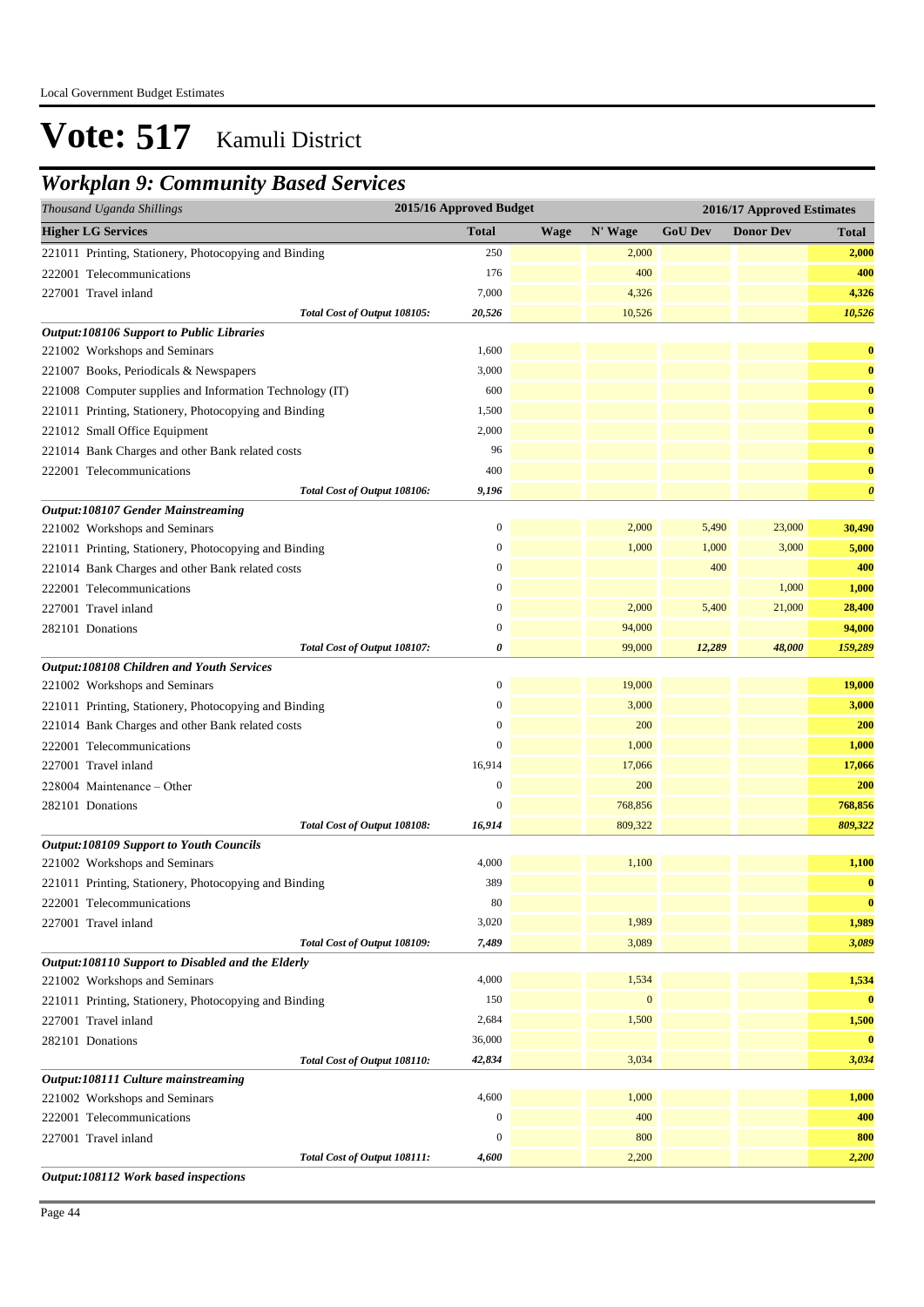## *Workplan 9: Community Based Services*

| Thousand Uganda Shillings                                            | 2015/16 Approved Budget<br>2016/17 Approved Estimates |             |           |                |                  |              |
|----------------------------------------------------------------------|-------------------------------------------------------|-------------|-----------|----------------|------------------|--------------|
| <b>Higher LG Services</b>                                            | <b>Total</b>                                          | <b>Wage</b> | N' Wage   | <b>GoU Dev</b> | <b>Donor Dev</b> | <b>Total</b> |
| 221002 Workshops and Seminars                                        | 500                                                   |             |           |                |                  | $\bf{0}$     |
| 227001 Travel inland                                                 | 1,500                                                 |             | 1,500     |                |                  | 1,500        |
| Total Cost of Output 108112:                                         | 2,000                                                 |             | 1,500     |                |                  | 1,500        |
| Output:108113 Labour dispute settlement                              |                                                       |             |           |                |                  |              |
| 221002 Workshops and Seminars                                        | 1,000                                                 |             | 500       |                |                  | 500          |
| Total Cost of Output 108113:                                         | 1,000                                                 |             | 500       |                |                  | 500          |
| <b>Output:108114 Representation on Women's Councils</b>              |                                                       |             |           |                |                  |              |
| 221002 Workshops and Seminars                                        | 3,125                                                 |             | 1,800     |                |                  | 1,800        |
| 221011 Printing, Stationery, Photocopying and Binding                | 84                                                    |             |           |                |                  | $\bf{0}$     |
| 222001 Telecommunications                                            | 80                                                    |             |           |                |                  | $\bf{0}$     |
| 227001 Travel inland                                                 | 2,400                                                 |             | 1,288     |                |                  | 1,288        |
| 282101 Donations                                                     | 1,800                                                 |             |           |                |                  | $\bf{0}$     |
| Total Cost of Output 108114:                                         | 7,489                                                 |             | 3,088     |                |                  | 3,088        |
| <b>Total Cost of Higher LG Services</b>                              | 309,135                                               | 281,181     | 945,759   | 16,637         | 48,000           | 1,291,578    |
| <b>Total Cost of function Community Mobilisation and Empowerment</b> | 309,135                                               | 281,181     | 1,004,127 | 16,637         | 48,000           | 1,349,946    |
| <b>Total Cost of Community Based Services</b>                        | 309,135                                               | 281,181     | 1,004,127 | 16,637         | 48,000           | 1,349,946    |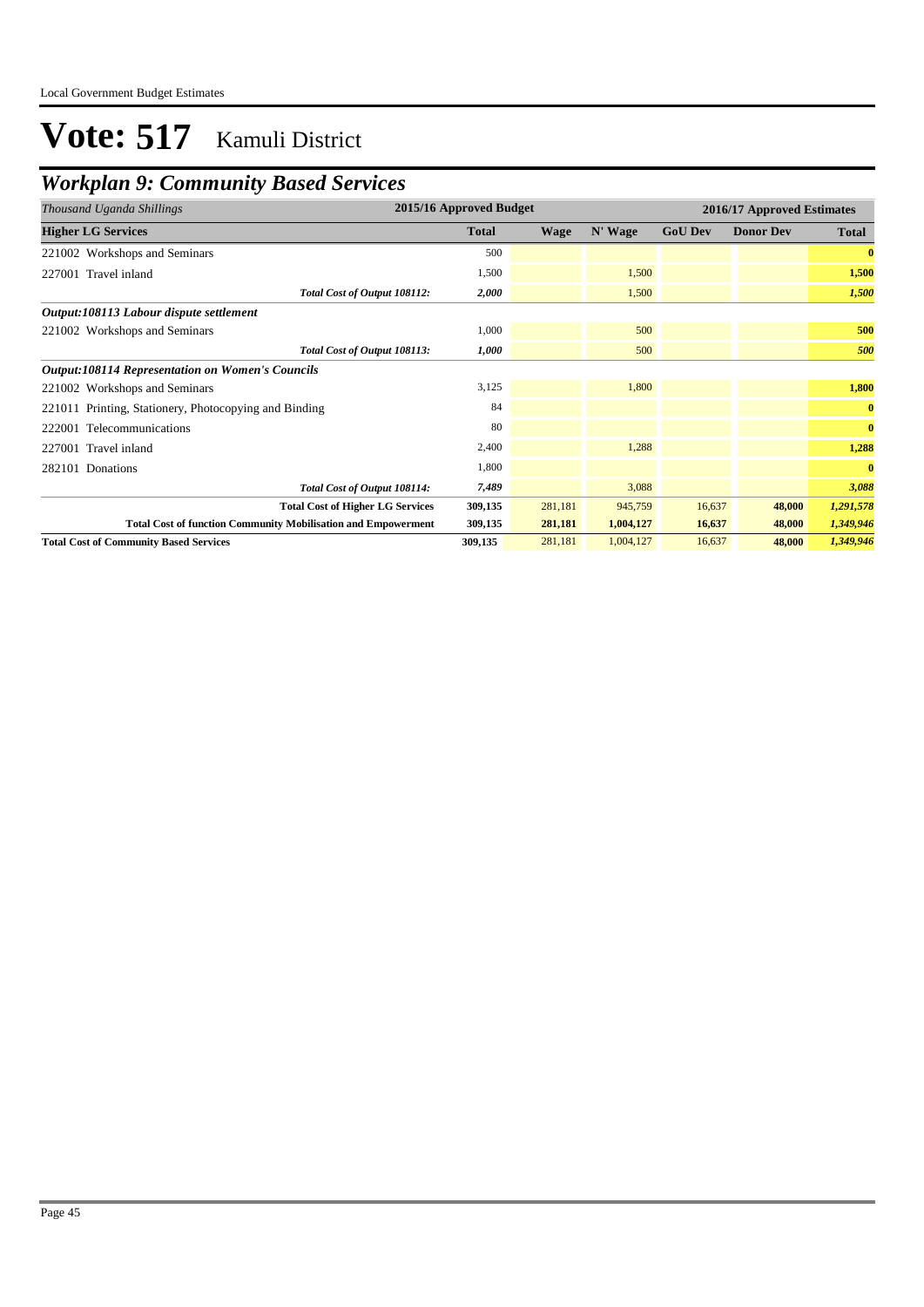### *Workplan 10: Planning*

#### **(i) Overview of Workplan Revenue and Expenditures**

| <b>UShs Thousand</b>                                 |                           | 2015/16                        | 2016/17                          |
|------------------------------------------------------|---------------------------|--------------------------------|----------------------------------|
|                                                      | Approved<br><b>Budget</b> | <b>Outturn by</b><br>end March | <b>Approved</b><br><b>Budget</b> |
| A: Breakdown of Workplan Revenues:                   |                           |                                |                                  |
| <b>Recurrent Revenues</b>                            | 69,626                    | 38,348                         | 70,312                           |
| District Unconditional Grant (Non-Wage)              | 7,215                     | 1,192                          | 18,589                           |
| District Unconditional Grant (Wage)                  | 38,023                    | 31,918                         | 38,023                           |
| <b>Locally Raised Revenues</b>                       | 13,700                    | $\Omega$                       | 13,700                           |
| Support Services Conditional Grant (Non-Wage)        | 10,688                    | 5,238                          |                                  |
| <b>Development Revenues</b>                          |                           | 0                              | 18,000                           |
| District Discretionary Development Equalization Gran |                           | $\theta$                       | 18,000                           |
| <b>Total Revenues</b>                                | 69,626                    | 38,348                         | 88,312                           |
| <b>B: Breakdown of Workplan Expenditures:</b>        |                           |                                |                                  |
| Recurrent Expenditure                                | 69,626                    | 38,348                         | 70,312                           |
| Wage                                                 | 38,023                    | 31,918                         | 38,023                           |
| Non Wage                                             | 31,603                    | 6,430                          | 32,289                           |
| Development Expenditure                              | 0                         | 0                              | 18,000                           |
| Domestic Development                                 |                           | $\Omega$                       | 18,000                           |
| Donor Development                                    |                           | $\Omega$                       | $\mathbf{0}$                     |
| <b>Total Expenditure</b>                             | 69,626                    | 38,348                         | 88,312                           |

#### **(ii) Details of Workplan Revenues and Expenditures**

#### *Expenditure Details for Workplan 10: Planning*

| <b>LG Function 1383 Local Government Planning Services</b> |                  |                         |         |                |                            |              |  |  |  |
|------------------------------------------------------------|------------------|-------------------------|---------|----------------|----------------------------|--------------|--|--|--|
| Thousand Uganda Shillings                                  |                  | 2015/16 Approved Budget |         |                | 2016/17 Approved Estimates |              |  |  |  |
| <b>Higher LG Services</b>                                  | <b>Total</b>     | Wage                    | N' Wage | <b>GoU Dev</b> | <b>Donor Dev</b>           | <b>Total</b> |  |  |  |
| Output:138301 Management of the District Planning Office   |                  |                         |         |                |                            |              |  |  |  |
| 211101 General Staff Salaries                              | 38,023           | 38,023                  |         |                |                            | 38,023       |  |  |  |
| 221002 Workshops and Seminars                              | 1,500            |                         | 2,000   | 2,000          |                            | 4,000        |  |  |  |
| 221005 Hire of Venue (chairs, projector, etc)              | 1.500            |                         |         |                |                            | $\bf{0}$     |  |  |  |
| 221008 Computer supplies and Information Technology (IT)   | 500              |                         | 1,000   |                |                            | 1,000        |  |  |  |
| 221009 Welfare and Entertainment                           | 2,000            |                         | 1,500   |                |                            | 1,500        |  |  |  |
| 221011 Printing, Stationery, Photocopying and Binding      | 3,000            |                         |         | 1,000          |                            | 1,000        |  |  |  |
| 222001 Telecommunications                                  | 100              |                         |         | 600            |                            | 600          |  |  |  |
| 224004 Cleaning and Sanitation                             | $\Omega$         |                         | 600     |                |                            | 600          |  |  |  |
| 227001 Travel inland                                       | 9,084            |                         | 5,418   | 3,800          |                            | 9,218        |  |  |  |
| 228001 Maintenance - Civil                                 | $\Omega$         |                         | 400     |                |                            | 400          |  |  |  |
| 228003 Maintenance – Machinery, Equipment & Furniture      | $\overline{0}$   |                         |         | 600            |                            | 600          |  |  |  |
| Total Cost of Output 138301:                               | 55,707           | 38,023                  | 10,918  | 8,000          |                            | 56,941       |  |  |  |
| Output:138302 District Planning                            |                  |                         |         |                |                            |              |  |  |  |
| 221002 Workshops and Seminars                              | $\boldsymbol{0}$ |                         | 4,000   | 1,500          |                            | 5,500        |  |  |  |
| 221009 Welfare and Entertainment                           | $\overline{0}$   |                         | 356     |                |                            | 356          |  |  |  |
| 221011 Printing, Stationery, Photocopying and Binding      | 500              |                         |         |                |                            | $\bf{0}$     |  |  |  |
| 227001 Travel inland                                       | 2,500            |                         |         | 500            |                            | 500          |  |  |  |
| Total Cost of Output 138302:                               | 3,000            |                         | 4,356   | 2,000          |                            | 6,356        |  |  |  |
| Output:138303 Statistical data collection                  |                  |                         |         |                |                            |              |  |  |  |
| 221008 Computer supplies and Information Technology (IT)   | $\mathbf{0}$     |                         | 500     |                |                            | 500          |  |  |  |
| 221009 Welfare and Entertainment                           | $\mathbf{0}$     |                         | 300     |                |                            | 300          |  |  |  |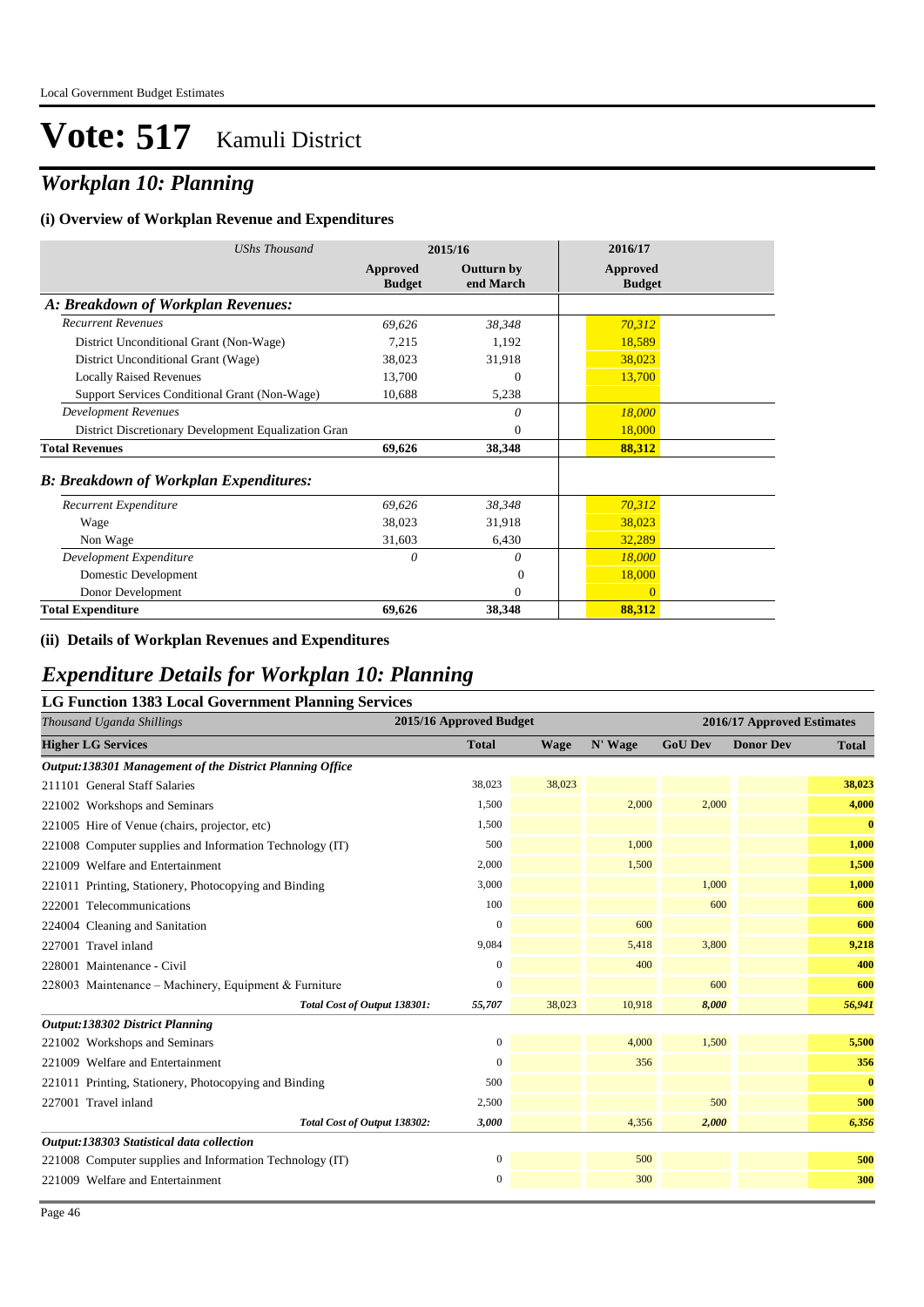## *Workplan 10: Planning*

| Thousand Uganda Shillings                                        | 2015/16 Approved Budget |             |         | 2016/17 Approved Estimates |                  |              |  |
|------------------------------------------------------------------|-------------------------|-------------|---------|----------------------------|------------------|--------------|--|
| <b>Higher LG Services</b>                                        | <b>Total</b>            | <b>Wage</b> | N' Wage | <b>GoU Dev</b>             | <b>Donor Dev</b> | <b>Total</b> |  |
| 221011 Printing, Stationery, Photocopying and Binding            | $\mathbf{0}$            |             | 1,000   |                            |                  | 1,000        |  |
| 222001 Telecommunications                                        | 0                       |             | 200     |                            |                  | 200          |  |
| 227001 Travel inland                                             | $\mathbf{0}$            |             | 2,000   |                            |                  | 2,000        |  |
| Total Cost of Output 138303:                                     | 0                       |             | 4,000   |                            |                  | 4,000        |  |
| <b>Output:138306 Development Planning</b>                        |                         |             |         |                            |                  |              |  |
| 221002 Workshops and Seminars                                    | $\mathbf{0}$            |             | 2,000   | 1,500                      |                  | 3,500        |  |
| 221009 Welfare and Entertainment                                 | $\mathbf{0}$            |             | 600     |                            |                  | 600          |  |
| 221011 Printing, Stationery, Photocopying and Binding            | 0                       |             | 700     | 700                        |                  | 1,400        |  |
| 227001 Travel inland                                             | $\mathbf{0}$            |             | 1,500   | 1,000                      |                  | 2,500        |  |
| Total Cost of Output 138306:                                     | 0                       |             | 4.800   | 3,200                      |                  | 8,000        |  |
| Output:138309 Monitoring and Evaluation of Sector plans          |                         |             |         |                            |                  |              |  |
| 221009 Welfare and Entertainment                                 | $\mathbf{0}$            |             |         | 4,800                      |                  | 4,800        |  |
| 221011 Printing, Stationery, Photocopying and Binding            | $\Omega$                |             | 8,215   |                            |                  | 8,215        |  |
| 227001 Travel inland                                             | 10,919                  |             |         |                            |                  | $\bf{0}$     |  |
| Total Cost of Output 138309:                                     | 10,919                  |             | 8,215   | 4,800                      |                  | 13,015       |  |
| <b>Total Cost of Higher LG Services</b>                          | 69,626                  | 38,023      | 32,289  | 18,000                     |                  | 88,312       |  |
| <b>Total Cost of function Local Government Planning Services</b> | 69,626                  | 38,023      | 32,289  | 18,000                     |                  | 88,312       |  |
| <b>Total Cost of Planning</b>                                    | 69,626                  | 38,023      | 32,289  | 18,000                     |                  | 88,312       |  |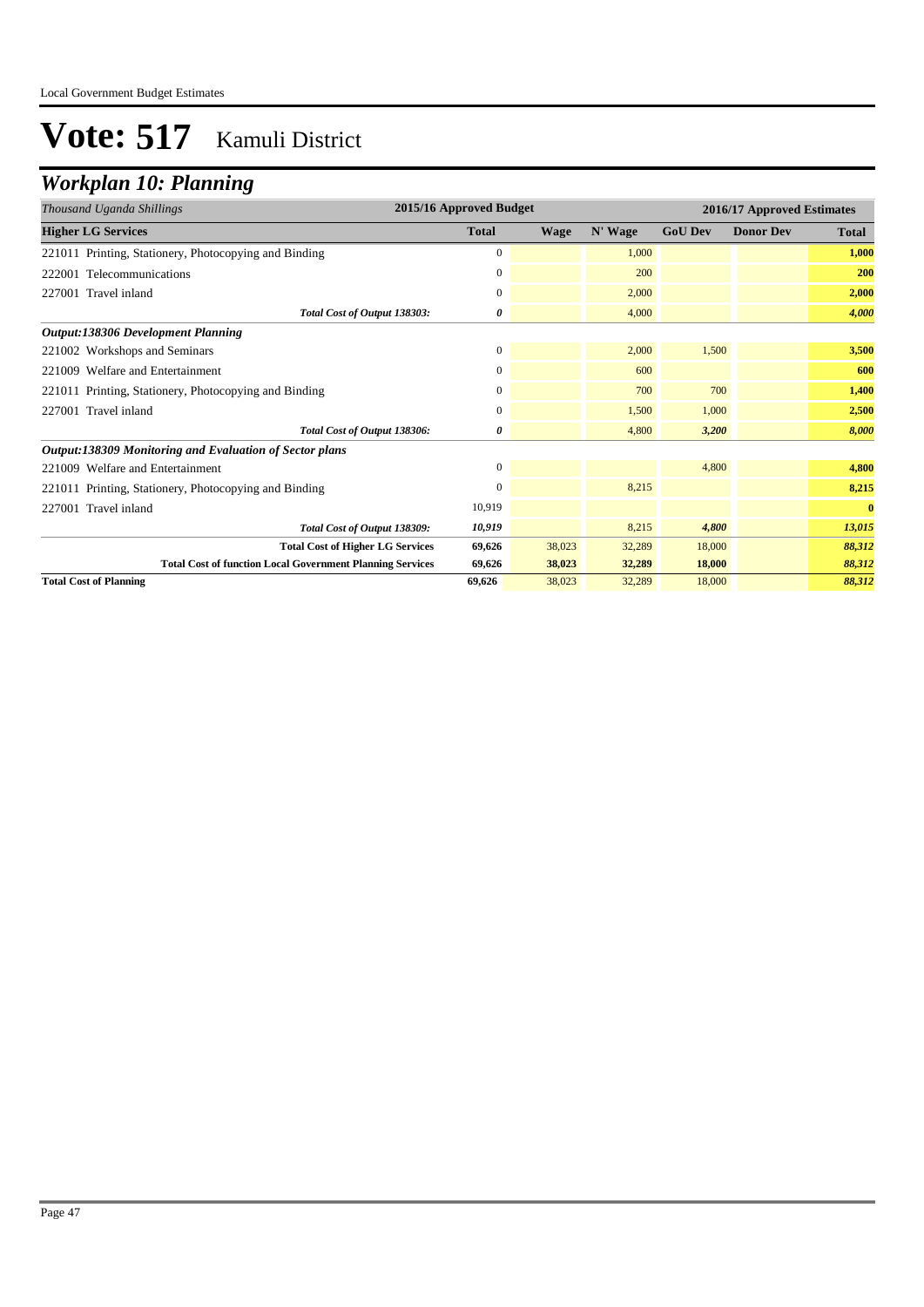## *Workplan 11: Internal Audit*

#### **(i) Overview of Workplan Revenue and Expenditures**

| <b>UShs Thousand</b>                          | 2015/16                   |                                | 2016/17                   |  |
|-----------------------------------------------|---------------------------|--------------------------------|---------------------------|--|
|                                               | Approved<br><b>Budget</b> | <b>Outturn by</b><br>end March | Approved<br><b>Budget</b> |  |
| A: Breakdown of Workplan Revenues:            |                           |                                |                           |  |
| <b>Recurrent Revenues</b>                     | 92,678                    | 56,643                         | 99,462                    |  |
| District Unconditional Grant (Non-Wage)       | 1,960                     | $\theta$                       | 22,066                    |  |
| District Unconditional Grant (Wage)           | 57,564                    | 39,930                         | 58,025                    |  |
| <b>Locally Raised Revenues</b>                | 24,000                    | 9,804                          | 19,000                    |  |
| Support Services Conditional Grant (Non-Wage) | 9,155                     | 6,909                          |                           |  |
| Unspent balances - Other Government Transfers |                           | $\Omega$                       | 371                       |  |
| <b>Development Revenues</b>                   |                           | 0                              | 1,000                     |  |
| <b>Locally Raised Revenues</b>                |                           | $\theta$                       | 1,000                     |  |
| <b>Total Revenues</b>                         | 92,678                    | 56,643                         | 100,462                   |  |
| <b>B: Breakdown of Workplan Expenditures:</b> |                           |                                |                           |  |
| Recurrent Expenditure                         | 92,679                    | 56,643                         | 99,462                    |  |
| Wage                                          | 57,564                    | 39,930                         | 58,025                    |  |
| Non Wage                                      | 35,115                    | 16,713                         | 41,437                    |  |
| Development Expenditure                       | $\theta$                  | $\theta$                       | 1,000                     |  |
| Domestic Development                          |                           | $\Omega$                       | 1,000                     |  |
| Donor Development                             |                           | $\theta$                       | $\Omega$                  |  |
| <b>Total Expenditure</b>                      | 92,679                    | 56,643                         | 100,462                   |  |

#### **(ii) Details of Workplan Revenues and Expenditures**

### *Expenditure Details for Workplan 11: Internal Audit*

#### **LG Function 1482 Internal Audit Services**

| Thousand Uganda Shillings                                | 2015/16 Approved Budget |             |         | 2016/17 Approved Estimates |                  |              |
|----------------------------------------------------------|-------------------------|-------------|---------|----------------------------|------------------|--------------|
| <b>Higher LG Services</b>                                | <b>Total</b>            | <b>Wage</b> | N' Wage | <b>GoU Dev</b>             | <b>Donor Dev</b> | <b>Total</b> |
| Output:148201 Management of Internal Audit Office        |                         |             |         |                            |                  |              |
| 211101 General Staff Salaries                            | 57,564                  | 58,025      |         |                            |                  | 58,025       |
| 221002 Workshops and Seminars                            | 1,270                   |             | 2,270   |                            |                  | 2,270        |
| 221007 Books, Periodicals & Newspapers                   | 600                     |             |         |                            |                  | $\bf{0}$     |
| 221008 Computer supplies and Information Technology (IT) | 1,600                   |             | 1,800   |                            |                  | 1,800        |
| 221009 Welfare and Entertainment                         | 1,000                   |             | 500     |                            |                  | 500          |
| 221011 Printing, Stationery, Photocopying and Binding    | 2,000                   |             | 1,863   |                            |                  | 1,863        |
| 221012 Small Office Equipment                            | 600                     |             |         |                            |                  | $\bf{0}$     |
| 227001 Travel inland                                     | $\mathbf{0}$            |             | 371     |                            |                  | 371          |
| Total Cost of Output 148201:                             | 64,634                  | 58,025      | 6,804   |                            |                  | 64,829       |
| Output:148202 Internal Audit                             |                         |             |         |                            |                  |              |
| 221011 Printing, Stationery, Photocopying and Binding    | 3,000                   |             | 2,933   |                            |                  | 2,933        |
| 221017 Subscriptions                                     | $\Omega$                |             | 1,000   |                            |                  | 1,000        |
| 222001 Telecommunications                                | 1,000                   |             | 2,000   |                            |                  | 2,000        |
| 227001 Travel inland                                     | 14,867                  |             | 27,700  |                            |                  | 27,700       |
| 227004 Fuel, Lubricants and Oils                         | 7,178                   |             |         |                            |                  | $\bf{0}$     |
| 228002 Maintenance - Vehicles                            | 2,000                   |             | 1,000   |                            |                  | 1,000        |
| Total Cost of Output 148202:                             | 28,045                  |             | 34,634  |                            |                  | 34,634       |
| <b>Total Cost of Higher LG Services</b>                  | 92,679                  | 58,025      | 41,437  |                            |                  | 99,462       |
| <b>Capital Purchases</b>                                 | <b>Total</b>            | <b>Wage</b> | N' Wage | <b>GoU Dev</b>             | <b>Donor Dev</b> | <b>Total</b> |

*Output:148272 Administrative Capital*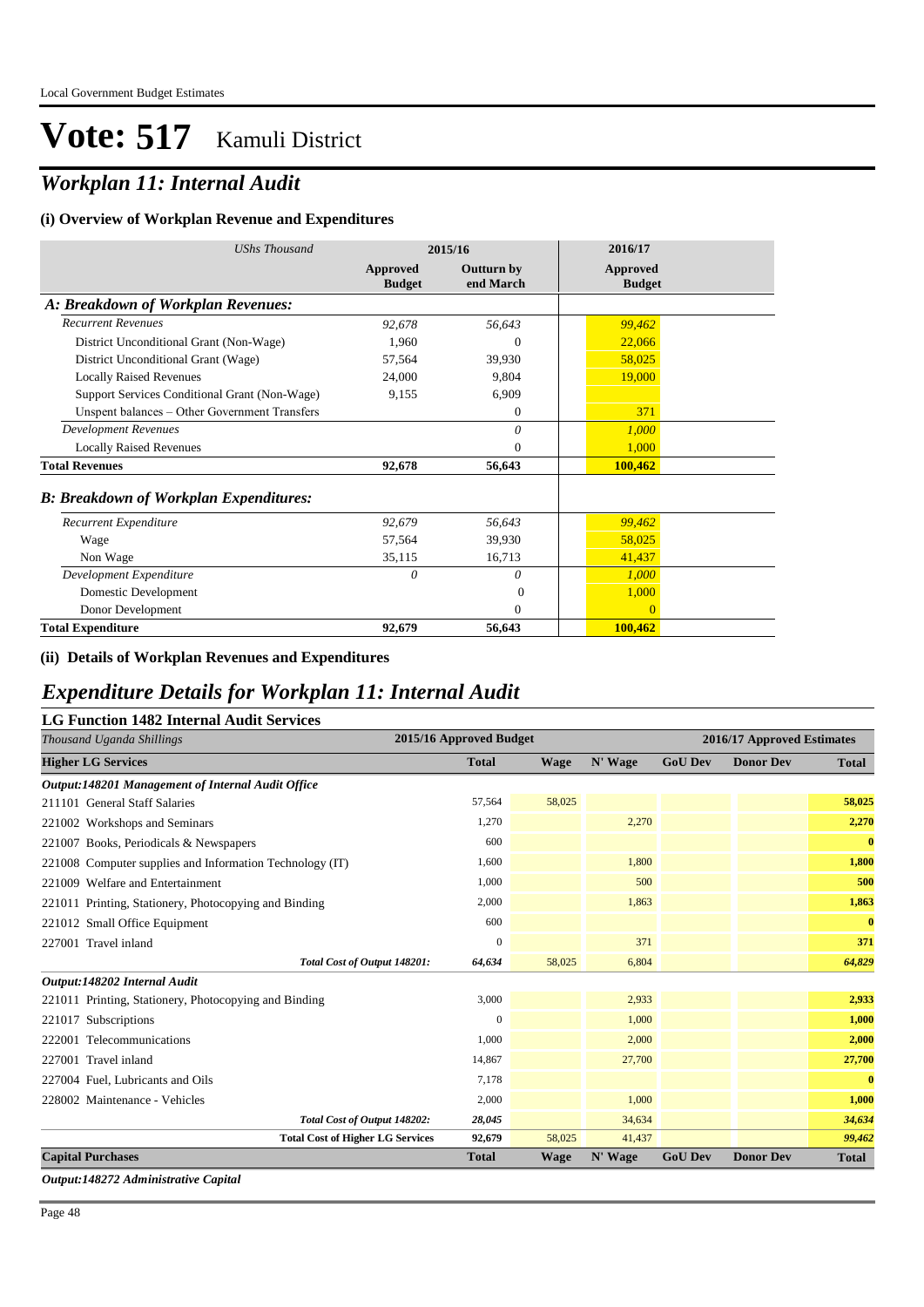## *Workplan 11: Internal Audit*

| Thousand Uganda Shillings           |                    | 2015/16 Approved Budget<br>2016/17 Approved Estimates |                                                                  |              |              |                |                  |              |
|-------------------------------------|--------------------|-------------------------------------------------------|------------------------------------------------------------------|--------------|--------------|----------------|------------------|--------------|
| <b>Capital Purchases</b>            |                    |                                                       | <b>Total</b>                                                     | <b>Wage</b>  | N' Wage      | <b>GoU Dev</b> | <b>Donor Dev</b> | <b>Total</b> |
| 312202 Machinery and Equipment      |                    |                                                       |                                                                  | $\Omega$     | $\mathbf{0}$ | 1.000          | $\overline{0}$   | 1.000        |
| <b>Total LCIII: NORTHERN</b>        |                    |                                                       | LCIV: KAMULI MUNICIPAL                                           |              |              |                | 1,000            |              |
| LCII: KAMULI SABAWALI               | LCI: Not Specified |                                                       | Source: Locally Raised Revenues<br><b>Procurement of printer</b> |              |              |                |                  | 1.000        |
|                                     |                    | Total Cost of Output 148272:                          | 0                                                                | $\mathbf{0}$ | $\mathbf{0}$ | 1,000          | 0                | 1,000        |
|                                     |                    | <b>Total Cost of Capital Purchases</b>                | 0                                                                | $\Omega$     | $\mathbf{0}$ | 1.000          | $\bf{0}$         | 1.000        |
|                                     |                    | <b>Total Cost of function Internal Audit Services</b> | 92.679                                                           | 58,025       | 41,437       | 1,000          | $\bf{0}$         | 100,462      |
| <b>Total Cost of Internal Audit</b> |                    |                                                       | 92,679                                                           | 58,025       | 41,437       | 1,000          | $\mathbf{0}$     | 100,462      |